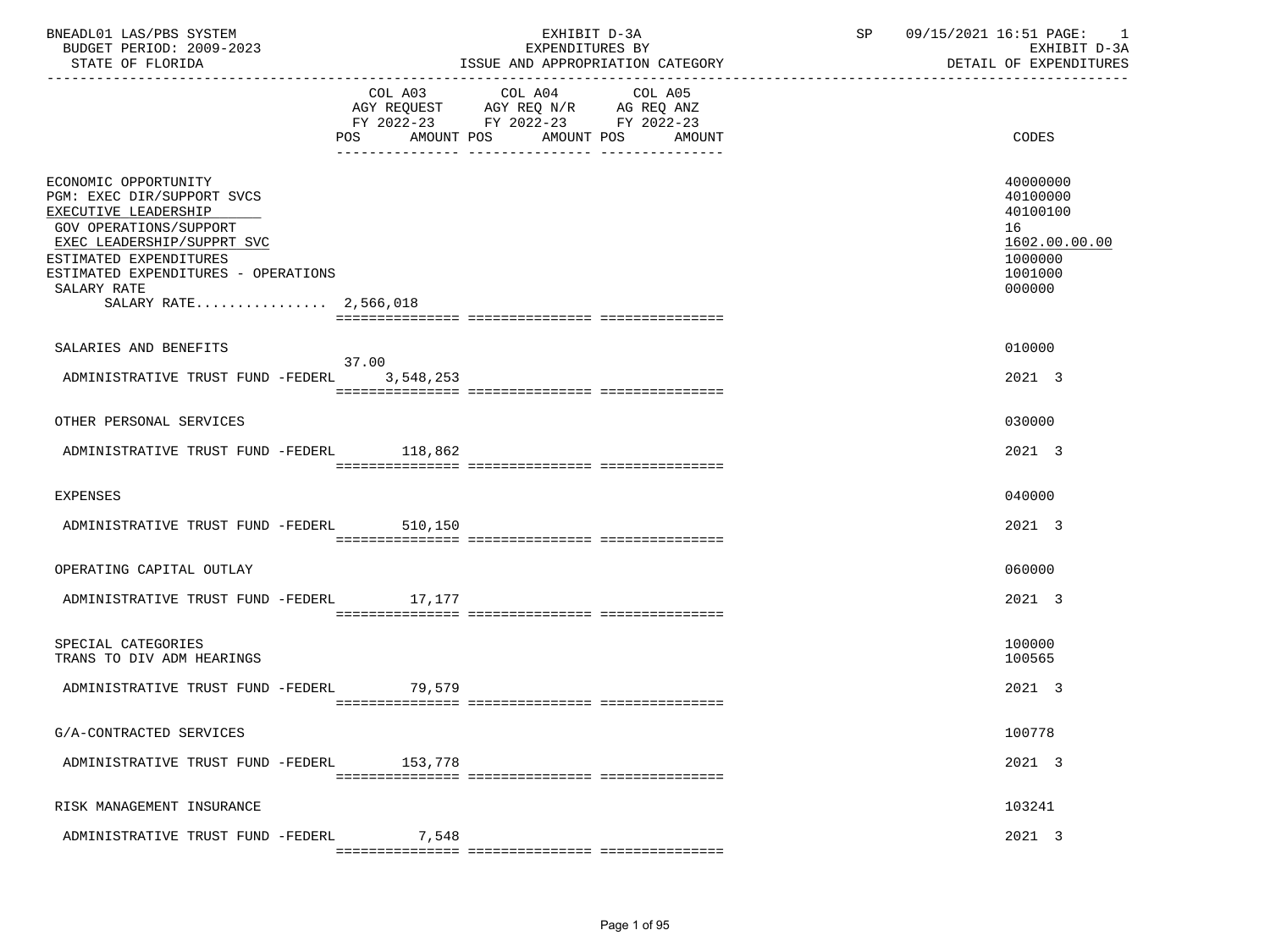| BNEADL01 LAS/PBS SYSTEM |                  |                          | EXHIBIT D-3A                     |
|-------------------------|------------------|--------------------------|----------------------------------|
|                         |                  | BUDGET PERIOD: 2009-2023 | EXPENDITURES BY                  |
|                         | STATE OF FLORIDA |                          | ISSUE AND APPROPRIATION CATEGORY |

-----------------------------------------------------------------------------------------------------------------------------------

EXPENDITURES BY EXHIBIT D-3A<br>ND APPROPRIATION CATEGORY ND SETAIL OF EXPENDITURES

|                                                                                                                                                                                                     | COL A03<br>AGY REQUEST | COL A04<br>AGY REQ N/R                         | COL A05<br>AG REQ ANZ |                                                                               |
|-----------------------------------------------------------------------------------------------------------------------------------------------------------------------------------------------------|------------------------|------------------------------------------------|-----------------------|-------------------------------------------------------------------------------|
|                                                                                                                                                                                                     | POS<br>AMOUNT POS      | FY 2022-23 FY 2022-23 FY 2022-23<br>AMOUNT POS | AMOUNT                | CODES                                                                         |
|                                                                                                                                                                                                     |                        |                                                |                       |                                                                               |
| ECONOMIC OPPORTUNITY<br>PGM: EXEC DIR/SUPPORT SVCS<br>EXECUTIVE LEADERSHIP<br>GOV OPERATIONS/SUPPORT<br>EXEC LEADERSHIP/SUPPRT SVC<br>ESTIMATED EXPENDITURES<br>ESTIMATED EXPENDITURES - OPERATIONS |                        |                                                |                       | 40000000<br>40100000<br>40100100<br>16<br>1602.00.00.00<br>1000000<br>1001000 |
| SPECIAL CATEGORIES<br>TR/DMS/HR SVCS/STW CONTRCT                                                                                                                                                    |                        |                                                |                       | 100000<br>107040                                                              |
| ADMINISTRATIVE TRUST FUND -FEDERL 11,595                                                                                                                                                            |                        |                                                |                       | 2021 3                                                                        |
| DATA PROCESSING SERVICES<br>DP ASSESSMENT (DMS)                                                                                                                                                     |                        |                                                |                       | 210000<br>210004                                                              |
| ADMINISTRATIVE TRUST FUND -FEDERL                                                                                                                                                                   | 5,022                  |                                                |                       | 2021 3                                                                        |
| TOTAL: ESTIMATED EXPENDITURES - OPERATIONS<br>TOTAL POSITIONS 37.00<br>TOTAL ISSUE $4,451,964$<br>TOTAL SALARY RATE $2,566,018$                                                                     |                        |                                                |                       | 1001000                                                                       |
|                                                                                                                                                                                                     |                        |                                                |                       |                                                                               |
| SALARY INCREASES FOR FY 2021-22 -<br>STATE EMPLOYEE MINIMUM WAGE<br>INCREASE - EFFECTIVE 7/1/2021<br>OTHER PERSONAL SERVICES                                                                        |                        |                                                |                       | 1001030<br>030000                                                             |
| ADMINISTRATIVE TRUST FUND -FEDERL                                                                                                                                                                   | 616                    |                                                |                       | 2021 3                                                                        |
| SALARY INCREASE FOR FY 2021-22 -<br>AGENCY HEADS PAY INCREASE -                                                                                                                                     |                        |                                                |                       |                                                                               |
| EFFECTIVE 7/1/2021<br>SALARY RATE<br>SALARY RATE 15,800                                                                                                                                             |                        |                                                |                       | 1001050<br>000000                                                             |
|                                                                                                                                                                                                     |                        |                                                |                       |                                                                               |
| SALARIES AND BENEFITS                                                                                                                                                                               |                        |                                                |                       | 010000                                                                        |
| ADMINISTRATIVE TRUST FUND -FEDERL                                                                                                                                                                   | 20,619                 |                                                |                       | 2021 3                                                                        |
| TOTAL: SALARY INCREASE FOR FY 2021-22 -<br>AGENCY HEADS PAY INCREASE -<br>EFFECTIVE 7/1/2021<br>TOTAL ISSUE                                                                                         | 20,619                 |                                                |                       | 1001050                                                                       |
| TOTAL SALARY RATE 15,800                                                                                                                                                                            |                        |                                                |                       |                                                                               |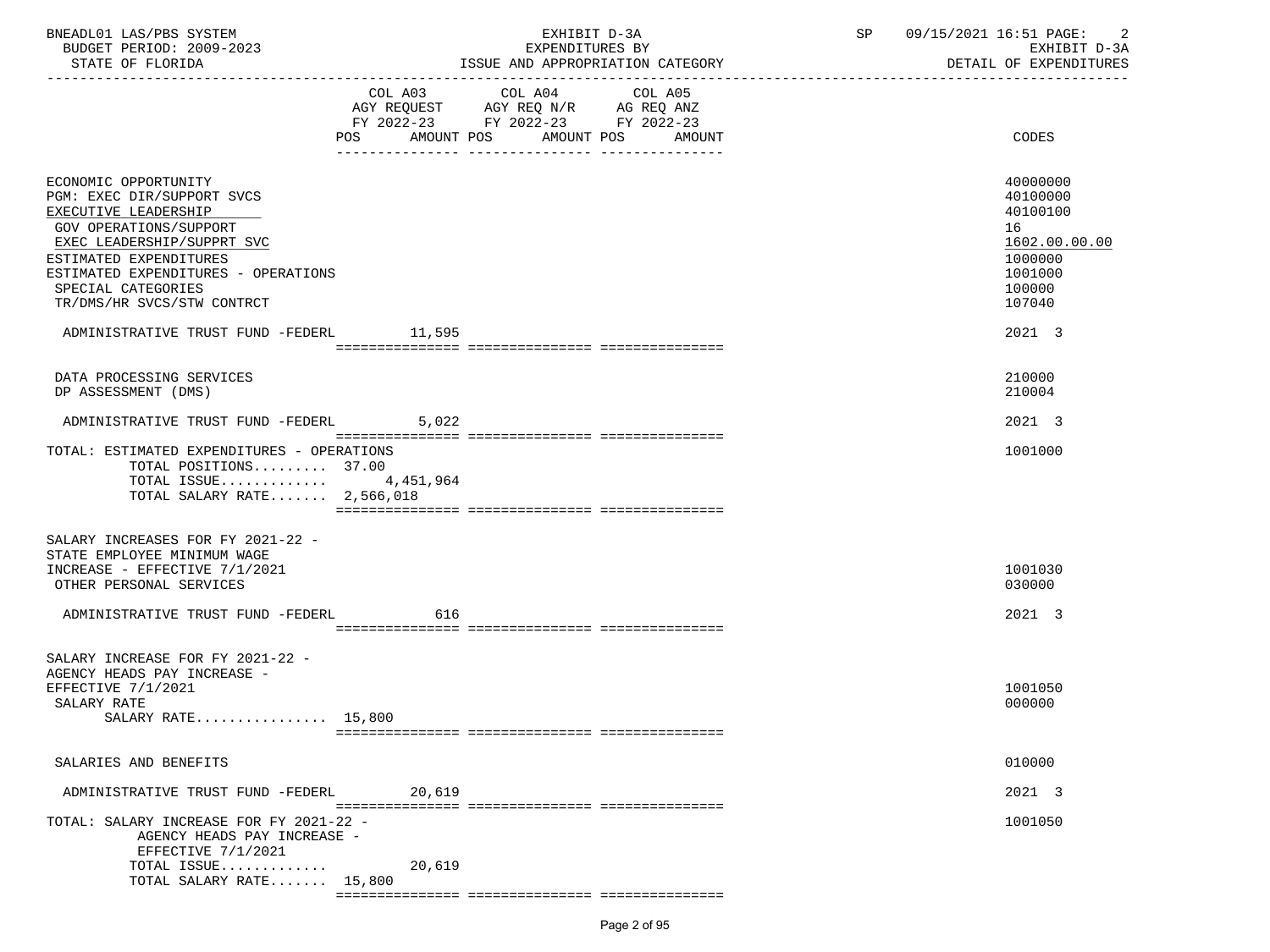| BNEADL01 LAS/PBS SYSTEM<br>BUDGET PERIOD: 2009-2023<br>STATE OF FLORIDA                                                                                                                                                       | EXHIBIT D-3A<br>EXPENDITURES BY<br>ISSUE AND APPROPRIATION CATEGORY |                                                                                                                            |        | SP | 09/15/2021 16:51 PAGE:<br>$\overline{3}$<br>EXHIBIT D-3A<br>DETAIL OF EXPENDITURES |
|-------------------------------------------------------------------------------------------------------------------------------------------------------------------------------------------------------------------------------|---------------------------------------------------------------------|----------------------------------------------------------------------------------------------------------------------------|--------|----|------------------------------------------------------------------------------------|
|                                                                                                                                                                                                                               | POS                                                                 | COL A03 COL A04 COL A05<br>AGY REQUEST AGY REQ N/R AG REQ ANZ<br>FY 2022-23 FY 2022-23 FY 2022-23<br>AMOUNT POS AMOUNT POS | AMOUNT |    | CODES                                                                              |
| ECONOMIC OPPORTUNITY<br>PGM: EXEC DIR/SUPPORT SVCS<br>EXECUTIVE LEADERSHIP<br>GOV OPERATIONS/SUPPORT<br>EXEC LEADERSHIP/SUPPRT SVC<br>ESTIMATED EXPENDITURES<br>FLORIDA RETIREMENT SYSTEM<br>ADJUSTMENT - FY 2021-22 - NORMAL |                                                                     |                                                                                                                            |        |    | 40000000<br>40100000<br>40100100<br>16<br>1602.00.00.00<br>1000000                 |
| COST AND UNFUNDED ACTUARIAL<br>LIABILITY<br>SALARIES AND BENEFITS                                                                                                                                                             |                                                                     |                                                                                                                            |        |    | 1001070<br>010000                                                                  |
| ADMINISTRATIVE TRUST FUND -FEDERL                                                                                                                                                                                             | 25,036                                                              |                                                                                                                            |        |    | 2021 3                                                                             |
| DATA PROCESSING SERVICES<br>DP ASSESSMENT (DMS)                                                                                                                                                                               |                                                                     |                                                                                                                            |        |    | 210000<br>210004                                                                   |
| ADMINISTRATIVE TRUST FUND -FEDERL                                                                                                                                                                                             | 9                                                                   |                                                                                                                            |        |    | 2021 3                                                                             |
| TOTAL: FLORIDA RETIREMENT SYSTEM<br>ADJUSTMENT - FY 2021-22 - NORMAL<br>COST AND UNFUNDED ACTUARIAL<br>LIABILITY                                                                                                              |                                                                     |                                                                                                                            |        |    | 1001070                                                                            |
| TOTAL ISSUE                                                                                                                                                                                                                   | 25,045                                                              |                                                                                                                            |        |    |                                                                                    |
| CASUALTY INSURANCE PREMIUM<br>ADJUSTMENT<br>SPECIAL CATEGORIES<br>RISK MANAGEMENT INSURANCE                                                                                                                                   |                                                                     |                                                                                                                            |        |    | 1001090<br>100000<br>103241                                                        |
| ADMINISTRATIVE TRUST FUND -FEDERL                                                                                                                                                                                             | 797–                                                                |                                                                                                                            |        |    | 2021 3                                                                             |
| REALLOCATION OF HUMAN RESOURCES<br>OUTSOURCING<br>SPECIAL CATEGORIES<br>TR/DMS/HR SVCS/STW CONTRCT                                                                                                                            |                                                                     |                                                                                                                            |        |    | 1005900<br>100000<br>107040                                                        |
| ADMINISTRATIVE TRUST FUND -FEDERL                                                                                                                                                                                             | $605 -$                                                             |                                                                                                                            |        |    | 2021 3                                                                             |

=============== =============== ===============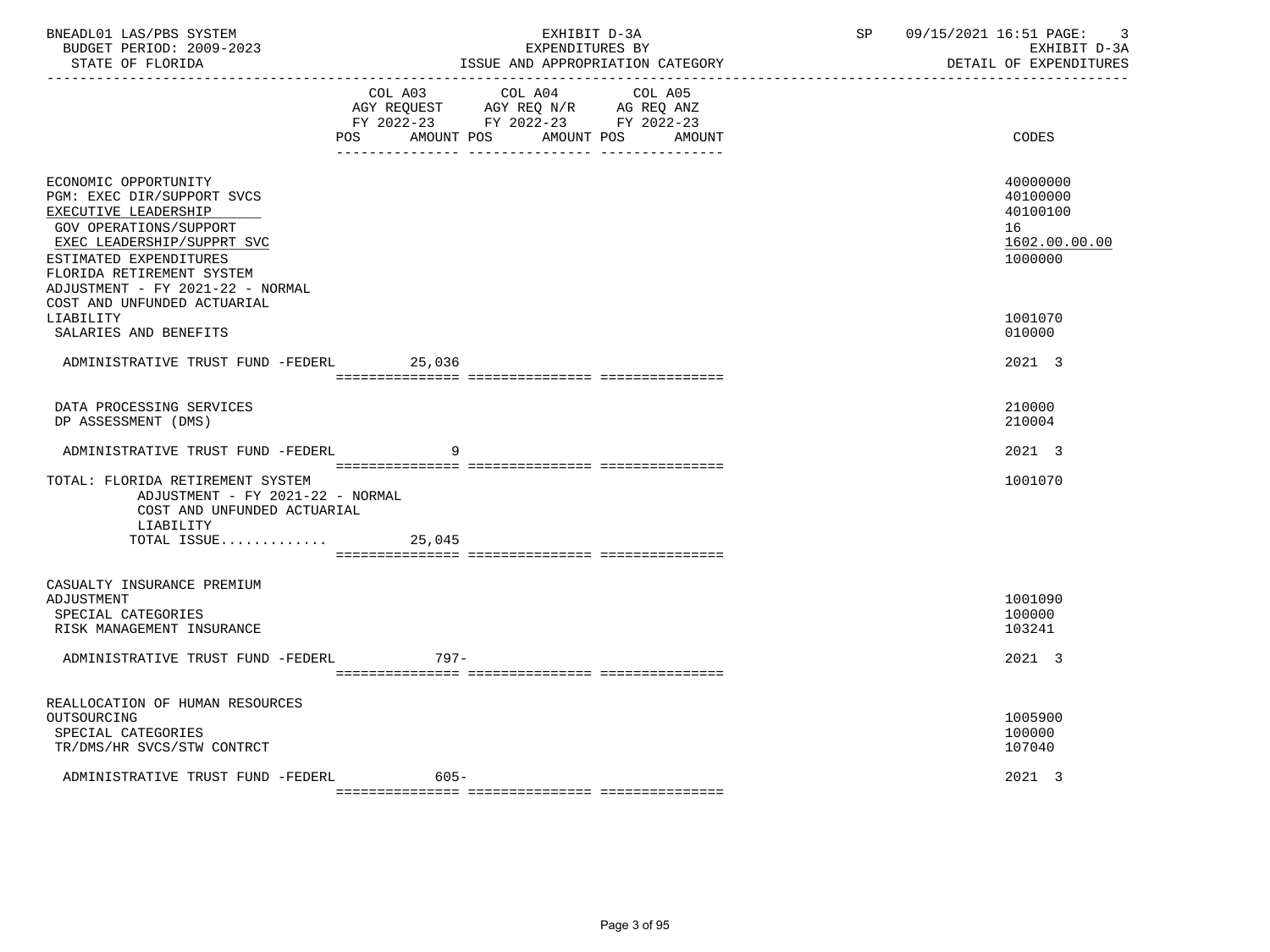| BNEADL01 LAS/PBS SYSTEM |                  |                          | EXHIBIT D-3A                     |  |
|-------------------------|------------------|--------------------------|----------------------------------|--|
|                         |                  | BUDGET PERIOD: 2009-2023 | EXPENDITURES BY                  |  |
|                         | STATE OF FLORIDA |                          | ISSUE AND APPROPRIATION CATEGORY |  |

BUDGET PERIOD: 2009-2023 EXPENDITURES BY EXHIBIT D-3A

|                                                                                                                                                                                              | COL A03 COL A04 COL A05<br>AGY REQUEST AGY REQ N/R AG REQ ANZ<br>FY 2022-23 FY 2022-23 FY 2022-23 |            |                                          |  |                                                                    |
|----------------------------------------------------------------------------------------------------------------------------------------------------------------------------------------------|---------------------------------------------------------------------------------------------------|------------|------------------------------------------|--|--------------------------------------------------------------------|
|                                                                                                                                                                                              | POS<br>AMOUNT POS                                                                                 | AMOUNT POS | AMOUNT<br>__ ________________ __________ |  | CODES                                                              |
| ECONOMIC OPPORTUNITY<br>PGM: EXEC DIR/SUPPORT SVCS<br>EXECUTIVE LEADERSHIP<br>GOV OPERATIONS/SUPPORT<br>EXEC LEADERSHIP/SUPPRT SVC<br>ESTIMATED EXPENDITURES<br>STATE ENTERPRISE INFORMATION |                                                                                                   |            |                                          |  | 40000000<br>40100000<br>40100100<br>16<br>1602.00.00.00<br>1000000 |
| TECHNOLOGY DISTRIBUTION<br>DATA PROCESSING SERVICES<br>DP ASSESSMENT (DMS)                                                                                                                   |                                                                                                   |            |                                          |  | 1006600<br>210000<br>210004                                        |
| ADMINISTRATIVE TRUST FUND -FEDERL                                                                                                                                                            | $74-$                                                                                             |            |                                          |  | 2021 3                                                             |
|                                                                                                                                                                                              |                                                                                                   |            |                                          |  |                                                                    |
| DATA PROCESSING ASSESSMENT BASE<br>BUDGET ADJUSTMENT<br>DATA PROCESSING SERVICES<br>DP ASSESSMENT (DMS)                                                                                      |                                                                                                   |            |                                          |  | 1006800<br>210000<br>210004                                        |
| ADMINISTRATIVE TRUST FUND -FEDERL                                                                                                                                                            | 177                                                                                               |            |                                          |  | 2021 3                                                             |
|                                                                                                                                                                                              |                                                                                                   |            |                                          |  |                                                                    |
| NONRECURRING EXPENDITURES<br>COMMUNITY PLANNING LITIGATION -<br>PROVIDE FUNDING TO CONTRACT WITH<br>THE ATTORNEY GENERAL'S OFFICE<br>SPECIAL CATEGORIES<br>G/A-CONTRACTED SERVICES           |                                                                                                   |            |                                          |  | 2100000<br>2103006<br>100000<br>100778                             |
| ADMINISTRATIVE TRUST FUND -FEDERL                                                                                                                                                            | 120,000-                                                                                          |            |                                          |  | 2021 3                                                             |
|                                                                                                                                                                                              |                                                                                                   |            |                                          |  |                                                                    |
| EXECUTIVE DIRECTION AND SUPPORT<br><b>SERVICES</b><br>DEPARTMENT OF ECONOMIC OPPORTUNITY                                                                                                     |                                                                                                   |            |                                          |  | 7000000                                                            |
| LITIGATION - PROVIDE ADDITIONAL<br>FUNDING FOR LITIGATION<br>SPECIAL CATEGORIES<br>G/A-CONTRACTED SERVICES                                                                                   |                                                                                                   |            |                                          |  | 7000030<br>100000<br>100778                                        |
| ADMINISTRATIVE TRUST FUND -FEDERL                                                                                                                                                            | 1,000,000                                                                                         | 1,000,000  |                                          |  | 2021 3                                                             |
|                                                                                                                                                                                              |                                                                                                   |            |                                          |  |                                                                    |
| AGENCY ISSUE NARRATIVE:<br>2022-2023 BUDGET YEAR NARRATIVE:<br>SUMMARY:<br>The Department requests \$1,000,000 of nonrecurring Grants and Aids - Contracted Services appropriation from the  |                                                                                                   |            | IT COMPONENT? NO                         |  |                                                                    |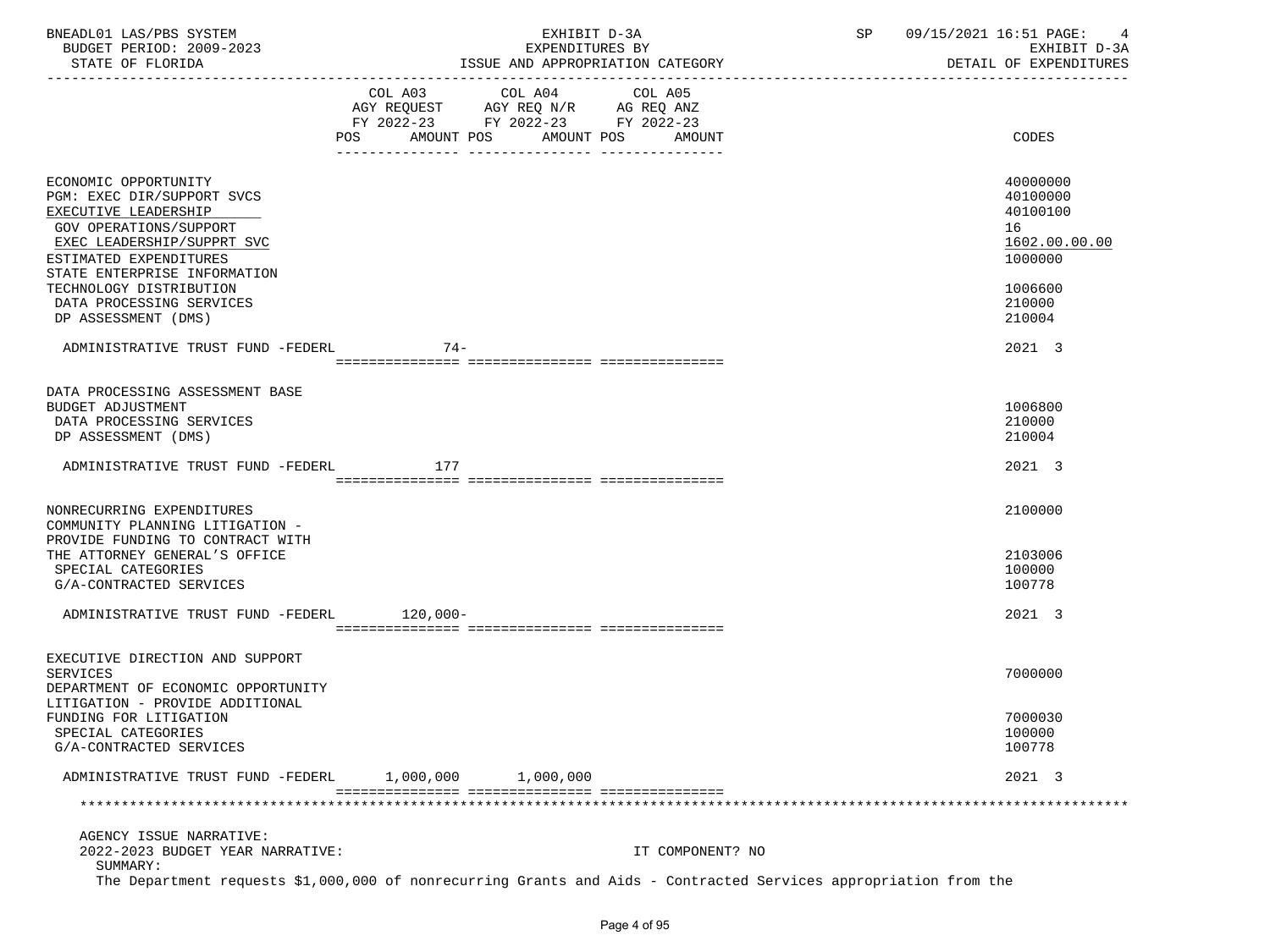| BNEADL01 LAS/PBS SYSTEM<br>BUDGET PERIOD: 2009-2023<br>STATE OF FLORIDA                              | SP<br>EXHIBIT D-3A<br>EXPENDITURES BY<br>ISSUE AND APPROPRIATION CATEGORY                                                                | 09/15/2021 16:51 PAGE: 5<br>EXHIBIT D-3A<br>DETAIL OF EXPENDITURES |
|------------------------------------------------------------------------------------------------------|------------------------------------------------------------------------------------------------------------------------------------------|--------------------------------------------------------------------|
|                                                                                                      | COL A03 COL A04 COL A05<br>AGY REQUEST AGY REQ N/R AG REQ ANZ<br>FY 2022-23 FY 2022-23 FY 2022-23<br>AMOUNT POS AMOUNT POS AMOUNT<br>POS | CODES                                                              |
| ECONOMIC OPPORTUNITY<br>PGM: EXEC DIR/SUPPORT SVCS<br>EXECUTIVE LEADERSHIP<br>GOV OPERATIONS/SUPPORT |                                                                                                                                          | 40000000<br>40100000<br>40100100<br>16                             |
| EXEC LEADERSHIP/SUPPRT SVC<br>EXECUTIVE DIRECTION AND SUPPORT<br>SERVICES                            |                                                                                                                                          | 1602.00.00.00<br>7000000                                           |
| DEPARTMENT OF ECONOMIC OPPORTUNITY<br>LITIGATION - PROVIDE ADDITIONAL<br>FUNDING FOR LITIGATION      |                                                                                                                                          | 7000030                                                            |
|                                                                                                      | Administrative Trust Fund to provide additional funding for operating contracts and agreements.                                          |                                                                    |

## BUSINESS NEED / PROBLEM STATEMENT:

 The Department currently has \$33,778 of recurring appropriation in the Executive Leadership budget entity. This appropriation must be used to support the General Counsel, Inspector General, Legislative Affairs, Communications, Economic Accountability and Transparency, and Secretary's Office. This funding is used for basic operational needs but is insufficient to address the specific needs of ongoing litigation cases.

PROPOSED SOLUTION:

 The Department requests \$1,000,000 in nonrecurring Grants and Aids - Contracted Services appropriation to be able to contract for outside legal services. This additional appropriation will ensure that there is sufficient budget to pay for any outstanding legal costs associated with ongoing litigation (see Schedule VII).

 PROPOSED BENEFITS / RISKS: The recurring appropriation is not sufficient to meet the needs associated with these cases.

IMPACT IF NOT FUNDED:

 If the issue is not funded, the Department would need to transfer budget from other entities and categories to support the ongoing litigation cases.

 FLORIDA STRATEGIC PLAN FOR ECONOMIC DEVELOPMENT: This issue aligns with the following strategies contained in Florida's Strategic Plan for Economic Development:

5.2 - Civic and Governance Systems - Improve the efficiency and effectiveness of government agencies at all levels.

 BUDGET REQUEST TOTAL: \$1,000,000 - nonrecurring \*\*\*\*\*\*\*\*\*\*\*\*\*\*\*\*\*\*\*\*\*\*\*\*\*\*\*\*\*\*\*\*\*\*\*\*\*\*\*\*\*\*\*\*\*\*\*\*\*\*\*\*\*\*\*\*\*\*\*\*\*\*\*\*\*\*\*\*\*\*\*\*\*\*\*\*\*\*\*\*\*\*\*\*\*\*\*\*\*\*\*\*\*\*\*\*\*\*\*\*\*\*\*\*\*\*\*\*\*\*\*\*\*\*\*\*\*\*\*\*\*\*\*\*\*\*\*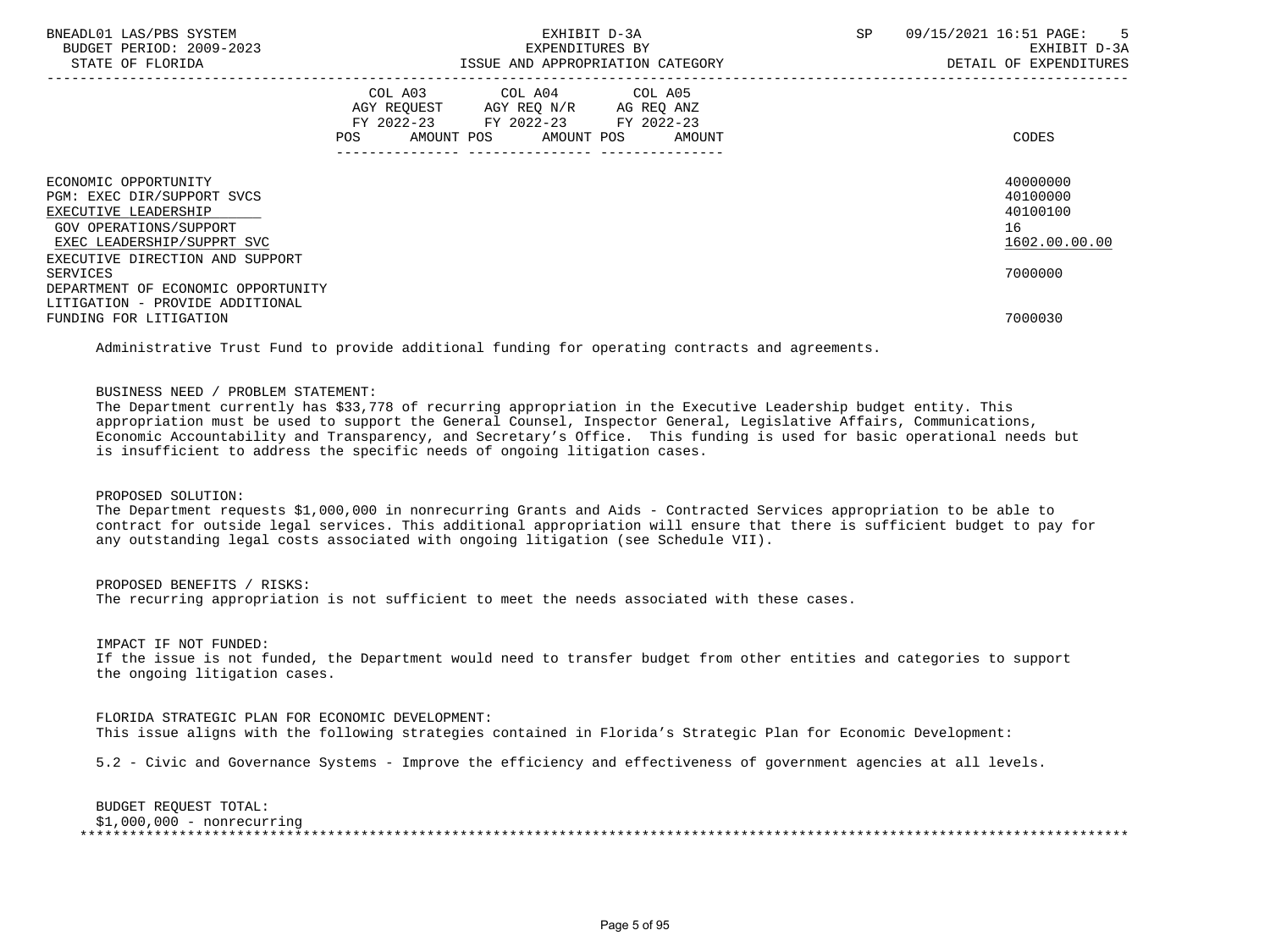|                                      | EXHIBIT D-3A<br>EXPENDITURES BY | SP                                                                                                                                                                                               | 09/15/2021 16:51 PAGE:<br>6<br>EXHIBIT D-3A<br>DETAIL OF EXPENDITURES |
|--------------------------------------|---------------------------------|--------------------------------------------------------------------------------------------------------------------------------------------------------------------------------------------------|-----------------------------------------------------------------------|
|                                      |                                 |                                                                                                                                                                                                  | CODES                                                                 |
|                                      |                                 |                                                                                                                                                                                                  | 40000000<br>40100000<br>40100100<br>16<br>1602.00.00.00               |
|                                      |                                 |                                                                                                                                                                                                  | 1602.00.00.00                                                         |
| TRUST FUNDS<br>SALARY RATE 2,581,818 |                                 |                                                                                                                                                                                                  | 2000                                                                  |
|                                      | 37.00                           | ISSUE AND APPROPRIATION CATEGORY<br>COL A03 COL A04 COL A05<br>AGY REQUEST AGY REQ N/R AG REQ ANZ<br>FY 2022-23 FY 2022-23 FY 2022-23<br>POS AMOUNT POS AMOUNT POS AMOUNT<br>5,376,945 1,000,000 |                                                                       |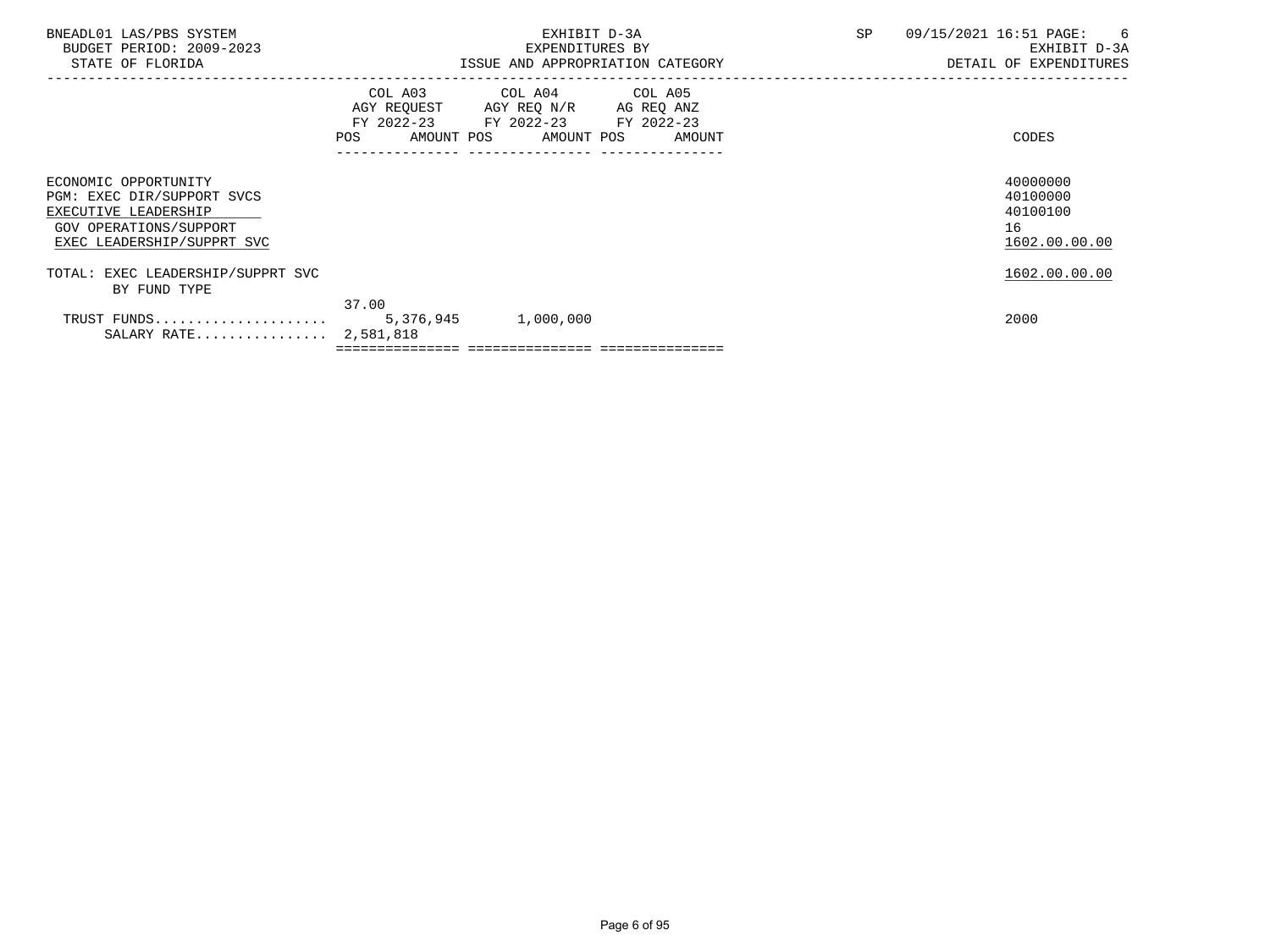| BNEADL01 LAS/PBS SYSTEM<br>BUDGET PERIOD: 2009-2023<br>STATE OF FLORIDA                                                                                                                                                                           |                          | EXHIBIT D-3A<br>EXPENDITURES BY<br>ISSUE AND APPROPRIATION CATEGORY                                                                     | SP and the set of the set of the set of the set of the set of the set of the set of the set of the set of the set of the set of the set of the set of the set of the set of the set of the set of the set of the set of the se | -7<br>09/15/2021 16:51 PAGE:<br>EXHIBIT D-3A<br>DETAIL OF EXPENDITURES                  |
|---------------------------------------------------------------------------------------------------------------------------------------------------------------------------------------------------------------------------------------------------|--------------------------|-----------------------------------------------------------------------------------------------------------------------------------------|--------------------------------------------------------------------------------------------------------------------------------------------------------------------------------------------------------------------------------|-----------------------------------------------------------------------------------------|
|                                                                                                                                                                                                                                                   | POS                      | COL A03 COL A04<br>COL A05<br>AGY REQUEST AGY REQ N/R AG REQ ANZ<br>FY 2022-23 FY 2022-23 FY 2022-23<br>AMOUNT POS AMOUNT POS<br>AMOUNT |                                                                                                                                                                                                                                | CODES                                                                                   |
| ECONOMIC OPPORTUNITY<br>PGM: EXEC DIR/SUPPORT SVCS<br>FINANCE AND ADMINISTRATION<br>GOV OPERATIONS/SUPPORT<br>EXEC LEADERSHIP/SUPPRT SVC<br>ESTIMATED EXPENDITURES<br>ESTIMATED EXPENDITURES - OPERATIONS<br>SALARY RATE<br>SALARY RATE 5,903,008 |                          |                                                                                                                                         |                                                                                                                                                                                                                                | 40000000<br>40100000<br>40100200<br>16<br>1602.00.00.00<br>1000000<br>1001000<br>000000 |
| SALARIES AND BENEFITS                                                                                                                                                                                                                             |                          |                                                                                                                                         |                                                                                                                                                                                                                                | 010000                                                                                  |
| ADMINISTRATIVE TRUST FUND -FEDERL 7,645,051<br>REVOLVING TRUST FUND -RECPNT                                                                                                                                                                       | 979,709                  |                                                                                                                                         |                                                                                                                                                                                                                                | 2021 3<br>2600 9                                                                        |
| TOTAL POSITIONS 101.00<br>TOTAL APPRO 8,624,760                                                                                                                                                                                                   |                          |                                                                                                                                         |                                                                                                                                                                                                                                |                                                                                         |
| OTHER PERSONAL SERVICES                                                                                                                                                                                                                           |                          |                                                                                                                                         |                                                                                                                                                                                                                                | 030000                                                                                  |
| ADMINISTRATIVE TRUST FUND -FEDERL<br>REVOLVING TRUST FUND -RECPNT                                                                                                                                                                                 | 51,867<br>51,123         |                                                                                                                                         |                                                                                                                                                                                                                                | 2021 3<br>2600 9                                                                        |
| TOTAL APPRO                                                                                                                                                                                                                                       | 102,990                  |                                                                                                                                         |                                                                                                                                                                                                                                |                                                                                         |
| <b>EXPENSES</b>                                                                                                                                                                                                                                   |                          |                                                                                                                                         |                                                                                                                                                                                                                                | 040000                                                                                  |
| ADMINISTRATIVE TRUST FUND -FEDERL 625,557<br>-RECPNT                                                                                                                                                                                              | 18,015                   |                                                                                                                                         |                                                                                                                                                                                                                                | 2021 3<br>2021 9                                                                        |
| TOTAL ADMINISTRATIVE TRUST FUND                                                                                                                                                                                                                   | -------------<br>643,572 |                                                                                                                                         |                                                                                                                                                                                                                                | 2021                                                                                    |
| REVOLVING TRUST FUND -RECPNT                                                                                                                                                                                                                      | 1,418,634                |                                                                                                                                         |                                                                                                                                                                                                                                | 2600 9                                                                                  |
| TOTAL APPRO                                                                                                                                                                                                                                       | 2,062,206                |                                                                                                                                         |                                                                                                                                                                                                                                |                                                                                         |
| OPERATING CAPITAL OUTLAY                                                                                                                                                                                                                          |                          |                                                                                                                                         |                                                                                                                                                                                                                                | 060000                                                                                  |
| ADMINISTRATIVE TRUST FUND -STATE<br>-FEDERL                                                                                                                                                                                                       | 500<br>52,322            |                                                                                                                                         |                                                                                                                                                                                                                                | 2021 1<br>2021 3                                                                        |
| TOTAL ADMINISTRATIVE TRUST FUND                                                                                                                                                                                                                   | 52,822                   |                                                                                                                                         |                                                                                                                                                                                                                                | 2021                                                                                    |
|                                                                                                                                                                                                                                                   |                          |                                                                                                                                         |                                                                                                                                                                                                                                |                                                                                         |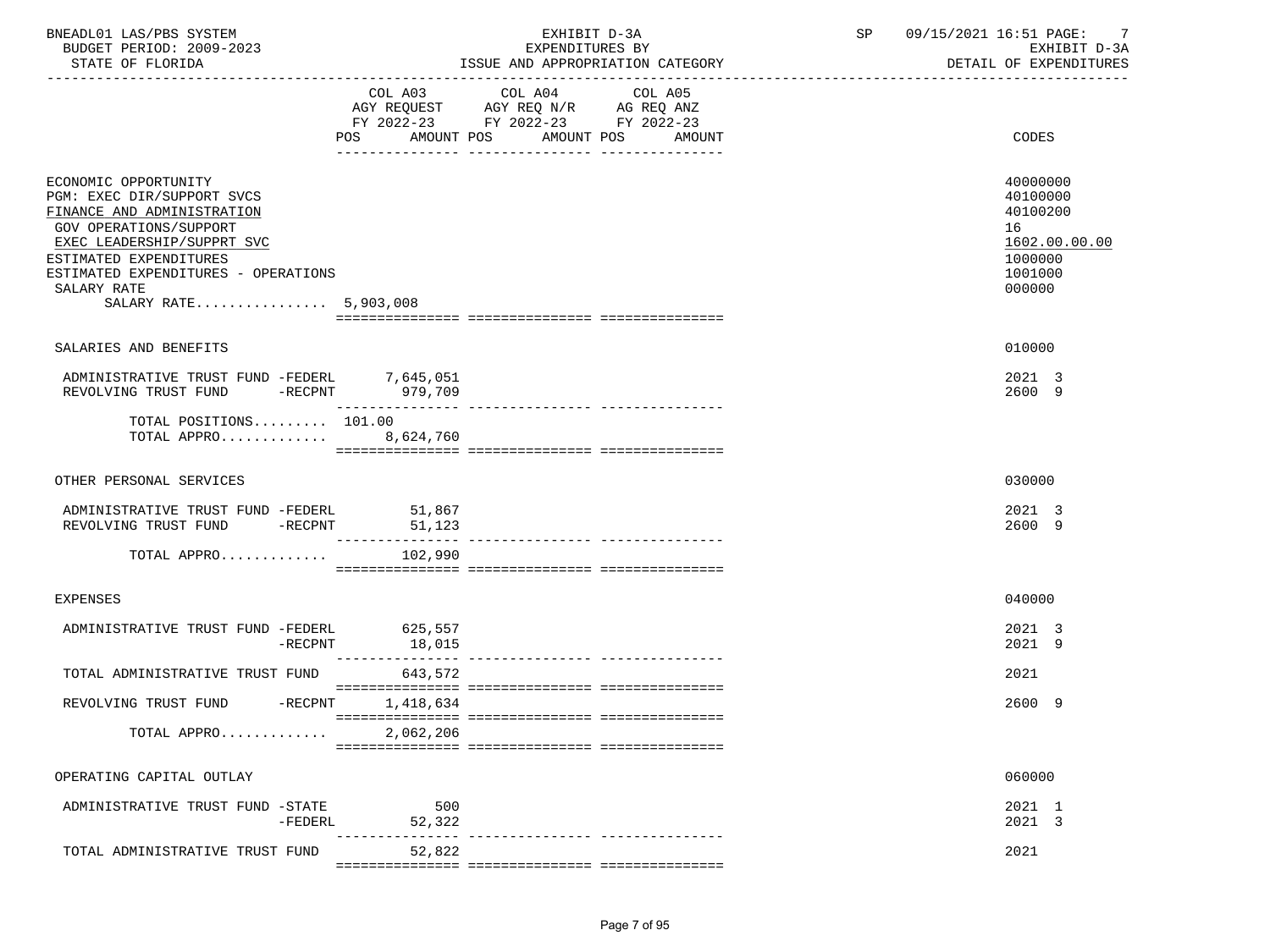| BNEADL01 LAS/PBS SYSTEM<br>BUDGET PERIOD: 2009-2023<br>STATE OF FLORIDA                                                                                                                                                                              |                       | EXHIBIT D-3A<br>EXPENDITURES BY<br>ISSUE AND APPROPRIATION CATEGORY                               | SP | 09/15/2021 16:51 PAGE:<br>-8<br>EXHIBIT D-3A<br>DETAIL OF EXPENDITURES                  |
|------------------------------------------------------------------------------------------------------------------------------------------------------------------------------------------------------------------------------------------------------|-----------------------|---------------------------------------------------------------------------------------------------|----|-----------------------------------------------------------------------------------------|
|                                                                                                                                                                                                                                                      | POS                   | COL A03 COL A04<br>COL A05<br>FY 2022-23 FY 2022-23 FY 2022-23<br>AMOUNT POS AMOUNT POS<br>AMOUNT |    | CODES                                                                                   |
| ECONOMIC OPPORTUNITY<br>PGM: EXEC DIR/SUPPORT SVCS<br>FINANCE AND ADMINISTRATION<br>GOV OPERATIONS/SUPPORT<br>EXEC LEADERSHIP/SUPPRT SVC<br>ESTIMATED EXPENDITURES<br>ESTIMATED EXPENDITURES - OPERATIONS<br>OPERATING CAPITAL OUTLAY<br>TOTAL APPRO | 52,822                |                                                                                                   |    | 40000000<br>40100000<br>40100200<br>16<br>1602.00.00.00<br>1000000<br>1001000<br>060000 |
|                                                                                                                                                                                                                                                      |                       |                                                                                                   |    |                                                                                         |
| SPECIAL CATEGORIES<br>G/A-CONTRACTED SERVICES                                                                                                                                                                                                        |                       |                                                                                                   |    | 100000<br>100778                                                                        |
| ADMINISTRATIVE TRUST FUND -FEDERL<br>REVOLVING TRUST FUND -RECPNT                                                                                                                                                                                    | 510,198<br>1,036,300  |                                                                                                   |    | 2021 3<br>2600 9                                                                        |
| TOTAL APPRO                                                                                                                                                                                                                                          | 1,546,498             |                                                                                                   |    |                                                                                         |
|                                                                                                                                                                                                                                                      |                       |                                                                                                   |    |                                                                                         |
| RISK MANAGEMENT INSURANCE                                                                                                                                                                                                                            |                       |                                                                                                   |    | 103241                                                                                  |
| ADMINISTRATIVE TRUST FUND -FEDERL<br>REVOLVING TRUST FUND -RECPNT                                                                                                                                                                                    | 107,658<br>15,682     |                                                                                                   |    | 2021 3<br>2600 9                                                                        |
| TOTAL APPRO                                                                                                                                                                                                                                          | 123,340               |                                                                                                   |    |                                                                                         |
| TR/DMS/HR SVCS/STW CONTRCT                                                                                                                                                                                                                           |                       |                                                                                                   |    | 107040                                                                                  |
| ADMINISTRATIVE TRUST FUND -STATE 1,149<br>22.028 -FEDERL 22.028<br>-FEDERL                                                                                                                                                                           | 22,028<br>___________ | ------------- ----------------                                                                    |    | 2021 1<br>2021 3                                                                        |
| TOTAL ADMINISTRATIVE TRUST FUND                                                                                                                                                                                                                      | 23,177                |                                                                                                   |    | 2021                                                                                    |
| REVOLVING TRUST FUND -RECPNT                                                                                                                                                                                                                         | 3,777                 |                                                                                                   |    | 2600 9                                                                                  |
| TOTAL APPRO                                                                                                                                                                                                                                          | 26,954                |                                                                                                   |    |                                                                                         |
| DATA PROCESSING SERVICES<br>DP ASSESSMENT (DMS)                                                                                                                                                                                                      |                       |                                                                                                   |    | 210000<br>210004                                                                        |
| ADMINISTRATIVE TRUST FUND -FEDERL                                                                                                                                                                                                                    | 149,024               |                                                                                                   |    | 2021 3                                                                                  |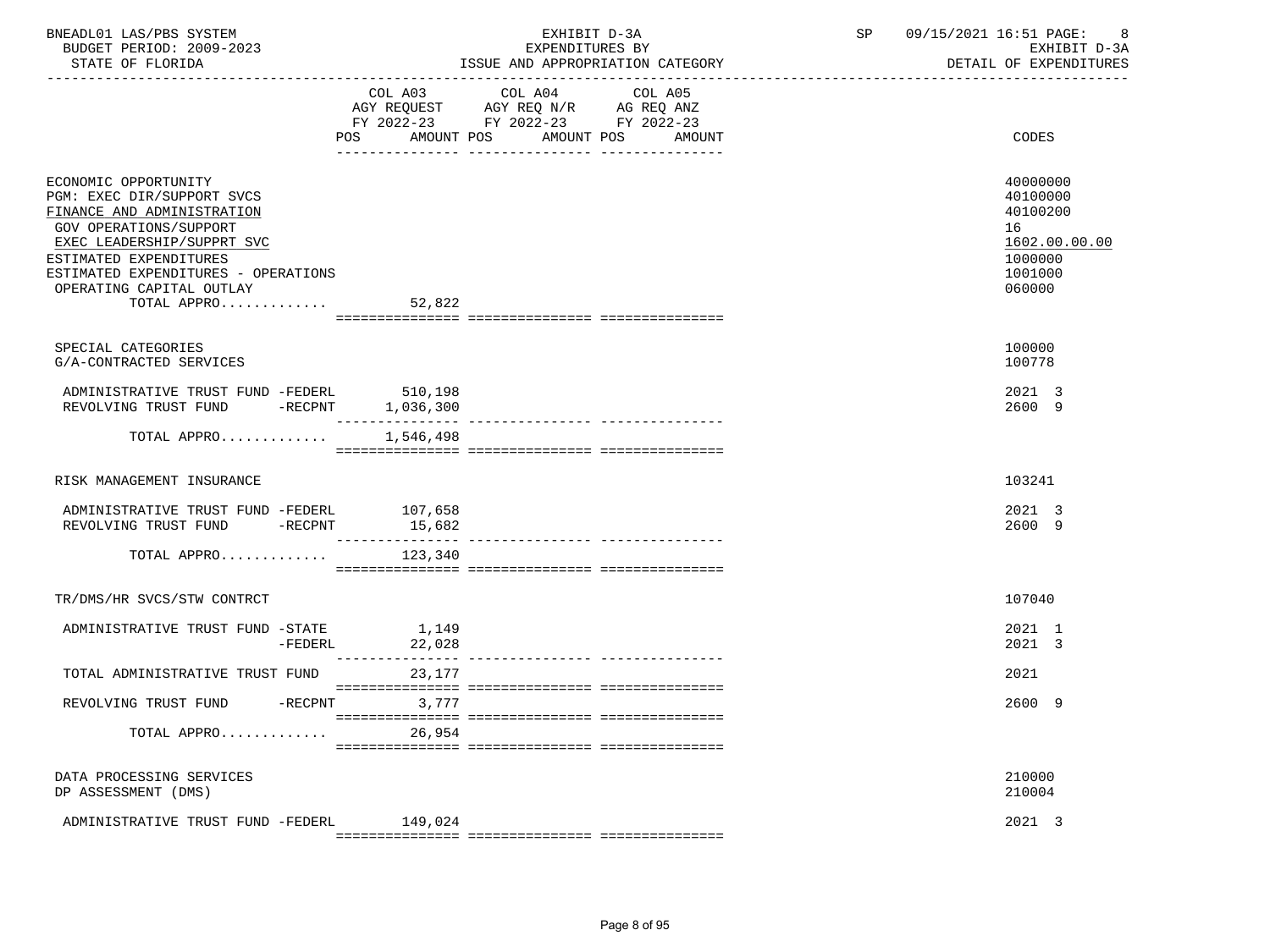| BNEADL01 LAS/PBS SYSTEM<br>BUDGET PERIOD: 2009-2023<br>STATE OF FLORIDA                                                                                                                                          | EXHIBIT D-3A<br>EXPENDITURES BY<br>ISSUE AND APPROPRIATION CATEGORY |                                                                                                         |                                 | SP | 09/15/2021 16:51 PAGE:<br>9<br>EXHIBIT D-3A<br>DETAIL OF EXPENDITURES         |
|------------------------------------------------------------------------------------------------------------------------------------------------------------------------------------------------------------------|---------------------------------------------------------------------|---------------------------------------------------------------------------------------------------------|---------------------------------|----|-------------------------------------------------------------------------------|
|                                                                                                                                                                                                                  | POS                                                                 | COL A03 COL A04<br>AGY REQUEST AGY REQ N/R AG REQ ANZ<br>FY 2022-23 FY 2022-23 FY 2022-23<br>AMOUNT POS | COL A05<br>AMOUNT POS<br>AMOUNT |    | CODES                                                                         |
| ECONOMIC OPPORTUNITY<br>PGM: EXEC DIR/SUPPORT SVCS<br>FINANCE AND ADMINISTRATION<br><b>GOV OPERATIONS/SUPPORT</b><br>EXEC LEADERSHIP/SUPPRT SVC<br>ESTIMATED EXPENDITURES<br>ESTIMATED EXPENDITURES - OPERATIONS |                                                                     |                                                                                                         |                                 |    | 40000000<br>40100000<br>40100200<br>16<br>1602.00.00.00<br>1000000<br>1001000 |
| TOTAL: ESTIMATED EXPENDITURES - OPERATIONS<br>TOTAL POSITIONS 101.00<br>TOTAL ISSUE 12,688,594<br>TOTAL SALARY RATE 5,903,008                                                                                    |                                                                     |                                                                                                         |                                 |    | 1001000                                                                       |
| SALARY INCREASES FOR FY 2021-22 -<br>STATE EMPLOYEE MINIMUM WAGE<br>INCREASE - EFFECTIVE 7/1/2021<br>SALARY RATE<br>SALARY RATE $2,460$                                                                          |                                                                     |                                                                                                         |                                 |    | 1001030<br>000000                                                             |
| SALARIES AND BENEFITS                                                                                                                                                                                            |                                                                     |                                                                                                         |                                 |    | 010000                                                                        |
| ADMINISTRATIVE TRUST FUND -FEDERL 2,584<br>REVOLVING TRUST FUND -RECPNT                                                                                                                                          | 331                                                                 |                                                                                                         |                                 |    | 2021 3<br>2600 9                                                              |
| TOTAL APPRO                                                                                                                                                                                                      | 2,915                                                               |                                                                                                         |                                 |    |                                                                               |
| OTHER PERSONAL SERVICES                                                                                                                                                                                          |                                                                     |                                                                                                         |                                 |    | 030000                                                                        |
| ADMINISTRATIVE TRUST FUND -FEDERL<br>REVOLVING TRUST FUND -RECPNT                                                                                                                                                | 269<br>265                                                          |                                                                                                         |                                 |    | 2021 3<br>2600 9                                                              |
| TOTAL APPRO                                                                                                                                                                                                      | 534                                                                 |                                                                                                         |                                 |    |                                                                               |
| TOTAL: SALARY INCREASES FOR FY 2021-22 -<br>STATE EMPLOYEE MINIMUM WAGE<br>INCREASE - EFFECTIVE 7/1/2021                                                                                                         |                                                                     |                                                                                                         |                                 |    | 1001030                                                                       |
| TOTAL ISSUE<br>TOTAL SALARY RATE 2,460                                                                                                                                                                           | 3,449                                                               |                                                                                                         |                                 |    |                                                                               |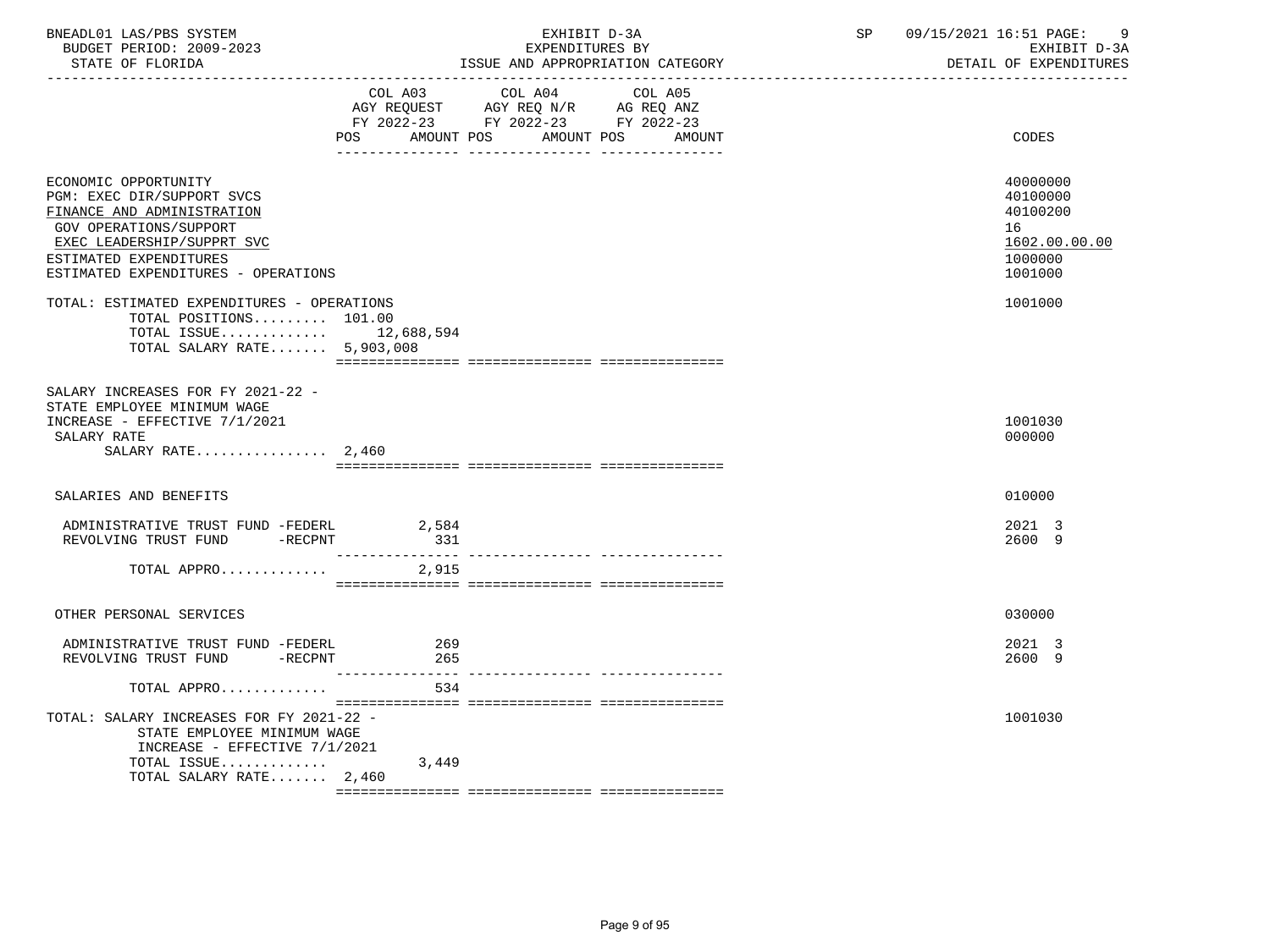| BNEADL01 LAS/PBS SYSTEM<br>BUDGET PERIOD: 2009-2023<br>STATE OF FLORIDA                                                                                                                                                             |        | EXHIBIT D-3A<br>EXPENDITURES BY<br>ISSUE AND APPROPRIATION CATEGORY                                                                      | SP<br>09/15/2021 16:51 PAGE: 10<br>EXHIBIT D-3A<br>DETAIL OF EXPENDITURES |
|-------------------------------------------------------------------------------------------------------------------------------------------------------------------------------------------------------------------------------------|--------|------------------------------------------------------------------------------------------------------------------------------------------|---------------------------------------------------------------------------|
|                                                                                                                                                                                                                                     |        | COL A03 COL A04<br>COL A05<br>AGY REQUEST AGY REQ N/R AG REQ ANZ<br>FY 2022-23 FY 2022-23 FY 2022-23<br>POS AMOUNT POS AMOUNT POS AMOUNT | CODES                                                                     |
| ECONOMIC OPPORTUNITY<br>PGM: EXEC DIR/SUPPORT SVCS<br>FINANCE AND ADMINISTRATION<br>GOV OPERATIONS/SUPPORT<br>EXEC LEADERSHIP/SUPPRT SVC<br>ESTIMATED EXPENDITURES<br>FLORIDA RETIREMENT SYSTEM<br>ADJUSTMENT - FY 2021-22 - NORMAL |        |                                                                                                                                          | 40000000<br>40100000<br>40100200<br>16<br>1602.00.00.00<br>1000000        |
| COST AND UNFUNDED ACTUARIAL<br>LIABILITY<br>SALARIES AND BENEFITS                                                                                                                                                                   |        |                                                                                                                                          | 1001070<br>010000                                                         |
| ADMINISTRATIVE TRUST FUND -FEDERL<br>REVOLVING TRUST FUND -RECPNT 5,773                                                                                                                                                             | 45,045 |                                                                                                                                          | 2021 3<br>2600 9                                                          |
| TOTAL APPRO                                                                                                                                                                                                                         | 50,818 |                                                                                                                                          |                                                                           |
| DATA PROCESSING SERVICES<br>DP ASSESSMENT (DMS)                                                                                                                                                                                     |        |                                                                                                                                          | 210000<br>210004                                                          |
| ADMINISTRATIVE TRUST FUND -FEDERL                                                                                                                                                                                                   | 253    |                                                                                                                                          | 2021 3                                                                    |
| TOTAL: FLORIDA RETIREMENT SYSTEM<br>ADJUSTMENT - FY 2021-22 - NORMAL<br>COST AND UNFUNDED ACTUARIAL<br>LIABILITY<br>TOTAL ISSUE                                                                                                     | 51,071 |                                                                                                                                          | 1001070                                                                   |
| CASUALTY INSURANCE PREMIUM<br>ADJUSTMENT<br>SPECIAL CATEGORIES<br>RISK MANAGEMENT INSURANCE                                                                                                                                         |        |                                                                                                                                          | 1001090<br>100000<br>103241                                               |
| ADMINISTRATIVE TRUST FUND -FEDERL 24,485<br>REVOLVING TRUST FUND -RECPNT                                                                                                                                                            | $811-$ |                                                                                                                                          | 2021 3<br>2600 9                                                          |
| TOTAL APPRO                                                                                                                                                                                                                         | 23,674 |                                                                                                                                          |                                                                           |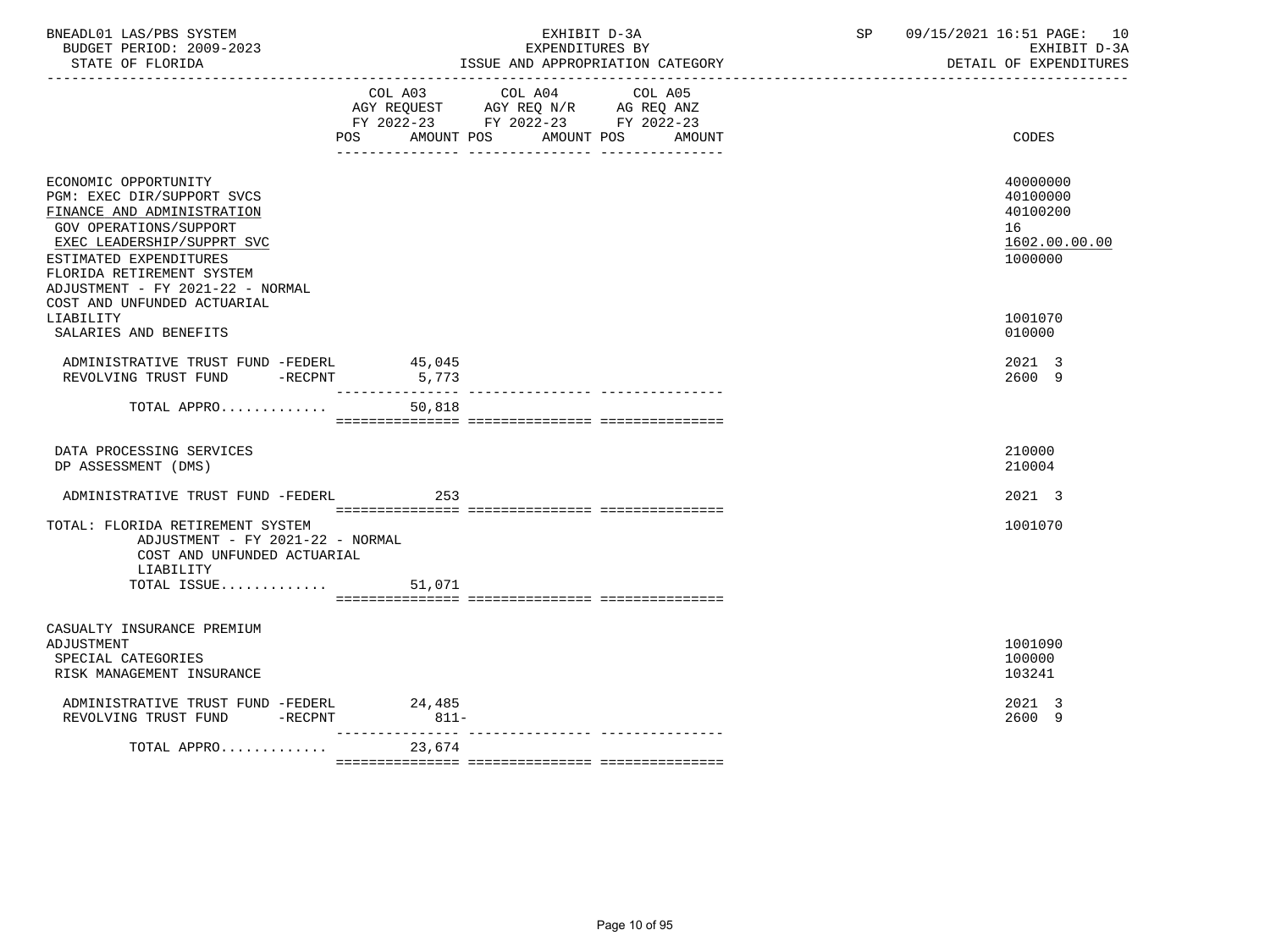| BNEADL01 LAS/PBS SYSTEM<br>BUDGET PERIOD: 2009-2023<br>STATE OF FLORIDA                                                                                                                                                                                                         | EXHIBIT D-3A<br>EXPENDITURES BY<br>ISSUE AND APPROPRIATION CATEGORY                                                                             | SP<br>09/15/2021 16:51 PAGE: 11<br>EXHIBIT D-3A<br>DETAIL OF EXPENDITURES                         |
|---------------------------------------------------------------------------------------------------------------------------------------------------------------------------------------------------------------------------------------------------------------------------------|-------------------------------------------------------------------------------------------------------------------------------------------------|---------------------------------------------------------------------------------------------------|
|                                                                                                                                                                                                                                                                                 | COL A03 COL A04 COL A05<br>AGY REQUEST AGY REQ N/R AG REQ ANZ<br>FY 2022-23 FY 2022-23 FY 2022-23<br>AMOUNT POS AMOUNT POS<br>AMOUNT<br>POS FOR | CODES                                                                                             |
| ECONOMIC OPPORTUNITY<br>PGM: EXEC DIR/SUPPORT SVCS<br>FINANCE AND ADMINISTRATION<br><b>GOV OPERATIONS/SUPPORT</b><br>EXEC LEADERSHIP/SUPPRT SVC<br>ESTIMATED EXPENDITURES<br>REALLOCATION OF HUMAN RESOURCES<br>OUTSOURCING<br>SPECIAL CATEGORIES<br>TR/DMS/HR SVCS/STW CONTRCT |                                                                                                                                                 | 40000000<br>40100000<br>40100200<br>16<br>1602.00.00.00<br>1000000<br>1005900<br>100000<br>107040 |
| ADMINISTRATIVE TRUST FUND -STATE<br>$-FEDERL$                                                                                                                                                                                                                                   | $60 -$<br>$1,150-$                                                                                                                              | 2021 1<br>2021 3                                                                                  |
| TOTAL ADMINISTRATIVE TRUST FUND 1,210-                                                                                                                                                                                                                                          |                                                                                                                                                 | 2021                                                                                              |
| REVOLVING TRUST FUND -RECPNT 197-                                                                                                                                                                                                                                               |                                                                                                                                                 | 2600 9                                                                                            |
| TOTAL APPRO                                                                                                                                                                                                                                                                     | $1.407-$                                                                                                                                        |                                                                                                   |
| STATE ENTERPRISE INFORMATION<br>TECHNOLOGY DISTRIBUTION<br>DATA PROCESSING SERVICES<br>DP ASSESSMENT (DMS)<br>ADMINISTRATIVE TRUST FUND -FEDERL 2,210-                                                                                                                          |                                                                                                                                                 | 1006600<br>210000<br>210004<br>2021 3                                                             |
|                                                                                                                                                                                                                                                                                 |                                                                                                                                                 |                                                                                                   |
| DATA PROCESSING ASSESSMENT BASE<br><b>BUDGET ADJUSTMENT</b><br>DATA PROCESSING SERVICES<br>DP ASSESSMENT (DMS)                                                                                                                                                                  |                                                                                                                                                 | 1006800<br>210000<br>210004                                                                       |
| ADMINISTRATIVE TRUST FUND -FEDERL                                                                                                                                                                                                                                               | 5,242                                                                                                                                           | 2021 3                                                                                            |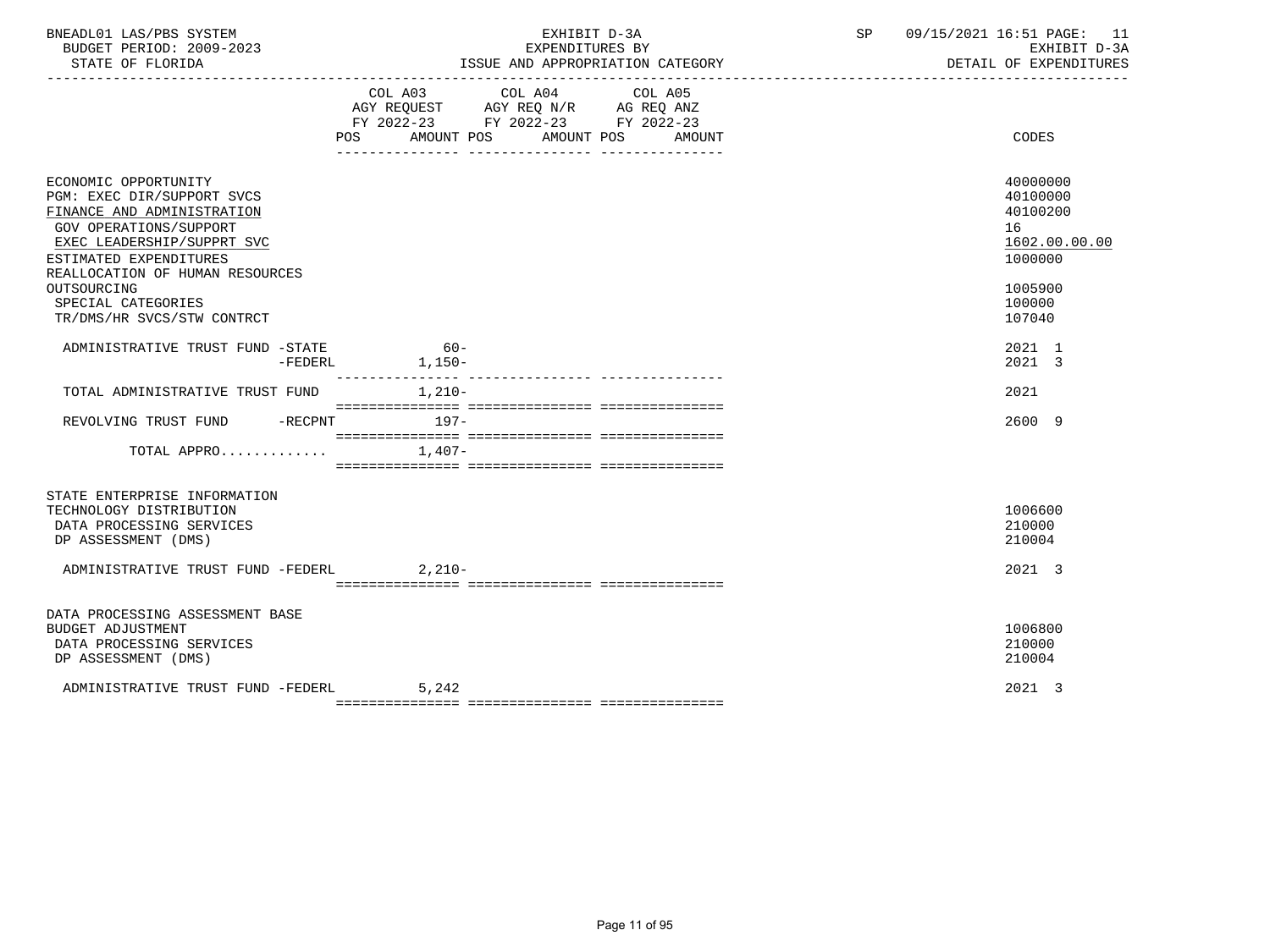| BNEADL01 LAS/PBS SYSTEM<br>BUDGET PERIOD: 2009-2023<br>STATE OF FLORIDA                                                                                                                                                                                 |                                                                                                                 | EXHIBIT D-3A<br>EXPENDITURES BY | ISSUE AND APPROPRIATION CATEGORY | SP | 09/15/2021 16:51 PAGE: 12<br>EXHIBIT D-3A<br>DETAIL OF EXPENDITURES                     |
|---------------------------------------------------------------------------------------------------------------------------------------------------------------------------------------------------------------------------------------------------------|-----------------------------------------------------------------------------------------------------------------|---------------------------------|----------------------------------|----|-----------------------------------------------------------------------------------------|
| POS FOR                                                                                                                                                                                                                                                 | COL A03 COL A04 COL A05<br>AGY REQUEST AGY REQ N/R AG REQ ANZ<br>FY 2022-23 FY 2022-23 FY 2022-23<br>AMOUNT POS | AMOUNT POS                      | AMOUNT                           |    | CODES                                                                                   |
| ECONOMIC OPPORTUNITY<br>PGM: EXEC DIR/SUPPORT SVCS<br>FINANCE AND ADMINISTRATION<br><b>GOV OPERATIONS/SUPPORT</b><br>EXEC LEADERSHIP/SUPPRT SVC<br>WORKLOAD<br>PROVIDE ADDITIONAL STAFFING FOR<br>FINANCE AND ADMINISTRATION<br>OTHER PERSONAL SERVICES |                                                                                                                 |                                 |                                  |    | 40000000<br>40100000<br>40100200<br>16<br>1602.00.00.00<br>3000000<br>3000220<br>030000 |
| ADMINISTRATIVE TRUST FUND -FEDERL 436,422                                                                                                                                                                                                               |                                                                                                                 |                                 |                                  |    | 2021 3                                                                                  |
| <b>EXPENSES</b>                                                                                                                                                                                                                                         |                                                                                                                 |                                 |                                  |    | 040000                                                                                  |
| ADMINISTRATIVE TRUST FUND -FEDERL 65.172 26.952                                                                                                                                                                                                         |                                                                                                                 |                                 |                                  |    | 2021 3                                                                                  |
| SPECIAL CATEGORIES<br>TR/DMS/HR SVCS/STW CONTRCT                                                                                                                                                                                                        |                                                                                                                 |                                 |                                  |    | 100000<br>107040                                                                        |
| ADMINISTRATIVE TRUST FUND -FEDERL                                                                                                                                                                                                                       | 575                                                                                                             |                                 |                                  |    | 2021 3                                                                                  |
| TOTAL: PROVIDE ADDITIONAL STAFFING FOR<br>FINANCE AND ADMINISTRATION<br>TOTAL ISSUE                                                                                                                                                                     | 502,169 26,952                                                                                                  |                                 |                                  |    | 3000220                                                                                 |
|                                                                                                                                                                                                                                                         |                                                                                                                 |                                 |                                  |    |                                                                                         |
| AGENCY ISSUE NARRATIVE:<br>2022-2023 BUDGET YEAR NARRATIVE:<br>SUMMARY:<br>The Department requests \$502,169 to increase Other Personal Services (OPS) staffing within the Finance and Administration                                                   |                                                                                                                 |                                 | IT COMPONENT? NO                 |    |                                                                                         |
| budget entity (40100200) by 6 OPS employees within the Administrative Trust Fund (2021) for fiscal support, monitoring,<br>and development of new and ongoing programs appropriated to the Department.                                                  |                                                                                                                 |                                 |                                  |    |                                                                                         |

BUSINESS NEED / PROBLEM STATEMENT:

 The Department has been appropriated or awarded nearly \$4,000,000,000 in funding for various multi-year programs that were created or expanded through the various acts in response to the pandemic, including the CARES Act which extended funding for the Community Development Block Grant (CDBG) by providing an additional \$99,981,190, the American Rescue Plan that provides \$676,102,379 for the Homeowners Assistance Fund Program to mitigate financial hardships associated with the pandemic, and the State Fiscal Recovery Funds which provided \$439,837,342 to the Department for various programs. These programs along with many others, such as the ongoing Disaster Recovery programs, have created an additional ongoing workload on the Division of Finance & Administration.

 The management of Reemployment Assistance, CDBG, LIHEAP, LIHWAP, WAP, CDBG-DR, SSBCI, and HAF have impacts to contracting & procurement, grants management, and cash & accounting processes. Each of these expanded programs will require that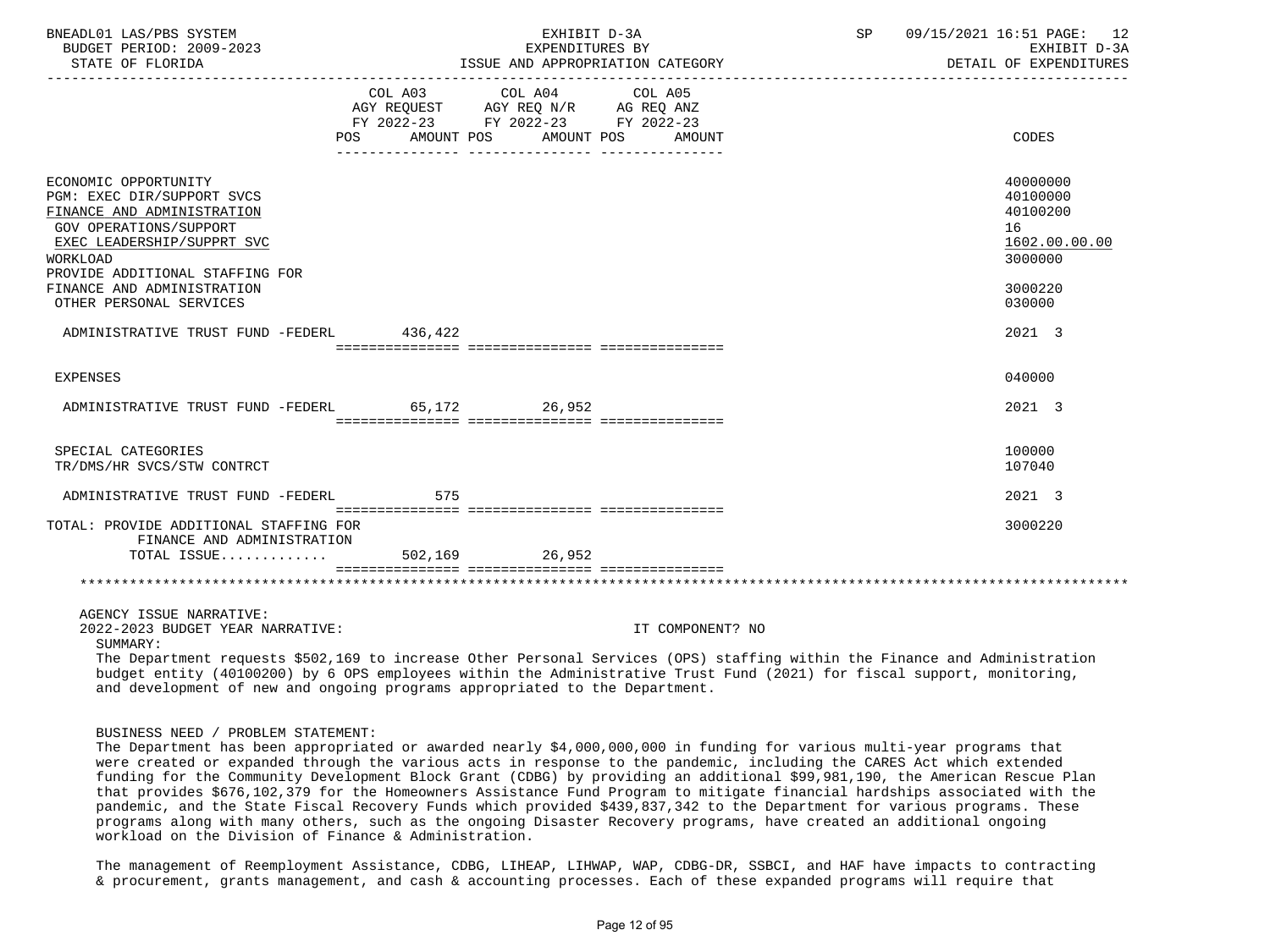| BNEADL01 LAS/PBS SYSTEM<br>BUDGET PERIOD: 2009-2023<br>STATE OF FLORIDA                                    | EXHIBIT D-3A<br>EXPENDITURES BY<br>ISSUE AND APPROPRIATION CATEGORY                                                                               | SP<br>13<br>09/15/2021 16:51 PAGE:<br>EXHIBIT D-3A<br>DETAIL OF EXPENDITURES |
|------------------------------------------------------------------------------------------------------------|---------------------------------------------------------------------------------------------------------------------------------------------------|------------------------------------------------------------------------------|
|                                                                                                            | COL A03<br>COL A04 COL A05<br>AGY REOUEST AGY REO N/R<br>AG REQ ANZ<br>FY 2022-23 FY 2022-23 FY 2022-23<br>AMOUNT POS AMOUNT POS<br>POS<br>AMOUNT | CODES                                                                        |
| ECONOMIC OPPORTUNITY<br>PGM: EXEC DIR/SUPPORT SVCS<br>FINANCE AND ADMINISTRATION<br>GOV OPERATIONS/SUPPORT |                                                                                                                                                   | 40000000<br>40100000<br>40100200<br>16                                       |
| EXEC LEADERSHIP/SUPPRT SVC<br>WORKLOAD<br>PROVIDE ADDITIONAL STAFFING FOR<br>FINANCE AND ADMINISTRATION    |                                                                                                                                                   | 1602.00.00.00<br>3000000<br>3000220                                          |

 vendor contracts and grant agreements be drafted, issued, amended and managed throughout the entirety of the program. The federal requirements for each of these programs are different and come with additional and unique reporting requirements and management principals. Additional accounting controls and procedures must also be established to monitor and manage cash draws, accounting and financial reporting and an increase in funding and disbursement processes.

#### PROPOSED SOLUTION:

 The Department is requesting a total of \$502,169 in OPS and related Expenses to increase OPS staffing within the Division of Finance and Administration by 6 OPS employees. These additional staffing will be needed to ensure that sufficient capacity remains to implement these programs in compliance with program guidelines and timeline expectations. The following staffing needs have been identified:

 Contracts & Grants Administration (CGA) - 2 OPS Government Operations Consultant IIIs to assist with developing scopes of work and contract terms, drafting contract and grant agreements, and for some programs managing the performance of vendors/ sub-grantees.

 Grants Management - 2 OPS Government Operations Consultant IIIs to support grants expenditure tracking, federal reporting, subrecipient performance and support, and programmatic support for these new and expanded federal programs.

 Finance & Accounting - 2 OPS Government Operations Consultant IIIs to support cash management, financial reporting and recording, and disbursement/ budget processes.

This request includes the applicable expense package and HR Assessment per the LBR instructions.

#### PROPOSED BENEFITS / RISKS:

 This funding will allow the Department to effectively fulfill the requirements for accounting and budget activities, financial reporting, and contract development and monitoring.

#### IMPACT IF NOT FUNDED:

 The Finance & Administration program has absorbed the support workload for multiple additional programs over the years and makes every effort to absorb workload without expanding staff. With the workload that remains from prior pandemic related funding already received, the addition of over 4 billion in forthcoming federal funding, and the related contracts, grants management, and financial transactional support required, Finance & Administration is beyond the point of absorbing additional workload without additional resources. Without the requested OPS staffing, the division will not be able to provide the support and service necessary for the department to successfully implement and administer these programs.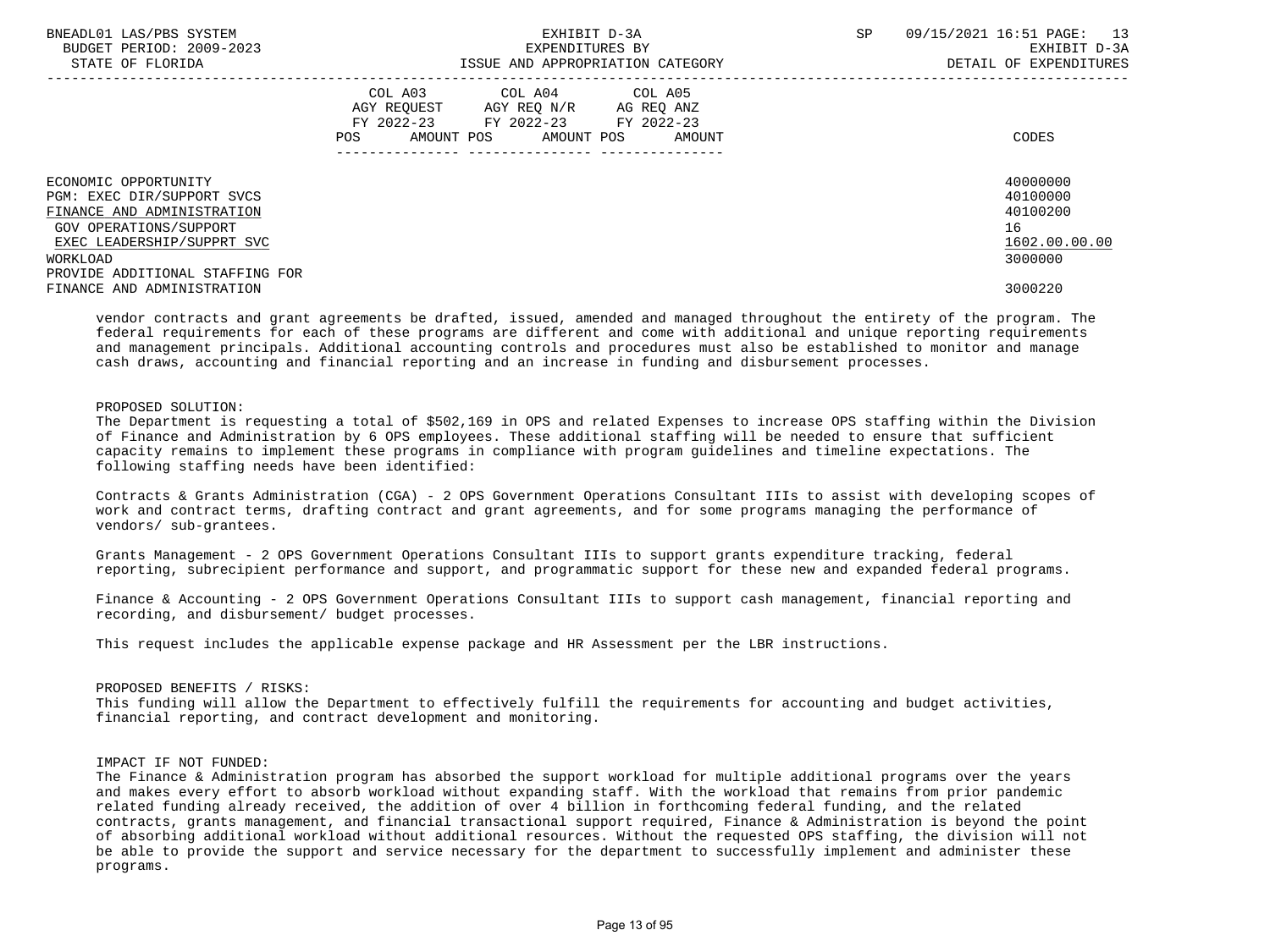| BNEADL01 LAS/PBS SYSTEM<br>BUDGET PERIOD: 2009-2023<br>STATE OF FLORIDA                                                                                                                 | EXHIBIT D-3A<br>EXPENDITURES BY<br>ISSUE AND APPROPRIATION CATEGORY                                                                         | 09/15/2021 16:51 PAGE:<br><b>SP</b><br>14<br>EXHIBIT D-3A<br>DETAIL OF EXPENDITURES |
|-----------------------------------------------------------------------------------------------------------------------------------------------------------------------------------------|---------------------------------------------------------------------------------------------------------------------------------------------|-------------------------------------------------------------------------------------|
|                                                                                                                                                                                         | COL A03<br>COL A04 COL A05<br>AGY REQUEST AGY REQ N/R AG REQ ANZ<br>FY 2022-23 FY 2022-23 FY 2022-23<br>POS<br>AMOUNT POS AMOUNT POS AMOUNT | CODES                                                                               |
| ECONOMIC OPPORTUNITY<br>PGM: EXEC DIR/SUPPORT SVCS<br>FINANCE AND ADMINISTRATION<br>GOV OPERATIONS/SUPPORT<br>EXEC LEADERSHIP/SUPPRT SVC<br>WORKLOAD<br>PROVIDE ADDITIONAL STAFFING FOR |                                                                                                                                             | 40000000<br>40100000<br>40100200<br>16<br>1602.00.00.00<br>3000000                  |
| FINANCE AND ADMINISTRATION                                                                                                                                                              |                                                                                                                                             | 3000220                                                                             |

 FLORIDA STRATEGIC PLAN FOR ECONOMIC DEVELOPMENT: This issue aligns with the following strategies contained in Florida's Strategic Plan for Economic Development:

5.2 - Civic and Governance Systems - Improve the efficiency and effectiveness of government agencies at all levels.

BUDGET REQUEST TOTAL:

\$502,169 of Operating Budget - \$475,217 recurring and \$26,952 nonrecurring

\*\*\*\*\*\*\*\*\*\*\*\*\*\*\*\*\*\*\*\*\*\*\*\*\*\*\*\*\*\*\*\*\*\*\*\*\*\*\*\*\*\*\*\*\*\*\*\*\*\*\*\*\*\*\*\*\*\*\*\*\*\*\*\*\*\*\*\*\*\*\*\*\*\*\*\*\*\*\*\*\*\*\*\*\*\*\*\*\*\*\*\*\*\*\*\*\*\*\*\*\*\*\*\*\*\*\*\*\*\*\*\*\*\*\*\*\*\*\*\*\*\*\*\*\*\*\*

| CAPITAL IMPROVEMENT PLAN<br>MAINTENANCE AND REPAIR<br>FIXED CAPITAL OUTLAY<br>REED ACT PROJECT-STATEWIDE |         |           |           | 9900000<br>990M000<br>080000<br>080903 |  |
|----------------------------------------------------------------------------------------------------------|---------|-----------|-----------|----------------------------------------|--|
| REVOLVING TRUST FUND                                                                                     | -RECPNT | 1,467,000 | 1,467,000 | 2600 9                                 |  |

\*\*\*\*\*\*\*\*\*\*\*\*\*\*\*\*\*\*\*\*\*\*\*\*\*\*\*\*\*\*\*\*\*\*\*\*\*\*\*\*\*\*\*\*\*\*\*\*\*\*\*\*\*\*\*\*\*\*\*\*\*\*\*\*\*\*\*\*\*\*\*\*\*\*\*\*\*\*\*\*\*\*\*\*\*\*\*\*\*\*\*\*\*\*\*\*\*\*\*\*\*\*\*\*\*\*\*\*\*\*\*\*\*\*\*\*\*\*\*\*\*\*\*\*\*\*\*

AGENCY NARRATIVE:

2022-2023 BUDGET YEAR NARRATIVE: REED ACT PROJECT-STATEWIDE IT COMPONENT? NO

SUMMARY:

 The Department requests \$1,467,000 of nonrecurring appropriation from the Revolving Trust Fund to be used for the Capital Improvement Program Plan.

## BUSINESS NEED / PROBLEM STATEMENT:

 The Capital Improvements Program Plan focuses on maximizing the utilization of existing Department owned facilities and identifying deficiencies in facilities and equipment that could adversely impact the Department's ability to accomplish its objectives. The Department owns and operates ten building complexes throughout the State consisting of 16 individual buildings with approximately 475,283 square feet of office/service space. Department personnel monitor the operation and maintenance of these buildings on a continuous basis. Although all 10 complexes are in good condition, there are repairs and replacement projects that need to be performed to maintain the buildings in good condition.

The following repair and replacement projects have been identified below in priority order: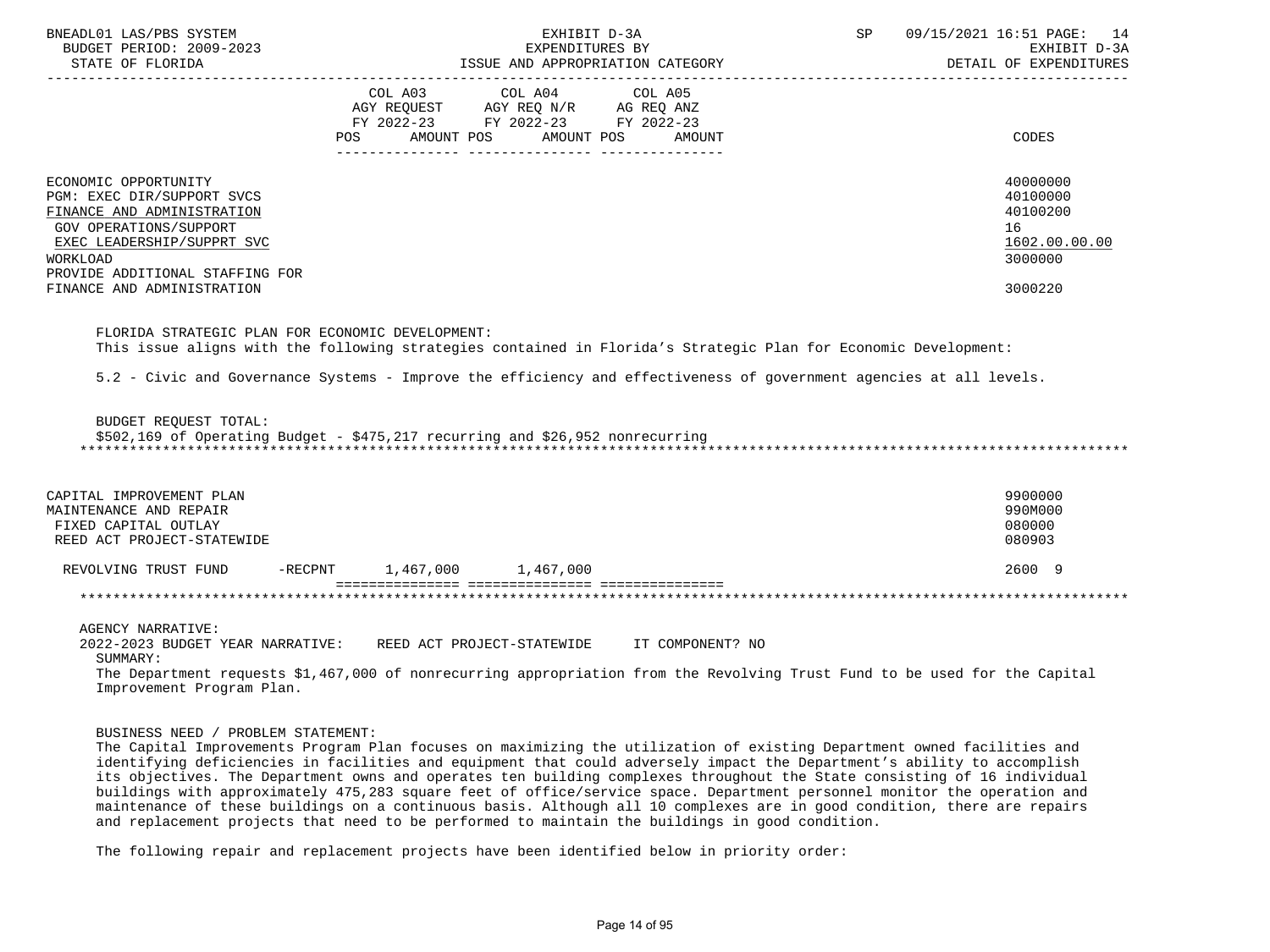| BNEADL01 LAS/PBS SYSTEM<br>BUDGET PERIOD: 2009-2023<br>STATE OF FLORIDA                                                                                                                        | EXHIBIT D-3A<br>EXPENDITURES BY<br>ISSUE AND APPROPRIATION CATEGORY                                                                            | SP | 09/15/2021 16:51 PAGE: 15<br>EXHIBIT D-3A<br>DETAIL OF EXPENDITURES           |
|------------------------------------------------------------------------------------------------------------------------------------------------------------------------------------------------|------------------------------------------------------------------------------------------------------------------------------------------------|----|-------------------------------------------------------------------------------|
|                                                                                                                                                                                                | COL A03<br>COL A04 COL A05<br>AGY REQUEST AGY REQ N/R AG REQ ANZ<br>FY 2022-23 FY 2022-23 FY 2022-23<br>AMOUNT POS AMOUNT POS<br>POS<br>AMOUNT |    | CODES                                                                         |
| ECONOMIC OPPORTUNITY<br>PGM: EXEC DIR/SUPPORT SVCS<br>FINANCE AND ADMINISTRATION<br>GOV OPERATIONS/SUPPORT<br>EXEC LEADERSHIP/SUPPRT SVC<br>CAPITAL IMPROVEMENT PLAN<br>MAINTENANCE AND REPAIR |                                                                                                                                                |    | 40000000<br>40100000<br>40100200<br>16<br>1602.00.00.00<br>9900000<br>990M000 |

PROPOSED SOLUTION:

 Flooring for Clearwater, Ft. Lauderdale and Tampa - \$790,000 Space occupied by DEO, DEO partners and other state agencies/departments, who provide customer service to hundreds of state of Florida citizens daily. The carpet in these buildings are frayed, worn and stained. Not replacing the carpet will result in an increased liability related to trips and falls and will adversely impact employee health issues related to allergies, which can contribute to attendance problems.

 Replacing Stalls for Hollywood and Ft. Lauderdale - \$20,000 These provide privacy and safety to all of DEO employees and visitors who use the facilities. The stalls are worn, swollen and the metal at the bottom is detaching. The current condition is unsafe and negatively impacts morale and employee well-being due to privacy concerns.

 Roof Replacement for Ft. Lauderdale (2600) - \$32,000 The roof has reached or exceeded its life expectancy. Currently it has leaks due to deteriorating material. If the roof is not replaced, the roofing system will be compromised, resulting in additional damage to the facility and assets due to water intrusion.

 HVAC Unit Replacement for Tampa - \$300,000 This request is to replace (2) 60-ton HVAC units that have reached end-of-life cycle and are no longer functioning at optimum level. The units provide heating and cooling for a 90,000 s/f facility which houses approximately 150 employees and provides customer services to approximately 200 to 300 customers daily. Unit failure will result in building closure for an extended amount of time because units of this size are built to order and not kept in stock. Closing of this building would create a hardship for customers receiving services from the Region 15 CareerSource Tampa-Bay 9215 North Florida Ave. Center.

 HVAC System Frequency Drives With Bypass for DEO Caldwell Building - \$290,000 The request amount includes engineering consultation to redesign the HVAC system to work more efficiently, and purchase and install the necessary hardware. The Tallahassee building (Caldwell) is a 5-story building which houses DEO's Executive Management, the Division Strategic Business, the Division of Community Development and the Division of Workforce Services. The HVAC Automation system controls the Air handlers on each floor of the building. The drives inform the system when to provide heating or cooling. There are approximately 600 employees housed in the Caldwell building. Unit failure will result in building closure for an extended amount of time which would displace approximately 600 employees. Also, the lack of ability to properly control the environment reduces productivity and increases the maintenance/energy cost of the building.

 Concrete Repair (Sidewalk) for DEO Caldwell building - \$35,000 Approximately 1269 S/F of concreate that serves as a sidewalk behind the Caldwell facility needs to be replaced. It receives a lot of employee and visitor traffic to gain access to the facility and to various parking locations. The sidewalk is broken and uneven which creates safety issues such as slips, trips and falls. The department has had several employees over the last year that have fallen resulting in Worker's Compensation claims and absences.

 PROPOSED BENEFITS / RISKS: The proposed repairs and maintenance are necessary to keep Department owned buildings in a safe and efficient state of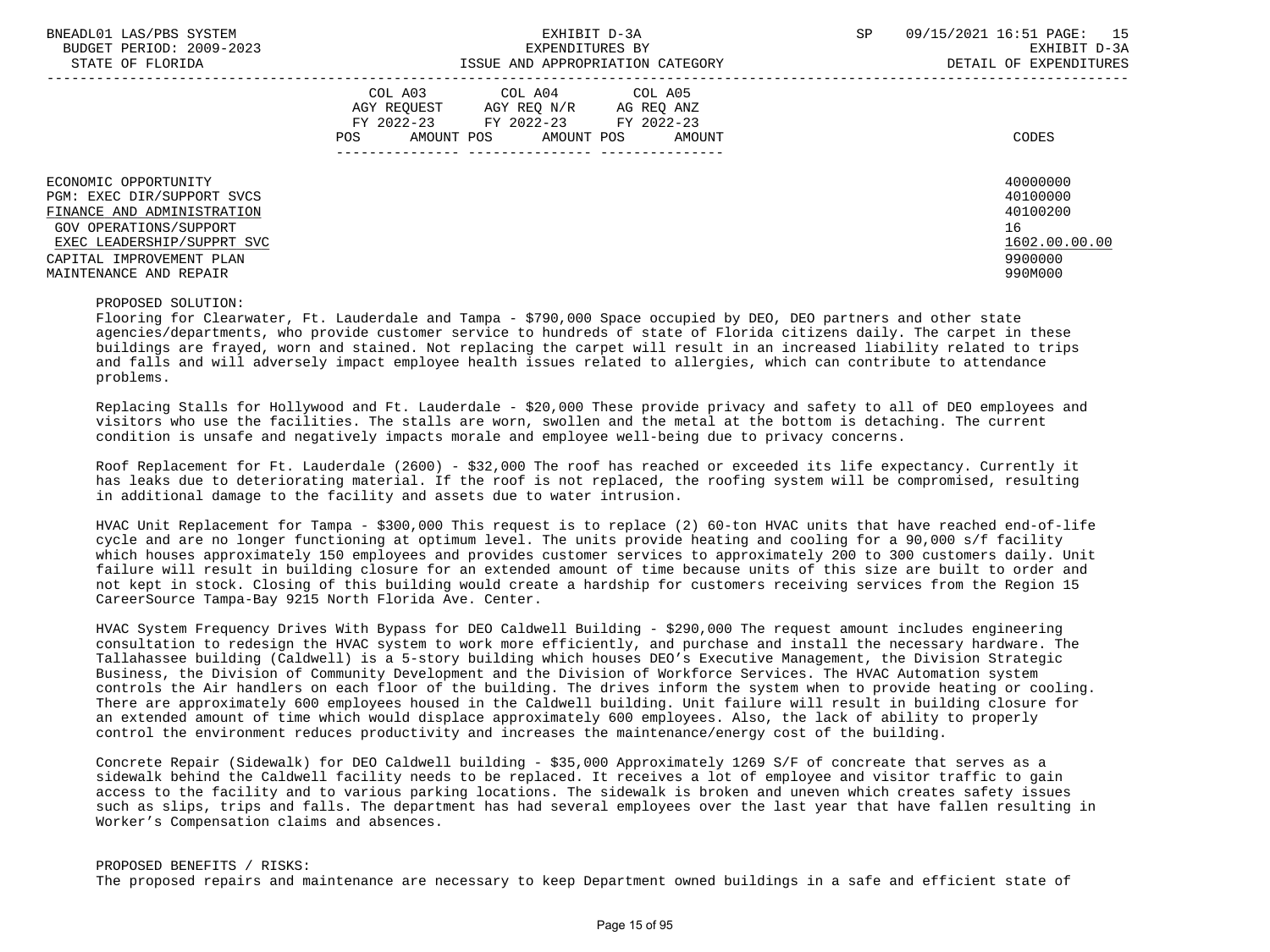| BNEADL01 LAS/PBS SYSTEM<br>BUDGET PERIOD: 2009-2023                                                                                                                  | EXHIBIT D-3A<br>EXPENDITURES BY                                                                                                                | 09/15/2021 16:51 PAGE: 16<br>SP<br>EXHIBIT D-3A                    |
|----------------------------------------------------------------------------------------------------------------------------------------------------------------------|------------------------------------------------------------------------------------------------------------------------------------------------|--------------------------------------------------------------------|
| STATE OF FLORIDA                                                                                                                                                     | ISSUE AND APPROPRIATION CATEGORY                                                                                                               | DETAIL OF EXPENDITURES                                             |
|                                                                                                                                                                      | COL A03 COL A04 COL A05<br>AGY REOUEST<br>AGY REO N/R AG REO ANZ<br>FY 2022-23 FY 2022-23 FY 2022-23<br>AMOUNT POS AMOUNT POS<br>POS<br>AMOUNT | CODES                                                              |
| ECONOMIC OPPORTUNITY<br>PGM: EXEC DIR/SUPPORT SVCS<br>FINANCE AND ADMINISTRATION<br>GOV OPERATIONS/SUPPORT<br>EXEC LEADERSHIP/SUPPRT SVC<br>CAPITAL IMPROVEMENT PLAN |                                                                                                                                                | 40000000<br>40100000<br>40100200<br>16<br>1602.00.00.00<br>9900000 |
| MAINTENANCE AND REPAIR                                                                                                                                               |                                                                                                                                                | 990M000                                                            |

 operation. By funding the proposed projects, the Department decreases the potential for additional future costs and liability due to system failures and illness or injury to personnel and customers. The Revolving Trust fund is funded by rent paid from tenants and through federal depreciation recapture. There is sufficient revenue in the trust fund to support this request.

# IMPACT IF NOT FUNDED:

 Without this funding, there is insufficient budget to address known and planned building maintenance and repair projects necessary for safe and efficient building operation. If this issue is not addressed, a serious incident could occur and increase our chances with Department Worker's Compensation claims.

FLORIDA STRATEGIC PLAN FOR ECONOMIC DEVELOPMENT:

This issue aligns with the following strategy contained in Florida's Strategic Plan for Economic Development:

5.2 Civic and Governance Systems - Improve the efficiency and effectiveness of government agencies at all levels.

| BUDGET REOUEST TOTAL:       |
|-----------------------------|
| $$1,467,000$ - nonrecurring |
|                             |
|                             |

| TOTAL: EXEC LEADERSHIP/SUPPRT SVC<br>BY FUND TYPE |        |           | 1602.00.00.00 |
|---------------------------------------------------|--------|-----------|---------------|
| SALARY RATE 5,905,468                             | 101.00 | 1,493,952 | 2000          |
|                                                   |        |           |               |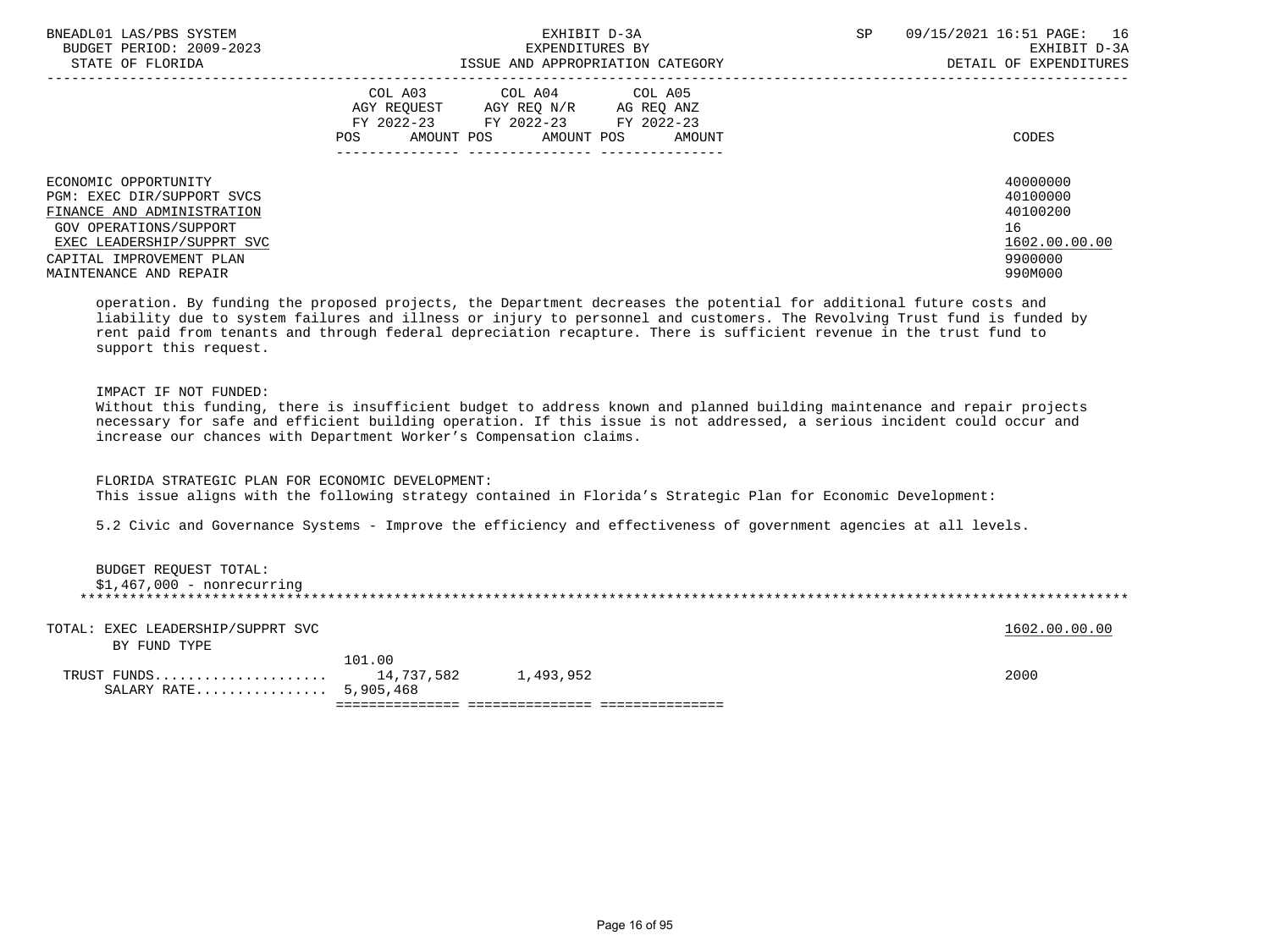| BNEADL01 LAS/PBS SYSTEM<br>BUDGET PERIOD: 2009-2023<br>STATE OF FLORIDA                                                                                                                                                                       |                                  | EXHIBIT D-3A<br>EXPENDITURES BY                                                           | ISSUE AND APPROPRIATION CATEGORY | SP | 09/15/2021 16:51 PAGE: 17<br>EXHIBIT D-3A<br>DETAIL OF EXPENDITURES                     |  |
|-----------------------------------------------------------------------------------------------------------------------------------------------------------------------------------------------------------------------------------------------|----------------------------------|-------------------------------------------------------------------------------------------|----------------------------------|----|-----------------------------------------------------------------------------------------|--|
|                                                                                                                                                                                                                                               | POS AMOUNT POS AMOUNT POS AMOUNT | COL A03 COL A04<br>AGY REQUEST AGY REQ N/R AG REQ ANZ<br>FY 2022-23 FY 2022-23 FY 2022-23 | COL A05                          |    | CODES                                                                                   |  |
| ECONOMIC OPPORTUNITY<br>PGM: EXEC DIR/SUPPORT SVCS<br>INF SYSTEMS & SUPPORT SVCS<br>GOV OPERATIONS/SUPPORT<br>INFORMATION TECHNOLOGY<br>ESTIMATED EXPENDITURES<br>ESTIMATED EXPENDITURES - OPERATIONS<br>SALARY RATE<br>SALARY RATE 6,452,125 |                                  |                                                                                           |                                  |    | 40000000<br>40100000<br>40100300<br>16<br>1603.00.00.00<br>1000000<br>1001000<br>000000 |  |
| SALARIES AND BENEFITS                                                                                                                                                                                                                         | 100.00                           |                                                                                           |                                  |    | 010000                                                                                  |  |
| ADMINISTRATIVE TRUST FUND -FEDERL 9.141.325                                                                                                                                                                                                   |                                  |                                                                                           |                                  |    | 2021 3                                                                                  |  |
| OTHER PERSONAL SERVICES                                                                                                                                                                                                                       |                                  |                                                                                           |                                  |    | 030000                                                                                  |  |
| ADMINISTRATIVE TRUST FUND -FEDERL 236,271                                                                                                                                                                                                     |                                  |                                                                                           |                                  |    | 2021 3                                                                                  |  |
| <b>EXPENSES</b>                                                                                                                                                                                                                               |                                  |                                                                                           |                                  |    | 040000                                                                                  |  |
| ADMINISTRATIVE TRUST FUND -FEDERL 1,734,023                                                                                                                                                                                                   |                                  |                                                                                           |                                  |    | 2021 3                                                                                  |  |
| OPERATING CAPITAL OUTLAY                                                                                                                                                                                                                      |                                  |                                                                                           |                                  |    | 060000                                                                                  |  |
| ADMINISTRATIVE TRUST FUND -FEDERL 83,661                                                                                                                                                                                                      |                                  |                                                                                           |                                  |    | 2021 3                                                                                  |  |
| SPECIAL CATEGORIES<br>G/A-CONTRACTED SERVICES                                                                                                                                                                                                 |                                  |                                                                                           |                                  |    | 100000<br>100778                                                                        |  |
| ADMINISTRATIVE TRUST FUND -FEDERL 893.190                                                                                                                                                                                                     |                                  |                                                                                           |                                  |    | 2021 3                                                                                  |  |
| RISK MANAGEMENT INSURANCE                                                                                                                                                                                                                     |                                  |                                                                                           |                                  |    | 103241                                                                                  |  |
| ADMINISTRATIVE TRUST FUND -FEDERL                                                                                                                                                                                                             | 18,443                           |                                                                                           |                                  |    | 2021 3                                                                                  |  |
| TR/DMS/HR SVCS/STW CONTRCT                                                                                                                                                                                                                    |                                  |                                                                                           |                                  |    | 107040                                                                                  |  |
| ADMINISTRATIVE TRUST FUND -STATE<br>$-FEDERL$                                                                                                                                                                                                 | 19<br>27,999                     |                                                                                           |                                  |    | 2021 1<br>2021 3                                                                        |  |
| TOTAL ADMINISTRATIVE TRUST FUND                                                                                                                                                                                                               | 28,018                           |                                                                                           |                                  |    | 2021                                                                                    |  |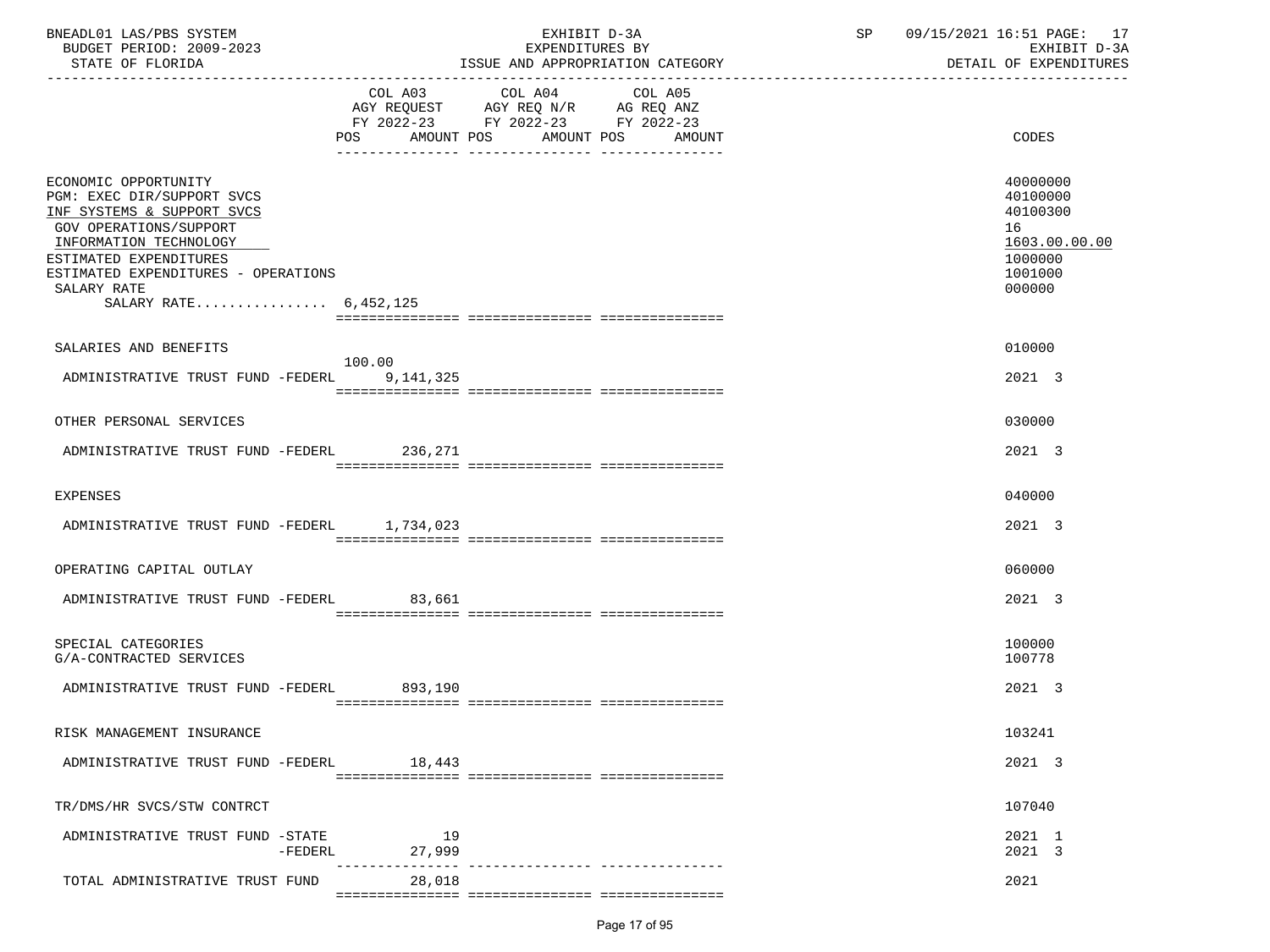| BNEADL01 LAS/PBS SYSTEM |                  |                          | EXHIBIT D-3A                     |  |
|-------------------------|------------------|--------------------------|----------------------------------|--|
|                         |                  | BUDGET PERIOD: 2009-2023 | EXPENDITURES BY                  |  |
|                         | STATE OF FLORIDA |                          | ISSUE AND APPROPRIATION CATEGORY |  |

|                                                                                                                                                                                                                                                                                 |        | $\begin{tabular}{lllllllllll} COL & A03 & \multicolumn{2}{l}COL & A04 & \multicolumn{2}{l}COL & A05 \\ AGY & REQUEST & \multicolumn{2}{l}AGY REQ N/R & \multicolumn{2}{l}AG REQ ANZ \\ \end{tabular}$<br>FY 2022-23 FY 2022-23 FY 2022-23 |        |                                                                                                   |
|---------------------------------------------------------------------------------------------------------------------------------------------------------------------------------------------------------------------------------------------------------------------------------|--------|-------------------------------------------------------------------------------------------------------------------------------------------------------------------------------------------------------------------------------------------|--------|---------------------------------------------------------------------------------------------------|
|                                                                                                                                                                                                                                                                                 | POS    | AMOUNT POS AMOUNT POS                                                                                                                                                                                                                     | AMOUNT | CODES                                                                                             |
| ECONOMIC OPPORTUNITY<br>PGM: EXEC DIR/SUPPORT SVCS<br>INF SYSTEMS & SUPPORT SVCS<br>GOV OPERATIONS/SUPPORT<br>INFORMATION TECHNOLOGY<br>ESTIMATED EXPENDITURES<br>ESTIMATED EXPENDITURES - OPERATIONS<br>SPECIAL CATEGORIES<br>TR/DMS/HR SVCS/STW CONTRCT<br>TOTAL APPRO 28,018 |        |                                                                                                                                                                                                                                           |        | 40000000<br>40100000<br>40100300<br>16<br>1603.00.00.00<br>1000000<br>1001000<br>100000<br>107040 |
| DATA PROCESSING SERVICES<br>DP ASSESSMENT (DMS)                                                                                                                                                                                                                                 |        |                                                                                                                                                                                                                                           |        | 210000<br>210004                                                                                  |
| ADMINISTRATIVE TRUST FUND -FEDERL 70,241                                                                                                                                                                                                                                        |        |                                                                                                                                                                                                                                           |        | 2021 3                                                                                            |
| TOTAL: ESTIMATED EXPENDITURES - OPERATIONS<br>TOTAL POSITIONS 100.00<br>TOTAL ISSUE $12,205,172$<br>TOTAL SALARY RATE $6,452,125$                                                                                                                                               |        |                                                                                                                                                                                                                                           |        | 1001000                                                                                           |
| SALARY INCREASES FOR FY 2021-22 -<br>STATE EMPLOYEE MINIMUM WAGE<br>INCREASE - EFFECTIVE 7/1/2021<br>OTHER PERSONAL SERVICES                                                                                                                                                    |        |                                                                                                                                                                                                                                           |        | 1001030<br>030000                                                                                 |
| ADMINISTRATIVE TRUST FUND -FEDERL                                                                                                                                                                                                                                               | 1,226  |                                                                                                                                                                                                                                           |        | 2021 3                                                                                            |
| FLORIDA RETIREMENT SYSTEM<br>ADJUSTMENT - FY 2021-22 - NORMAL<br>COST AND UNFUNDED ACTUARIAL                                                                                                                                                                                    |        |                                                                                                                                                                                                                                           |        |                                                                                                   |
| LIABILITY<br>SALARIES AND BENEFITS                                                                                                                                                                                                                                              |        |                                                                                                                                                                                                                                           |        | 1001070<br>010000                                                                                 |
| ADMINISTRATIVE TRUST FUND -FEDERL                                                                                                                                                                                                                                               | 52,974 |                                                                                                                                                                                                                                           |        | 2021 3                                                                                            |
| DATA PROCESSING SERVICES<br>DP ASSESSMENT (DMS)                                                                                                                                                                                                                                 |        |                                                                                                                                                                                                                                           |        | 210000<br>210004                                                                                  |
| ADMINISTRATIVE TRUST FUND -FEDERL                                                                                                                                                                                                                                               | 119    |                                                                                                                                                                                                                                           |        | 2021 3                                                                                            |

=============== =============== ===============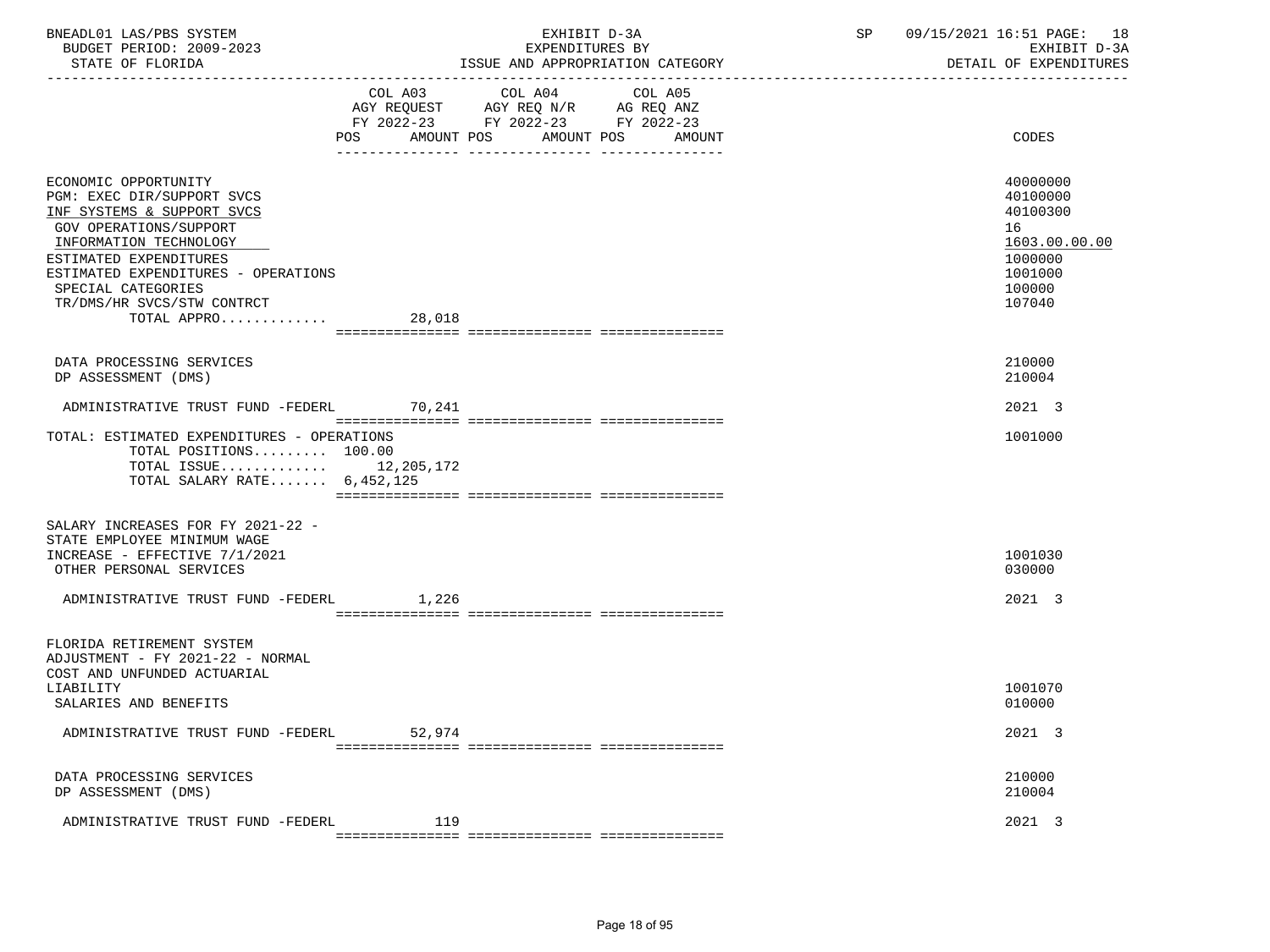| BNEADL01 LAS/PBS SYSTEM  |                                           | 19<br>09/                |
|--------------------------|-------------------------------------------|--------------------------|
| BUDGET PERIOD: 2009-2023 | EXPENDITURES BY                           | $D-3D$<br>PXHTBTT        |
| גתדתמים המיהים           | MOODDIATION CATOOON<br>T C CITE<br>7. NTT | מתחזים בחוות המצה המידים |

-----------------------------------------------------------------------------------------------------------------------------------

STATE OF FLORIDA STATE OF STATE OF STATE OF EXPENDITURES

|                                                                                                                                                                                                                                                                             | COL A05<br>COL A03<br>COL A04<br>AGY REQUEST AGY REQ N/R AG REQ ANZ<br>FY 2022-23 FY 2022-23 FY 2022-23<br>POS<br>AMOUNT POS<br>AMOUNT POS<br>AMOUNT | <b>CODES</b>                                                                  |
|-----------------------------------------------------------------------------------------------------------------------------------------------------------------------------------------------------------------------------------------------------------------------------|------------------------------------------------------------------------------------------------------------------------------------------------------|-------------------------------------------------------------------------------|
| ECONOMIC OPPORTUNITY<br>PGM: EXEC DIR/SUPPORT SVCS<br>INF SYSTEMS & SUPPORT SVCS<br>GOV OPERATIONS/SUPPORT<br>INFORMATION TECHNOLOGY<br>ESTIMATED EXPENDITURES<br>FLORIDA RETIREMENT SYSTEM<br>ADJUSTMENT - FY 2021-22 - NORMAL<br>COST AND UNFUNDED ACTUARIAL<br>LIABILITY |                                                                                                                                                      | 40000000<br>40100000<br>40100300<br>16<br>1603.00.00.00<br>1000000<br>1001070 |
| TOTAL: FLORIDA RETIREMENT SYSTEM<br>ADJUSTMENT - FY 2021-22 - NORMAL<br>COST AND UNFUNDED ACTUARIAL<br>LIABILITY<br>TOTAL ISSUE                                                                                                                                             | 53,093                                                                                                                                               | 1001070                                                                       |
| CASUALTY INSURANCE PREMIUM<br>ADJUSTMENT<br>SPECIAL CATEGORIES<br>RISK MANAGEMENT INSURANCE                                                                                                                                                                                 |                                                                                                                                                      | 1001090<br>100000<br>103241                                                   |
| ADMINISTRATIVE TRUST FUND -FEDERL                                                                                                                                                                                                                                           | $843-$                                                                                                                                               | 2021 3                                                                        |
| REALLOCATION OF HUMAN RESOURCES<br>OUTSOURCING<br>SPECIAL CATEGORIES<br>TR/DMS/HR SVCS/STW CONTRCT                                                                                                                                                                          |                                                                                                                                                      | 1005900<br>100000<br>107040                                                   |
| ADMINISTRATIVE TRUST FUND -STATE<br>$-FEDERL$                                                                                                                                                                                                                               | $1 -$<br>1,462-                                                                                                                                      | 2021 1<br>2021 3                                                              |
| TOTAL ADMINISTRATIVE TRUST FUND                                                                                                                                                                                                                                             | $1,463-$                                                                                                                                             | 2021                                                                          |
| TOTAL APPRO                                                                                                                                                                                                                                                                 | $1,463-$                                                                                                                                             |                                                                               |
|                                                                                                                                                                                                                                                                             |                                                                                                                                                      |                                                                               |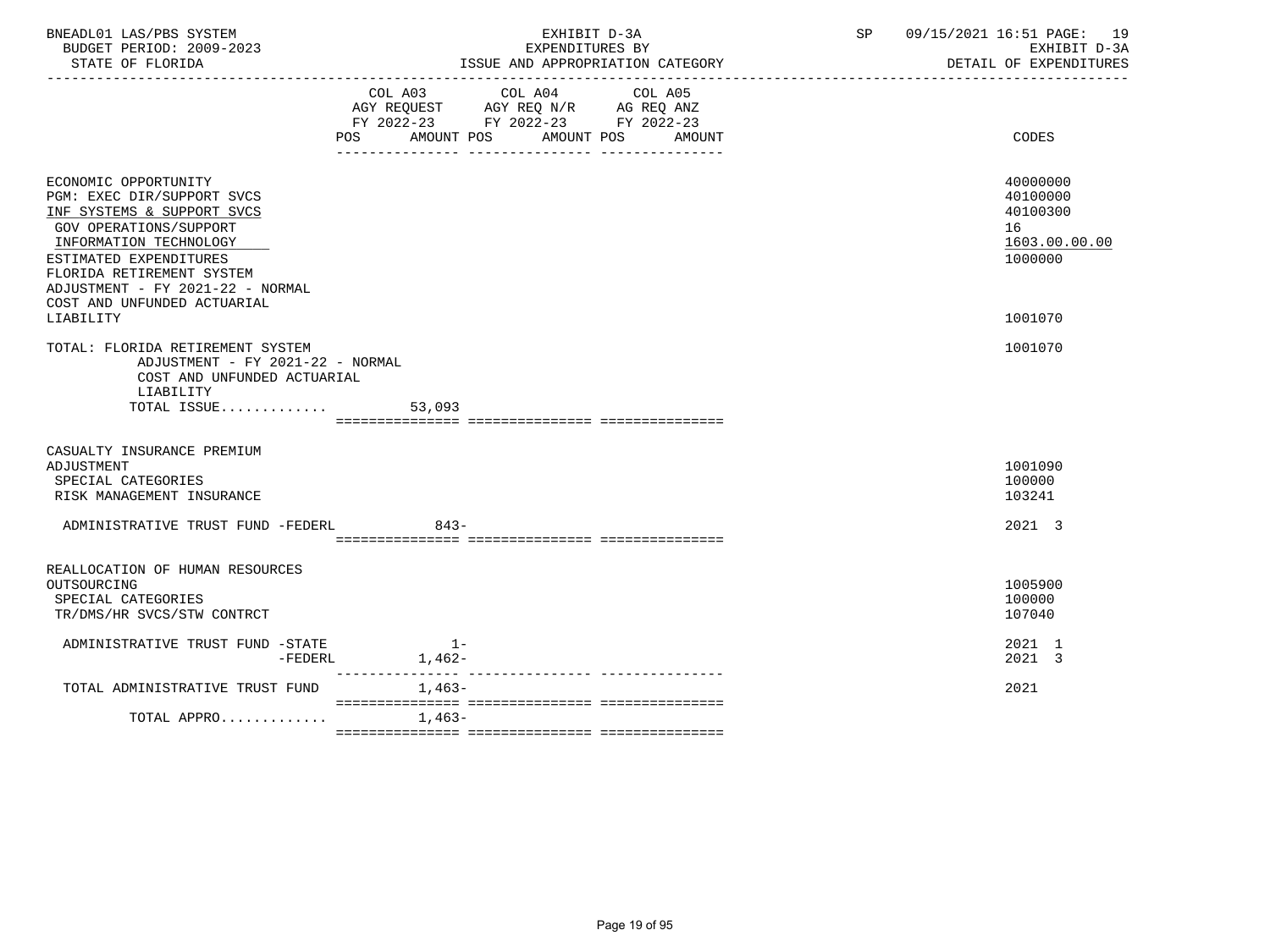| BNEADL01 LAS/PBS SYSTEM |                  |                          | EXHIBIT D-3A                     |  |
|-------------------------|------------------|--------------------------|----------------------------------|--|
|                         |                  | BUDGET PERIOD: 2009-2023 | EXPENDITURES BY                  |  |
|                         | STATE OF FLORIDA |                          | ISSUE AND APPROPRIATION CATEGORY |  |

|                                                                                                                                                                                                                                                                                     | POS FOR  | COL A03 COL A04 COL A05<br>AGY REQUEST AGY REQ N/R AG REQ ANZ<br>FY 2022-23 FY 2022-23 FY 2022-23<br>AMOUNT POS AMOUNT POS<br>______________________________________ | AMOUNT | CODES                                                                                             |
|-------------------------------------------------------------------------------------------------------------------------------------------------------------------------------------------------------------------------------------------------------------------------------------|----------|----------------------------------------------------------------------------------------------------------------------------------------------------------------------|--------|---------------------------------------------------------------------------------------------------|
| ECONOMIC OPPORTUNITY<br>PGM: EXEC DIR/SUPPORT SVCS<br>INF SYSTEMS & SUPPORT SVCS<br><b>GOV OPERATIONS/SUPPORT</b><br>INFORMATION TECHNOLOGY<br>ESTIMATED EXPENDITURES<br>STATE ENTERPRISE INFORMATION<br>TECHNOLOGY DISTRIBUTION<br>DATA PROCESSING SERVICES<br>DP ASSESSMENT (DMS) |          |                                                                                                                                                                      |        | 40000000<br>40100000<br>40100300<br>16<br>1603.00.00.00<br>1000000<br>1006600<br>210000<br>210004 |
| ADMINISTRATIVE TRUST FUND -FEDERL                                                                                                                                                                                                                                                   | $1.042-$ |                                                                                                                                                                      |        | 2021 3                                                                                            |
| DATA PROCESSING ASSESSMENT BASE<br><b>BUDGET ADJUSTMENT</b><br>DATA PROCESSING SERVICES<br>DP ASSESSMENT (DMS)                                                                                                                                                                      |          |                                                                                                                                                                      |        | 1006800<br>210000<br>210004                                                                       |
| ADMINISTRATIVE TRUST FUND -FEDERL                                                                                                                                                                                                                                                   | 2,471    |                                                                                                                                                                      |        | 2021 3                                                                                            |
| TOTAL: INFORMATION TECHNOLOGY<br>BY FUND TYPE                                                                                                                                                                                                                                       |          |                                                                                                                                                                      |        | 1603.00.00.00                                                                                     |
| SALARY RATE 6,452,125                                                                                                                                                                                                                                                               | 100.00   |                                                                                                                                                                      |        | 2000                                                                                              |
|                                                                                                                                                                                                                                                                                     |          |                                                                                                                                                                      |        |                                                                                                   |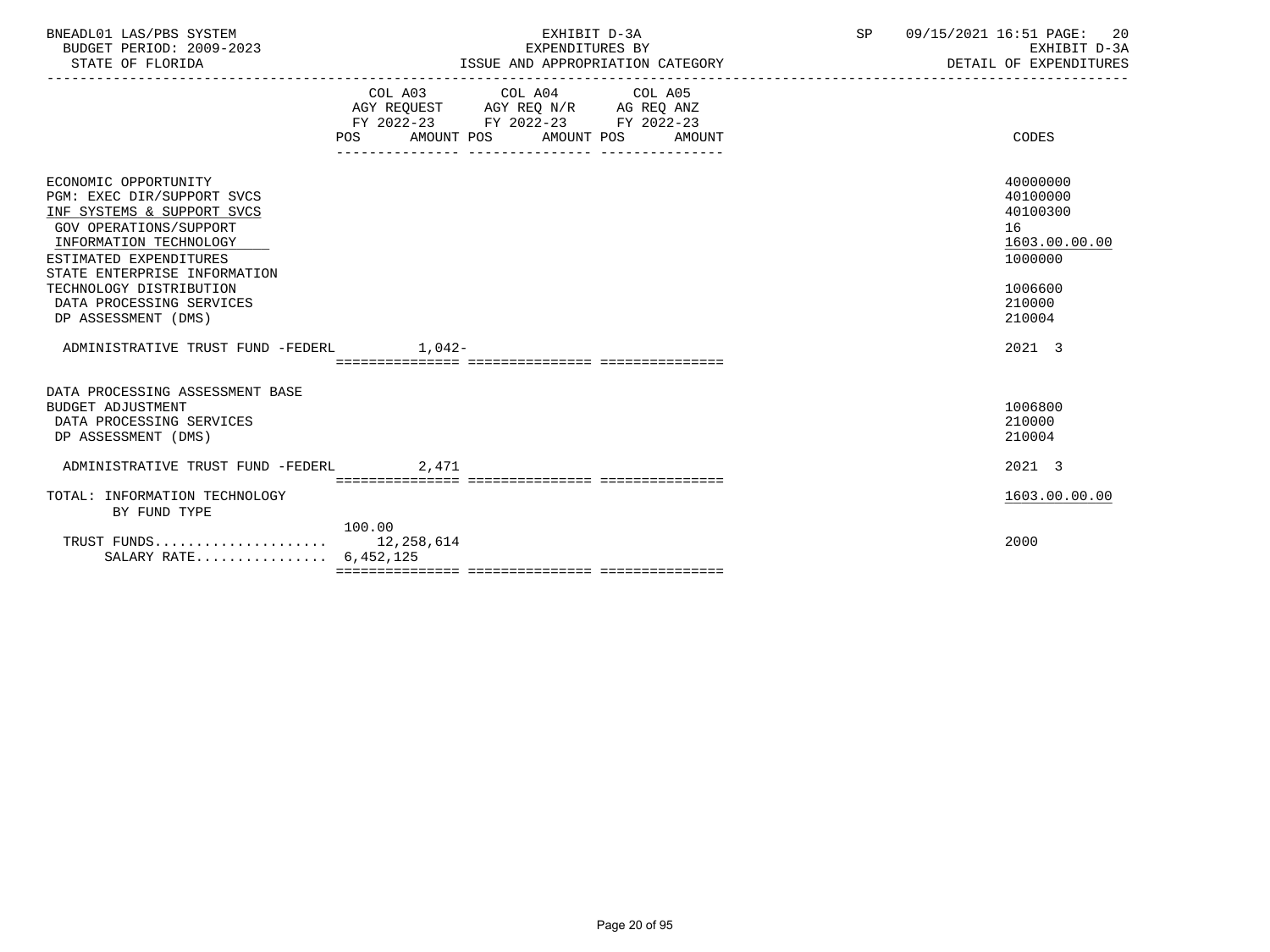| BNEADL01 LAS/PBS SYSTEM<br>BUDGET PERIOD: 2009-2023<br>STATE OF FLORIDA                                                                                                                   |                                                                                                                                          | EXHIBIT D-3A<br>EXPENDITURES BY<br>ISSUE AND APPROPRIATION CATEGORY | SP 09/15/2021 16:51 PAGE: 21<br>EXHIBIT D-3A<br>DETAIL OF EXPENDITURES        |
|-------------------------------------------------------------------------------------------------------------------------------------------------------------------------------------------|------------------------------------------------------------------------------------------------------------------------------------------|---------------------------------------------------------------------|-------------------------------------------------------------------------------|
|                                                                                                                                                                                           | COL A03 COL A04 COL A05<br>AGY REQUEST AGY REQ N/R AG REQ ANZ<br>FY 2022-23 FY 2022-23 FY 2022-23<br>AMOUNT POS AMOUNT POS<br><b>POS</b> | AMOUNT                                                              | CODES                                                                         |
| ECONOMIC OPPORTUNITY<br>PGM: WORKFORCE SERVICES<br>WORKFORCE DEVELOPMENT<br>ECONOMIC OPPORTUNITIES<br>WORKFORCE SERVICES<br>ESTIMATED EXPENDITURES<br>ESTIMATED EXPENDITURES - OPERATIONS |                                                                                                                                          |                                                                     | 40000000<br>40200000<br>40200100<br>11<br>1102.00.00.00<br>1000000<br>1001000 |
| SALARY RATE<br>SALARY RATE 24,352,086                                                                                                                                                     |                                                                                                                                          |                                                                     | 000000                                                                        |
| SALARIES AND BENEFITS                                                                                                                                                                     |                                                                                                                                          |                                                                     | 010000                                                                        |
| EMPLOYMENT SECURITY ADM TF-FEDERL 33,630,670<br>WELFARE TRANSITION TF $-$ FEDERL 1,448,974<br>SPEC EMPLOYMNT SECU ADM TF-STATE 227,093                                                    |                                                                                                                                          |                                                                     | 2195 3<br>2401 3<br>2648 1                                                    |
| TOTAL POSITIONS 587.50<br>TOTAL APPRO 35,306,737                                                                                                                                          | ________________                                                                                                                         |                                                                     |                                                                               |
| OTHER PERSONAL SERVICES                                                                                                                                                                   |                                                                                                                                          |                                                                     | 030000                                                                        |
| EMPLOYMENT SECURITY ADM TF-FEDERL 7,234,183<br>WELFARE TRANSITION TF -FEDERL<br>SPEC EMPLOYMNT SECU ADM TF-STATE                                                                          | 65, 563<br>87,849<br>________________                                                                                                    |                                                                     | 2195 3<br>2401 3<br>2648 1                                                    |
| TOTAL APPRO                                                                                                                                                                               | 7,387,595                                                                                                                                |                                                                     |                                                                               |
| <b>EXPENSES</b>                                                                                                                                                                           |                                                                                                                                          |                                                                     | 040000                                                                        |
| EMPLOYMENT SECURITY ADM TF-FEDERL<br>WELFARE TRANSITION TF -FEDERL<br>SPEC EMPLOYMNT SECU ADM TF-STATE                                                                                    | 968,193<br>1,105,389<br>130,668                                                                                                          |                                                                     | 2195 3<br>2401 3<br>2648 1                                                    |
| TOTAL APPRO                                                                                                                                                                               | 2,204,250                                                                                                                                |                                                                     |                                                                               |
| OPERATING CAPITAL OUTLAY                                                                                                                                                                  |                                                                                                                                          |                                                                     | 060000                                                                        |
| EMPLOYMENT SECURITY ADM TF-FEDERL<br>WELFARE TRANSITION TF -FEDERL<br>SPEC EMPLOYMNT SECU ADM TF-STATE                                                                                    | 109,473<br>26,424<br>115,530                                                                                                             |                                                                     | 2195 3<br>2401 3<br>2648 1                                                    |
| TOTAL APPRO                                                                                                                                                                               | 251,427                                                                                                                                  |                                                                     |                                                                               |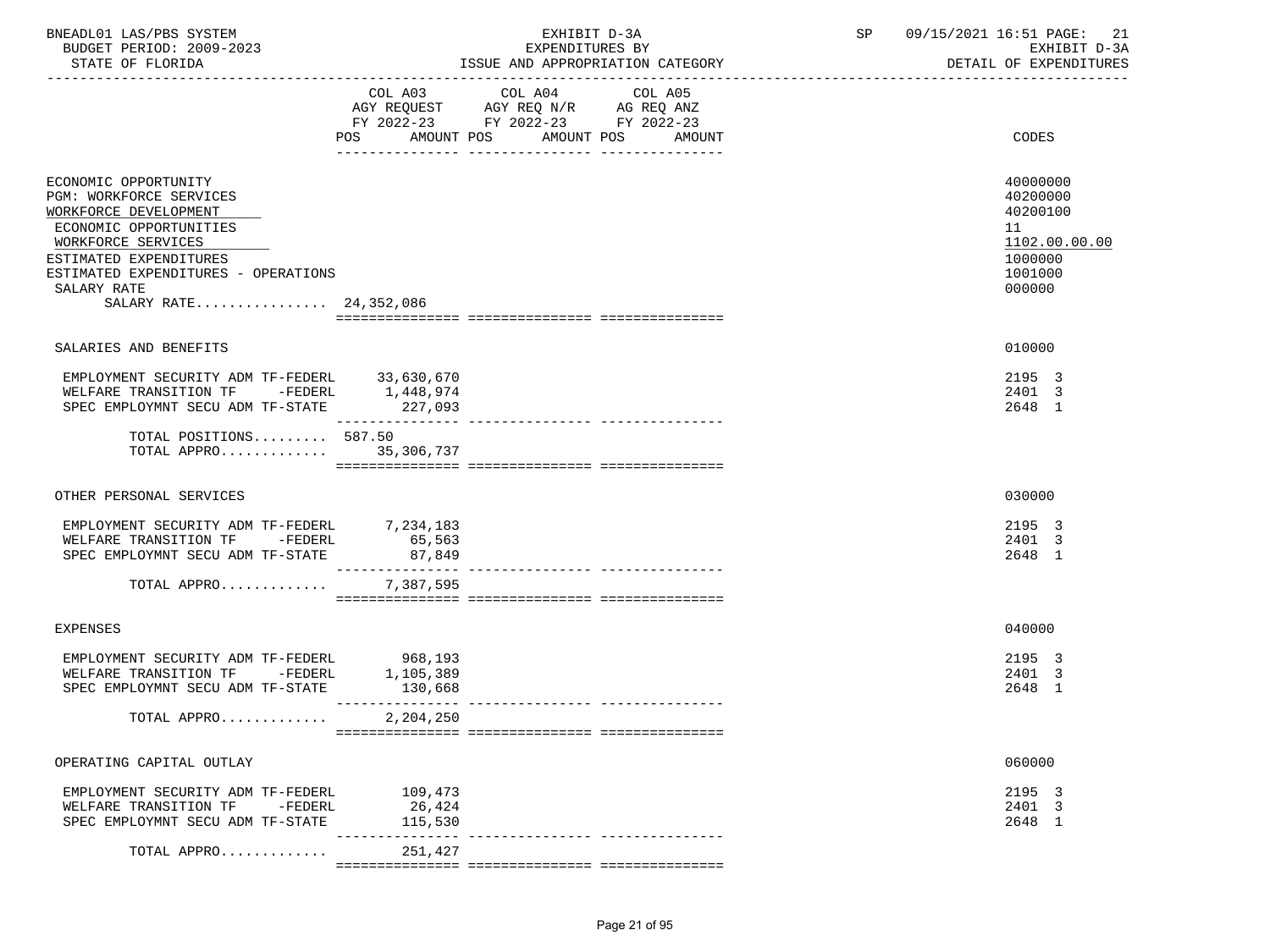| BNEADL01 LAS/PBS SYSTEM<br>BUDGET PERIOD: 2009-2023<br>STATE OF FLORIDA                                                                                                                                                                                                                   |                                 | EXHIBIT D-3A<br>EXPENDITURES BY<br>ISSUE AND APPROPRIATION CATEGORY                                                                      | <b>SP</b> | 09/15/2021 16:51 PAGE: 22<br>EXHIBIT D-3A<br>DETAIL OF EXPENDITURES                                         |
|-------------------------------------------------------------------------------------------------------------------------------------------------------------------------------------------------------------------------------------------------------------------------------------------|---------------------------------|------------------------------------------------------------------------------------------------------------------------------------------|-----------|-------------------------------------------------------------------------------------------------------------|
|                                                                                                                                                                                                                                                                                           |                                 | COL A03 COL A04 COL A05<br>AGY REQUEST AGY REQ N/R AG REQ ANZ<br>FY 2022-23 FY 2022-23 FY 2022-23<br>POS AMOUNT POS AMOUNT POS<br>AMOUNT |           | CODES                                                                                                       |
| ECONOMIC OPPORTUNITY<br><b>PGM: WORKFORCE SERVICES</b><br>WORKFORCE DEVELOPMENT<br>ECONOMIC OPPORTUNITIES<br>WORKFORCE SERVICES<br>ESTIMATED EXPENDITURES<br>ESTIMATED EXPENDITURES - OPERATIONS<br>SPECIAL CATEGORIES<br>G/A-WORKFORCE PROJECTS<br>GENERAL REVENUE FUND -STATE 3,380,000 |                                 |                                                                                                                                          |           | 40000000<br>40200000<br>40200100<br>11<br>1102.00.00.00<br>1000000<br>1001000<br>100000<br>100274<br>1000 1 |
| NON CUSTODIAL PARENT PRG                                                                                                                                                                                                                                                                  |                                 |                                                                                                                                          |           | 100564                                                                                                      |
| GENERAL REVENUE FUND -STATE 250,000<br>WELFARE TRANSITION TF -FEDERL 1,416,000                                                                                                                                                                                                            |                                 |                                                                                                                                          |           | 1000 1<br>2401 3                                                                                            |
| TOTAL APPRO $1,666,000$                                                                                                                                                                                                                                                                   |                                 |                                                                                                                                          |           |                                                                                                             |
| $G/A - SNAP$                                                                                                                                                                                                                                                                              |                                 |                                                                                                                                          |           | 100567                                                                                                      |
| EMPLOYMENT SECURITY ADM TF-FEDERL 1,000,000<br>SPEC EMPLOYMNT SECU ADM TF-STATE 250,000                                                                                                                                                                                                   |                                 |                                                                                                                                          |           | 2195 3<br>2648 1                                                                                            |
| TOTAL APPRO                                                                                                                                                                                                                                                                               | 1,250,000                       |                                                                                                                                          |           |                                                                                                             |
| G/A-CONTRACTED SERVICES                                                                                                                                                                                                                                                                   |                                 |                                                                                                                                          |           | 100778                                                                                                      |
| GENERAL REVENUE FUND -STATE $2,000,000$<br>EMPLOYMENT SECURITY ADM TF-FEDERL $8,818,979$<br>WELFARE TRANSITION TF -FEDERL<br>SPEC EMPLOYMNT SECU ADM TF-STATE                                                                                                                             | 575,000<br>147,604              |                                                                                                                                          |           | 1000 1<br>2195 3<br>2401 3<br>2648 1                                                                        |
| TOTAL APPRO 11,541,583                                                                                                                                                                                                                                                                    |                                 |                                                                                                                                          |           |                                                                                                             |
| G/A-LOCAL WF DEV BOARDS                                                                                                                                                                                                                                                                   |                                 |                                                                                                                                          |           | 100780                                                                                                      |
| EMPLOYMENT SECURITY ADM TF-FEDERL<br>WELFARE TRANSITION TF<br>-FEDERL                                                                                                                                                                                                                     | 209,344,538<br>52,514,907       |                                                                                                                                          |           | 2195 3<br>2401 3                                                                                            |
| TOTAL APPRO                                                                                                                                                                                                                                                                               | ________________<br>261,859,445 | ---------------- ----------------                                                                                                        |           |                                                                                                             |
|                                                                                                                                                                                                                                                                                           |                                 |                                                                                                                                          |           |                                                                                                             |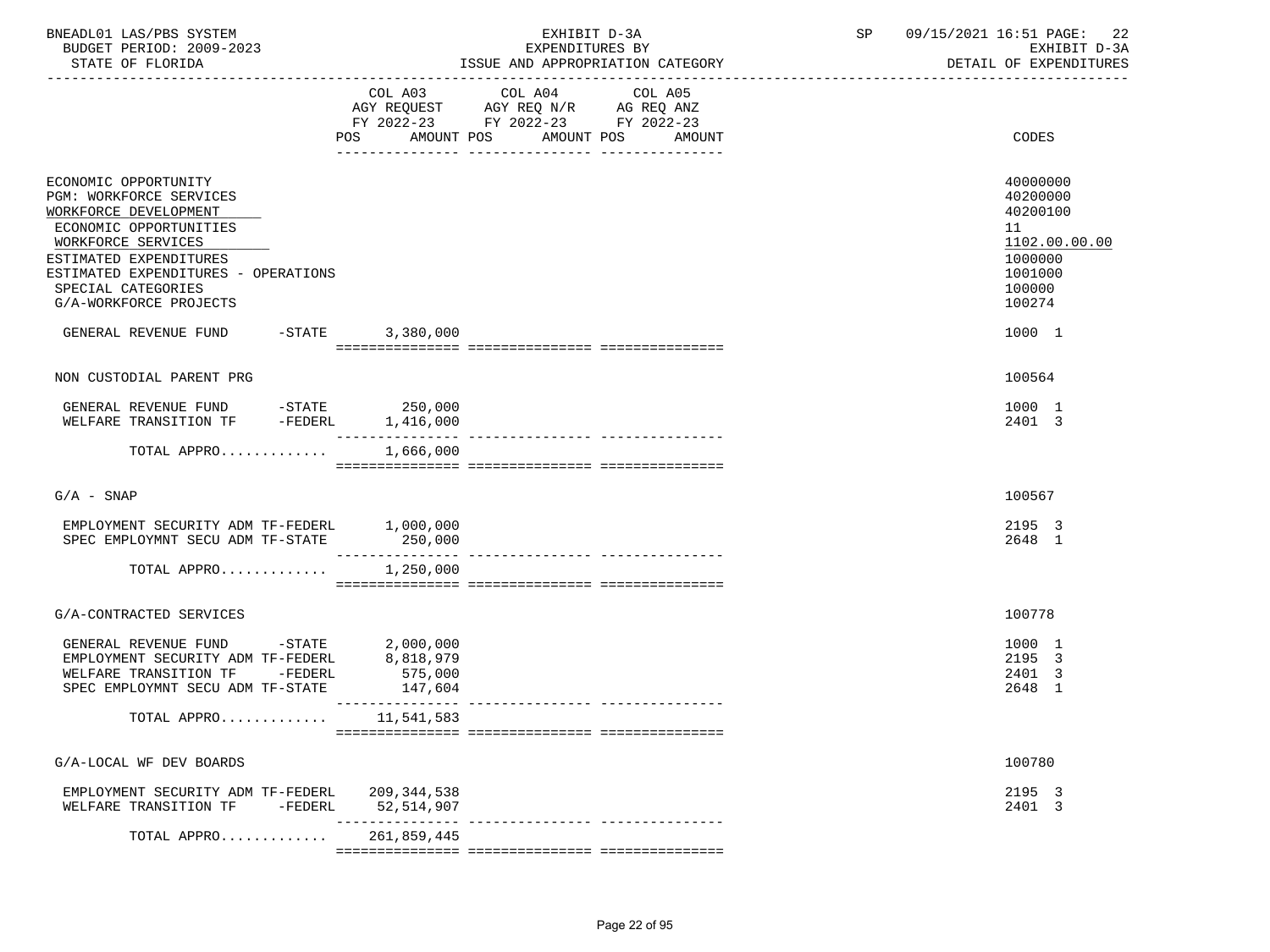| BNEADL01 LAS/PBS SYSTEM  | EXHIBIT D-3A                     | SP | 09/15/2021 16:51 PAGE: 23 |
|--------------------------|----------------------------------|----|---------------------------|
| BUDGET PERIOD: 2009-2023 | EXPENDITURES BY                  |    | EXHIBIT D-3A              |
| STATE OF FLORIDA         | ISSUE AND APPROPRIATION CATEGORY |    | DETAIL OF EXPENDITURES    |

|                                                                                                                                                                                                                                              | COL A03<br>POS<br>AMOUNT POS                    | COL A04<br>AGY REQUEST AGY REQ N/R AG REQ ANZ<br>FY 2022-23 FY 2022-23 FY 2022-23 | COL A05<br>AMOUNT POS<br>AMOUNT | CODES                                                                                             |
|----------------------------------------------------------------------------------------------------------------------------------------------------------------------------------------------------------------------------------------------|-------------------------------------------------|-----------------------------------------------------------------------------------|---------------------------------|---------------------------------------------------------------------------------------------------|
| ECONOMIC OPPORTUNITY<br>PGM: WORKFORCE SERVICES<br>WORKFORCE DEVELOPMENT<br>ECONOMIC OPPORTUNITIES<br>WORKFORCE SERVICES<br>ESTIMATED EXPENDITURES<br>ESTIMATED EXPENDITURES - OPERATIONS<br>SPECIAL CATEGORIES<br>RISK MANAGEMENT INSURANCE |                                                 |                                                                                   |                                 | 40000000<br>40200000<br>40200100<br>11<br>1102.00.00.00<br>1000000<br>1001000<br>100000<br>103241 |
| EMPLOYMENT SECURITY ADM TF-FEDERL<br>WELFARE TRANSITION TF -FEDERL<br>SPEC EMPLOYMNT SECU ADM TF-STATE                                                                                                                                       | 490,996<br>55,631<br>823                        |                                                                                   |                                 | 2195 3<br>2401 3<br>2648 1                                                                        |
| TOTAL APPRO                                                                                                                                                                                                                                  | 547,450                                         |                                                                                   |                                 |                                                                                                   |
| TR/DMS/HR SVCS/STW CONTRCT                                                                                                                                                                                                                   |                                                 |                                                                                   |                                 | 107040                                                                                            |
| EMPLOYMENT SECURITY ADM TF-FEDERL<br>WELFARE TRANSITION TF -FEDERL<br>TOTAL APPRO                                                                                                                                                            | 192,571<br>4,660<br>________________<br>197,231 |                                                                                   |                                 | 2195 3<br>2401 3                                                                                  |
|                                                                                                                                                                                                                                              |                                                 |                                                                                   |                                 |                                                                                                   |
| WORKFORCE STATE TRAINING<br>GENERAL REVENUE FUND -STATE 750,000                                                                                                                                                                              |                                                 |                                                                                   |                                 | 109073<br>1000 1                                                                                  |
| DATA PROCESSING SERVICES<br>DP ASSESSMENT (DMS)                                                                                                                                                                                              |                                                 |                                                                                   |                                 | 210000<br>210004                                                                                  |
| EMPLOYMENT SECURITY ADM TF-FEDERL<br>WELFARE TRANSITION TF -FEDERL                                                                                                                                                                           | 621,258<br>334,919                              |                                                                                   |                                 | 2195 3<br>2401 3                                                                                  |
| TOTAL APPRO                                                                                                                                                                                                                                  | 956,177                                         |                                                                                   |                                 |                                                                                                   |
| TOTAL: ESTIMATED EXPENDITURES - OPERATIONS<br>TOTAL POSITIONS 587.50<br>TOTAL ISSUE 327,297,895<br>TOTAL SALARY RATE 24,352,086                                                                                                              |                                                 |                                                                                   |                                 | 1001000                                                                                           |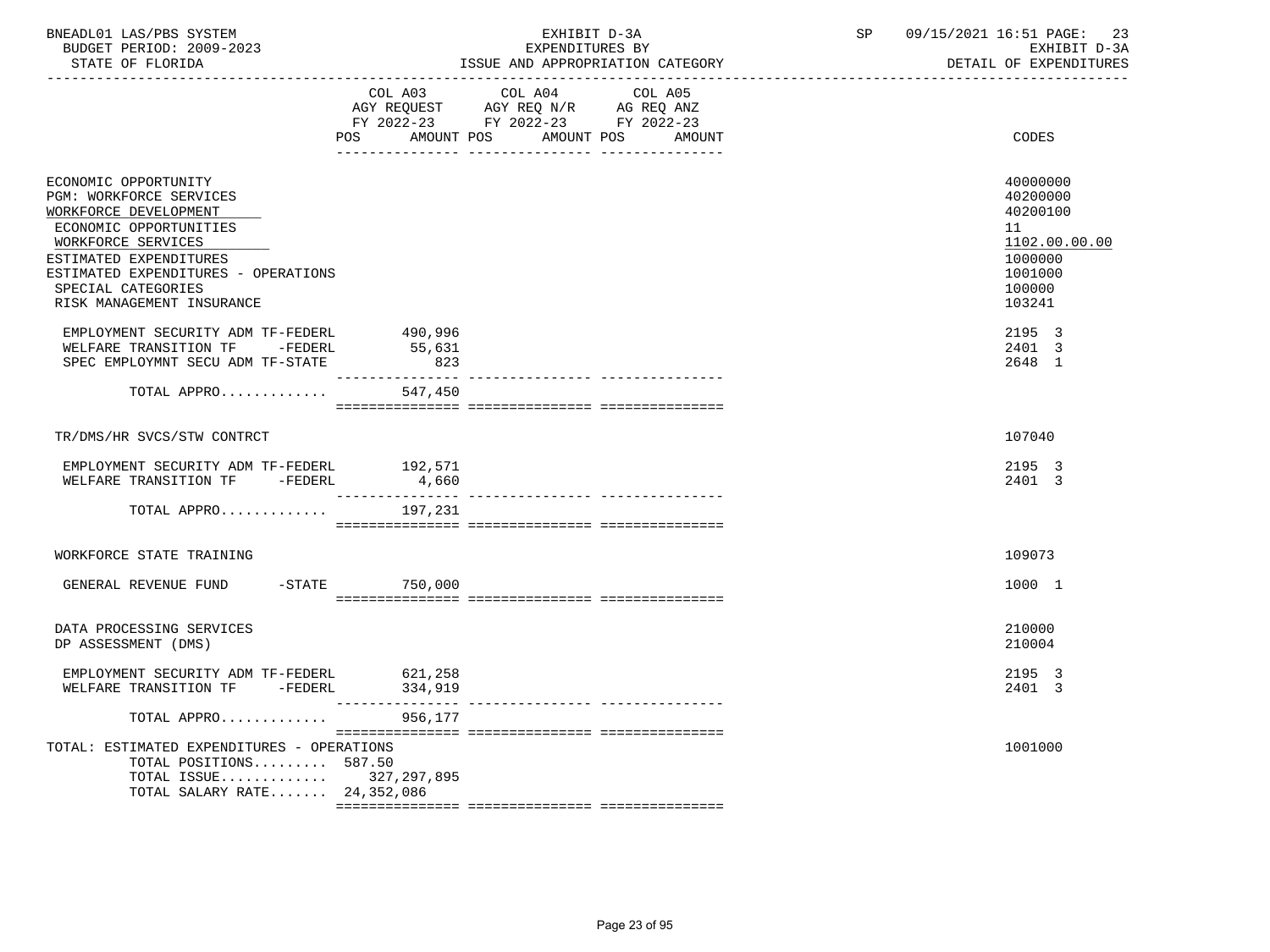| BNEADL01 LAS/PBS SYSTEM<br>BUDGET PERIOD: 2009-2023<br>STATE OF FLORIDA                                                                                                                                                |                            | EXHIBIT D-3A<br>EXPENDITURES BY                                                                   | ISSUE AND APPROPRIATION CATEGORY | SP 09/15/2021 16:51 PAGE: 24<br>EXHIBIT D-3A<br>DETAIL OF EXPENDITURES |
|------------------------------------------------------------------------------------------------------------------------------------------------------------------------------------------------------------------------|----------------------------|---------------------------------------------------------------------------------------------------|----------------------------------|------------------------------------------------------------------------|
|                                                                                                                                                                                                                        | POS                        | COL A03 COL A04 COL A05<br>AGY REQUEST AGY REQ N/R AG REQ ANZ<br>FY 2022-23 FY 2022-23 FY 2022-23 | AMOUNT POS AMOUNT POS AMOUNT     | CODES                                                                  |
| ECONOMIC OPPORTUNITY<br>PGM: WORKFORCE SERVICES<br>WORKFORCE DEVELOPMENT<br>ECONOMIC OPPORTUNITIES<br>WORKFORCE SERVICES<br>ESTIMATED EXPENDITURES<br>SALARY INCREASES FOR FY 2021-22 -<br>STATE EMPLOYEE MINIMUM WAGE |                            |                                                                                                   |                                  | 40000000<br>40200000<br>40200100<br>11<br>1102.00.00.00<br>1000000     |
| INCREASE - EFFECTIVE 7/1/2021<br>SALARY RATE<br>SALARY RATE 17,827                                                                                                                                                     |                            |                                                                                                   |                                  | 1001030<br>000000                                                      |
|                                                                                                                                                                                                                        |                            |                                                                                                   |                                  |                                                                        |
| SALARIES AND BENEFITS                                                                                                                                                                                                  |                            |                                                                                                   |                                  | 010000                                                                 |
| EMPLOYMENT SECURITY ADM TF-FEDERL<br>WELFARE TRANSITION TF -FEDERL<br>SPEC EMPLOYMNT SECU ADM TF-STATE                                                                                                                 | 20,135<br>867<br>135       |                                                                                                   |                                  | 2195 3<br>2401 3<br>2648 1                                             |
| TOTAL APPRO                                                                                                                                                                                                            | ----------------<br>21,137 |                                                                                                   |                                  |                                                                        |
| OTHER PERSONAL SERVICES                                                                                                                                                                                                |                            |                                                                                                   |                                  | 030000                                                                 |
| EMPLOYMENT SECURITY ADM TF-FEDERL 37,542<br>WELFARE TRANSITION TF -FEDERL<br>SPEC EMPLOYMNT SECU ADM TF-STATE                                                                                                          | 340<br>455                 |                                                                                                   |                                  | 2195 3<br>2401 3<br>2648 1                                             |
| TOTAL APPRO 38,337                                                                                                                                                                                                     |                            |                                                                                                   |                                  |                                                                        |
| TOTAL: SALARY INCREASES FOR FY 2021-22 -<br>STATE EMPLOYEE MINIMUM WAGE<br>INCREASE - EFFECTIVE 7/1/2021<br>TOTAL ISSUE<br>TOTAL SALARY RATE 17,827                                                                    | 59,474                     |                                                                                                   |                                  | 1001030                                                                |
| FLORIDA RETIREMENT SYSTEM<br>ADJUSTMENT - FY 2021-22 - NORMAL<br>COST AND UNFUNDED ACTUARIAL                                                                                                                           |                            |                                                                                                   |                                  |                                                                        |
| LIABILITY<br>SALARIES AND BENEFITS                                                                                                                                                                                     |                            |                                                                                                   |                                  | 1001070<br>010000                                                      |
| EMPLOYMENT SECURITY ADM TF-FEDERL<br>WELFARE TRANSITION TF<br>-FEDERL<br>SPEC EMPLOYMNT SECU ADM TF-STATE                                                                                                              | 192,867<br>8,301<br>1,296  |                                                                                                   |                                  | 2195 3<br>2401 3<br>2648 1                                             |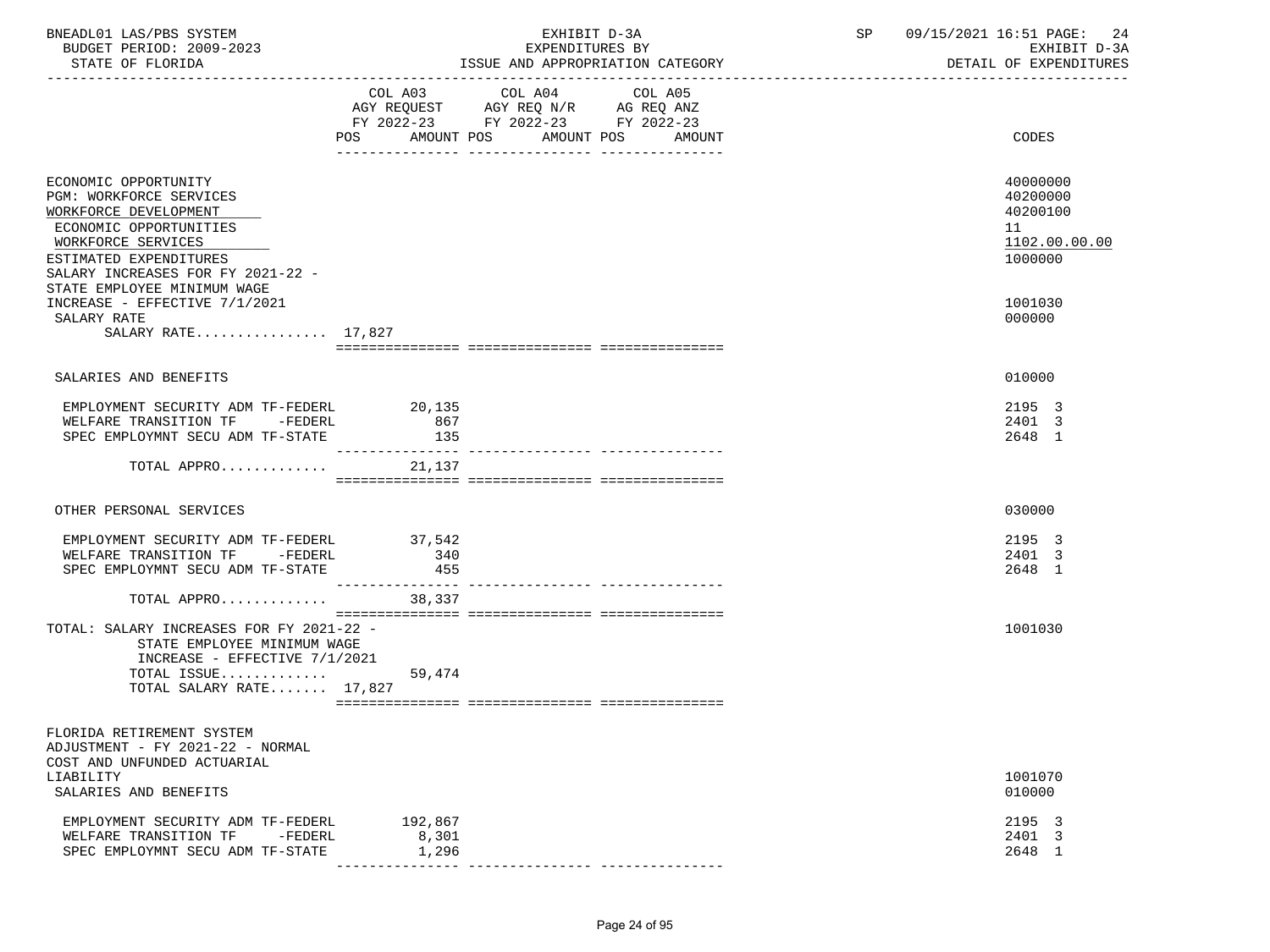| BNEADL01 LAS/PBS SYSTEM<br>BUDGET PERIOD: 2009-2023<br>STATE OF FLORIDA                                                                                                                                                                            |                                             | EXHIBIT D-3A<br>EXPENDITURES BY                                                   | ISSUE AND APPROPRIATION CATEGORY | SP 09/15/2021 16:51 PAGE:<br>25<br>EXHIBIT D-3A<br>DETAIL OF EXPENDITURES |
|----------------------------------------------------------------------------------------------------------------------------------------------------------------------------------------------------------------------------------------------------|---------------------------------------------|-----------------------------------------------------------------------------------|----------------------------------|---------------------------------------------------------------------------|
|                                                                                                                                                                                                                                                    | COL A03<br>POS AMOUNT POS AMOUNT POS AMOUNT | COL A04<br>AGY REQUEST AGY REQ N/R AG REQ ANZ<br>FY 2022-23 FY 2022-23 FY 2022-23 | COL A05                          | CODES                                                                     |
| ECONOMIC OPPORTUNITY<br>PGM: WORKFORCE SERVICES<br>WORKFORCE DEVELOPMENT<br>ECONOMIC OPPORTUNITIES<br>WORKFORCE SERVICES<br>ESTIMATED EXPENDITURES<br>FLORIDA RETIREMENT SYSTEM<br>ADJUSTMENT - FY 2021-22 - NORMAL<br>COST AND UNFUNDED ACTUARIAL |                                             |                                                                                   |                                  | 40000000<br>40200000<br>40200100<br>11<br>1102.00.00.00<br>1000000        |
| LIABILITY<br>SALARIES AND BENEFITS<br>TOTAL APPRO 202,464                                                                                                                                                                                          |                                             |                                                                                   |                                  | 1001070<br>010000                                                         |
| DATA PROCESSING SERVICES<br>DP ASSESSMENT (DMS)                                                                                                                                                                                                    |                                             |                                                                                   |                                  | 210000<br>210004                                                          |
| EMPLOYMENT SECURITY ADM TF-FEDERL<br>WELFARE TRANSITION TF -FEDERL                                                                                                                                                                                 | 1,055<br>569                                |                                                                                   |                                  | 2195 3<br>2401 3                                                          |
| TOTAL APPRO                                                                                                                                                                                                                                        | 1,624                                       |                                                                                   |                                  |                                                                           |
| TOTAL: FLORIDA RETIREMENT SYSTEM<br>ADJUSTMENT - FY 2021-22 - NORMAL<br>COST AND UNFUNDED ACTUARIAL<br>LIABILITY                                                                                                                                   |                                             |                                                                                   |                                  | 1001070                                                                   |
| TOTAL ISSUE                                                                                                                                                                                                                                        | 204,088                                     |                                                                                   |                                  |                                                                           |
| CASUALTY INSURANCE PREMIUM<br>ADJUSTMENT<br>SPECIAL CATEGORIES<br>RISK MANAGEMENT INSURANCE                                                                                                                                                        |                                             |                                                                                   |                                  | 1001090<br>100000<br>103241                                               |
| EMPLOYMENT SECURITY ADM TF-FEDERL<br>WELFARE TRANSITION TF -FEDERL<br>SPEC EMPLOYMNT SECU ADM TF-STATE                                                                                                                                             | $15,316-$<br>22,994-<br>$823-$              |                                                                                   |                                  | 2195 3<br>2401 3<br>2648 1                                                |
| TOTAL APPRO                                                                                                                                                                                                                                        | _______________<br>$39,133-$                |                                                                                   |                                  |                                                                           |
|                                                                                                                                                                                                                                                    |                                             |                                                                                   |                                  |                                                                           |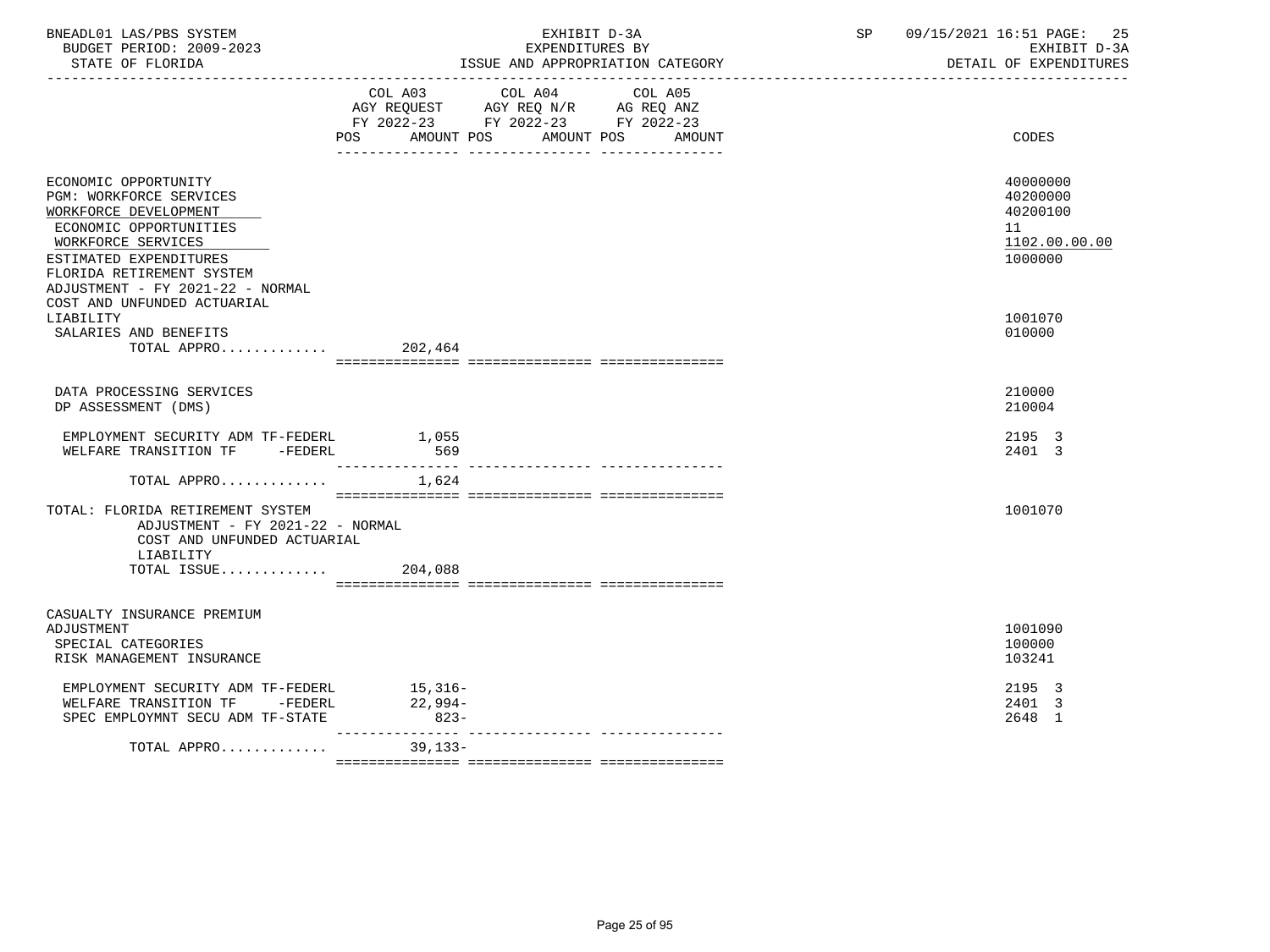| BNEADL01 LAS/PBS SYSTEM<br>BUDGET PERIOD: 2009-2023<br>STATE OF FLORIDA                                                                                                                                                                                  | EXHIBIT D-3A<br>EXPENDITURES BY<br>ISSUE AND APPROPRIATION CATEGORY                                                                         | 09/15/2021 16:51 PAGE: 26<br>SP <sub>2</sub><br>EXHIBIT D-3A<br>DETAIL OF EXPENDITURES            |
|----------------------------------------------------------------------------------------------------------------------------------------------------------------------------------------------------------------------------------------------------------|---------------------------------------------------------------------------------------------------------------------------------------------|---------------------------------------------------------------------------------------------------|
|                                                                                                                                                                                                                                                          | COL A03 COL A04 COL A05<br>AGY REQUEST AGY REQ N/R AG REQ ANZ<br>FY 2022-23 FY 2022-23 FY 2022-23<br>POS<br>AMOUNT POS AMOUNT POS<br>AMOUNT | CODES                                                                                             |
| ECONOMIC OPPORTUNITY<br>PGM: WORKFORCE SERVICES<br>WORKFORCE DEVELOPMENT<br>ECONOMIC OPPORTUNITIES<br>WORKFORCE SERVICES<br>ESTIMATED EXPENDITURES<br>REALLOCATION OF HUMAN RESOURCES<br>OUTSOURCING<br>SPECIAL CATEGORIES<br>TR/DMS/HR SVCS/STW CONTRCT |                                                                                                                                             | 40000000<br>40200000<br>40200100<br>11<br>1102.00.00.00<br>1000000<br>1005900<br>100000<br>107040 |
| EMPLOYMENT SECURITY ADM TF-FEDERL 10,055-<br>WELFARE TRANSITION TF -FEDERL                                                                                                                                                                               | $243-$                                                                                                                                      | 2195 3<br>2401 3                                                                                  |
| TOTAL APPRO                                                                                                                                                                                                                                              | $10.298 -$                                                                                                                                  |                                                                                                   |
| STATE ENTERPRISE INFORMATION<br>TECHNOLOGY DISTRIBUTION<br>DATA PROCESSING SERVICES<br>DP ASSESSMENT (DMS)                                                                                                                                               |                                                                                                                                             | 1006600<br>210000<br>210004                                                                       |
| EMPLOYMENT SECURITY ADM TF-FEDERL<br>WELFARE TRANSITION TF -FEDERL                                                                                                                                                                                       | $9,213-$<br>$4,967-$                                                                                                                        | 2195 3<br>2401 3                                                                                  |
| TOTAL APPRO                                                                                                                                                                                                                                              | 14,180-                                                                                                                                     |                                                                                                   |
| DATA PROCESSING ASSESSMENT BASE<br><b>BUDGET ADJUSTMENT</b><br>DATA PROCESSING SERVICES<br>DP ASSESSMENT (DMS)                                                                                                                                           |                                                                                                                                             | 1006800<br>210000<br>210004                                                                       |
| EMPLOYMENT SECURITY ADM TF-FEDERL 21,853<br>WELFARE TRANSITION TF -FEDERL                                                                                                                                                                                | 11,781                                                                                                                                      | 2195 3<br>2401 3                                                                                  |
| TOTAL APPRO                                                                                                                                                                                                                                              | ____________<br>33,634                                                                                                                      |                                                                                                   |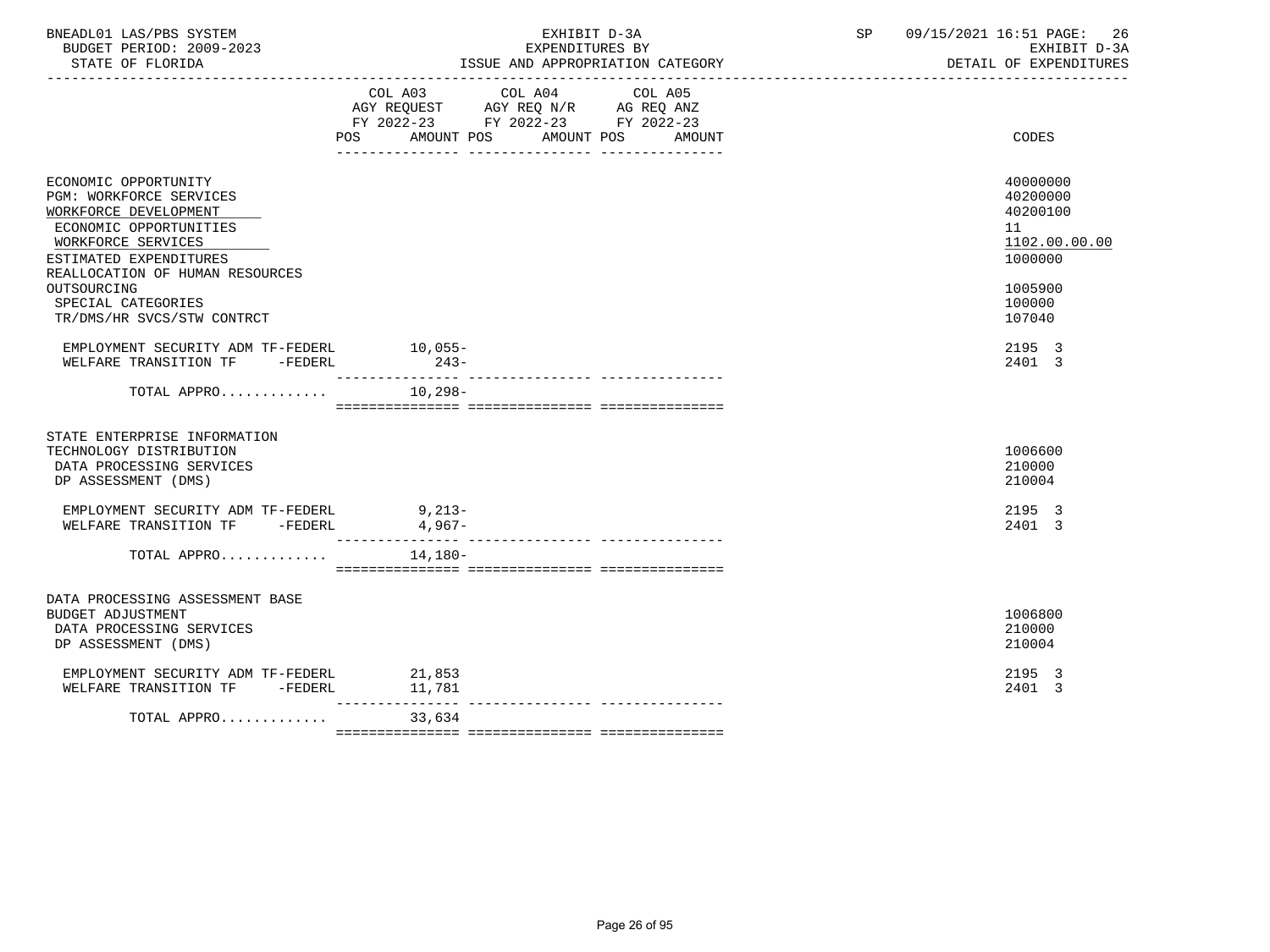| BNEADL01 LAS/PBS SYSTEM<br>BUDGET PERIOD: 2009-2023<br>STATE OF FLORIDA<br>----------------                                                                                                                                                                           |           |                   | EXHIBIT D-3A<br>EXPENDITURES BY<br>ISSUE AND APPROPRIATION CATEGORY                       | SP                                                | 09/15/2021 16:51 PAGE:<br>27<br>EXHIBIT D-3A<br>DETAIL OF EXPENDITURES |                                                                                                             |
|-----------------------------------------------------------------------------------------------------------------------------------------------------------------------------------------------------------------------------------------------------------------------|-----------|-------------------|-------------------------------------------------------------------------------------------|---------------------------------------------------|------------------------------------------------------------------------|-------------------------------------------------------------------------------------------------------------|
|                                                                                                                                                                                                                                                                       |           | AMOUNT POS<br>POS | COL A03 COL A04<br>AGY REQUEST AGY REQ N/R AG REQ ANZ<br>FY 2022-23 FY 2022-23 FY 2022-23 | COL A05<br>AMOUNT POS<br>AMOUNT                   |                                                                        | CODES                                                                                                       |
| ECONOMIC OPPORTUNITY<br>PGM: WORKFORCE SERVICES<br>WORKFORCE DEVELOPMENT<br>ECONOMIC OPPORTUNITIES<br>WORKFORCE SERVICES<br>NONRECURRING EXPENDITURES<br>WORKFORCE PROJECTS<br>SPECIAL CATEGORIES<br>G/A-WORKFORCE PROJECTS<br>GENERAL REVENUE FUND -STATE 3,480,000- |           |                   |                                                                                           |                                                   |                                                                        | 40000000<br>40200000<br>40200100<br>11<br>1102.00.00.00<br>2100000<br>2103017<br>100000<br>100274<br>1000 1 |
| EVERGLADES RESTORATION AGRICULTURAL<br>COMMUNITY TRAINING PROGRAM<br>SPECIAL CATEGORIES<br>WORKFORCE STATE TRAINING                                                                                                                                                   |           |                   |                                                                                           |                                                   |                                                                        | 2103074<br>100000<br>109073                                                                                 |
| GENERAL REVENUE FUND                                                                                                                                                                                                                                                  | $-$ STATE | 750,000-          |                                                                                           |                                                   |                                                                        | 1000 1                                                                                                      |
| NON-CUSTODIAL PARENT EMPLOYMENT<br>PROGRAM<br>SPECIAL CATEGORIES<br>NON CUSTODIAL PARENT PRG<br>GENERAL REVENUE FUND                                                                                                                                                  | $-$ STATE | 250,000-          |                                                                                           |                                                   |                                                                        | 2103082<br>100000<br>100564<br>1000 1                                                                       |
| CONSUMER-FIRST WORKFORCE SYSTEM<br>SPECIAL CATEGORIES<br>G/A-CONTRACTED SERVICES                                                                                                                                                                                      |           |                   |                                                                                           |                                                   |                                                                        | 2103100<br>100000<br>100778                                                                                 |
| GENERAL REVENUE FUND -STATE 2,000,000-                                                                                                                                                                                                                                |           |                   |                                                                                           |                                                   |                                                                        | 1000 1                                                                                                      |
| VETO AMSKILLS WORKFORCE TRAINING<br>INNOVATION CENTER - PASCO (SENATE<br>FORM 1625) (HB 2685)<br>SPECIAL CATEGORIES<br>G/A-WORKFORCE PROJECTS                                                                                                                         |           |                   |                                                                                           |                                                   |                                                                        | 2103101<br>100000<br>100274                                                                                 |
| GENERAL REVENUE FUND                                                                                                                                                                                                                                                  |           | $-$ STATE 100,000 |                                                                                           | . . soosoosoosoosa oosoosoosoosaa oosoosoosoosoos |                                                                        | 1000 1                                                                                                      |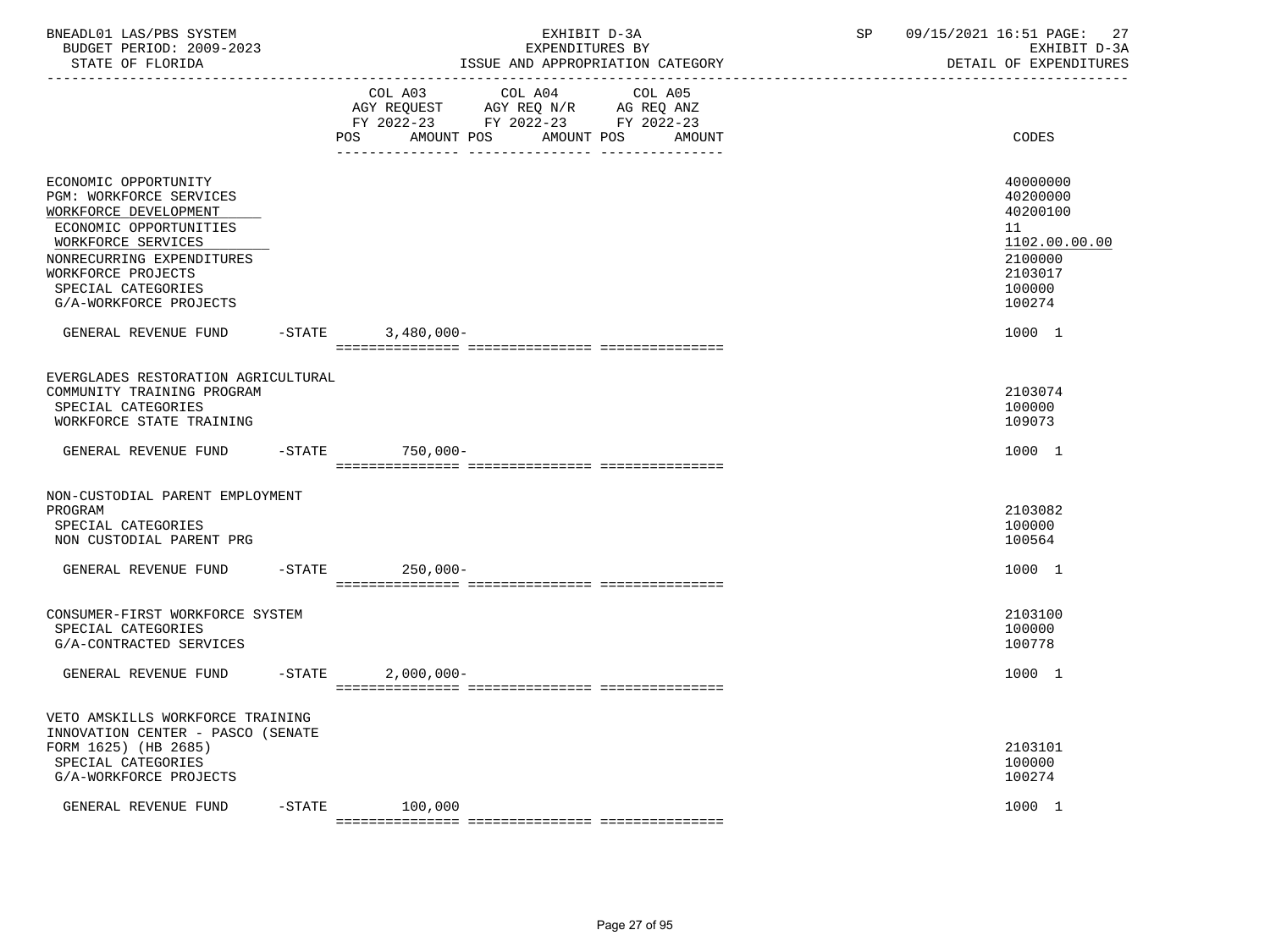| BNEADL01 LAS/PBS SYSTEM<br>BUDGET PERIOD: 2009-2023<br>STATE OF FLORIDA                                                                                                                                                               | EXHIBIT D-3A<br>EXPENDITURES BY<br>ISSUE AND APPROPRIATION CATEGORY                                                                         | SP | 09/15/2021 16:51 PAGE:<br>28<br>EXHIBIT D-3A<br>DETAIL OF EXPENDITURES |
|---------------------------------------------------------------------------------------------------------------------------------------------------------------------------------------------------------------------------------------|---------------------------------------------------------------------------------------------------------------------------------------------|----|------------------------------------------------------------------------|
|                                                                                                                                                                                                                                       | COL A03 COL A04 COL A05<br>AGY REQUEST AGY REQ N/R AG REQ ANZ<br>FY 2022-23 FY 2022-23 FY 2022-23<br>AMOUNT POS AMOUNT POS<br>POS<br>AMOUNT |    | CODES                                                                  |
| ECONOMIC OPPORTUNITY<br><b>PGM: WORKFORCE SERVICES</b><br>WORKFORCE DEVELOPMENT<br>ECONOMIC OPPORTUNITIES<br>WORKFORCE SERVICES<br>WORKFORCE DEVELOPMENT PROGRAMS<br>JOBS FOR VETERANS PROGRAM - STATE<br>GRANT STAFF RECRUITMENT AND |                                                                                                                                             |    | 40000000<br>40200000<br>40200100<br>11<br>1102.00.00.00<br>8100000     |
| RETENTION<br>SALARY RATE<br>SALARY RATE 574,520                                                                                                                                                                                       |                                                                                                                                             |    | 8100310<br>000000                                                      |
|                                                                                                                                                                                                                                       |                                                                                                                                             |    |                                                                        |
| AGENCY ISSUE NARRATIVE:<br>2022-2023 BUDGET YEAR NARRATIVE:                                                                                                                                                                           | IT COMPONENT? NO                                                                                                                            |    |                                                                        |

SUMMARY:

 The Department requests 574,520 in additional salary rate in the Federal Grants Trust Fund for the Jobs for Veterans State Grants (JVSG) program to convert all JVSG-funded staff currently classified as Employment Security Representatives (ESR) II to Government Operation Consultants (GOC) II. This request is for additional rate only, no additional budget authority is required.

#### BUSINESS NEED / PROBLEM STATEMENT:

 The Jobs for Veterans' State Grant (JVSG) is a federally funded staffing grant that supports the hiring of state merit staff to provide individualized career and training-related services to veterans and eligible persons whom face Significant Barriers to Employment (SBE). In addition, JVSG staff assist employers with filling their workforce needs with job-seeking veterans and eligible persons. Florida is currently the third largest recipient of JVSG funding in the nation.

 The JVSG program has historically experienced high turnover and extended delays in filling JVSG-funded staff vacancies. Program analysis and discussions with Local Workforce Development Boards (LWDB) indicate that low staff wages are a major factor influencing JVSG staff recruitment and retention. Low starting salaries make it difficult to recruit qualified veterans and even more difficult to retain them. The current COVID-19 health crisis has further exasperated the JVSG vacancy issue as LWDB closures and limitations have hindered hiring efforts. To resolve the issue regarding salary, the Florida Department of Economic Opportunity (DEO) is seeking to convert all JVSG-funded staff currently classified as Employment Security Representatives (ESR) II to Government Operation Consultants (GOC) II. The statewide average salary for current JVSG staff is \$35,700. The proposed minimum salary would be \$38,659.92 (minimum band salary for a GOC II). All existing JVSG staff not at the proposed minimum salaries would have their salaries adjusted to raise them to the minimal threshold. If the proposal is approved, 33 existing Local Veterans' Employment Representatives (LVER), 49 existing Disabled Veteran Outreach Program (DVOP), and 33 vacancies would require their salaries to be adjusted. Raising the salaries of these 115 staff would have the following impact on the annual JVSG rate budget:

LVER: estimated funding impact of \$201,583.32

DVOP: estimated funding impact of \$372,936.92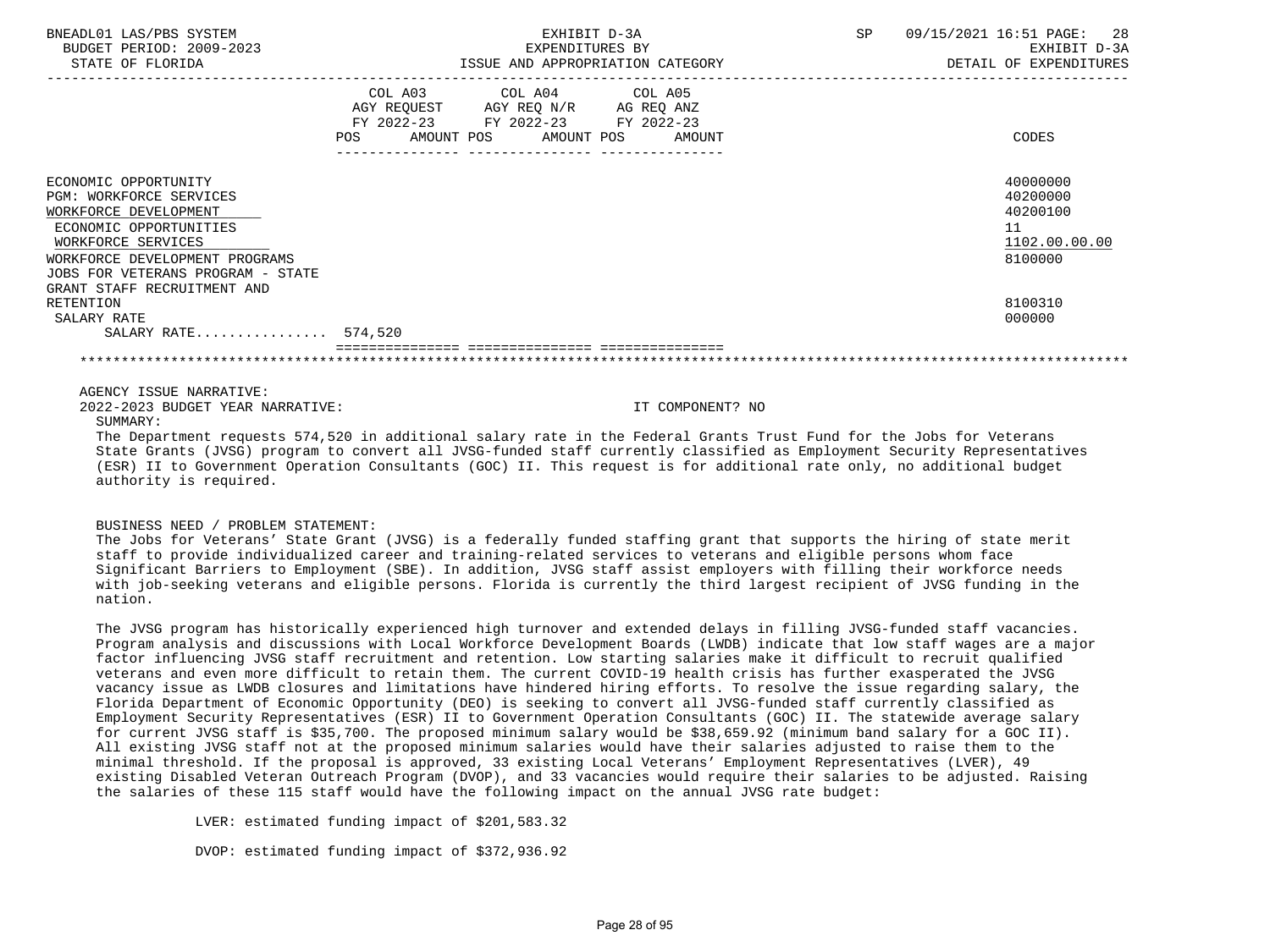| BNEADL01 LAS/PBS SYSTEM<br>BUDGET PERIOD: 2009-2023<br>STATE OF FLORIDA                                                                                                                                                               |                                                                        | EXHIBIT D-3A<br>EXPENDITURES BY<br>ISSUE AND APPROPRIATION CATEGORY | SP | 09/15/2021 16:51 PAGE:<br>29<br>EXHIBIT D-3A<br>DETAIL OF EXPENDITURES |
|---------------------------------------------------------------------------------------------------------------------------------------------------------------------------------------------------------------------------------------|------------------------------------------------------------------------|---------------------------------------------------------------------|----|------------------------------------------------------------------------|
|                                                                                                                                                                                                                                       | AGY REOUEST AGY REO N/R AG REO ANZ<br>FY 2022-23 FY 2022-23 FY 2022-23 | COL A03 COL A04 COL A05<br>AMOUNT POS AMOUNT POS AMOUNT             |    | CODES                                                                  |
| ECONOMIC OPPORTUNITY<br><b>PGM: WORKFORCE SERVICES</b><br>WORKFORCE DEVELOPMENT<br>ECONOMIC OPPORTUNITIES<br>WORKFORCE SERVICES<br>WORKFORCE DEVELOPMENT PROGRAMS<br>JOBS FOR VETERANS PROGRAM - STATE<br>GRANT STAFF RECRUITMENT AND |                                                                        |                                                                     |    | 40000000<br>40200000<br>40200100<br>11<br>1102.00.00.00<br>8100000     |
| RETENTION                                                                                                                                                                                                                             |                                                                        |                                                                     |    | 8100310                                                                |

#### PROPOSED SOLUTION:

 The JVSG program is requesting to convert all JVSG-funded staff currently classified as Employment Security Representatives (ESR) II to Government Operation Consultants (GOC) II to increase the overall recruitment of new hires and retain current hires.

## PROPOSED BENEFITS / RISKS:

 This additional rate will allow for the recruitment and retention of JVSG staff in addition to continuing to meet the current demands of the JVSG program. Funding for these positions is provided by USDOL specifically to employ former veterans to support workforce services and outreach to veterans.

#### IMPACT IF NOT FUNDED:

 Without the requested position conversions, the JVSG program will continue facing serious challenges in the recruiting and retaining JVSG-funded positions. In addition, the delivery of employment and training services to Florida's veterans could be negatively impacted and Florida could see a possible future reduction in federal allocations.

## FLORIDA STRATEGIC PLAN FOR ECONOMIC DEVELOPMENT:

This issue aligns with the following strategy contained in Florida's Strategic Plan for Economic Development:

5.2 Improve the efficiency and effectiveness of government agencies at all levels.

#### BUDGET REQUEST TOTAL:

 The statewide average salary for current JVSG staff is \$35,700. The proposed minimum salary would be \$38,659.92 (minimum band salary for a GOC II). All existing JVSG staff not at the proposed minimum salaries would have their salaries adjusted to raise them to the minimal threshold.

 574,520 Salary Rate - No additional budget authority. \*\*\*\*\*\*\*\*\*\*\*\*\*\*\*\*\*\*\*\*\*\*\*\*\*\*\*\*\*\*\*\*\*\*\*\*\*\*\*\*\*\*\*\*\*\*\*\*\*\*\*\*\*\*\*\*\*\*\*\*\*\*\*\*\*\*\*\*\*\*\*\*\*\*\*\*\*\*\*\*\*\*\*\*\*\*\*\*\*\*\*\*\*\*\*\*\*\*\*\*\*\*\*\*\*\*\*\*\*\*\*\*\*\*\*\*\*\*\*\*\*\*\*\*\*\*\*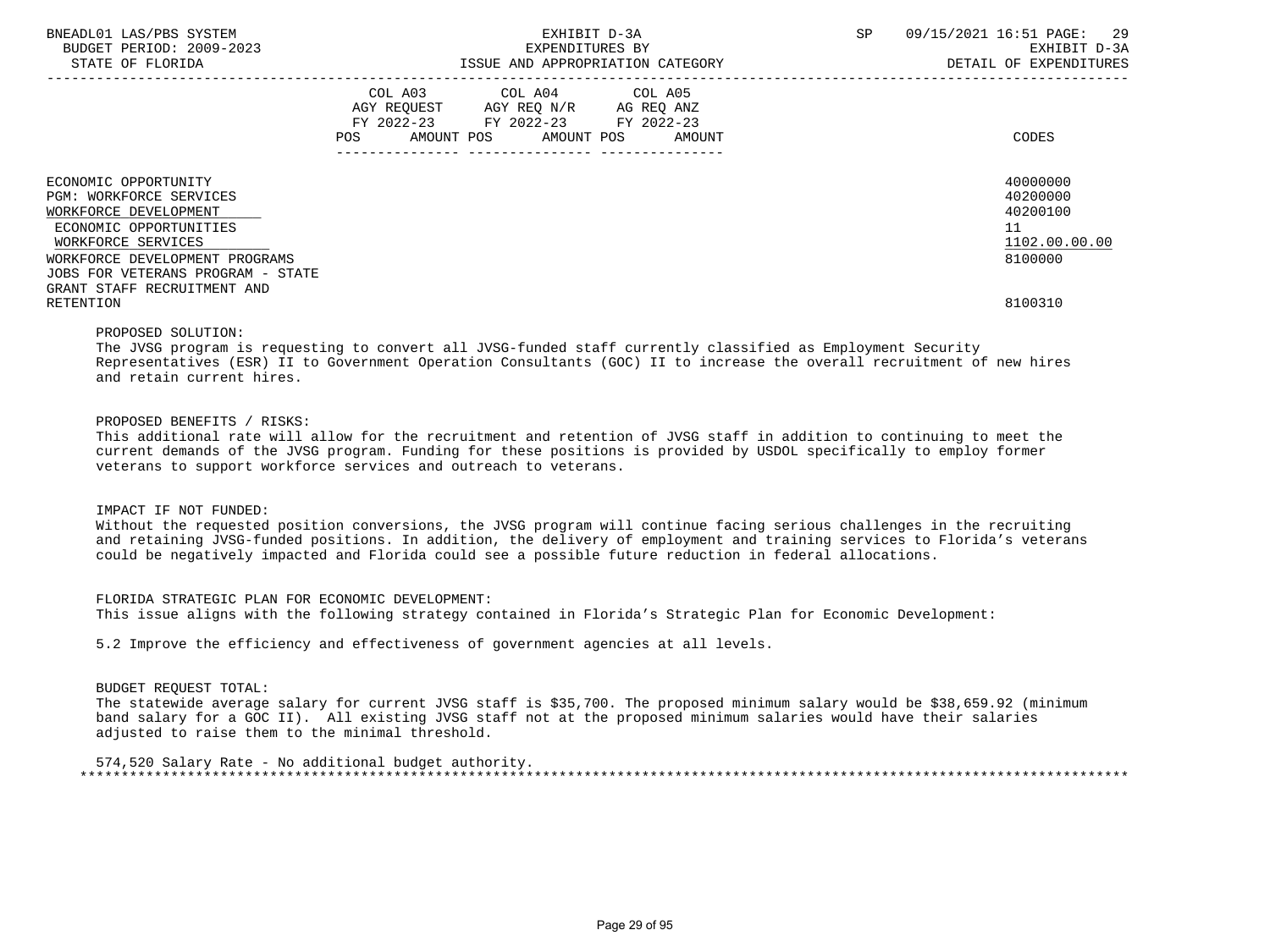| BNEADL01 LAS/PBS SYSTEM<br>BUDGET PERIOD: 2009-2023<br>STATE OF FLORIDA                                                                                                                                                                                   |                | EXPENDITURES BY<br>ISSUE AND APPROPRIATION CATEGORY<br>----------------------------       | EXHIBIT D-3A                    |                 | SP       |    | 09/15/2021 16:51 PAGE:<br>30<br>EXHIBIT D-3A<br>DETAIL OF EXPENDITURES        |
|-----------------------------------------------------------------------------------------------------------------------------------------------------------------------------------------------------------------------------------------------------------|----------------|-------------------------------------------------------------------------------------------|---------------------------------|-----------------|----------|----|-------------------------------------------------------------------------------|
|                                                                                                                                                                                                                                                           | POS AMOUNT POS | COL A03 COL A04<br>AGY REQUEST AGY REQ N/R AG REQ ANZ<br>FY 2022-23 FY 2022-23 FY 2022-23 | COL A05<br>AMOUNT POS<br>AMOUNT |                 |          |    | CODES                                                                         |
| ECONOMIC OPPORTUNITY<br><b>PGM: WORKFORCE SERVICES</b><br>WORKFORCE DEVELOPMENT<br>ECONOMIC OPPORTUNITIES<br>WORKFORCE SERVICES<br>WORKFORCE DEVELOPMENT PROGRAMS<br>JOBS FOR VETERANS PROGRAM - STATE<br>GRANT STAFF RECRUITMENT AND<br><b>RETENTION</b> |                |                                                                                           |                                 |                 |          |    | 40000000<br>40200000<br>40200100<br>11<br>1102.00.00.00<br>8100000<br>8100310 |
| POSITION DETAIL OF SALARIES AND BENEFITS:                                                                                                                                                                                                                 | <b>FTE</b>     | BASE RATE                                                                                 | ADDITIVES                       | <b>BENEFITS</b> | SUBTOTAL | ႜၟ | LAPSE LAPSED SALARIES<br>AND BENEFITS                                         |
| A03 - AGY REOUEST FY 2022-23                                                                                                                                                                                                                              |                |                                                                                           |                                 |                 |          |    |                                                                               |
| CHANGES TO CURRENTLY AUTHORIZED POSITIONS<br>RA06 RATE ADJ - NO FTE - NO SALARY - NO BENEFITS                                                                                                                                                             |                |                                                                                           |                                 |                 |          |    |                                                                               |
| C1002 001                                                                                                                                                                                                                                                 |                | 574,520                                                                                   |                                 |                 |          |    |                                                                               |
| TOTAL SALARY RATE                                                                                                                                                                                                                                         |                | 574,520                                                                                   |                                 |                 |          |    | ==============                                                                |
|                                                                                                                                                                                                                                                           |                |                                                                                           |                                 |                 |          |    |                                                                               |
| TOTAL: WORKFORCE SERVICES<br>BY FUND TYPE                                                                                                                                                                                                                 |                |                                                                                           |                                 |                 |          |    | 1102.00.00.00                                                                 |
| TRUST FUNDS 321,151,480<br>SALARY RATE 24,944,433                                                                                                                                                                                                         | 587.50         |                                                                                           |                                 |                 |          |    | 2000                                                                          |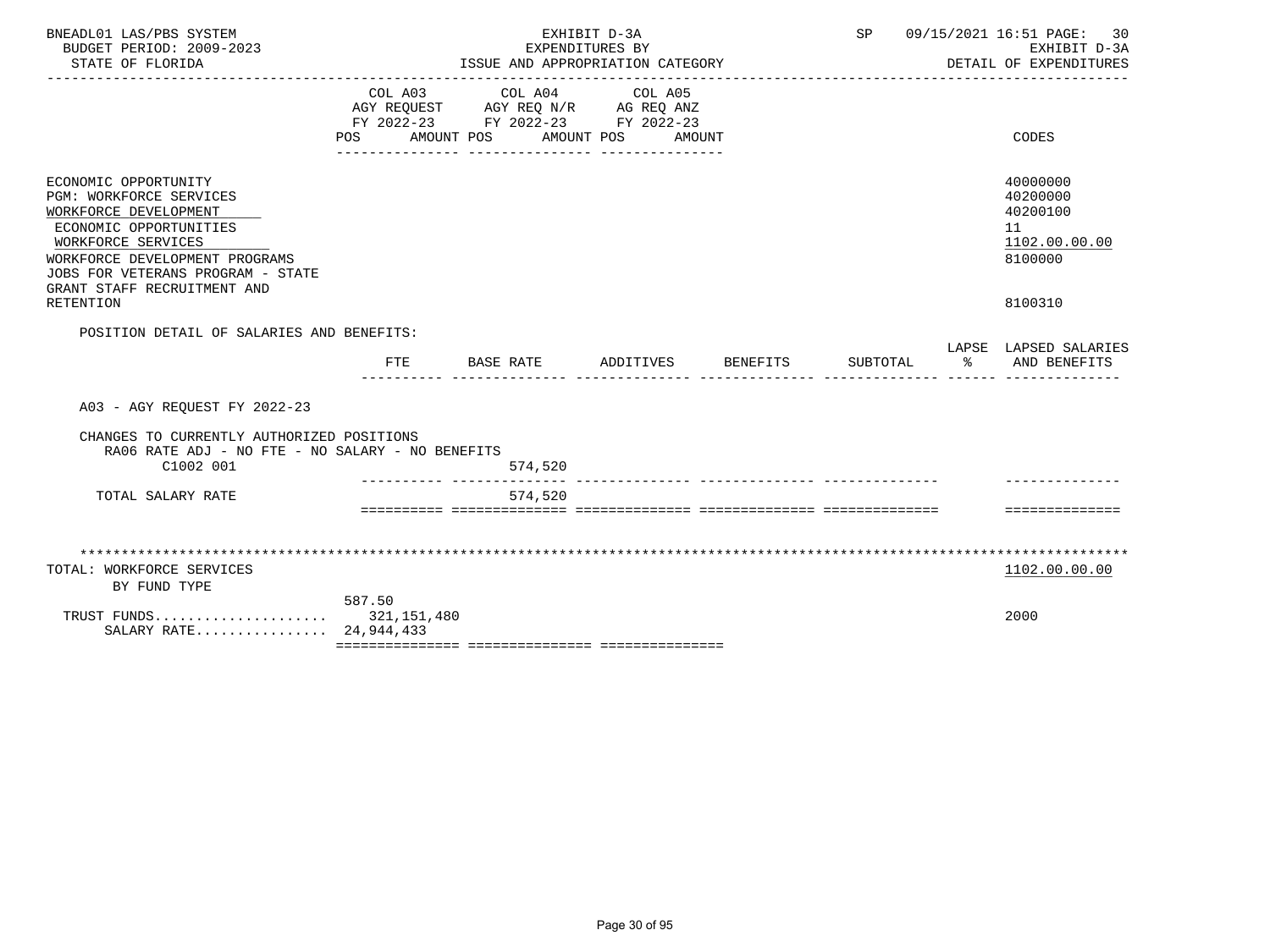| COL A03 COL A04 COL A05<br>AGY REQUEST AGY REQ N/R AG REQ ANZ<br>FY 2022-23 FY 2022-23 FY 2022-23<br>AMOUNT POS<br>AMOUNT POS<br>CODES<br>POS<br>AMOUNT<br>ECONOMIC OPPORTUNITY<br>40000000<br>PGM: WORKFORCE SERVICES<br>40200000<br>REEMPLOYMENT ASST PRG<br>40200200<br>ECONOMIC OPPORTUNITIES<br>11<br>WORKFORCE SERVICES<br>1102.00.00.00<br>ESTIMATED EXPENDITURES<br>1000000<br>ESTIMATED EXPENDITURES - OPERATIONS<br>1001000<br>SALARY RATE<br>000000<br>SALARY RATE 19,240,807<br>010000<br>SALARIES AND BENEFITS<br>GENERAL REVENUE FUND -STATE 13,785,977<br>1000 1<br>2195 3<br>EMPLOYMENT SECURITY ADM TF-FEDERL 31,291,612<br>8,730<br>SPEC EMPLOYMNT SECU ADM TF-STATE<br>2648 1<br>________________<br>---------------- ----------------<br>TOTAL POSITIONS 478.00<br>TOTAL APPRO 45,086,319<br>030000<br>OTHER PERSONAL SERVICES<br>GENERAL REVENUE FUND -STATE 11,819,070<br>1000 1<br>EMPLOYMENT SECURITY ADM TF-FEDERL<br>2195 3<br>14,424,268<br>TOTAL APPRO<br>26, 243, 338<br>040000<br><b>EXPENSES</b><br>GENERAL REVENUE FUND -STATE 2,829,215<br>1000 1<br>2195 3<br>EMPLOYMENT SECURITY ADM TF-FEDERL 12,321,610<br>TOTAL APPRO $15,150,825$<br>060000<br>OPERATING CAPITAL OUTLAY<br>2195 3<br>EMPLOYMENT SECURITY ADM TF-FEDERL<br>304,795<br>100000<br>SPECIAL CATEGORIES<br>100270<br>RA SYSTEM MODERNIZATION<br>36,000,000<br>1000 1<br>GENERAL REVENUE FUND<br>$-$ STATE | BNEADL01 LAS/PBS SYSTEM<br>BUDGET PERIOD: 2009-2023<br>STATE OF FLORIDA | EXHIBIT D-3A<br>EXPENDITURES BY<br>ISSUE AND APPROPRIATION CATEGORY | SP<br>09/15/2021 16:51 PAGE: 31<br>EXHIBIT D-3A<br>DETAIL OF EXPENDITURES |
|------------------------------------------------------------------------------------------------------------------------------------------------------------------------------------------------------------------------------------------------------------------------------------------------------------------------------------------------------------------------------------------------------------------------------------------------------------------------------------------------------------------------------------------------------------------------------------------------------------------------------------------------------------------------------------------------------------------------------------------------------------------------------------------------------------------------------------------------------------------------------------------------------------------------------------------------------------------------------------------------------------------------------------------------------------------------------------------------------------------------------------------------------------------------------------------------------------------------------------------------------------------------------------------------------------------------------------------------------------------------------------------------------------|-------------------------------------------------------------------------|---------------------------------------------------------------------|---------------------------------------------------------------------------|
|                                                                                                                                                                                                                                                                                                                                                                                                                                                                                                                                                                                                                                                                                                                                                                                                                                                                                                                                                                                                                                                                                                                                                                                                                                                                                                                                                                                                            |                                                                         |                                                                     |                                                                           |
|                                                                                                                                                                                                                                                                                                                                                                                                                                                                                                                                                                                                                                                                                                                                                                                                                                                                                                                                                                                                                                                                                                                                                                                                                                                                                                                                                                                                            |                                                                         |                                                                     |                                                                           |
|                                                                                                                                                                                                                                                                                                                                                                                                                                                                                                                                                                                                                                                                                                                                                                                                                                                                                                                                                                                                                                                                                                                                                                                                                                                                                                                                                                                                            |                                                                         |                                                                     |                                                                           |
|                                                                                                                                                                                                                                                                                                                                                                                                                                                                                                                                                                                                                                                                                                                                                                                                                                                                                                                                                                                                                                                                                                                                                                                                                                                                                                                                                                                                            |                                                                         |                                                                     |                                                                           |
|                                                                                                                                                                                                                                                                                                                                                                                                                                                                                                                                                                                                                                                                                                                                                                                                                                                                                                                                                                                                                                                                                                                                                                                                                                                                                                                                                                                                            |                                                                         |                                                                     |                                                                           |
|                                                                                                                                                                                                                                                                                                                                                                                                                                                                                                                                                                                                                                                                                                                                                                                                                                                                                                                                                                                                                                                                                                                                                                                                                                                                                                                                                                                                            |                                                                         |                                                                     |                                                                           |
|                                                                                                                                                                                                                                                                                                                                                                                                                                                                                                                                                                                                                                                                                                                                                                                                                                                                                                                                                                                                                                                                                                                                                                                                                                                                                                                                                                                                            |                                                                         |                                                                     |                                                                           |
|                                                                                                                                                                                                                                                                                                                                                                                                                                                                                                                                                                                                                                                                                                                                                                                                                                                                                                                                                                                                                                                                                                                                                                                                                                                                                                                                                                                                            |                                                                         |                                                                     |                                                                           |
|                                                                                                                                                                                                                                                                                                                                                                                                                                                                                                                                                                                                                                                                                                                                                                                                                                                                                                                                                                                                                                                                                                                                                                                                                                                                                                                                                                                                            |                                                                         |                                                                     |                                                                           |
|                                                                                                                                                                                                                                                                                                                                                                                                                                                                                                                                                                                                                                                                                                                                                                                                                                                                                                                                                                                                                                                                                                                                                                                                                                                                                                                                                                                                            |                                                                         |                                                                     |                                                                           |
|                                                                                                                                                                                                                                                                                                                                                                                                                                                                                                                                                                                                                                                                                                                                                                                                                                                                                                                                                                                                                                                                                                                                                                                                                                                                                                                                                                                                            |                                                                         |                                                                     |                                                                           |
|                                                                                                                                                                                                                                                                                                                                                                                                                                                                                                                                                                                                                                                                                                                                                                                                                                                                                                                                                                                                                                                                                                                                                                                                                                                                                                                                                                                                            |                                                                         |                                                                     |                                                                           |
|                                                                                                                                                                                                                                                                                                                                                                                                                                                                                                                                                                                                                                                                                                                                                                                                                                                                                                                                                                                                                                                                                                                                                                                                                                                                                                                                                                                                            |                                                                         |                                                                     |                                                                           |
|                                                                                                                                                                                                                                                                                                                                                                                                                                                                                                                                                                                                                                                                                                                                                                                                                                                                                                                                                                                                                                                                                                                                                                                                                                                                                                                                                                                                            |                                                                         |                                                                     |                                                                           |
|                                                                                                                                                                                                                                                                                                                                                                                                                                                                                                                                                                                                                                                                                                                                                                                                                                                                                                                                                                                                                                                                                                                                                                                                                                                                                                                                                                                                            |                                                                         |                                                                     |                                                                           |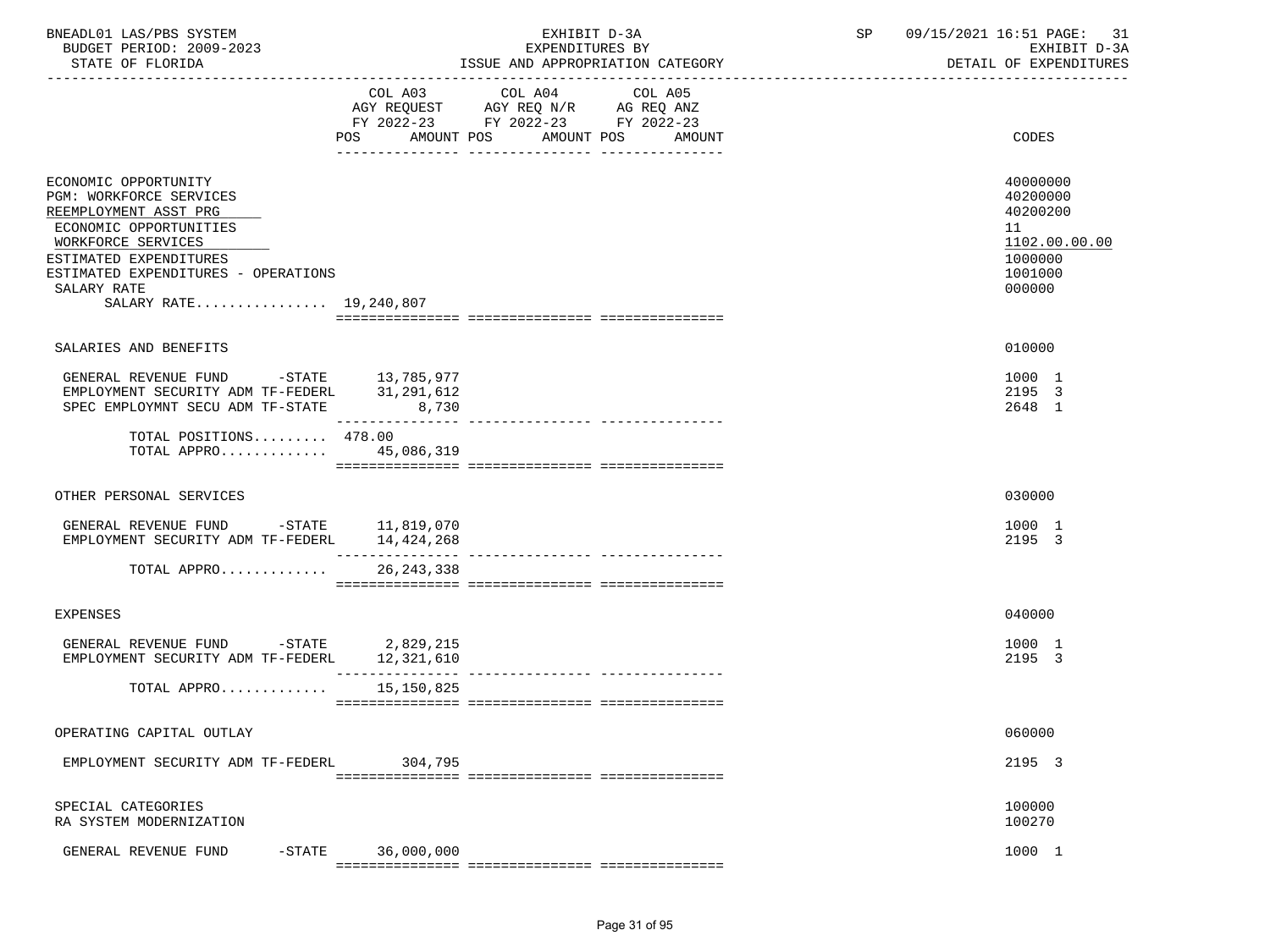| BNEADL01 LAS/PBS SYSTEM<br>BUDGET PERIOD: 2009-2023<br>STATE OF FLORIDA                                                                                                                                                                    |                           | EXHIBIT D-3A<br>EXPENDITURES BY                                                                   | ISSUE AND APPROPRIATION CATEGORY | SP 09/15/2021 16:51 PAGE: 32<br>EXHIBIT D-3A<br>DETAIL OF EXPENDITURES                            |
|--------------------------------------------------------------------------------------------------------------------------------------------------------------------------------------------------------------------------------------------|---------------------------|---------------------------------------------------------------------------------------------------|----------------------------------|---------------------------------------------------------------------------------------------------|
|                                                                                                                                                                                                                                            | POS AMOUNT POS AMOUNT POS | COL A03 COL A04 COL A05<br>AGY REQUEST AGY REQ N/R AG REQ ANZ<br>FY 2022-23 FY 2022-23 FY 2022-23 | AMOUNT                           | CODES                                                                                             |
| ECONOMIC OPPORTUNITY<br>PGM: WORKFORCE SERVICES<br>REEMPLOYMENT ASST PRG<br>ECONOMIC OPPORTUNITIES<br>WORKFORCE SERVICES<br>ESTIMATED EXPENDITURES<br>ESTIMATED EXPENDITURES - OPERATIONS<br>SPECIAL CATEGORIES<br>G/A-CONTRACTED SERVICES |                           |                                                                                                   |                                  | 40000000<br>40200000<br>40200200<br>11<br>1102.00.00.00<br>1000000<br>1001000<br>100000<br>100778 |
| GENERAL REVENUE FUND -STATE 28,165,738<br>EMPLOYMENT SECURITY ADM TF-FEDERL                                                                                                                                                                | 36,891,311                |                                                                                                   |                                  | 1000 1<br>2195 3                                                                                  |
| TOTAL APPRO                                                                                                                                                                                                                                | 65,057,049                |                                                                                                   |                                  |                                                                                                   |
| RISK MANAGEMENT INSURANCE                                                                                                                                                                                                                  |                           |                                                                                                   |                                  | 103241                                                                                            |
| EMPLOYMENT SECURITY ADM TF-FEDERL 260.439                                                                                                                                                                                                  |                           |                                                                                                   |                                  | 2195 3                                                                                            |
| TR/DMS/HR SVCS/STW CONTRCT                                                                                                                                                                                                                 |                           |                                                                                                   |                                  | 107040                                                                                            |
| EMPLOYMENT SECURITY ADM TF-FEDERL                                                                                                                                                                                                          | 194,670                   |                                                                                                   |                                  | 2195 3                                                                                            |
| DATA PROCESSING SERVICES<br>DP ASSESSMENT (DMS)                                                                                                                                                                                            |                           |                                                                                                   |                                  | 210000<br>210004                                                                                  |
| EMPLOYMENT SECURITY ADM TF-FEDERL 1,598,393                                                                                                                                                                                                |                           |                                                                                                   |                                  | 2195 3                                                                                            |
| TOTAL: ESTIMATED EXPENDITURES - OPERATIONS<br>TOTAL POSITIONS 478.00<br>TOTAL ISSUE 189,895,828<br>TOTAL SALARY RATE $19,240,807$                                                                                                          |                           |                                                                                                   |                                  | 1001000                                                                                           |
| SALARY INCREASES FOR FY 2021-22 -<br>STATE EMPLOYEE MINIMUM WAGE<br>INCREASE - EFFECTIVE 7/1/2021<br>SALARY RATE<br>SALARY RATE $8,361$                                                                                                    |                           |                                                                                                   |                                  | 1001030<br>000000                                                                                 |

Page 32 of 95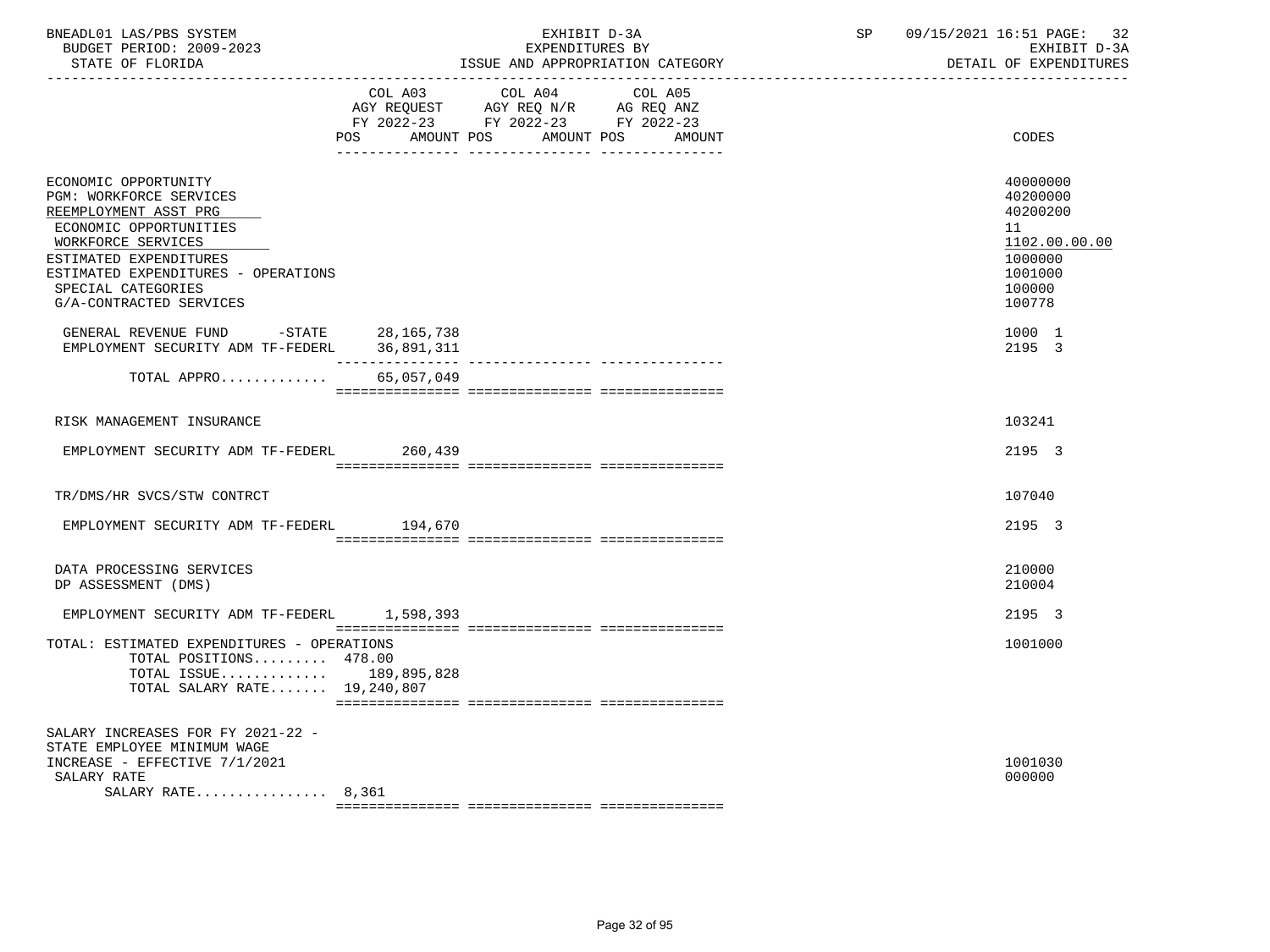| BNEADL01 LAS/PBS SYSTEM<br>BUDGET PERIOD: 2009-2023<br>STATE OF FLORIDA                                                                                                                                                |                              | EXHIBIT D-3A<br>EXPENDITURES BY                                                           | ISSUE AND APPROPRIATION CATEGORY            | SP | 09/15/2021 16:51 PAGE: 33<br>EXHIBIT D-3A<br>DETAIL OF EXPENDITURES |
|------------------------------------------------------------------------------------------------------------------------------------------------------------------------------------------------------------------------|------------------------------|-------------------------------------------------------------------------------------------|---------------------------------------------|----|---------------------------------------------------------------------|
|                                                                                                                                                                                                                        |                              | COL A03 COL A04<br>AGY REQUEST AGY REQ N/R AG REQ ANZ<br>FY 2022-23 FY 2022-23 FY 2022-23 | COL A05<br>POS AMOUNT POS AMOUNT POS AMOUNT |    | <b>CODES</b>                                                        |
| ECONOMIC OPPORTUNITY<br>PGM: WORKFORCE SERVICES<br>REEMPLOYMENT ASST PRG<br>ECONOMIC OPPORTUNITIES<br>WORKFORCE SERVICES<br>ESTIMATED EXPENDITURES<br>SALARY INCREASES FOR FY 2021-22 -<br>STATE EMPLOYEE MINIMUM WAGE |                              |                                                                                           |                                             |    | 40000000<br>40200000<br>40200200<br>11<br>1102.00.00.00<br>1000000  |
| INCREASE - EFFECTIVE 7/1/2021<br>SALARIES AND BENEFITS                                                                                                                                                                 |                              |                                                                                           |                                             |    | 1001030<br>010000                                                   |
| GENERAL REVENUE FUND -STATE<br>EMPLOYMENT SECURITY ADM TF-FEDERL                                                                                                                                                       | 3,032<br>6,883               |                                                                                           |                                             |    | 1000 1<br>2195 3                                                    |
| TOTAL APPRO                                                                                                                                                                                                            | 9,915                        |                                                                                           |                                             |    |                                                                     |
| OTHER PERSONAL SERVICES                                                                                                                                                                                                |                              |                                                                                           |                                             |    | 030000                                                              |
| GENERAL REVENUE FUND -STATE 61,336<br>EMPLOYMENT SECURITY ADM TF-FEDERL                                                                                                                                                | 74,856                       |                                                                                           |                                             |    | 1000 1<br>2195 3                                                    |
| TOTAL APPRO                                                                                                                                                                                                            | 136,192                      |                                                                                           |                                             |    |                                                                     |
| TOTAL: SALARY INCREASES FOR FY 2021-22 -<br>STATE EMPLOYEE MINIMUM WAGE<br>INCREASE - EFFECTIVE 7/1/2021<br>TOTAL ISSUE<br>TOTAL SALARY RATE 8,361                                                                     | 146,107                      |                                                                                           |                                             |    | 1001030                                                             |
| FLORIDA RETIREMENT SYSTEM<br>ADJUSTMENT - FY 2021-22 - NORMAL<br>COST AND UNFUNDED ACTUARIAL<br>LIABILITY<br>SALARIES AND BENEFITS                                                                                     |                              |                                                                                           |                                             |    | 1001070<br>010000                                                   |
| GENERAL REVENUE FUND -STATE 48,141<br>EMPLOYMENT SECURITY ADM TF-FEDERL                                                                                                                                                | 109,285                      |                                                                                           |                                             |    | 1000 1<br>2195 3                                                    |
| TOTAL APPRO                                                                                                                                                                                                            | $- - - - - - - -$<br>157,426 |                                                                                           |                                             |    |                                                                     |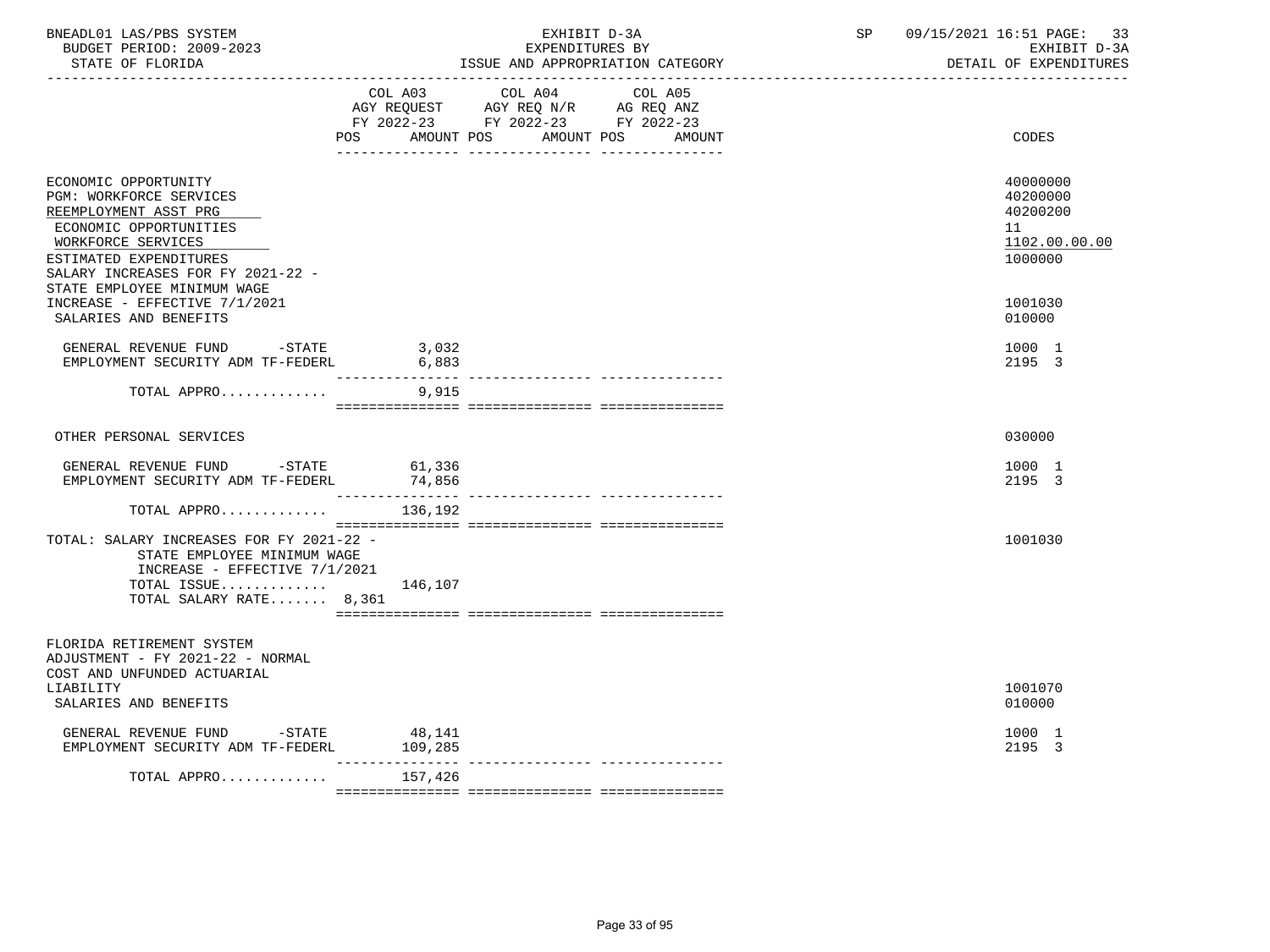| BNEADL01 LAS/PBS SYSTEM  | EXHIBIT D-3A                     | 09/15/2021 16:51 PAGE: 34 |
|--------------------------|----------------------------------|---------------------------|
| BUDGET PERIOD: 2009-2023 | EXPENDITURES BY                  | EXHIBIT D-3A              |
| STATE OF FLORIDA         | ISSUE AND APPROPRIATION CATEGORY | DETAIL OF EXPENDITURES    |

|                                                                                                                                                                                                                     | POS     | FY 2022-23 FY 2022-23 FY 2022-23<br>AMOUNT POS | AMOUNT POS<br>AMOUNT | CODES                                                              |
|---------------------------------------------------------------------------------------------------------------------------------------------------------------------------------------------------------------------|---------|------------------------------------------------|----------------------|--------------------------------------------------------------------|
| ECONOMIC OPPORTUNITY<br>PGM: WORKFORCE SERVICES<br>REEMPLOYMENT ASST PRG<br>ECONOMIC OPPORTUNITIES<br>WORKFORCE SERVICES<br>ESTIMATED EXPENDITURES<br>FLORIDA RETIREMENT SYSTEM<br>ADJUSTMENT - FY 2021-22 - NORMAL |         |                                                |                      | 40000000<br>40200000<br>40200200<br>11<br>1102.00.00.00<br>1000000 |
| COST AND UNFUNDED ACTUARIAL<br>LIABILITY<br>DATA PROCESSING SERVICES<br>DP ASSESSMENT (DMS)                                                                                                                         |         |                                                |                      | 1001070<br>210000<br>210004                                        |
| EMPLOYMENT SECURITY ADM TF-FEDERL                                                                                                                                                                                   | 2,715   |                                                |                      | 2195 3                                                             |
| TOTAL: FLORIDA RETIREMENT SYSTEM<br>ADJUSTMENT - FY 2021-22 - NORMAL<br>COST AND UNFUNDED ACTUARIAL<br>LIABILITY<br>TOTAL ISSUE                                                                                     | 160,141 |                                                |                      | 1001070                                                            |
| CASUALTY INSURANCE PREMIUM<br>ADJUSTMENT<br>SPECIAL CATEGORIES<br>RISK MANAGEMENT INSURANCE                                                                                                                         |         |                                                |                      | 1001090<br>100000<br>103241                                        |
| EMPLOYMENT SECURITY ADM TF-FEDERL                                                                                                                                                                                   | 79,426  |                                                |                      | 2195 3                                                             |
| REALLOCATION OF HUMAN RESOURCES<br>OUTSOURCING<br>SPECIAL CATEGORIES<br>TR/DMS/HR SVCS/STW CONTRCT                                                                                                                  |         |                                                |                      | 1005900<br>100000<br>107040                                        |
| EMPLOYMENT SECURITY ADM TF-FEDERL                                                                                                                                                                                   | 10,164– |                                                |                      | 2195 3                                                             |
| STATE ENTERPRISE INFORMATION<br>TECHNOLOGY DISTRIBUTION<br>DATA PROCESSING SERVICES<br>DP ASSESSMENT (DMS)                                                                                                          |         |                                                |                      | 1006600<br>210000<br>210004                                        |
| EMPLOYMENT SECURITY ADM TF-FEDERL                                                                                                                                                                                   | 23,704- |                                                |                      | 2195 3                                                             |

=============== =============== ===============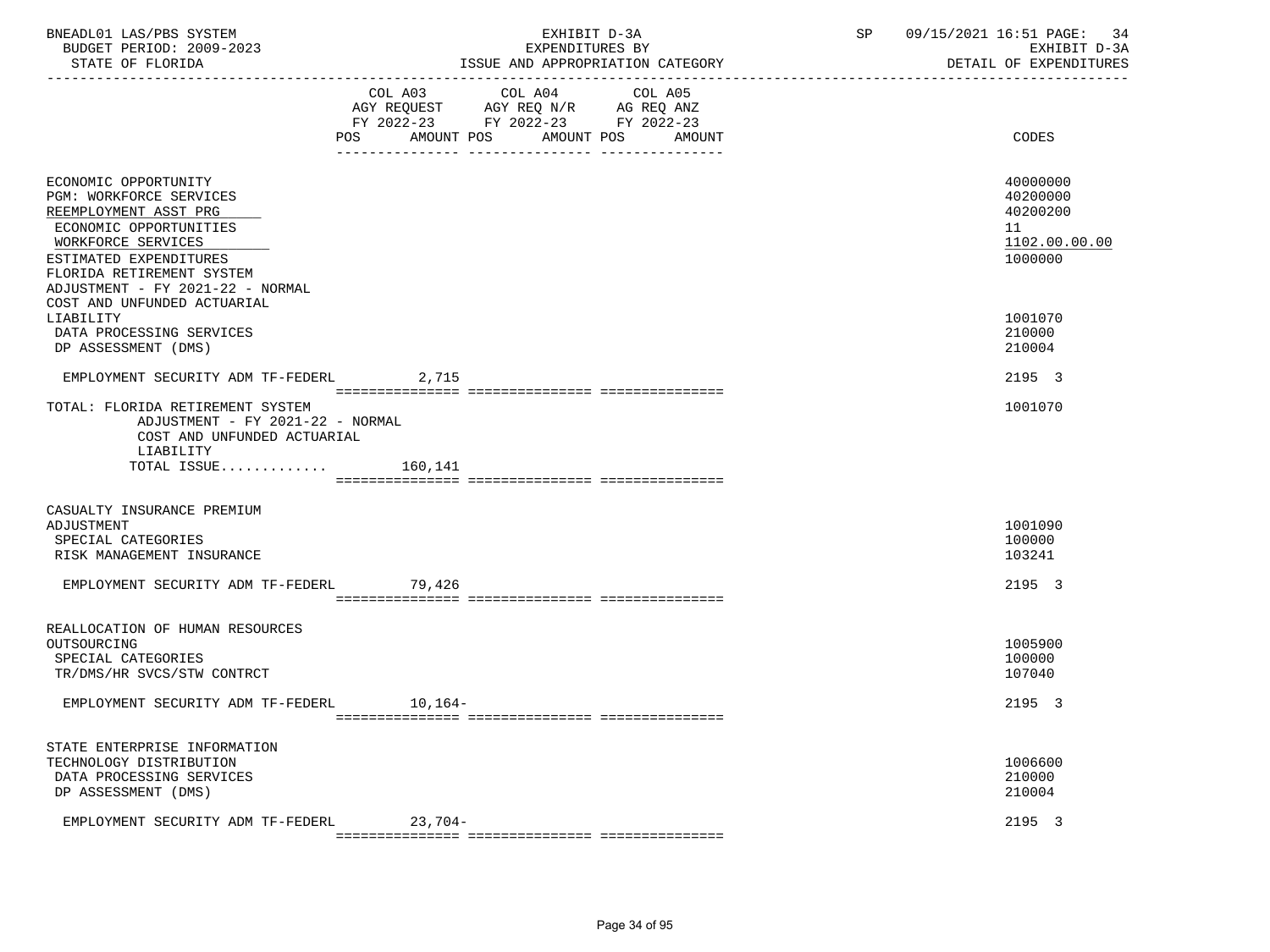| BNEADL01 LAS/PBS SYSTEM  | EXHIBIT D-3A                     | 09/15/2021 16:51 PAGE: 35 |
|--------------------------|----------------------------------|---------------------------|
| BUDGET PERIOD: 2009-2023 | EXPENDITURES BY                  | EXHIBIT D-3A              |
| STATE OF FLORIDA         | ISSUE AND APPROPRIATION CATEGORY | DETAIL OF EXPENDITURES    |

|                                                                                                                                                                                       | COL A03<br>COL A04<br>COL A05<br>AGY REQUEST AGY REQ N/R AG REQ ANZ<br>FY 2022-23 FY 2022-23 FY 2022-23<br><b>POS</b><br>AMOUNT POS<br>AMOUNT POS<br>AMOUNT | CODES                                                              |
|---------------------------------------------------------------------------------------------------------------------------------------------------------------------------------------|-------------------------------------------------------------------------------------------------------------------------------------------------------------|--------------------------------------------------------------------|
| ECONOMIC OPPORTUNITY<br>PGM: WORKFORCE SERVICES<br>REEMPLOYMENT ASST PRG<br>ECONOMIC OPPORTUNITIES<br>WORKFORCE SERVICES<br>ESTIMATED EXPENDITURES<br>DATA PROCESSING ASSESSMENT BASE | -- ----------------                                                                                                                                         | 40000000<br>40200000<br>40200200<br>11<br>1102.00.00.00<br>1000000 |
| BUDGET ADJUSTMENT<br>DATA PROCESSING SERVICES<br>DP ASSESSMENT (DMS)                                                                                                                  |                                                                                                                                                             | 1006800<br>210000<br>210004                                        |
| EMPLOYMENT SECURITY ADM TF-FEDERL                                                                                                                                                     | 56,225                                                                                                                                                      | 2195 3                                                             |
| NONRECURRING EXPENDITURES                                                                                                                                                             |                                                                                                                                                             | 2100000                                                            |
| REEMPLOYMENT ASSISTANCE CONTINUING<br>OPERATIONS<br>SALARIES AND BENEFITS                                                                                                             |                                                                                                                                                             | 2103102<br>010000                                                  |
| GENERAL REVENUE FUND                                                                                                                                                                  | $-STATE$ 13,785,977-                                                                                                                                        | 1000 1                                                             |
| OTHER PERSONAL SERVICES                                                                                                                                                               |                                                                                                                                                             | 030000                                                             |
| GENERAL REVENUE FUND                                                                                                                                                                  | $-STATE$ 11,819,070-                                                                                                                                        | 1000 1                                                             |
| <b>EXPENSES</b>                                                                                                                                                                       |                                                                                                                                                             | 040000                                                             |
| $-$ STATE<br>GENERAL REVENUE FUND                                                                                                                                                     | $2,829,215-$                                                                                                                                                | 1000 1                                                             |
| SPECIAL CATEGORIES<br>G/A-CONTRACTED SERVICES                                                                                                                                         |                                                                                                                                                             | 100000<br>100778                                                   |
| GENERAL REVENUE FUND                                                                                                                                                                  | -STATE 28, 165, 738-                                                                                                                                        | 1000 1                                                             |
| TOTAL: REEMPLOYMENT ASSISTANCE CONTINUING<br>OPERATIONS                                                                                                                               |                                                                                                                                                             | 2103102                                                            |
| TOTAL ISSUE 56,600,000-                                                                                                                                                               |                                                                                                                                                             |                                                                    |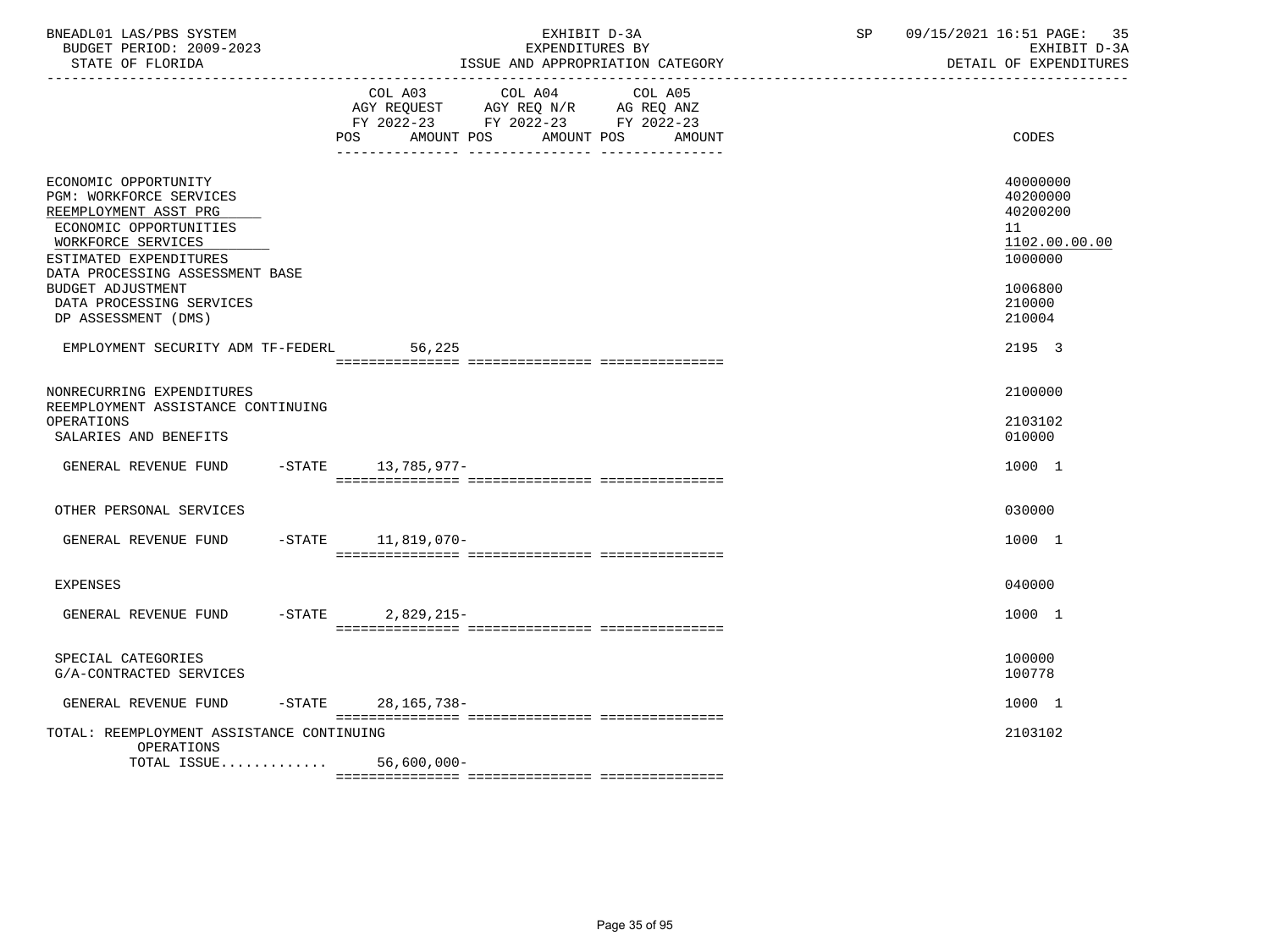| BNEADL01 LAS/PBS SYSTEM<br>BUDGET PERIOD: 2009-2023                                                                                                                                                                                                                                           |     | EXHIBIT D-3A<br>EXPENDITURES BY                                                                                                                                                                                                                                                                                                                                                                                                                                                                | SP               | 09/15/2021 16:51 PAGE: 36<br>EXHIBIT D-3A<br>DETAIL OF EXPENDITURES                                         |
|-----------------------------------------------------------------------------------------------------------------------------------------------------------------------------------------------------------------------------------------------------------------------------------------------|-----|------------------------------------------------------------------------------------------------------------------------------------------------------------------------------------------------------------------------------------------------------------------------------------------------------------------------------------------------------------------------------------------------------------------------------------------------------------------------------------------------|------------------|-------------------------------------------------------------------------------------------------------------|
|                                                                                                                                                                                                                                                                                               | POS | COL A03 COL A04 COL A05<br>AGY REQUEST AGY REQ N/R AG REQ ANZ<br>FY 2022-23 FY 2022-23 FY 2022-23<br>AMOUNT POS AMOUNT POS                                                                                                                                                                                                                                                                                                                                                                     | AMOUNT           | CODES                                                                                                       |
| ECONOMIC OPPORTUNITY<br>PGM: WORKFORCE SERVICES<br>REEMPLOYMENT ASST PRG<br>ECONOMIC OPPORTUNITIES<br>WORKFORCE SERVICES<br>NONRECURRING EXPENDITURES<br>REEMPLOYMENT ASSISTANCE<br>MODERNIZATION<br>SPECIAL CATEGORIES<br>RA SYSTEM MODERNIZATION<br>GENERAL REVENUE FUND -STATE 36,000,000- |     |                                                                                                                                                                                                                                                                                                                                                                                                                                                                                                |                  | 40000000<br>40200000<br>40200200<br>11<br>1102.00.00.00<br>2100000<br>2103103<br>100000<br>100270<br>1000 1 |
| FUND SHIFT<br>FUND SOURCE REALIGNMENT - DEDUCT<br>SALARIES AND BENEFITS                                                                                                                                                                                                                       |     |                                                                                                                                                                                                                                                                                                                                                                                                                                                                                                |                  | 3400000<br>3400030<br>010000                                                                                |
| SPEC EMPLOYMNT SECU ADM TF-STATE 8,730-                                                                                                                                                                                                                                                       |     |                                                                                                                                                                                                                                                                                                                                                                                                                                                                                                |                  | 2648 1                                                                                                      |
|                                                                                                                                                                                                                                                                                               |     |                                                                                                                                                                                                                                                                                                                                                                                                                                                                                                |                  |                                                                                                             |
| AGENCY ISSUE NARRATIVE:<br>2022-2023 BUDGET YEAR NARRATIVE:<br>SUMMARY:<br>from 1 to 3 to correctly account for federal funding sources.<br>account for the fund and FSI shift.                                                                                                               |     | The Department of Economic Opportunity requests to transfer (\$8,730) in recurring budget authority in the Salaries and<br>Benefits (010000) category from the Special Employment Security Administrative Trust Fund (2648) to the Employment<br>Security Administrative Trust Fund (2195) to realign expenditures to the correct Fund and Fund Source Indicators (FSI)<br>The Other Salary Amount Detail (OAD) of (\$8,730) represents the necessary adjustment in the salary and benefits to | IT COMPONENT? NO |                                                                                                             |
|                                                                                                                                                                                                                                                                                               |     | Please see companion issue #3400040. This issue nets to zero when combined with the companion issue.                                                                                                                                                                                                                                                                                                                                                                                           |                  |                                                                                                             |

 BUDGET REQUEST TOTAL: (\$8,730)of Operating Budget - recurring \*\*\*\*\*\*\*\*\*\*\*\*\*\*\*\*\*\*\*\*\*\*\*\*\*\*\*\*\*\*\*\*\*\*\*\*\*\*\*\*\*\*\*\*\*\*\*\*\*\*\*\*\*\*\*\*\*\*\*\*\*\*\*\*\*\*\*\*\*\*\*\*\*\*\*\*\*\*\*\*\*\*\*\*\*\*\*\*\*\*\*\*\*\*\*\*\*\*\*\*\*\*\*\*\*\*\*\*\*\*\*\*\*\*\*\*\*\*\*\*\*\*\*\*\*\*\*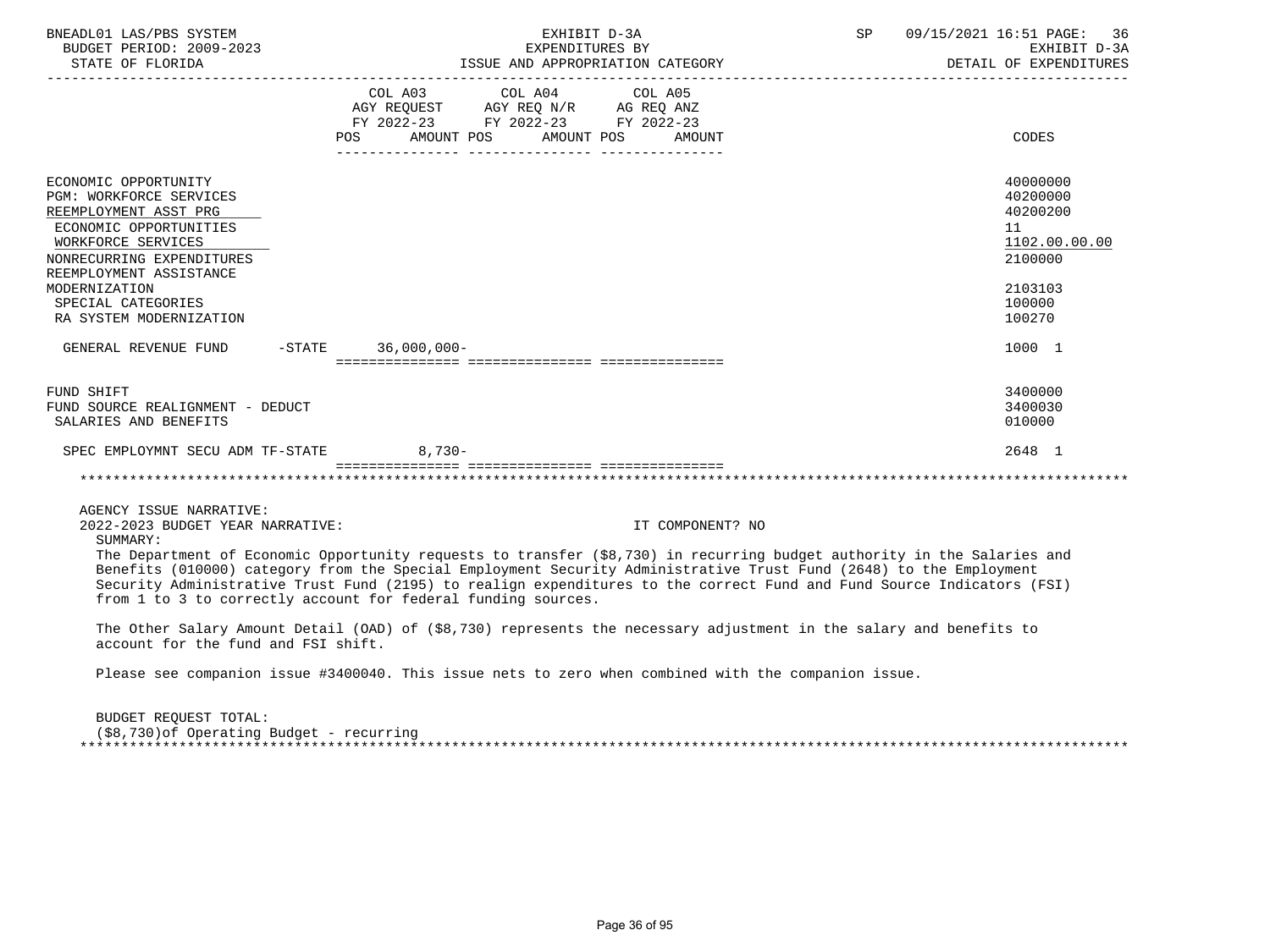| BNEADL01 LAS/PBS SYSTEM<br>BUDGET PERIOD: 2009-2023<br>STATE OF FLORIDA                                                                                                                                                                                                                                       | EXHIBIT D-3A<br>EXPENDITURES BY<br>ISSUE AND APPROPRIATION CATEGORY |                                                                                                 |                                 |          |          |               | SP 09/15/2021 16:51 PAGE: 37<br>EXHIBIT D-3A<br>DETAIL OF EXPENDITURES        |
|---------------------------------------------------------------------------------------------------------------------------------------------------------------------------------------------------------------------------------------------------------------------------------------------------------------|---------------------------------------------------------------------|-------------------------------------------------------------------------------------------------|---------------------------------|----------|----------|---------------|-------------------------------------------------------------------------------|
|                                                                                                                                                                                                                                                                                                               | COL A03<br>POS                                                      | COL A04<br>AGY REQUEST AGY REQ N/R AG REQ ANZ<br>FY 2022-23 FY 2022-23 FY 2022-23<br>AMOUNT POS | COL A05<br>AMOUNT POS<br>AMOUNT |          |          |               | CODES                                                                         |
| ECONOMIC OPPORTUNITY<br>PGM: WORKFORCE SERVICES<br>REEMPLOYMENT ASST PRG<br>ECONOMIC OPPORTUNITIES<br>WORKFORCE SERVICES<br>FUND SHIFT<br>FUND SOURCE REALIGNMENT - DEDUCT                                                                                                                                    |                                                                     |                                                                                                 |                                 |          |          |               | 40000000<br>40200000<br>40200200<br>11<br>1102.00.00.00<br>3400000<br>3400030 |
| POSITION DETAIL OF SALARIES AND BENEFITS:                                                                                                                                                                                                                                                                     | <b>FTE</b>                                                          | BASE RATE                                                                                       | ADDITIVES                       | BENEFITS | SUBTOTAL | $\frac{1}{6}$ | LAPSE LAPSED SALARIES<br>AND BENEFITS                                         |
| A03 - AGY REQUEST FY 2022-23                                                                                                                                                                                                                                                                                  |                                                                     |                                                                                                 |                                 |          |          |               |                                                                               |
| CHANGES TO CURRENTLY AUTHORIZED POSITIONS<br>OTHER SALARY AMOUNT<br>2648 SPEC EMPLOYMNT SECU ADM TF                                                                                                                                                                                                           |                                                                     |                                                                                                 |                                 |          |          |               | $8,730-$                                                                      |
|                                                                                                                                                                                                                                                                                                               |                                                                     |                                                                                                 |                                 |          |          |               | . _ _ _ _ _ _ _ _ _ _ _ _ _<br>$8,730-$<br>==============                     |
|                                                                                                                                                                                                                                                                                                               |                                                                     |                                                                                                 |                                 |          |          |               |                                                                               |
| FUND SOURCE REALIGNMENT - ADD<br>SALARIES AND BENEFITS                                                                                                                                                                                                                                                        |                                                                     |                                                                                                 |                                 |          |          |               | 3400040<br>010000                                                             |
| EMPLOYMENT SECURITY ADM TF-FEDERL                                                                                                                                                                                                                                                                             | 8,730                                                               |                                                                                                 |                                 |          |          |               | 2195 3                                                                        |
|                                                                                                                                                                                                                                                                                                               |                                                                     |                                                                                                 |                                 |          |          |               |                                                                               |
| AGENCY ISSUE NARRATIVE:<br>2022-2023 BUDGET YEAR NARRATIVE:<br>SUMMARY:<br>The Department of Economic Opportunity requests to transfer \$8,730 in recurring budget authority in the Salaries and                                                                                                              |                                                                     |                                                                                                 | IT COMPONENT? NO                |          |          |               |                                                                               |
| Benefits (010000) category from the Special Employment Security Administrative Trust Fund (2648) to the Employment<br>Security Administrative Trust Fund (2195) to realign expenditures to the correct Fund and Fund Source Indicators (FSI)<br>from 1 to 3 to correctly account for federal funding sources. |                                                                     |                                                                                                 |                                 |          |          |               |                                                                               |
| The Other Salary Amount Detail (OAD) of \$8,730 represents the necessary adjustment in the salary and benefits to account<br>for the fund and FSI shift.                                                                                                                                                      |                                                                     |                                                                                                 |                                 |          |          |               |                                                                               |
| Please see companion issue #3400030. This issue nets to zero when combined with the companion issue.                                                                                                                                                                                                          |                                                                     |                                                                                                 |                                 |          |          |               |                                                                               |
| BUDGET REQUEST TOTAL:<br>$$8,730$ of Operating Budget - recurring                                                                                                                                                                                                                                             |                                                                     |                                                                                                 |                                 |          |          |               |                                                                               |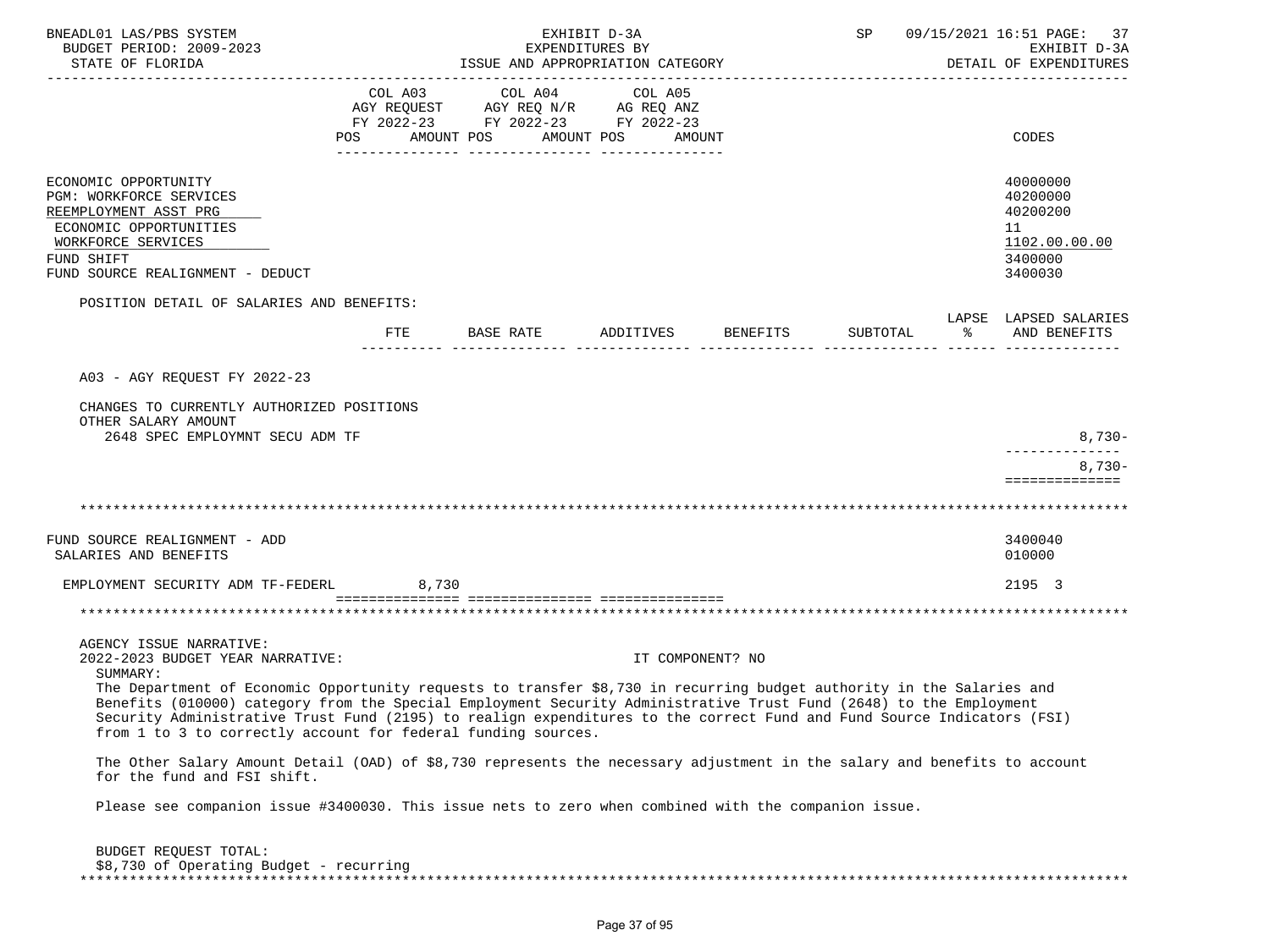| BNEADL01 LAS/PBS SYSTEM<br>BUDGET PERIOD: 2009-2023<br>STATE OF FLORIDA                                                                                                        |                       | EXHIBIT D-3A<br>EXPENDITURES BY<br>ISSUE AND APPROPRIATION CATEGORY                                                                |                                 |                 | SP       |   | 09/15/2021 16:51 PAGE:<br>38<br>EXHIBIT D-3A<br>DETAIL OF EXPENDITURES        |
|--------------------------------------------------------------------------------------------------------------------------------------------------------------------------------|-----------------------|------------------------------------------------------------------------------------------------------------------------------------|---------------------------------|-----------------|----------|---|-------------------------------------------------------------------------------|
|                                                                                                                                                                                | POS AMOUNT POS        | COL A03 COL A04<br>AGY REQUEST AGY REQ N/R AG REQ ANZ<br>FY 2022-23 FY 2022-23 FY 2022-23<br>_____________________________________ | COL A05<br>AMOUNT POS<br>AMOUNT |                 |          |   | CODES                                                                         |
| ECONOMIC OPPORTUNITY<br><b>PGM: WORKFORCE SERVICES</b><br>REEMPLOYMENT ASST PRG<br>ECONOMIC OPPORTUNITIES<br>WORKFORCE SERVICES<br>FUND SHIFT<br>FUND SOURCE REALIGNMENT - ADD |                       |                                                                                                                                    |                                 |                 |          |   | 40000000<br>40200000<br>40200200<br>11<br>1102.00.00.00<br>3400000<br>3400040 |
| POSITION DETAIL OF SALARIES AND BENEFITS:                                                                                                                                      | <b>FTE</b>            | BASE RATE                                                                                                                          | ADDITIVES                       | <b>BENEFITS</b> | SUBTOTAL | ႜ | LAPSE LAPSED SALARIES<br>AND BENEFITS                                         |
| A03 - AGY REQUEST FY 2022-23                                                                                                                                                   |                       |                                                                                                                                    |                                 |                 |          |   |                                                                               |
| CHANGES TO CURRENTLY AUTHORIZED POSITIONS<br>OTHER SALARY AMOUNT<br>2195 EMPLOYMENT SECURITY ADM TF                                                                            |                       |                                                                                                                                    |                                 |                 |          |   | 8,730                                                                         |
|                                                                                                                                                                                |                       |                                                                                                                                    |                                 |                 |          |   | ----------<br>8,730<br>==============                                         |
| TOTAL: WORKFORCE SERVICES<br>BY FUND TYPE                                                                                                                                      |                       |                                                                                                                                    |                                 |                 |          |   | 1102.00.00.00                                                                 |
| GENERAL REVENUE FUND<br>TRUST FUNDS                                                                                                                                            | 112,509<br>97,591,350 |                                                                                                                                    |                                 |                 |          |   | 1000<br>2000                                                                  |
| TOTAL POSITIONS 478.00<br>TOTAL PROG COMP 97,703,859<br>TOTAL SALARY RATE 19,249,168                                                                                           |                       |                                                                                                                                    |                                 |                 |          |   |                                                                               |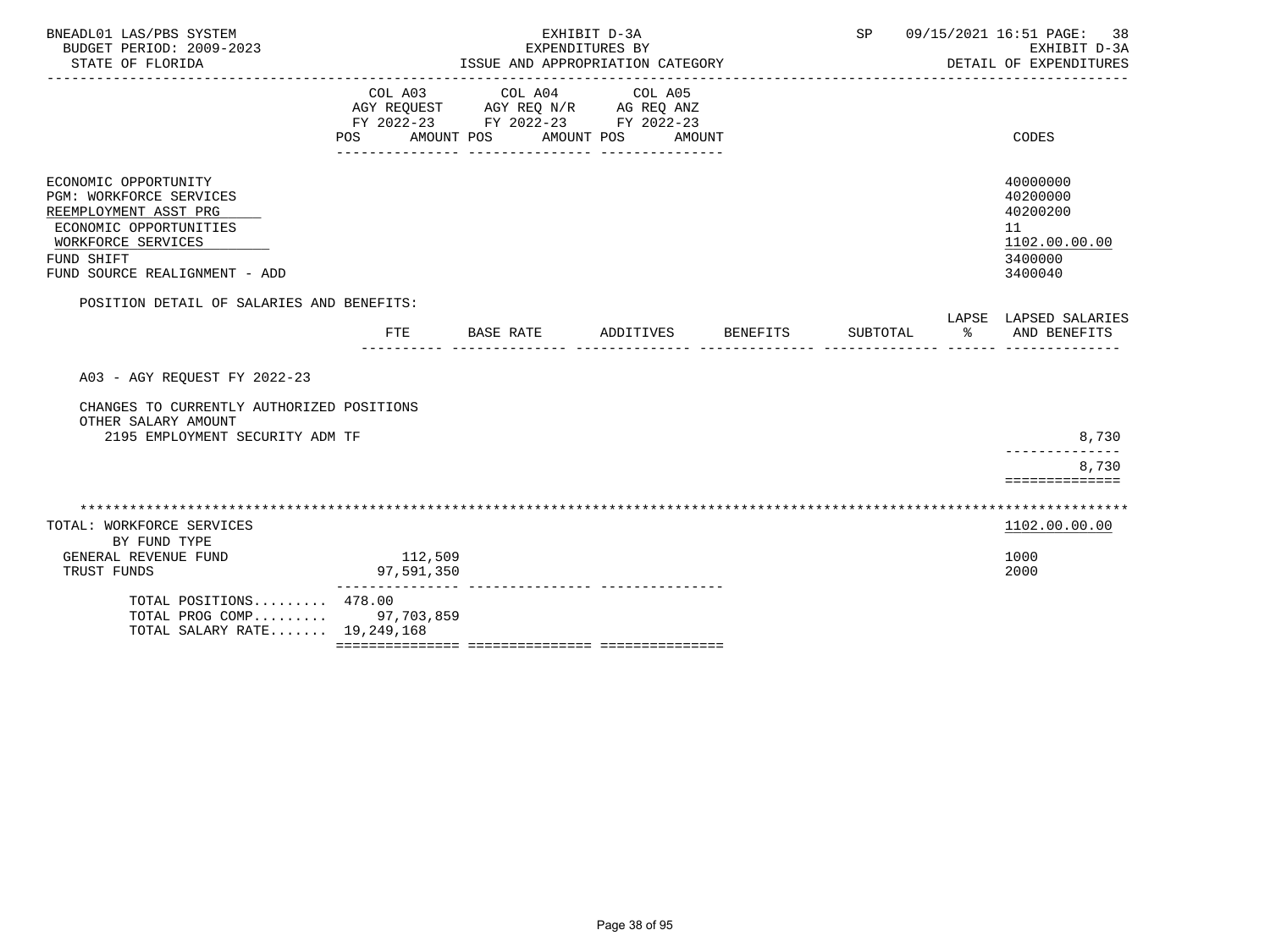| BNEADL01<br>LAS/PBS SYSTEM  | EXHIBI.<br>— (2) — 3 ∆ | 16:51<br>09/15/2021<br>39<br>PAGE: |
|-----------------------------|------------------------|------------------------------------|
| 2009-2023<br>BUDGET PERIOD: | EXPENDITURES BY        | $D - 3D$<br>EXHIBIT                |
|                             |                        | ----------------------             |

STATE OF FLORIDA **ISSUE AND APPROPRIATION CATEGORY ISSUE AND APPROPRIATION** CATEGORY

|                                                                                                                                                                                                                                            |                                 | COL A03 COL A04 COL A05<br>AGY REQUEST AGY REQ N/R AG REQ ANZ |                      |                                                                                                   |
|--------------------------------------------------------------------------------------------------------------------------------------------------------------------------------------------------------------------------------------------|---------------------------------|---------------------------------------------------------------|----------------------|---------------------------------------------------------------------------------------------------|
|                                                                                                                                                                                                                                            | AMOUNT POS<br>POS               | FY 2022-23 FY 2022-23 FY 2022-23                              | AMOUNT POS<br>AMOUNT | CODES                                                                                             |
| ECONOMIC OPPORTUNITY<br>PGM: WORKFORCE SERVICES<br>CAREERSOURCE FLORIDA<br>ECONOMIC OPPORTUNITIES<br>WORKFORCE SERVICES<br>ESTIMATED EXPENDITURES<br>ESTIMATED EXPENDITURES - OPERATIONS<br>SPECIAL CATEGORIES<br>CAREERSOURCE FLA OPERTNS |                                 |                                                               |                      | 40000000<br>40200000<br>40200600<br>11<br>1102.00.00.00<br>1000000<br>1001000<br>100000<br>100825 |
| EMPLOYMENT SECURITY ADM TF-FEDERL<br>WELFARE TRANSITION TF -FEDERL<br>SPEC EMPLOYMNT SECU ADM TF-STATE                                                                                                                                     | 8,875,103<br>753,256<br>484,182 |                                                               |                      | 2195 3<br>2401 3<br>2648 1                                                                        |
| TOTAL APPRO                                                                                                                                                                                                                                | -------------<br>10,112,541     |                                                               |                      |                                                                                                   |
| <b>OUICK RESPONSE TRAINING</b>                                                                                                                                                                                                             |                                 |                                                               |                      | 109072                                                                                            |
| SEED TRUST FUND<br>$-$ STATE 4,000,000<br>SPEC EMPLOYMNT SECU ADM TF-STATE                                                                                                                                                                 | 3,500,000                       |                                                               |                      | 2041 1<br>2648 1                                                                                  |
| TOTAL APPRO                                                                                                                                                                                                                                | 7,500,000                       |                                                               |                      |                                                                                                   |
| INCUMBENT WORKER TRAINING                                                                                                                                                                                                                  |                                 |                                                               |                      | 109074                                                                                            |
| EMPLOYMENT SECURITY ADM TF-FEDERL 3,000,000                                                                                                                                                                                                |                                 |                                                               |                      | 2195 3                                                                                            |
| TOTAL: ESTIMATED EXPENDITURES - OPERATIONS                                                                                                                                                                                                 |                                 |                                                               |                      | 1001000                                                                                           |
| TOTAL ISSUE                                                                                                                                                                                                                                | 20,612,541                      |                                                               |                      |                                                                                                   |
| FUND SHIFT<br>FUND SHIFT - SPECIAL EMPLOYMENT                                                                                                                                                                                              |                                 |                                                               |                      | 3400000                                                                                           |
| SECURITY ADMINISTRATION TRUST FUND<br>FROM SEED - DEDUCT<br>SPECIAL CATEGORIES<br>QUICK RESPONSE TRAINING                                                                                                                                  |                                 |                                                               |                      | 3400700<br>100000<br>109072                                                                       |
| SEED TRUST FUND<br>$-STATE$                                                                                                                                                                                                                | $4,000,000-$                    |                                                               |                      | 2041 1                                                                                            |
|                                                                                                                                                                                                                                            |                                 |                                                               |                      |                                                                                                   |
| AGENCY ISSUE NARRATIVE:<br>2022-2023 BUDGET YEAR NARRATIVE:<br>SUMMARY:<br>The Department requests to fund shift (\$4,000,000) from the State Economic Enhancement and Development (SEED) Trust Fund                                       |                                 |                                                               | IT COMPONENT? NO     |                                                                                                   |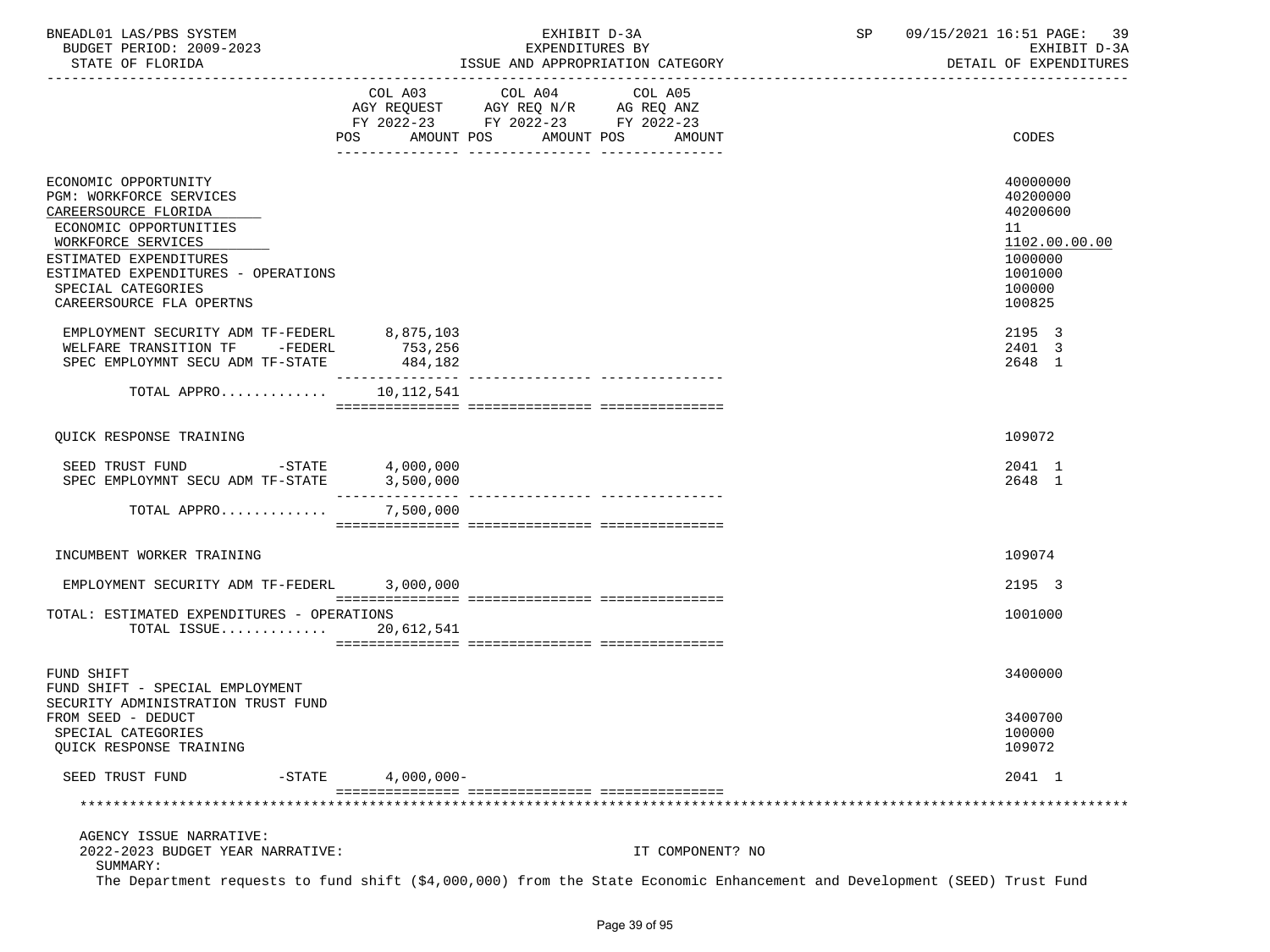| BNEADL01 LAS/PBS SYSTEM<br>BUDGET PERIOD: 2009-2023<br>STATE OF FLORIDA                                                                                                                                               |     | EXHIBIT D-3A<br>EXPENDITURES BY<br>ISSUE AND APPROPRIATION CATEGORY                                                               | SP | 09/15/2021 16:51 PAGE:<br>40<br>EXHIBIT D-3A<br>DETAIL OF EXPENDITURES |
|-----------------------------------------------------------------------------------------------------------------------------------------------------------------------------------------------------------------------|-----|-----------------------------------------------------------------------------------------------------------------------------------|----|------------------------------------------------------------------------|
|                                                                                                                                                                                                                       | POS | COL A03 COL A04 COL A05<br>AGY REQUEST AGY REQ N/R AG REQ ANZ<br>FY 2022-23 FY 2022-23 FY 2022-23<br>AMOUNT POS AMOUNT POS AMOUNT |    | CODES                                                                  |
| ECONOMIC OPPORTUNITY<br><b>PGM: WORKFORCE SERVICES</b><br>CAREERSOURCE FLORIDA<br>ECONOMIC OPPORTUNITIES<br>WORKFORCE SERVICES<br>FUND SHIFT<br>FUND SHIFT - SPECIAL EMPLOYMENT<br>SECURITY ADMINISTRATION TRUST FUND |     |                                                                                                                                   |    | 40000000<br>40200000<br>40200600<br>11<br>1102.00.00.00<br>3400000     |
| FROM SEED - DEDUCT                                                                                                                                                                                                    |     |                                                                                                                                   |    | 3400700                                                                |

to the Special Employment Security Administration Trust Fund for the CareerSource Quick Response Training program.

### BUSINESS NEED / PROBLEM STATEMENT:

 The CareerSource Quick Response Training program is currently funded at a total of \$7,500,000, with \$4,000,000 from the State Economic Enhancement and Development Trust Fund and \$3,500,000 from the Special Employment Security Administration Trust Fund. Due to increased demands on the SEED Trust Fund and with economic impacts from the pandemic leveling off, there are sufficient funds in the Special Employment Security Administration Trust Fund to fully support the Quick Response Training program.

# Proposed Solution:

 The Department requests to fund shift (\$4,000,000) from the State Economic Enhancement and Development Trust Fund to the Special Employment Security Administration Trust Fund for the CareerSource Quick Response Training program to continue funding the program at current levels.

## Proposed Benefits / Risks:

 The shift of recurring appropriation from the State Economic Enhancement and Development Trust Fund to the Special Employment Security Administration Trust Fund will properly align the funding and expenditures for the program with the program's revenue source. If this issue is not approved, the financial impact to the State Economic Enhancement and Development Trust Fund could result in the fund facing cash concerns, limiting the effectiveness of the program.

 Please see companion issue # 3400800 in budget entity 40200600. This issue nets to zero when combined with companion issue.

 FLORIDA STRATEGIC PLAN FOR ECONOMIC DEVELOPMENT: This issue aligns with the following strategy contained in Florida's Strategic Plan for Economic Development:

 4.2 - Business Climate and Competitiveness - Ensure state, regional and local agencies provide collaborative and timely customer service to businesses and workers.

 6.1 - Florida's Quality of Life and Quality Places - Create and sustain vibrant, safe, healthy and resilient communities that attract workers, residents, businesses and visitors.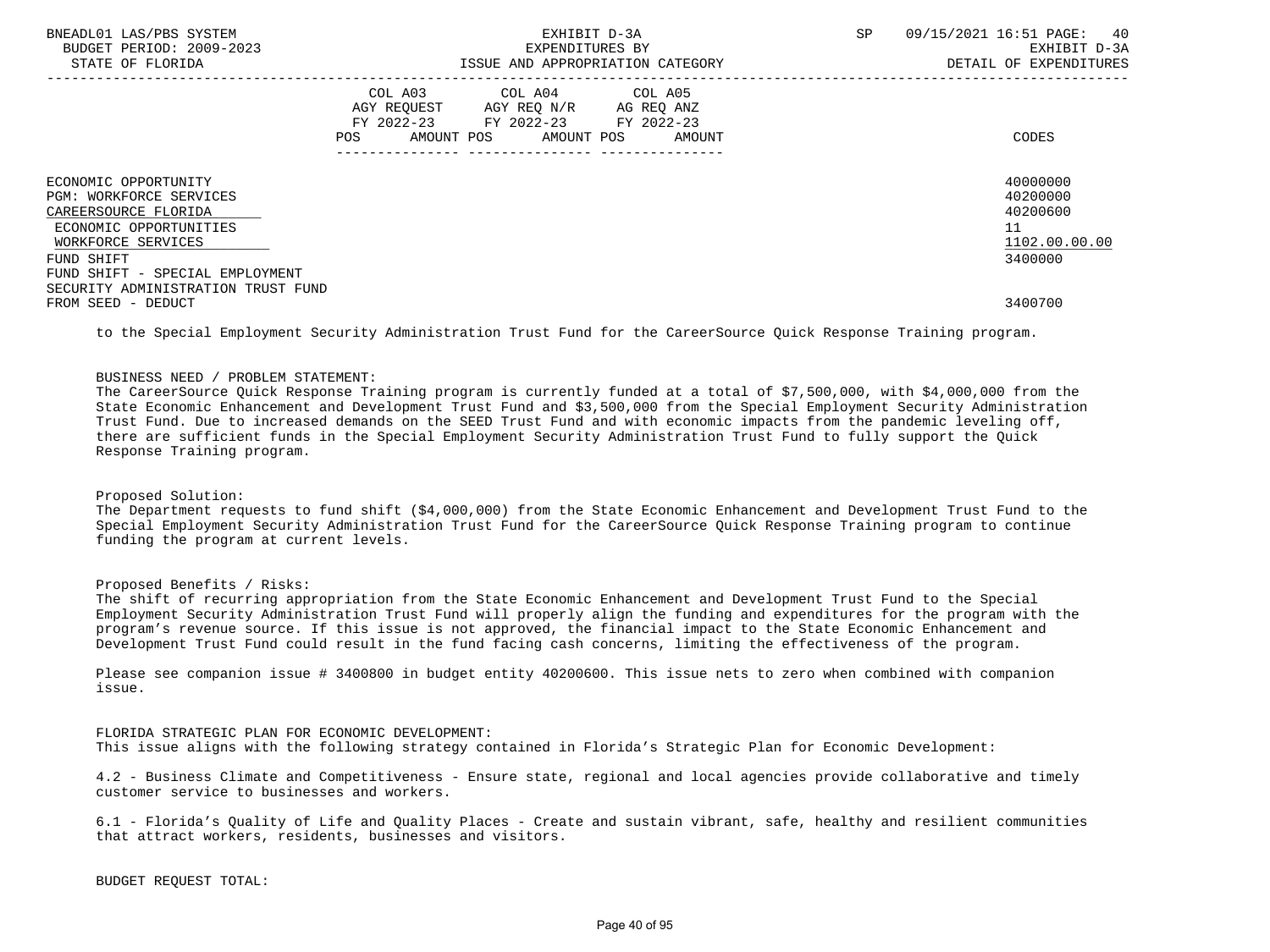| BNEADL01 LAS/PBS SYSTEM<br>BUDGET PERIOD: 2009-2023<br>STATE OF FLORIDA                                                                                                                                                                                                                                                  |                   | EXHIBIT D-3A<br>EXPENDITURES BY                                                                                 | ISSUE AND APPROPRIATION CATEGORY | SP | 09/15/2021 16:51 PAGE: 41<br>EXHIBIT D-3A<br>DETAIL OF EXPENDITURES |  |
|--------------------------------------------------------------------------------------------------------------------------------------------------------------------------------------------------------------------------------------------------------------------------------------------------------------------------|-------------------|-----------------------------------------------------------------------------------------------------------------|----------------------------------|----|---------------------------------------------------------------------|--|
|                                                                                                                                                                                                                                                                                                                          | AMOUNT POS<br>POS | COL A03 COL A04 COL A05<br>AGY REQUEST AGY REQ N/R AG REQ ANZ<br>FY 2022-23 FY 2022-23 FY 2022-23<br>AMOUNT POS | AMOUNT                           |    | CODES                                                               |  |
| ECONOMIC OPPORTUNITY<br><b>PGM: WORKFORCE SERVICES</b><br>CAREERSOURCE FLORIDA<br>ECONOMIC OPPORTUNITIES<br>WORKFORCE SERVICES<br>FUND SHIFT<br>FUND SHIFT - SPECIAL EMPLOYMENT<br>SECURITY ADMINISTRATION TRUST FUND                                                                                                    |                   |                                                                                                                 |                                  |    | 40000000<br>40200000<br>40200600<br>11<br>1102.00.00.00<br>3400000  |  |
| FROM SEED - DEDUCT<br>$(54,000,000)$ of Operating Budget - recurring                                                                                                                                                                                                                                                     |                   |                                                                                                                 |                                  |    | 3400700                                                             |  |
| FUND SHIFT - SPECIAL EMPLOYMENT<br>SECURITY ADMINISTRATION TRUST FUND<br>FROM SEED - ADD<br>SPECIAL CATEGORIES<br>OUICK RESPONSE TRAINING                                                                                                                                                                                |                   |                                                                                                                 |                                  |    | 3400800<br>100000<br>109072                                         |  |
| SPEC EMPLOYMNT SECU ADM TF-STATE                                                                                                                                                                                                                                                                                         | 4,000,000         |                                                                                                                 |                                  |    | 2648 1                                                              |  |
|                                                                                                                                                                                                                                                                                                                          |                   |                                                                                                                 |                                  |    |                                                                     |  |
| AGENCY ISSUE NARRATIVE:<br>2022-2023 BUDGET YEAR NARRATIVE:<br>SUMMARY:<br>The Department requests to fund shift \$4,000,000 from the State Economic Enhancement and Development (SEED) Trust Fund to<br>the Special Employment Security Administration Trust Fund for the CareerSource Ouick Response Training program. |                   |                                                                                                                 | IT COMPONENT? NO                 |    |                                                                     |  |

### BUSINESS NEED / PROBLEM STATEMENT:

 The CareerSource Quick Response Training program is currently funded at a total of \$7,500,000, with \$4,000,000 from the State Economic Enhancement and Development Trust Fund and \$3,500,000 from the Special Employment Security Administration Trust Fund. Due to increased demands on the SEED Trust Fund and with economic impacts from the pandemic leveling off, there are sufficient funds in the Special Employment Security Administration Trust Fund to fully support the Quick Response Training program.

## PROPOSED SOLUTION:

 The Department requests to fund shift \$4,000,000 from the State Economic Enhancement and Development Trust Fund to the Special Employment Security Administration Trust Fund for the CareerSource Quick Response Training program to continue funding the program at current levels.

## PROPOSED BENEFITS / RISKS:

 The shift of recurring appropriation from the State Economic Enhancement and Development Trust Fund to the Special Employment Security Administration Trust Fund will properly align the funding and expenditures for the program with the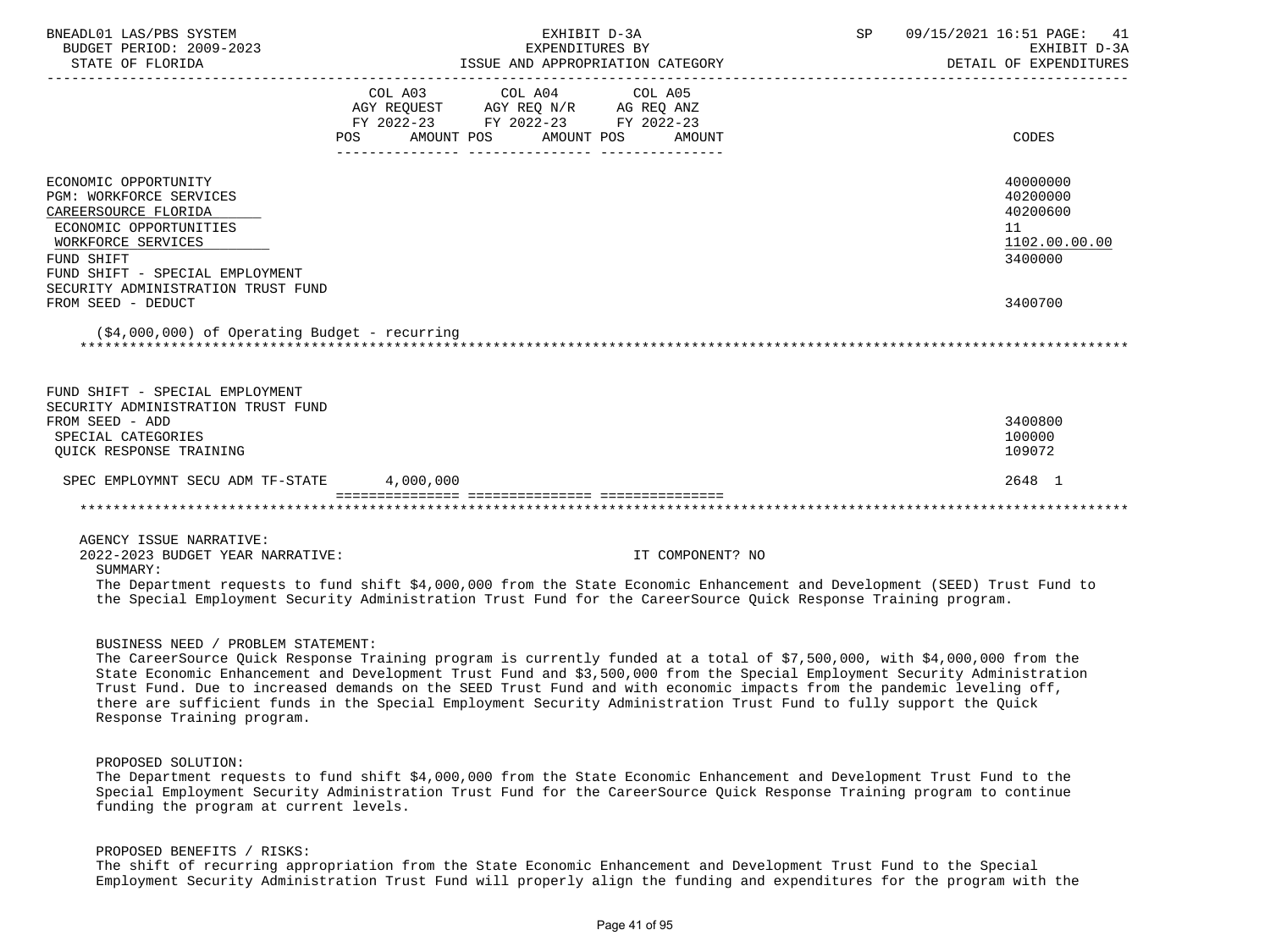| BNEADL01 LAS/PBS SYSTEM<br>BUDGET PERIOD: 2009-2023                                                                                                                                                            | EXHIBIT D-3A<br>EXPENDITURES BY                                                                                                                                                                                                          | SP 09/15/2021 16:51 PAGE: 42<br>EXHIBIT D-3A<br>DETAIL OF EXPENDITURES |
|----------------------------------------------------------------------------------------------------------------------------------------------------------------------------------------------------------------|------------------------------------------------------------------------------------------------------------------------------------------------------------------------------------------------------------------------------------------|------------------------------------------------------------------------|
|                                                                                                                                                                                                                | COL A03 COL A04 COL A05<br>AGY REQUEST AGY REQ N/R AG REQ ANZ<br>FY 2022-23 FY 2022-23 FY 2022-23<br>AMOUNT POS<br>AMOUNT POS<br>AMOUNT<br>POS                                                                                           | CODES                                                                  |
| ECONOMIC OPPORTUNITY<br>PGM: WORKFORCE SERVICES<br>CAREERSOURCE FLORIDA<br>ECONOMIC OPPORTUNITIES<br>WORKFORCE SERVICES<br>FUND SHIFT<br>FUND SHIFT - SPECIAL EMPLOYMENT<br>SECURITY ADMINISTRATION TRUST FUND |                                                                                                                                                                                                                                          | 40000000<br>40200000<br>40200600<br>11<br>1102.00.00.00<br>3400000     |
| FROM SEED - ADD                                                                                                                                                                                                |                                                                                                                                                                                                                                          | 3400800                                                                |
| issue.                                                                                                                                                                                                         | Development Trust Fund could result in the fund facing cash concerns, limiting the effectiveness of the program.<br>Please see companion issue # 3400700 in budget entity 40200600. This issue nets to zero when combined with companion |                                                                        |
| FLORIDA STRATEGIC PLAN FOR ECONOMIC DEVELOPMENT:                                                                                                                                                               | This issue aligns with the following strategy contained in Florida's Strategic Plan for Economic Development:                                                                                                                            |                                                                        |
| customer service to businesses and workers.                                                                                                                                                                    | 4.2 - Business Climate and Competitiveness - Ensure state, regional and local agencies provide collaborative and timely                                                                                                                  |                                                                        |
|                                                                                                                                                                                                                | 6.1 - Florida's Quality of Life and Quality Places - Create and sustain vibrant, safe, healthy and resilient communities<br>that attract workers, residents, businesses and visitors.                                                    |                                                                        |
| <b>BUDGET REQUEST TOTAL:</b><br>$$4,000,000$ of Operating Budget - recurring                                                                                                                                   |                                                                                                                                                                                                                                          |                                                                        |
| TOTAL: WORKFORCE SERVICES                                                                                                                                                                                      |                                                                                                                                                                                                                                          | 1102.00.00.00                                                          |
| BY FUND TYPE                                                                                                                                                                                                   |                                                                                                                                                                                                                                          | 2000                                                                   |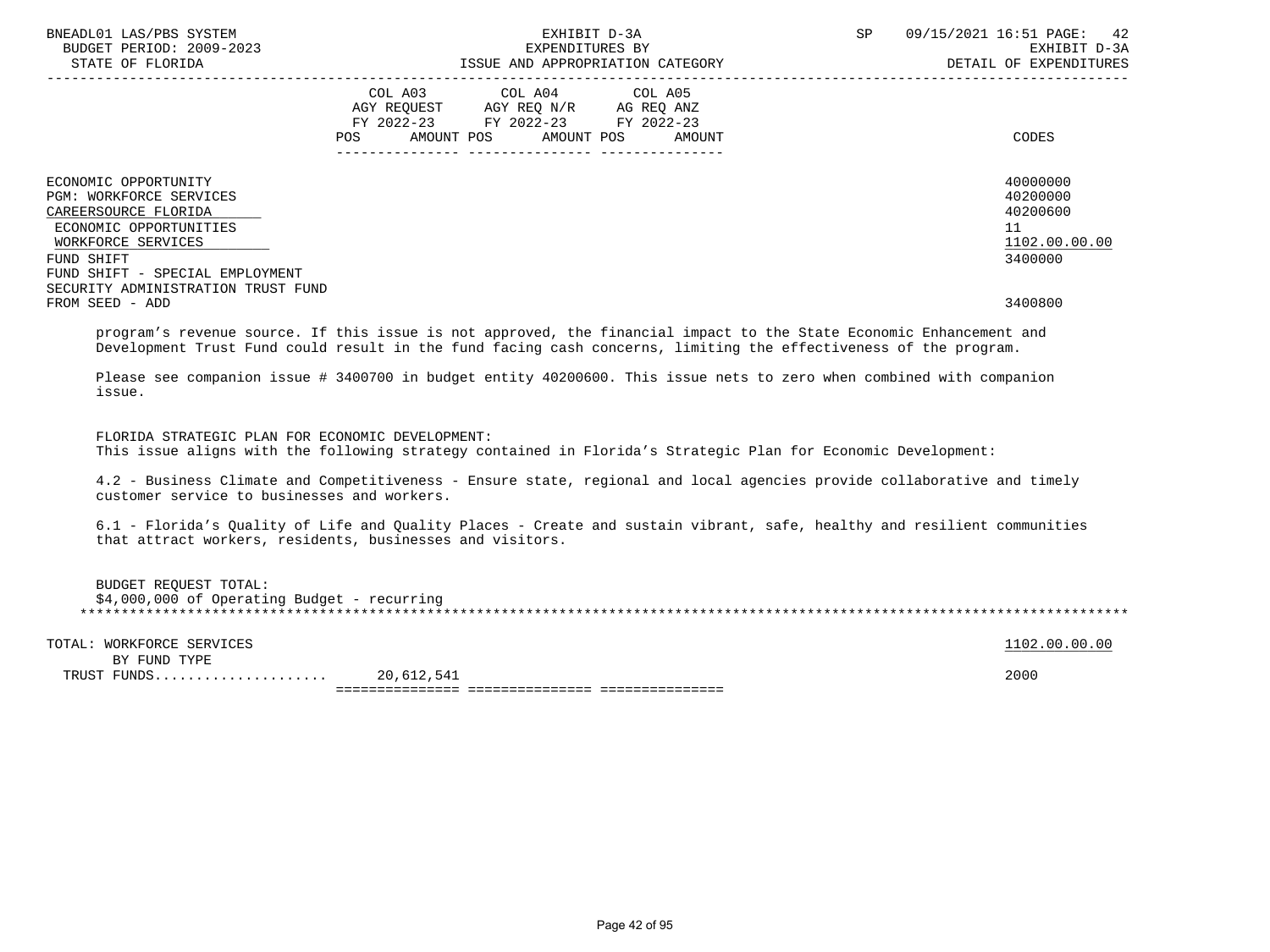| BNEADL01 LAS/PBS SYSTEM<br>BUDGET PERIOD: 2009-2023<br>STATE OF FLORIDA                                                                                                                                                             |           | EXHIBIT D-3A<br>EXPENDITURES BY                                                                                                   | ISSUE AND APPROPRIATION CATEGORY | SP and the set of the set of the set of the set of the set of the set of the set of the set of the set of the set of the set of the set of the set of the set of the set of the set of the set of the set of the set of the se | 09/15/2021 16:51 PAGE:<br>43<br>EXHIBIT D-3A<br>DETAIL OF EXPENDITURES                  |  |  |
|-------------------------------------------------------------------------------------------------------------------------------------------------------------------------------------------------------------------------------------|-----------|-----------------------------------------------------------------------------------------------------------------------------------|----------------------------------|--------------------------------------------------------------------------------------------------------------------------------------------------------------------------------------------------------------------------------|-----------------------------------------------------------------------------------------|--|--|
|                                                                                                                                                                                                                                     | POS       | COL A03 COL A04 COL A05<br>AGY REQUEST AGY REQ N/R AG REQ ANZ<br>FY 2022-23 FY 2022-23 FY 2022-23<br>AMOUNT POS AMOUNT POS AMOUNT |                                  |                                                                                                                                                                                                                                | CODES                                                                                   |  |  |
| ECONOMIC OPPORTUNITY<br>PGM: WORKFORCE SERVICES<br>REEMP ASST APPEALS COMM<br>ECONOMIC OPPORTUNITIES<br>WORKFORCE SERVICES<br>ESTIMATED EXPENDITURES<br>ESTIMATED EXPENDITURES - OPERATIONS<br>SALARY RATE<br>SALARY RATE 2,290,128 |           |                                                                                                                                   |                                  |                                                                                                                                                                                                                                | 40000000<br>40200000<br>40200700<br>11<br>1102.00.00.00<br>1000000<br>1001000<br>000000 |  |  |
| SALARIES AND BENEFITS                                                                                                                                                                                                               | 33.50     |                                                                                                                                   |                                  |                                                                                                                                                                                                                                | 010000                                                                                  |  |  |
| EMPLOYMENT SECURITY ADM TF-FEDERL                                                                                                                                                                                                   | 3,238,359 |                                                                                                                                   |                                  |                                                                                                                                                                                                                                | 2195 3                                                                                  |  |  |
| OTHER PERSONAL SERVICES                                                                                                                                                                                                             |           |                                                                                                                                   |                                  |                                                                                                                                                                                                                                | 030000                                                                                  |  |  |
| EMPLOYMENT SECURITY ADM TF-FEDERL                                                                                                                                                                                                   | 353       |                                                                                                                                   |                                  |                                                                                                                                                                                                                                | 2195 3                                                                                  |  |  |
| SPECIAL CATEGORIES<br>REEMPLYMNT ASSNT/COMM-OPER                                                                                                                                                                                    |           |                                                                                                                                   |                                  |                                                                                                                                                                                                                                | 100000<br>103005                                                                        |  |  |
| EMPLOYMENT SECURITY ADM TF-FEDERL 765,974                                                                                                                                                                                           |           |                                                                                                                                   |                                  |                                                                                                                                                                                                                                | 2195 3                                                                                  |  |  |
| RISK MANAGEMENT INSURANCE                                                                                                                                                                                                           |           |                                                                                                                                   |                                  |                                                                                                                                                                                                                                | 103241                                                                                  |  |  |
| EMPLOYMENT SECURITY ADM TF-FEDERL 6,378                                                                                                                                                                                             |           |                                                                                                                                   |                                  |                                                                                                                                                                                                                                | 2195 3                                                                                  |  |  |
| TR/DMS/HR SVCS/STW CONTRCT                                                                                                                                                                                                          |           |                                                                                                                                   |                                  |                                                                                                                                                                                                                                | 107040                                                                                  |  |  |
| EMPLOYMENT SECURITY ADM TF-FEDERL                                                                                                                                                                                                   | 12,368    |                                                                                                                                   |                                  |                                                                                                                                                                                                                                | 2195 3                                                                                  |  |  |
| TOTAL: ESTIMATED EXPENDITURES - OPERATIONS<br>TOTAL POSITIONS 33.50<br>TOTAL ISSUE $4,023,432$<br>TOTAL SALARY RATE 2,290,128                                                                                                       |           |                                                                                                                                   |                                  |                                                                                                                                                                                                                                | 1001000                                                                                 |  |  |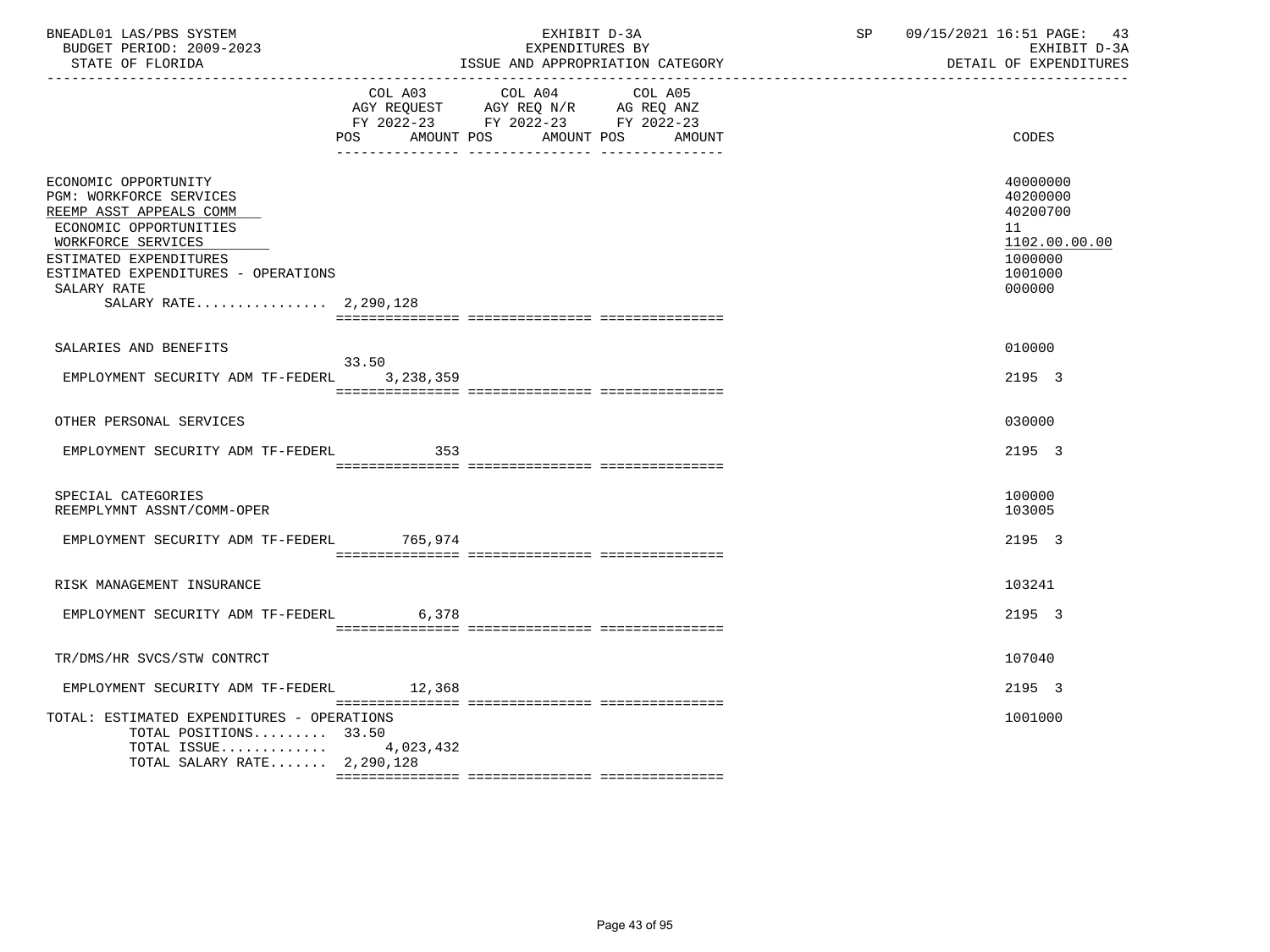| BNEADL01 LAS/PBS SYSTEM<br>BUDGET PERIOD: 2009-2023<br>STATE OF FLORIDA                                                                                                                                                                                                                     | EXHIBIT D-3A<br>EXPENDITURES BY<br>ISSUE AND APPROPRIATION CATEGORY  | 09/15/2021 16:51 PAGE: 44<br>SP<br>EXHIBIT D-3A<br>DETAIL OF EXPENDITURES               |
|---------------------------------------------------------------------------------------------------------------------------------------------------------------------------------------------------------------------------------------------------------------------------------------------|----------------------------------------------------------------------|-----------------------------------------------------------------------------------------|
|                                                                                                                                                                                                                                                                                             | FY 2022-23 FY 2022-23 FY 2022-23<br>POS AMOUNT POS AMOUNT POS AMOUNT | CODES                                                                                   |
| ECONOMIC OPPORTUNITY<br><b>PGM: WORKFORCE SERVICES</b><br>REEMP ASST APPEALS COMM<br>ECONOMIC OPPORTUNITIES<br>WORKFORCE SERVICES<br>ESTIMATED EXPENDITURES<br>SALARY INCREASES FOR FY 2021-22 -<br>STATE EMPLOYEE MINIMUM WAGE<br>INCREASE - EFFECTIVE 7/1/2021<br>OTHER PERSONAL SERVICES |                                                                      | 40000000<br>40200000<br>40200700<br>11<br>1102.00.00.00<br>1000000<br>1001030<br>030000 |
| EMPLOYMENT SECURITY ADM TF-FEDERL                                                                                                                                                                                                                                                           | 1                                                                    | 2195 3                                                                                  |
| FLORIDA RETIREMENT SYSTEM<br>ADJUSTMENT - FY 2021-22 - NORMAL<br>COST AND UNFUNDED ACTUARIAL<br>LIABILITY<br>SALARIES AND BENEFITS<br>EMPLOYMENT SECURITY ADM TF-FEDERL 20,839                                                                                                              |                                                                      | 1001070<br>010000<br>2195 3                                                             |
|                                                                                                                                                                                                                                                                                             |                                                                      |                                                                                         |
| CASUALTY INSURANCE PREMIUM<br>ADJUSTMENT<br>SPECIAL CATEGORIES<br>RISK MANAGEMENT INSURANCE                                                                                                                                                                                                 |                                                                      | 1001090<br>100000<br>103241                                                             |
| EMPLOYMENT SECURITY ADM TF-FEDERL 405                                                                                                                                                                                                                                                       |                                                                      | 2195 3                                                                                  |
| REALLOCATION OF HUMAN RESOURCES<br>OUTSOURCING<br>SPECIAL CATEGORIES<br>TR/DMS/HR SVCS/STW CONTRCT                                                                                                                                                                                          |                                                                      | 1005900<br>100000<br>107040                                                             |
| EMPLOYMENT SECURITY ADM TF-FEDERL                                                                                                                                                                                                                                                           | $646-$                                                               | 2195 3                                                                                  |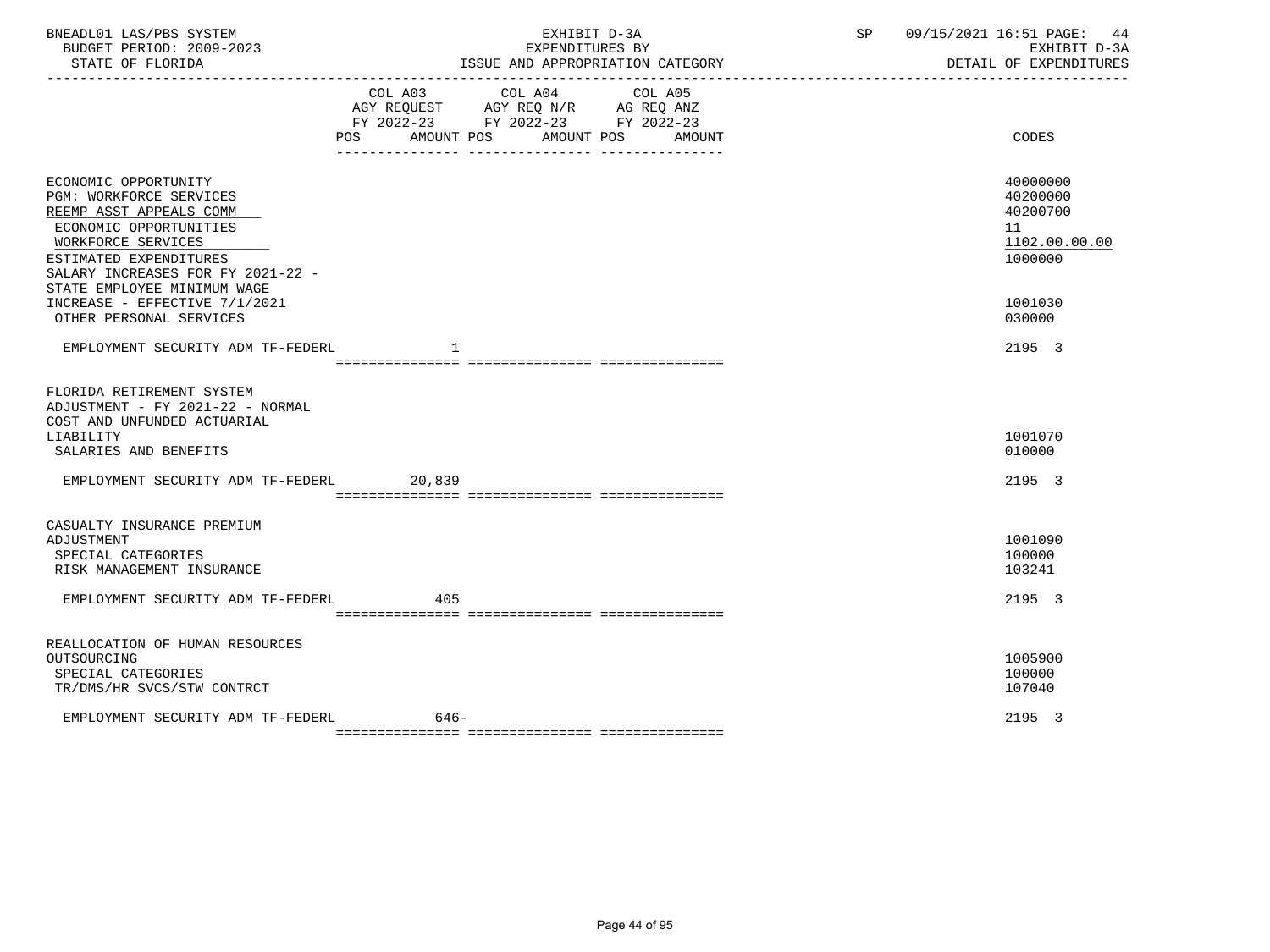| BNEADL01 LAS/PBS SYSTEM<br>BUDGET PERIOD: 2009-2023                                                                                                                                                                                                 | EXHIBIT D-3A<br>EXPENDITURES BY |     |  | SP                                                                                                                                                                                                 | 09/15/2021 16:51 PAGE:<br>45<br>EXHIBIT D-3A |  |                      |
|-----------------------------------------------------------------------------------------------------------------------------------------------------------------------------------------------------------------------------------------------------|---------------------------------|-----|--|----------------------------------------------------------------------------------------------------------------------------------------------------------------------------------------------------|----------------------------------------------|--|----------------------|
|                                                                                                                                                                                                                                                     |                                 |     |  |                                                                                                                                                                                                    | DETAIL OF EXPENDITURES                       |  |                      |
|                                                                                                                                                                                                                                                     |                                 |     |  | COL A03 COL A04 COL A05                                                                                                                                                                            |                                              |  |                      |
|                                                                                                                                                                                                                                                     |                                 |     |  |                                                                                                                                                                                                    |                                              |  |                      |
|                                                                                                                                                                                                                                                     |                                 |     |  | $\begin{tabular}{lllllll} \bf AGY & \bf REQUEST & \bf AGY & \bf REQ & \tt N/R & \tt AG & \tt REQ & \tt ANZ \\ \bf FY & \tt 2022-23 & \tt FY & \tt 2022-23 & \tt FY & \tt 2022-23 \\ \end{tabular}$ |                                              |  |                      |
|                                                                                                                                                                                                                                                     | POS AMOUNT POS AMOUNT POS       |     |  |                                                                                                                                                                                                    | AMOUNT                                       |  | CODES                |
|                                                                                                                                                                                                                                                     |                                 |     |  |                                                                                                                                                                                                    |                                              |  |                      |
| ECONOMIC OPPORTUNITY<br>PGM: WORKFORCE SERVICES                                                                                                                                                                                                     |                                 |     |  |                                                                                                                                                                                                    |                                              |  | 40000000<br>40200000 |
| REEMP ASST APPEALS COMM                                                                                                                                                                                                                             |                                 |     |  |                                                                                                                                                                                                    |                                              |  | 40200700             |
| ECONOMIC OPPORTUNITIES                                                                                                                                                                                                                              |                                 |     |  |                                                                                                                                                                                                    |                                              |  | 11                   |
| WORKFORCE SERVICES                                                                                                                                                                                                                                  |                                 |     |  |                                                                                                                                                                                                    |                                              |  | 1102.00.00.00        |
| ESTIMATED EXPENDITURES REALIGNMENT                                                                                                                                                                                                                  |                                 |     |  |                                                                                                                                                                                                    |                                              |  | 2000000              |
| REALIGN BUDGET AUTHORITY TO MORE                                                                                                                                                                                                                    |                                 |     |  |                                                                                                                                                                                                    |                                              |  |                      |
| ACCURATELY REFLECT PROGRAM                                                                                                                                                                                                                          |                                 |     |  |                                                                                                                                                                                                    |                                              |  |                      |
| EXPENDITURES (REEMPLOYMENT<br>ASSISTANCE) - DEDUCT                                                                                                                                                                                                  |                                 |     |  |                                                                                                                                                                                                    |                                              |  | 2000150              |
| OTHER PERSONAL SERVICES                                                                                                                                                                                                                             |                                 |     |  |                                                                                                                                                                                                    |                                              |  | 030000               |
|                                                                                                                                                                                                                                                     |                                 |     |  |                                                                                                                                                                                                    |                                              |  |                      |
| EMPLOYMENT SECURITY ADM TF-FEDERL 354-                                                                                                                                                                                                              |                                 |     |  |                                                                                                                                                                                                    |                                              |  | 2195 3               |
|                                                                                                                                                                                                                                                     |                                 |     |  |                                                                                                                                                                                                    |                                              |  |                      |
|                                                                                                                                                                                                                                                     |                                 |     |  |                                                                                                                                                                                                    |                                              |  |                      |
| AGENCY ISSUE NARRATIVE:<br>2022-2023 BUDGET YEAR NARRATIVE:                                                                                                                                                                                         |                                 |     |  |                                                                                                                                                                                                    | IT COMPONENT? NO                             |  |                      |
| SUMMARY:                                                                                                                                                                                                                                            |                                 |     |  |                                                                                                                                                                                                    |                                              |  |                      |
| The Department of Economic Opportunity requests to transfer (\$354) in recurring budget authority from the Other Personal                                                                                                                           |                                 |     |  |                                                                                                                                                                                                    |                                              |  |                      |
| Services (030000) category to the Special Categories - Reemployment Assistance/Community Operations category (103005) in                                                                                                                            |                                 |     |  |                                                                                                                                                                                                    |                                              |  |                      |
| the Employment Security Administrative Trust Fund (2195) within the Reemployment Assistance Appeals Commission (40200700)                                                                                                                           |                                 |     |  |                                                                                                                                                                                                    |                                              |  |                      |
| budget entity to realign program expenditures to the correct appropriation category.                                                                                                                                                                |                                 |     |  |                                                                                                                                                                                                    |                                              |  |                      |
| Please see companion issue #2000250. This issue nets to zero when combined with the companion issue.                                                                                                                                                |                                 |     |  |                                                                                                                                                                                                    |                                              |  |                      |
|                                                                                                                                                                                                                                                     |                                 |     |  |                                                                                                                                                                                                    |                                              |  |                      |
| BUDGET REQUEST TOTAL:                                                                                                                                                                                                                               |                                 |     |  |                                                                                                                                                                                                    |                                              |  |                      |
| (\$354) of Operating Budget - recurring                                                                                                                                                                                                             |                                 |     |  |                                                                                                                                                                                                    |                                              |  |                      |
|                                                                                                                                                                                                                                                     |                                 |     |  |                                                                                                                                                                                                    |                                              |  |                      |
|                                                                                                                                                                                                                                                     |                                 |     |  |                                                                                                                                                                                                    |                                              |  |                      |
| REALIGN BUDGET AUTHORITY TO MORE                                                                                                                                                                                                                    |                                 |     |  |                                                                                                                                                                                                    |                                              |  |                      |
| ACCURATELY REFLECT PROGRAM<br>EXPENDITURES (REEMPLOYMENT                                                                                                                                                                                            |                                 |     |  |                                                                                                                                                                                                    |                                              |  |                      |
| ASSISTANCE) - ADD                                                                                                                                                                                                                                   |                                 |     |  |                                                                                                                                                                                                    |                                              |  | 2000250              |
| SPECIAL CATEGORIES                                                                                                                                                                                                                                  |                                 |     |  |                                                                                                                                                                                                    |                                              |  | 100000               |
| REEMPLYMNT ASSNT/COMM-OPER                                                                                                                                                                                                                          |                                 |     |  |                                                                                                                                                                                                    |                                              |  | 103005               |
| EMPLOYMENT SECURITY ADM TF-FEDERL                                                                                                                                                                                                                   |                                 | 354 |  |                                                                                                                                                                                                    |                                              |  | 2195 3               |
|                                                                                                                                                                                                                                                     |                                 |     |  |                                                                                                                                                                                                    |                                              |  |                      |
|                                                                                                                                                                                                                                                     |                                 |     |  |                                                                                                                                                                                                    |                                              |  |                      |
| AGENCY ISSUE NARRATIVE:                                                                                                                                                                                                                             |                                 |     |  |                                                                                                                                                                                                    |                                              |  |                      |
| 2022-2023 BUDGET YEAR NARRATIVE:<br>SUMMARY:                                                                                                                                                                                                        |                                 |     |  |                                                                                                                                                                                                    | IT COMPONENT? NO                             |  |                      |
| The Department of Economic Opportunity requests to transfer \$354 in recurring budget authority from the Other Personal<br>Services (030000) category to the Special Categories - Reemployment Assistance/Community Operations category (103005) in |                                 |     |  |                                                                                                                                                                                                    |                                              |  |                      |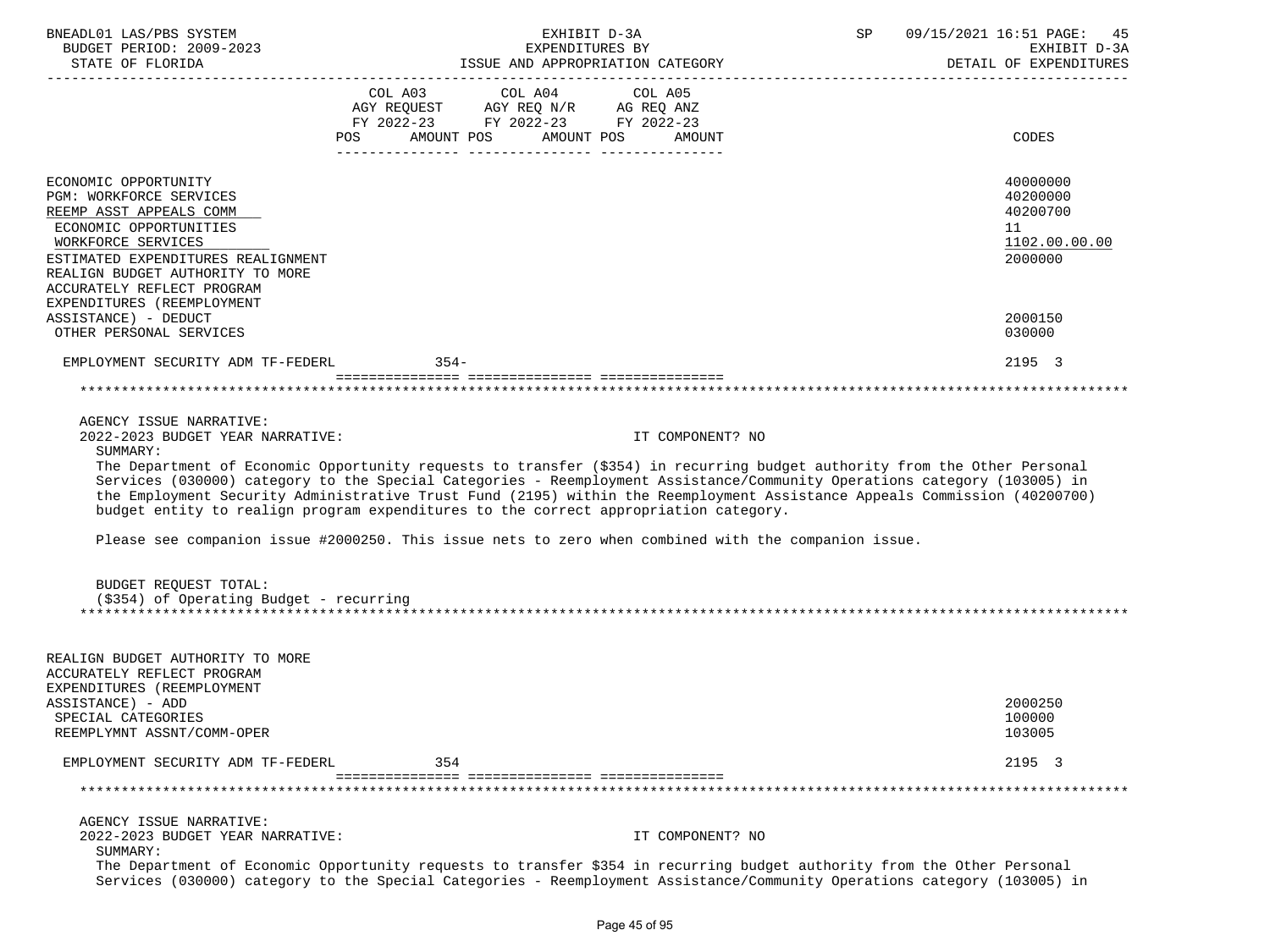| BNEADL01 LAS/PBS SYSTEM<br>BUDGET PERIOD: 2009-2023<br>STATE OF FLORIDA<br>_______________________________                                                                                                                                                              | EXHIBIT D-3A<br>EXPENDITURES BY<br>ISSUE AND APPROPRIATION CATEGORY                                                                                                                                                                                                                     | SP | 09/15/2021 16:51 PAGE: 46<br>EXHIBIT D-3A<br>DETAIL OF EXPENDITURES |
|-------------------------------------------------------------------------------------------------------------------------------------------------------------------------------------------------------------------------------------------------------------------------|-----------------------------------------------------------------------------------------------------------------------------------------------------------------------------------------------------------------------------------------------------------------------------------------|----|---------------------------------------------------------------------|
|                                                                                                                                                                                                                                                                         | $\begin{tabular}{lllllllllll} COL & A03 & \multicolumn{2}{l}COL & A04 & \multicolumn{2}{l}COL & A05 \\ AGY & REQUEST & \multicolumn{2}{l}AGY REQ N/R & \multicolumn{2}{l}AG REQ ANZ \\ \end{tabular}$<br>FY 2022-23 FY 2022-23 FY 2022-23<br>AMOUNT POS AMOUNT POS<br>POS FOR<br>AMOUNT |    | CODES                                                               |
| ECONOMIC OPPORTUNITY<br><b>PGM: WORKFORCE SERVICES</b><br>REEMP ASST APPEALS COMM<br>ECONOMIC OPPORTUNITIES<br>WORKFORCE SERVICES<br>ESTIMATED EXPENDITURES REALIGNMENT<br>REALIGN BUDGET AUTHORITY TO MORE<br>ACCURATELY REFLECT PROGRAM<br>EXPENDITURES (REEMPLOYMENT |                                                                                                                                                                                                                                                                                         |    | 40000000<br>40200000<br>40200700<br>11<br>1102.00.00.00<br>2000000  |
| ASSISTANCE) - ADD                                                                                                                                                                                                                                                       | the Employment Security Administrative Trust Fund (2195) within the Reemployment Assistance Appeals Commission (40200700)<br>budget entity to realign program expenditures to the correct appropriation category.                                                                       |    | 2000250                                                             |
|                                                                                                                                                                                                                                                                         | Please see companion issue #2000150. This issue nets to zero when combined with the companion issue.                                                                                                                                                                                    |    |                                                                     |
| BUDGET REOUEST TOTAL:<br>\$354 of Operating Budget - recurring                                                                                                                                                                                                          |                                                                                                                                                                                                                                                                                         |    |                                                                     |
| TOTAL: WORKFORCE SERVICES<br>BY FUND TYPE                                                                                                                                                                                                                               |                                                                                                                                                                                                                                                                                         |    | 1102.00.00.00                                                       |
| SALARY RATE 2,290,128                                                                                                                                                                                                                                                   | 33.50                                                                                                                                                                                                                                                                                   |    | 2000                                                                |
|                                                                                                                                                                                                                                                                         |                                                                                                                                                                                                                                                                                         |    |                                                                     |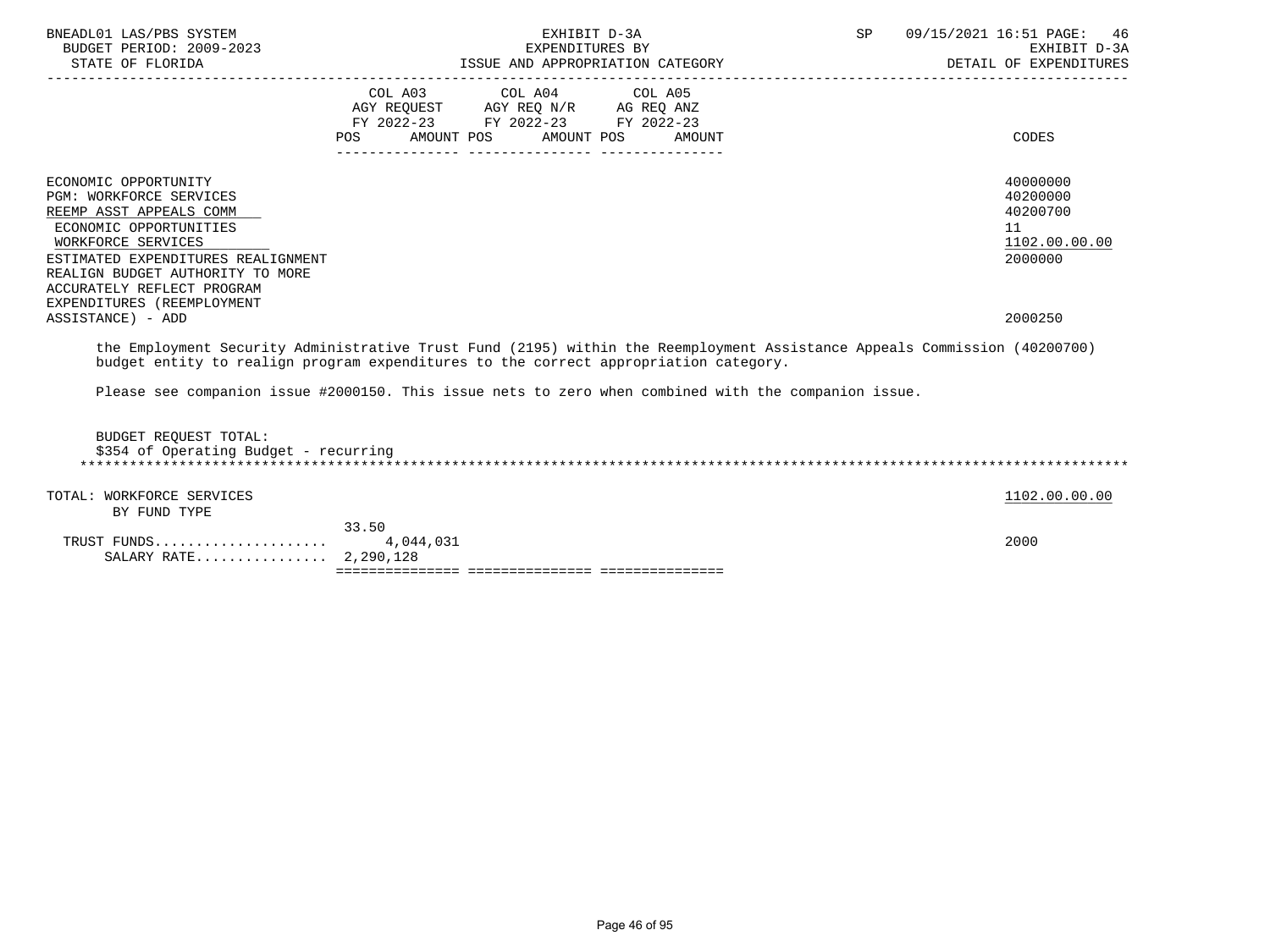| BNEADL01 LAS/PBS SYSTEM  | EXHIBIT<br>$1 - 5\Delta$                  | 16:51<br>09/15/2021<br>PAGE: |
|--------------------------|-------------------------------------------|------------------------------|
| BUDGET PERIOD: 2009-2023 | EXPENDITURES BY                           | D-3A<br>EXHIBIT              |
| גתדתמים המיהים           | MOODDIATION CATOOON<br>T O OTTE<br>7. NTD | מתחזים בחוות המצפ המשפחה     |

| STATE OF FLORIDA                                                                                                                                                                                                                                 |                                                                                                                       | ISSUE AND APPROPRIATION CATEGORY<br>-------------------------------- | DETAIL OF EXPENDITURES                                                                  |
|--------------------------------------------------------------------------------------------------------------------------------------------------------------------------------------------------------------------------------------------------|-----------------------------------------------------------------------------------------------------------------------|----------------------------------------------------------------------|-----------------------------------------------------------------------------------------|
|                                                                                                                                                                                                                                                  | COL A03 COL A04<br>AGY REQUEST AGY REQ N/R AG REQ ANZ<br>FY 2022-23 FY 2022-23 FY 2022-23<br><b>POS</b><br>AMOUNT POS | COL A05<br>AMOUNT POS<br>AMOUNT                                      | CODES                                                                                   |
| ECONOMIC OPPORTUNITY<br>PGM: COMMUNITY DEVELOPMENT<br>HOUSING & COMM DEVELOPMENT<br>ECONOMIC OPPORTUNITIES<br>COMMUN DEV/REVITALIZATION<br>ESTIMATED EXPENDITURES<br>ESTIMATED EXPENDITURES - OPERATIONS<br>SALARY RATE<br>SALARY RATE 7,839,772 |                                                                                                                       |                                                                      | 40000000<br>40300000<br>40300200<br>11<br>1104.00.00.00<br>1000000<br>1001000<br>000000 |
| SALARIES AND BENEFITS                                                                                                                                                                                                                            |                                                                                                                       |                                                                      | 010000                                                                                  |
| SEED TRUST FUND                                                                                                                                                                                                                                  | -STATE 1,725,604                                                                                                      |                                                                      | 2041 1                                                                                  |
| FEDERAL GRANTS TRUST FUND -FEDERL                                                                                                                                                                                                                | 8,057,305                                                                                                             |                                                                      | 2261 3                                                                                  |
| FL INTER TRADE & PROM TF -STATE                                                                                                                                                                                                                  | 34,150                                                                                                                |                                                                      | 2338 1                                                                                  |
| GRANTS AND DONATIONS TF -STATE<br>$-MATCH$                                                                                                                                                                                                       | 179,387<br>122,533                                                                                                    |                                                                      | 2339 1<br>2339 2                                                                        |
| TOTAL GRANTS AND DONATIONS TF                                                                                                                                                                                                                    | 301,920                                                                                                               |                                                                      | 2339                                                                                    |
| SPEC EMPLOYMNT SECU ADM TF-STATE                                                                                                                                                                                                                 | 1,576,087                                                                                                             |                                                                      | 2648 1                                                                                  |
| TOURISM PROMOTIONAL TF - STATE                                                                                                                                                                                                                   | 135,830                                                                                                               |                                                                      | 2722 1                                                                                  |
| TOTAL POSITIONS 150.00<br>TOTAL APPRO 11,830,896                                                                                                                                                                                                 |                                                                                                                       |                                                                      |                                                                                         |
| OTHER PERSONAL SERVICES                                                                                                                                                                                                                          |                                                                                                                       |                                                                      | 030000                                                                                  |
| FEDERAL GRANTS TRUST FUND -FEDERL<br>GRANTS AND DONATIONS TF -STATE                                                                                                                                                                              | 8,204,065<br>37,382                                                                                                   |                                                                      | 2261 3<br>2339 1                                                                        |
| TOTAL APPRO                                                                                                                                                                                                                                      | 8,241,447                                                                                                             |                                                                      |                                                                                         |
| <b>EXPENSES</b>                                                                                                                                                                                                                                  |                                                                                                                       |                                                                      | 040000                                                                                  |
| SEED TRUST FUND                                                                                                                                                                                                                                  | $-STATE$ 18,470                                                                                                       |                                                                      | 2041 1                                                                                  |
| FEDERAL GRANTS TRUST FUND -FEDERL                                                                                                                                                                                                                | 2,822,269                                                                                                             |                                                                      | 2261 3                                                                                  |
| -STATE<br>FL INTER TRADE & PROM TF                                                                                                                                                                                                               | 3,135                                                                                                                 |                                                                      | 2338 1                                                                                  |
| GRANTS AND DONATIONS TF<br>$-STATE$                                                                                                                                                                                                              | 196,785                                                                                                               |                                                                      | 2339 1                                                                                  |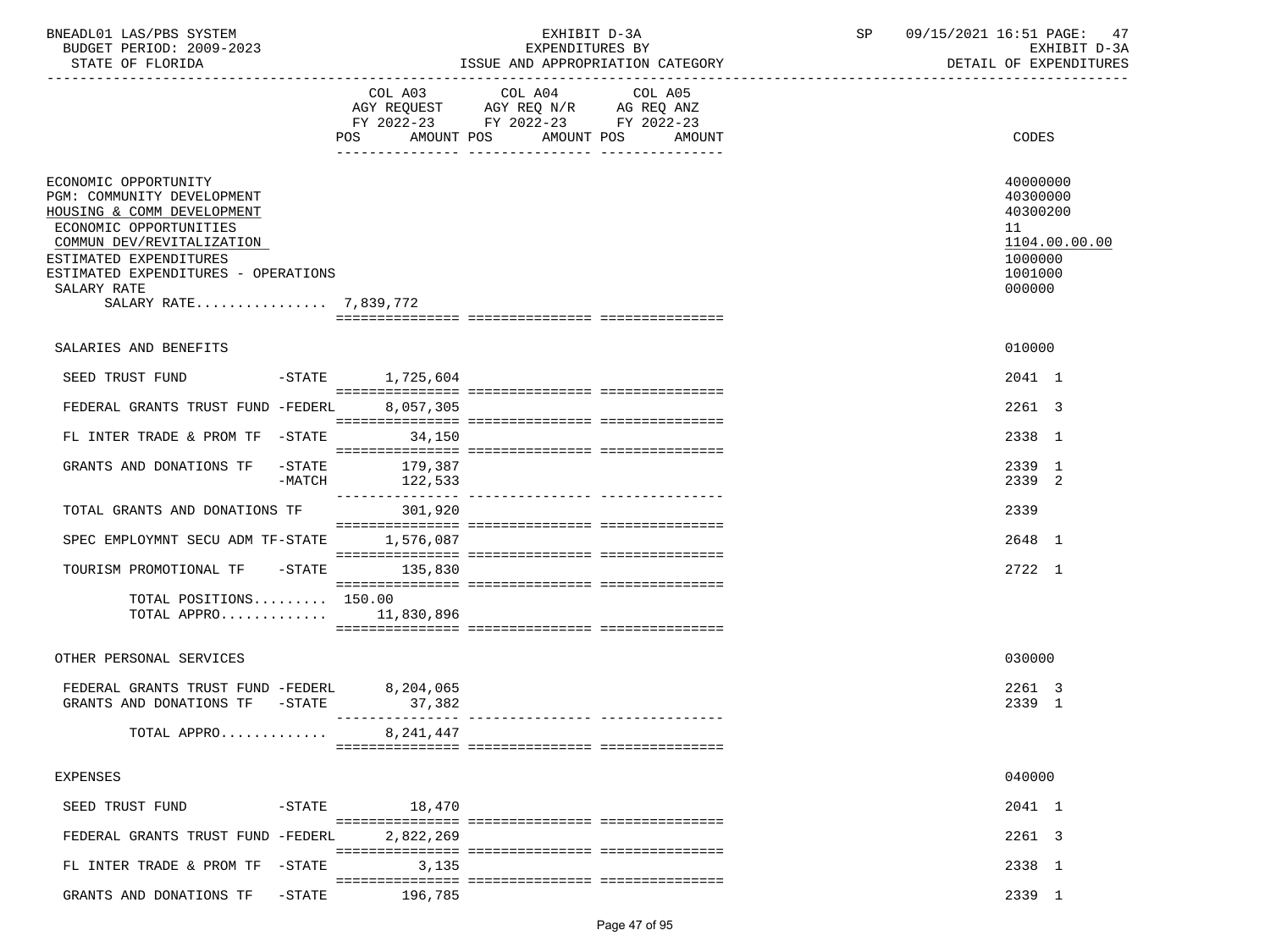ISSUE AND APPROPRIATION CATEGORY

|                                                                                                                                                                                                                                                               | COL A03                           | COL A04<br>COL A05<br>AGY REQUEST AGY REQ N/R AG REQ ANZ<br>FY 2022-23 FY 2022-23 FY 2022-23 |                                                                                                   |
|---------------------------------------------------------------------------------------------------------------------------------------------------------------------------------------------------------------------------------------------------------------|-----------------------------------|----------------------------------------------------------------------------------------------|---------------------------------------------------------------------------------------------------|
|                                                                                                                                                                                                                                                               | AMOUNT POS<br>POS                 | AMOUNT POS<br>AMOUNT                                                                         | CODES                                                                                             |
| ECONOMIC OPPORTUNITY<br>PGM: COMMUNITY DEVELOPMENT<br>HOUSING & COMM DEVELOPMENT<br>ECONOMIC OPPORTUNITIES<br>COMMUN DEV/REVITALIZATION<br>ESTIMATED EXPENDITURES<br>ESTIMATED EXPENDITURES - OPERATIONS<br><b>EXPENSES</b><br>GRANTS AND DONATIONS TF -MATCH | 15,000                            |                                                                                              | 40000000<br>40300000<br>40300200<br>11<br>1104.00.00.00<br>1000000<br>1001000<br>040000<br>2339 2 |
| TOTAL GRANTS AND DONATIONS TF                                                                                                                                                                                                                                 | 211,785                           |                                                                                              | 2339                                                                                              |
| TOURISM PROMOTIONAL TF -STATE 12,544<br>TOTAL APPRO                                                                                                                                                                                                           | 3,068,203                         |                                                                                              | 2722 1                                                                                            |
|                                                                                                                                                                                                                                                               |                                   |                                                                                              |                                                                                                   |
| OPERATING CAPITAL OUTLAY                                                                                                                                                                                                                                      |                                   |                                                                                              | 060000                                                                                            |
| FEDERAL GRANTS TRUST FUND -FEDERL<br>GRANTS AND DONATIONS TF -STATE                                                                                                                                                                                           | 4,206<br>1,328<br>--------------- |                                                                                              | 2261 3<br>2339 1                                                                                  |
| TOTAL APPRO                                                                                                                                                                                                                                                   | 5,534                             |                                                                                              |                                                                                                   |
| SPECIAL CATEGORIES<br>G/A-COMM SVCS BLOCK GRANTS                                                                                                                                                                                                              |                                   |                                                                                              | 100000<br>100188                                                                                  |
| FEDERAL GRANTS TRUST FUND -FEDERL 21,876,498                                                                                                                                                                                                                  |                                   |                                                                                              | 2261 3                                                                                            |
| G/A-CDBG-SMALL CITIES                                                                                                                                                                                                                                         |                                   |                                                                                              | 100190                                                                                            |
| FEDERAL GRANTS TRUST FUND -FEDERL                                                                                                                                                                                                                             | 36,500,000                        |                                                                                              | 2261 3                                                                                            |
| G/A-BLACK BUS LOAN PROGRAM                                                                                                                                                                                                                                    |                                   |                                                                                              | 100237                                                                                            |
| $-STATE$<br>SEED TRUST FUND                                                                                                                                                                                                                                   | 2,225,000                         |                                                                                              | 2041 1                                                                                            |
| HISP BUS INIT/OUTREACH PRG                                                                                                                                                                                                                                    |                                   |                                                                                              | 100248                                                                                            |
| SEED TRUST FUND<br>$-$ STATE                                                                                                                                                                                                                                  | 775,000                           |                                                                                              | 2041 1                                                                                            |

=============== =============== ===============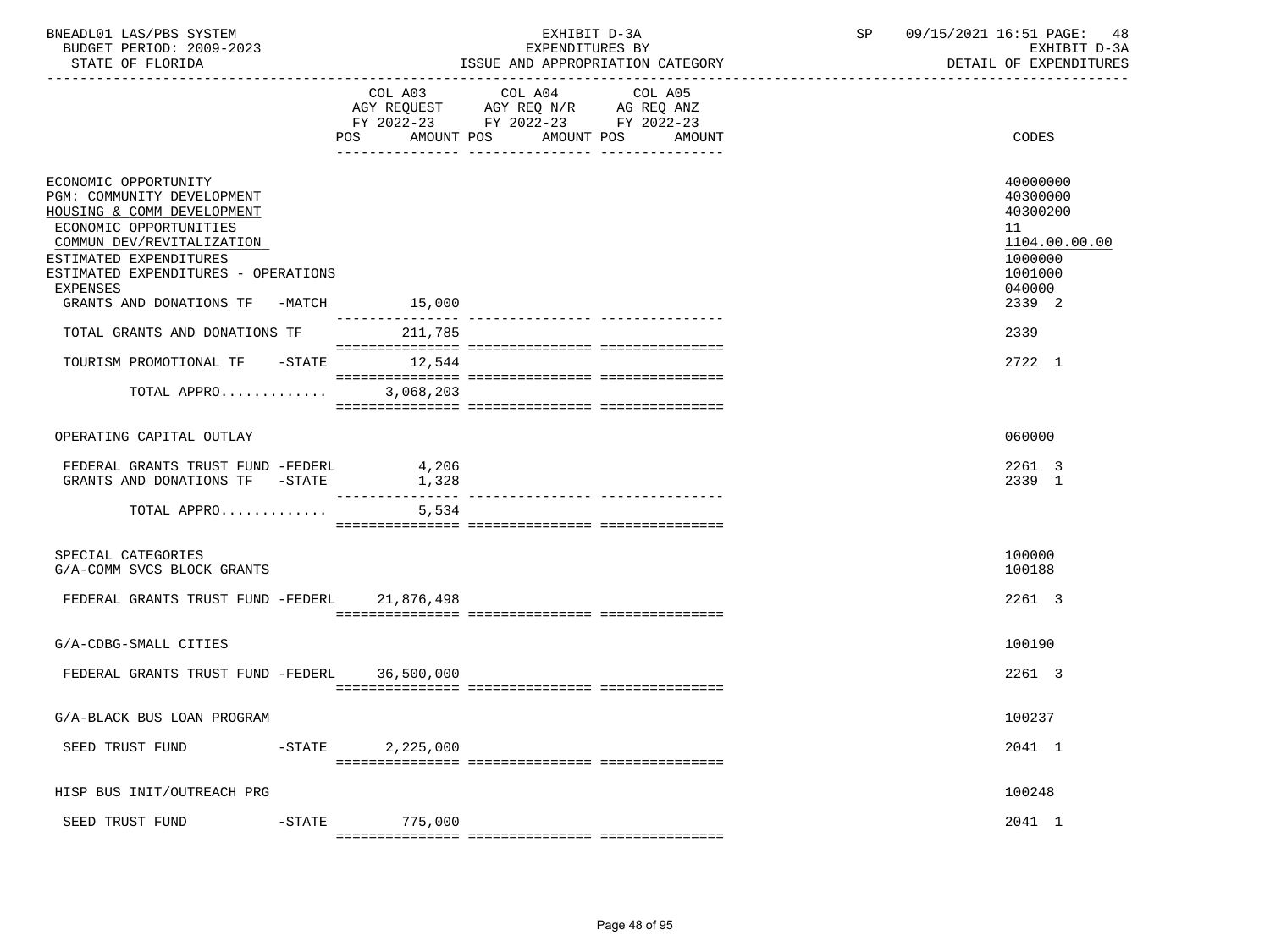| BNEADL01 LAS/PBS SYSTEM<br>BUDGET PERIOD: 2009-2023<br>STATE OF FLORIDA                                                                                                                                                                                      |                                                        | EXHIBIT D-3A<br>EXPENDITURES BY<br>ISSUE AND APPROPRIATION CATEGORY                                                       | SP 09/15/2021 16:51 PAGE: 49<br>EXHIBIT D-3A<br>DETAIL OF EXPENDITURES                            |
|--------------------------------------------------------------------------------------------------------------------------------------------------------------------------------------------------------------------------------------------------------------|--------------------------------------------------------|---------------------------------------------------------------------------------------------------------------------------|---------------------------------------------------------------------------------------------------|
|                                                                                                                                                                                                                                                              | AMOUNT POS<br>POS                                      | COL A03 COL A04 COL A05<br>AGY REQUEST AGY REQ N/R AG REQ ANZ<br>FY 2022-23 FY 2022-23 FY 2022-23<br>AMOUNT POS<br>AMOUNT | CODES                                                                                             |
| ECONOMIC OPPORTUNITY<br>PGM: COMMUNITY DEVELOPMENT<br>HOUSING & COMM DEVELOPMENT<br>ECONOMIC OPPORTUNITIES<br>COMMUN DEV/REVITALIZATION<br>ESTIMATED EXPENDITURES<br>ESTIMATED EXPENDITURES - OPERATIONS<br>SPECIAL CATEGORIES<br>G/A-HOME ENERGY ASSISTANCE |                                                        |                                                                                                                           | 40000000<br>40300000<br>40300200<br>11<br>1104.00.00.00<br>1000000<br>1001000<br>100000<br>100552 |
| FEDERAL GRANTS TRUST FUND -FEDERL 68,100,000                                                                                                                                                                                                                 |                                                        |                                                                                                                           | 2261 3                                                                                            |
| $G/A-WAP$                                                                                                                                                                                                                                                    |                                                        |                                                                                                                           | 100553                                                                                            |
| FEDERAL GRANTS TRUST FUND -FEDERL                                                                                                                                                                                                                            | 2,000,000                                              |                                                                                                                           | 2261 3                                                                                            |
| G/A-WAP-LIHEAP                                                                                                                                                                                                                                               |                                                        |                                                                                                                           | 100555                                                                                            |
| FEDERAL GRANTS TRUST FUND -FEDERL 16,000,000                                                                                                                                                                                                                 |                                                        |                                                                                                                           | 2261 3                                                                                            |
| CONTRACTED SERVICES                                                                                                                                                                                                                                          |                                                        |                                                                                                                           | 100777                                                                                            |
| GENERAL REVENUE FUND -STATE 1,500,000                                                                                                                                                                                                                        |                                                        |                                                                                                                           | 1000 1                                                                                            |
| G/A-CONTRACTED SERVICES                                                                                                                                                                                                                                      |                                                        |                                                                                                                           | 100778                                                                                            |
| FEDERAL GRANTS TRUST FUND -FEDERL $3,818,322$<br>GRANTS AND DONATIONS TF -STATE                                                                                                                                                                              | 23,080<br>_______________                              |                                                                                                                           | 2261 3<br>2339 1                                                                                  |
| TOTAL APPRO                                                                                                                                                                                                                                                  | 3,841,402                                              |                                                                                                                           |                                                                                                   |
| G/A- COMMUNITY DEVELOPMENT                                                                                                                                                                                                                                   |                                                        |                                                                                                                           | 100931                                                                                            |
| GENERAL REVENUE FUND<br>$-$ STATE                                                                                                                                                                                                                            | 220,000                                                |                                                                                                                           | 1000 1                                                                                            |
|                                                                                                                                                                                                                                                              |                                                        |                                                                                                                           |                                                                                                   |
| RISK MANAGEMENT INSURANCE                                                                                                                                                                                                                                    |                                                        |                                                                                                                           | 103241                                                                                            |
| SEED TRUST FUND<br>-STATE<br>FEDERAL GRANTS TRUST FUND -FEDERL<br>GRANTS AND DONATIONS TF<br>$-$ STATE<br>SPEC EMPLOYMNT SECU ADM TF-STATE                                                                                                                   | 8,387<br>38,389<br>10,270<br>11,053<br>--------------- |                                                                                                                           | 2041 1<br>2261 3<br>2339 1<br>2648 1                                                              |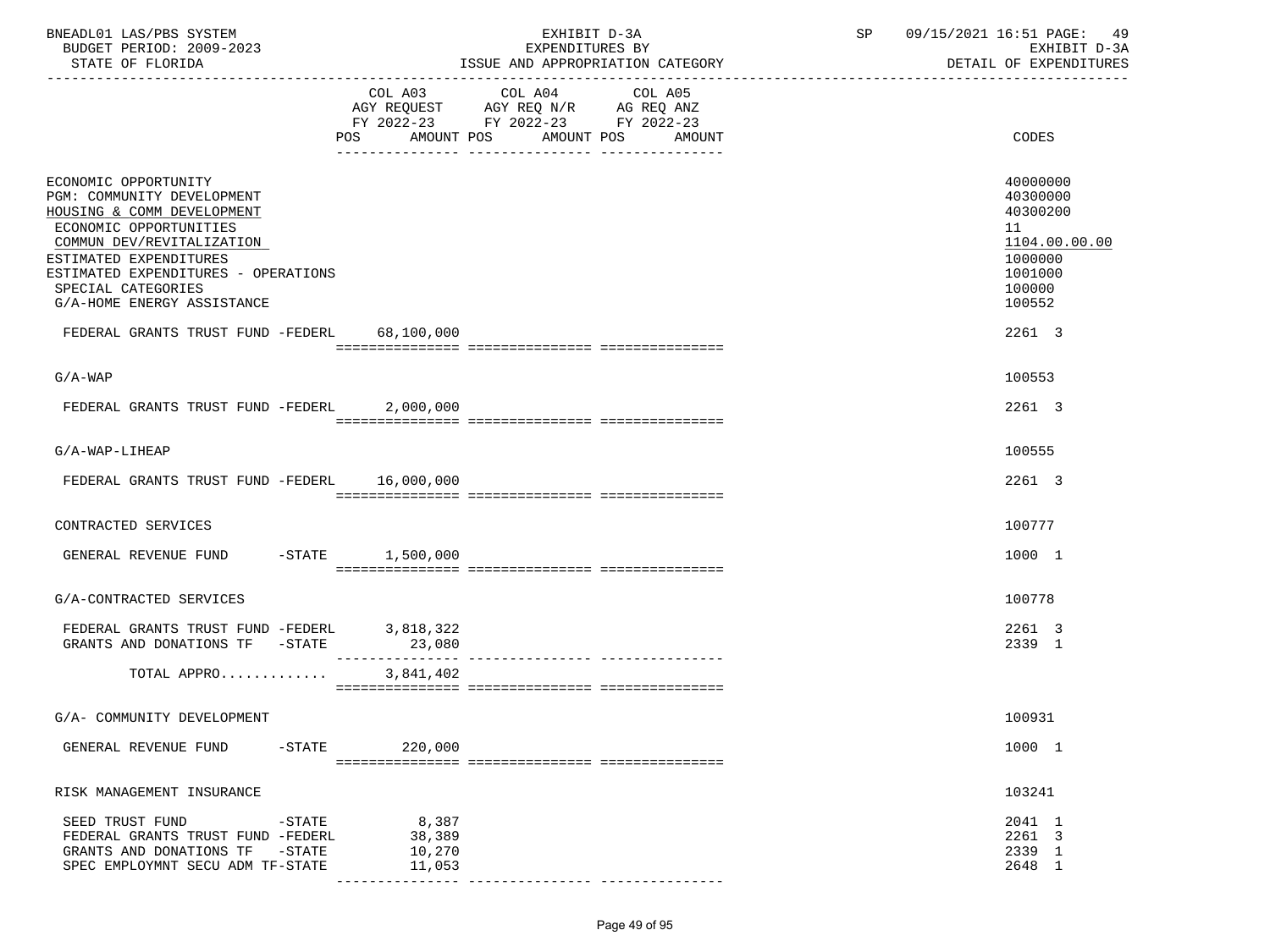| BNEADL01 LAS/PBS SYSTEM |                  |                          | EXHIBIT D-3A                     |  |  |  |  |  |
|-------------------------|------------------|--------------------------|----------------------------------|--|--|--|--|--|
|                         |                  | BUDGET PERIOD: 2009-2023 | EXPENDITURES BY                  |  |  |  |  |  |
|                         | STATE OF FLORIDA |                          | ISSUE AND APPROPRIATION CATEGORY |  |  |  |  |  |

|                                                                                                                                                                                                                                                                            | COL A03                 | COL A04<br>COL A05<br>AGY REQUEST AGY REQ N/R AG REQ ANZ<br>FY 2022-23 FY 2022-23 FY 2022-23<br>POS AMOUNT POS AMOUNT POS AMOUNT | CODES                                                                                             |
|----------------------------------------------------------------------------------------------------------------------------------------------------------------------------------------------------------------------------------------------------------------------------|-------------------------|----------------------------------------------------------------------------------------------------------------------------------|---------------------------------------------------------------------------------------------------|
| ECONOMIC OPPORTUNITY<br>PGM: COMMUNITY DEVELOPMENT<br>HOUSING & COMM DEVELOPMENT<br>ECONOMIC OPPORTUNITIES<br>COMMUN DEV/REVITALIZATION<br>ESTIMATED EXPENDITURES<br>ESTIMATED EXPENDITURES - OPERATIONS<br>SPECIAL CATEGORIES<br>RISK MANAGEMENT INSURANCE<br>TOTAL APPRO | 68,099                  |                                                                                                                                  | 40000000<br>40300000<br>40300200<br>11<br>1104.00.00.00<br>1000000<br>1001000<br>100000<br>103241 |
|                                                                                                                                                                                                                                                                            |                         |                                                                                                                                  |                                                                                                   |
| TR/DMS/HR SVCS/STW CONTRCT                                                                                                                                                                                                                                                 |                         |                                                                                                                                  | 107040                                                                                            |
| SEED TRUST FUND                                                                                                                                                                                                                                                            | $-$ STATE 3, 136        |                                                                                                                                  | 2041 1                                                                                            |
| FEDERAL GRANTS TRUST FUND -FEDERL 39,814                                                                                                                                                                                                                                   |                         |                                                                                                                                  | 2261 3                                                                                            |
| FL INTER TRADE & PROM TF -STATE                                                                                                                                                                                                                                            | $\sim$ 12               |                                                                                                                                  | 2338 1                                                                                            |
| GRANTS AND DONATIONS TF -STATE                                                                                                                                                                                                                                             | 17,739<br>-MATCH<br>188 |                                                                                                                                  | 2339 1<br>2339 2                                                                                  |
| TOTAL GRANTS AND DONATIONS TF                                                                                                                                                                                                                                              | 17,927                  |                                                                                                                                  | 2339                                                                                              |
| TOURISM PROMOTIONAL TF -STATE                                                                                                                                                                                                                                              | 46                      |                                                                                                                                  | 2722 1                                                                                            |
| TOTAL APPRO                                                                                                                                                                                                                                                                | 60,935                  |                                                                                                                                  |                                                                                                   |
| RURAL COMMUNITY DEVELOP                                                                                                                                                                                                                                                    |                         |                                                                                                                                  | 109068                                                                                            |
| SEED TRUST FUND<br>$-STATE$<br>ECONOMIC DEVELOPMENT TF -STATE 420,000                                                                                                                                                                                                      | 750,000                 |                                                                                                                                  | 2041 1<br>2177 1                                                                                  |
| TOTAL APPRO $1,170,000$                                                                                                                                                                                                                                                    |                         |                                                                                                                                  |                                                                                                   |
| G/A-TECHNICAL/PLNG ASSIST                                                                                                                                                                                                                                                  |                         |                                                                                                                                  | 109655                                                                                            |
| GRANTS AND DONATIONS TF -STATE 1,520,000                                                                                                                                                                                                                                   |                         |                                                                                                                                  | 2339 1                                                                                            |
| G/A - COMPETITIVE FLORIDA                                                                                                                                                                                                                                                  |                         |                                                                                                                                  | 109670                                                                                            |
| GRANTS AND DONATIONS TF -STATE                                                                                                                                                                                                                                             | 280,000                 |                                                                                                                                  | 2339 1                                                                                            |

=============== =============== ===============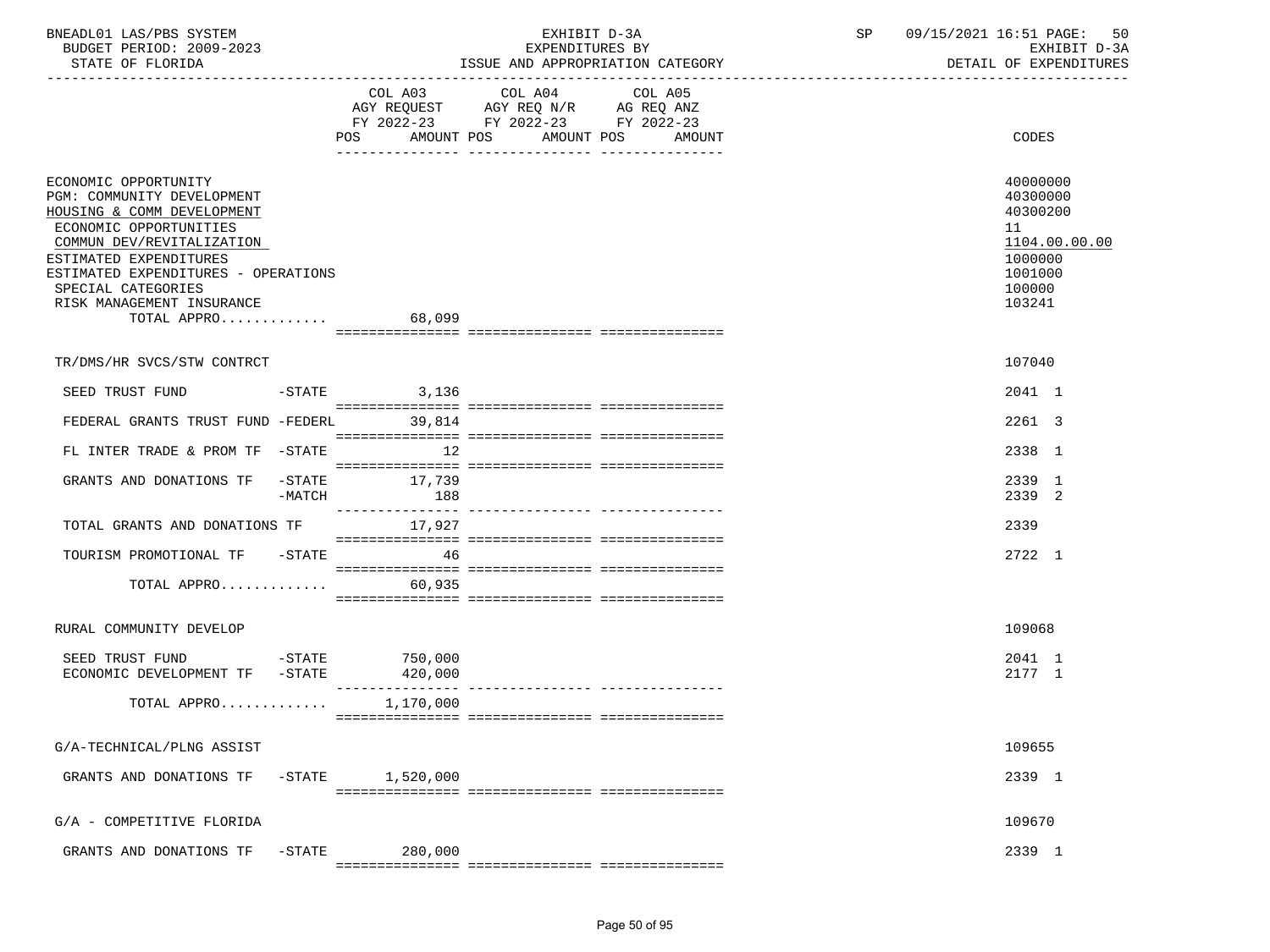| BNEADL01 LAS/PBS SYSTEM  | EXHIBIT D-3A                     | 09/15/2021 16:51 PAGE: 51 |
|--------------------------|----------------------------------|---------------------------|
| BUDGET PERIOD: 2009-2023 | EXPENDITURES BY                  | EXHIBIT D-3A              |
| STATE OF FLORIDA         | ISSUE AND APPROPRIATION CATEGORY | DETAIL OF EXPENDITURES    |

|                                                                                                                                                                                                                                                             | FY 2022-23 FY 2022-23 FY 2022-23 |              |                      |                                                                                                   |
|-------------------------------------------------------------------------------------------------------------------------------------------------------------------------------------------------------------------------------------------------------------|----------------------------------|--------------|----------------------|---------------------------------------------------------------------------------------------------|
|                                                                                                                                                                                                                                                             | POS AMOUNT POS                   | ------------ | AMOUNT POS<br>AMOUNT | CODES                                                                                             |
| ECONOMIC OPPORTUNITY<br>PGM: COMMUNITY DEVELOPMENT<br>HOUSING & COMM DEVELOPMENT<br>ECONOMIC OPPORTUNITIES<br>COMMUN DEV/REVITALIZATION<br>ESTIMATED EXPENDITURES<br>ESTIMATED EXPENDITURES - OPERATIONS<br>DATA PROCESSING SERVICES<br>DP ASSESSMENT (DMS) |                                  |              |                      | 40000000<br>40300000<br>40300200<br>11<br>1104.00.00.00<br>1000000<br>1001000<br>210000<br>210004 |
| SEED TRUST FUND<br>$-STATE$<br>FEDERAL GRANTS TRUST FUND -FEDERL<br>GRANTS AND DONATIONS TF -STATE                                                                                                                                                          | 2,540<br>18,539<br>2,471         |              |                      | 2041 1<br>2261 3<br>2339 1                                                                        |
| TOTAL APPRO                                                                                                                                                                                                                                                 | 23,550                           |              |                      |                                                                                                   |
| TOTAL: ESTIMATED EXPENDITURES - OPERATIONS<br>TOTAL POSITIONS 150.00<br>TOTAL ISSUE 179,306,564<br>TOTAL SALARY RATE 7,839,772                                                                                                                              |                                  |              |                      | 1001000                                                                                           |
| SALARY INCREASES FOR FY 2021-22 -<br>STATE EMPLOYEE MINIMUM WAGE<br>INCREASE - EFFECTIVE 7/1/2021<br>OTHER PERSONAL SERVICES                                                                                                                                |                                  |              |                      | 1001030<br>030000                                                                                 |
| FEDERAL GRANTS TRUST FUND -FEDERL<br>$-\mathtt{STATE}$<br>GRANTS AND DONATIONS TF                                                                                                                                                                           | 42,575<br>193                    |              |                      | 2261 3<br>2339 1                                                                                  |
| TOTAL APPRO                                                                                                                                                                                                                                                 | 42,768                           |              |                      |                                                                                                   |
| FLORIDA RETIREMENT SYSTEM<br>ADJUSTMENT - FY 2021-22 - NORMAL<br>COST AND UNFUNDED ACTUARIAL<br>LIABILITY<br>SALARIES AND BENEFITS                                                                                                                          |                                  |              |                      | 1001070<br>010000                                                                                 |
| SEED TRUST FUND                                                                                                                                                                                                                                             | $-STATE$<br>9,633                |              |                      | 2041 1                                                                                            |
| FEDERAL GRANTS TRUST FUND -FEDERL                                                                                                                                                                                                                           | 44,958                           |              |                      | 2261 3                                                                                            |
| FL INTER TRADE & PROM TF -STATE                                                                                                                                                                                                                             | 191                              |              |                      | 2338 1                                                                                            |
| $-$ STATE<br>GRANTS AND DONATIONS TF<br>$-MATCH$                                                                                                                                                                                                            | 1,000<br>683                     |              |                      | 2339 1<br>2339 2                                                                                  |
| TOTAL GRANTS AND DONATIONS TF                                                                                                                                                                                                                               | ---------------<br>1,683         |              |                      | 2339                                                                                              |
|                                                                                                                                                                                                                                                             |                                  |              | Page 51 of 95        |                                                                                                   |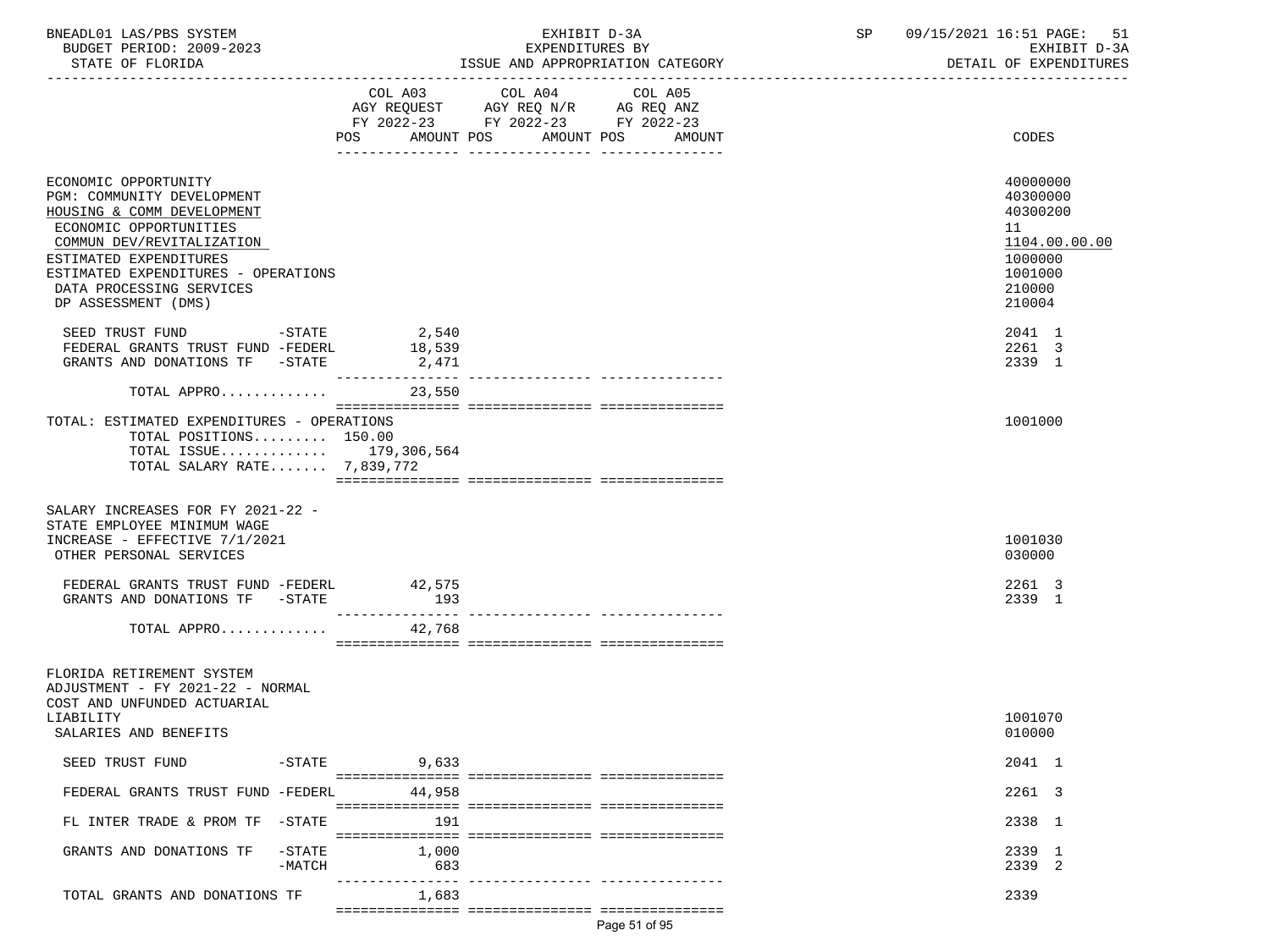| BNEADL01 LAS/PBS SYSTEM<br>BUDGET PERIOD: 2009-2023<br>STATE OF FLORIDA                                                                                                                                                            |                                             | EXHIBIT D-3A<br>EXPENDITURES BY<br>ISSUE AND APPROPRIATION CATEGORY | SP 09/15/2021 16:51 PAGE:<br>52<br>EXHIBIT D-3A<br>DETAIL OF EXPENDITURES |
|------------------------------------------------------------------------------------------------------------------------------------------------------------------------------------------------------------------------------------|---------------------------------------------|---------------------------------------------------------------------|---------------------------------------------------------------------------|
|                                                                                                                                                                                                                                    | <b>POS</b>                                  | FY 2022-23 FY 2022-23 FY 2022-23<br>AMOUNT POS AMOUNT POS AMOUNT    | CODES                                                                     |
| ECONOMIC OPPORTUNITY<br>PGM: COMMUNITY DEVELOPMENT<br>HOUSING & COMM DEVELOPMENT<br>ECONOMIC OPPORTUNITIES<br>COMMUN DEV/REVITALIZATION<br>ESTIMATED EXPENDITURES<br>FLORIDA RETIREMENT SYSTEM<br>ADJUSTMENT - FY 2021-22 - NORMAL |                                             |                                                                     | 40000000<br>40300000<br>40300200<br>11<br>1104.00.00.00<br>1000000        |
| COST AND UNFUNDED ACTUARIAL<br>LIABILITY<br>SALARIES AND BENEFITS<br>SPEC EMPLOYMNT SECU ADM TF-STATE 8,794                                                                                                                        |                                             |                                                                     | 1001070<br>010000<br>2648 1                                               |
| TOURISM PROMOTIONAL TF -STATE 759<br>TOTAL APPRO                                                                                                                                                                                   | 66,018                                      |                                                                     | 2722 1                                                                    |
| DATA PROCESSING SERVICES<br>DP ASSESSMENT (DMS)                                                                                                                                                                                    |                                             |                                                                     | 210000<br>210004                                                          |
| SEED TRUST FUND<br>$-$ STATE<br>FEDERAL GRANTS TRUST FUND -FEDERL<br>GRANTS AND DONATIONS TF -STATE                                                                                                                                | $\overline{4}$<br>31<br>$\overline{4}$      |                                                                     | 2041 1<br>2261 3<br>2339 1                                                |
| TOTAL APPRO                                                                                                                                                                                                                        | 39                                          |                                                                     |                                                                           |
| TOTAL: FLORIDA RETIREMENT SYSTEM<br>ADJUSTMENT - FY 2021-22 - NORMAL<br>COST AND UNFUNDED ACTUARIAL<br>LIABILITY                                                                                                                   |                                             |                                                                     | 1001070                                                                   |
| TOTAL ISSUE                                                                                                                                                                                                                        | 66,057                                      |                                                                     |                                                                           |
| CASUALTY INSURANCE PREMIUM<br>ADJUSTMENT<br>SPECIAL CATEGORIES<br>RISK MANAGEMENT INSURANCE                                                                                                                                        |                                             |                                                                     | 1001090<br>100000<br>103241                                               |
| SEED TRUST FUND<br>$-STATE$<br>FEDERAL GRANTS TRUST FUND -FEDERL<br>GRANTS AND DONATIONS TF -STATE<br>SPEC EMPLOYMNT SECU ADM TF-STATE                                                                                             | $3,470-$<br>$19,302-$<br>9,988-<br>$7.945-$ |                                                                     | 2041 1<br>2261 3<br>2339 1<br>2648 1                                      |
| TOTAL APPRO                                                                                                                                                                                                                        | ________________<br>$40,705-$               | ------------- ----------------                                      |                                                                           |
|                                                                                                                                                                                                                                    |                                             |                                                                     |                                                                           |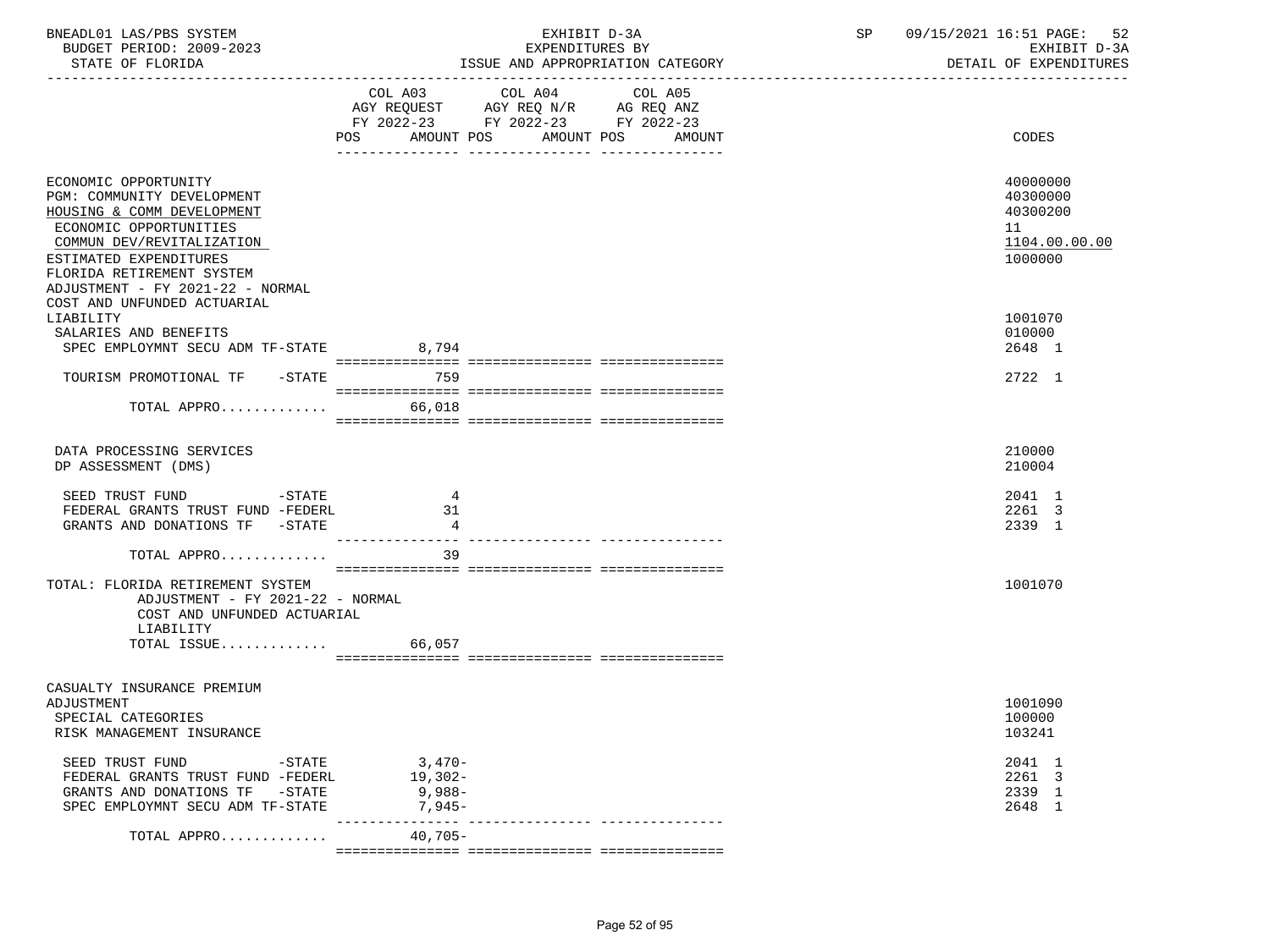|                                                                                                                                                                                                      |        | POS AMOUNT POS AMOUNT POS | COL A03 COL A04 COL A05<br>AGY REQUEST AGY REQ N/R AG REQ ANZ<br>FY 2022-23 FY 2022-23 FY 2022-23 | AMOUNT | CODES                                                              |
|------------------------------------------------------------------------------------------------------------------------------------------------------------------------------------------------------|--------|---------------------------|---------------------------------------------------------------------------------------------------|--------|--------------------------------------------------------------------|
| ECONOMIC OPPORTUNITY<br>PGM: COMMUNITY DEVELOPMENT<br>HOUSING & COMM DEVELOPMENT<br>ECONOMIC OPPORTUNITIES<br>COMMUN DEV/REVITALIZATION<br>ESTIMATED EXPENDITURES<br>REALLOCATION OF HUMAN RESOURCES |        |                           |                                                                                                   |        | 40000000<br>40300000<br>40300200<br>11<br>1104.00.00.00<br>1000000 |
| OUTSOURCING                                                                                                                                                                                          |        |                           |                                                                                                   |        | 1005900                                                            |
|                                                                                                                                                                                                      |        |                           |                                                                                                   |        | 100000                                                             |
| SPECIAL CATEGORIES                                                                                                                                                                                   |        |                           |                                                                                                   |        |                                                                    |
| TR/DMS/HR SVCS/STW CONTRCT                                                                                                                                                                           |        |                           |                                                                                                   |        | 107040                                                             |
| SEED TRUST FUND -STATE 164-                                                                                                                                                                          |        |                           |                                                                                                   |        | 2041 1                                                             |
| FEDERAL GRANTS TRUST FUND -FEDERL 2,079-                                                                                                                                                             |        |                           |                                                                                                   |        | 2261 3                                                             |
|                                                                                                                                                                                                      |        |                           |                                                                                                   |        |                                                                    |
|                                                                                                                                                                                                      |        |                           |                                                                                                   |        |                                                                    |
| FL INTER TRADE & PROM TF -STATE                                                                                                                                                                      |        | $1 -$                     |                                                                                                   |        | 2338 1                                                             |
|                                                                                                                                                                                                      |        |                           |                                                                                                   |        |                                                                    |
| GRANTS AND DONATIONS TF -STATE                                                                                                                                                                       |        | $926 -$                   |                                                                                                   |        | 2339 1                                                             |
|                                                                                                                                                                                                      | -MATCH | $10-$                     |                                                                                                   |        | 2339 2                                                             |
|                                                                                                                                                                                                      |        |                           | -------- --------------- -----------                                                              |        |                                                                    |
| TOTAL GRANTS AND DONATIONS TF                                                                                                                                                                        |        | $936-$                    |                                                                                                   |        | 2339                                                               |
|                                                                                                                                                                                                      |        |                           |                                                                                                   |        |                                                                    |
| TOURISM PROMOTIONAL TF -STATE                                                                                                                                                                        |        | $2 -$                     |                                                                                                   |        | 2722 1                                                             |
|                                                                                                                                                                                                      |        |                           |                                                                                                   |        |                                                                    |
|                                                                                                                                                                                                      |        |                           |                                                                                                   |        |                                                                    |
| TOTAL APPRO                                                                                                                                                                                          |        | $3,182-$                  |                                                                                                   |        |                                                                    |
|                                                                                                                                                                                                      |        |                           |                                                                                                   |        |                                                                    |
| STATE ENTERPRISE INFORMATION                                                                                                                                                                         |        |                           |                                                                                                   |        |                                                                    |
| TECHNOLOGY DISTRIBUTION                                                                                                                                                                              |        |                           |                                                                                                   |        | 1006600                                                            |
| DATA PROCESSING SERVICES                                                                                                                                                                             |        |                           |                                                                                                   |        | 210000                                                             |
| DP ASSESSMENT (DMS)                                                                                                                                                                                  |        |                           |                                                                                                   |        | 210004                                                             |
|                                                                                                                                                                                                      |        |                           |                                                                                                   |        |                                                                    |
| SEED TRUST FUND -STATE                                                                                                                                                                               |        | $38 -$                    |                                                                                                   |        | 2041 1                                                             |
| FEDERAL GRANTS TRUST FUND -FEDERL                                                                                                                                                                    |        | $275 -$                   |                                                                                                   |        | 2261 3                                                             |
| GRANTS AND DONATIONS TF -STATE                                                                                                                                                                       |        | $36 -$                    |                                                                                                   |        | 2339 1                                                             |
|                                                                                                                                                                                                      |        | _________________         |                                                                                                   |        |                                                                    |
| TOTAL APPRO                                                                                                                                                                                          |        | $349 -$                   |                                                                                                   |        |                                                                    |
|                                                                                                                                                                                                      |        |                           |                                                                                                   |        |                                                                    |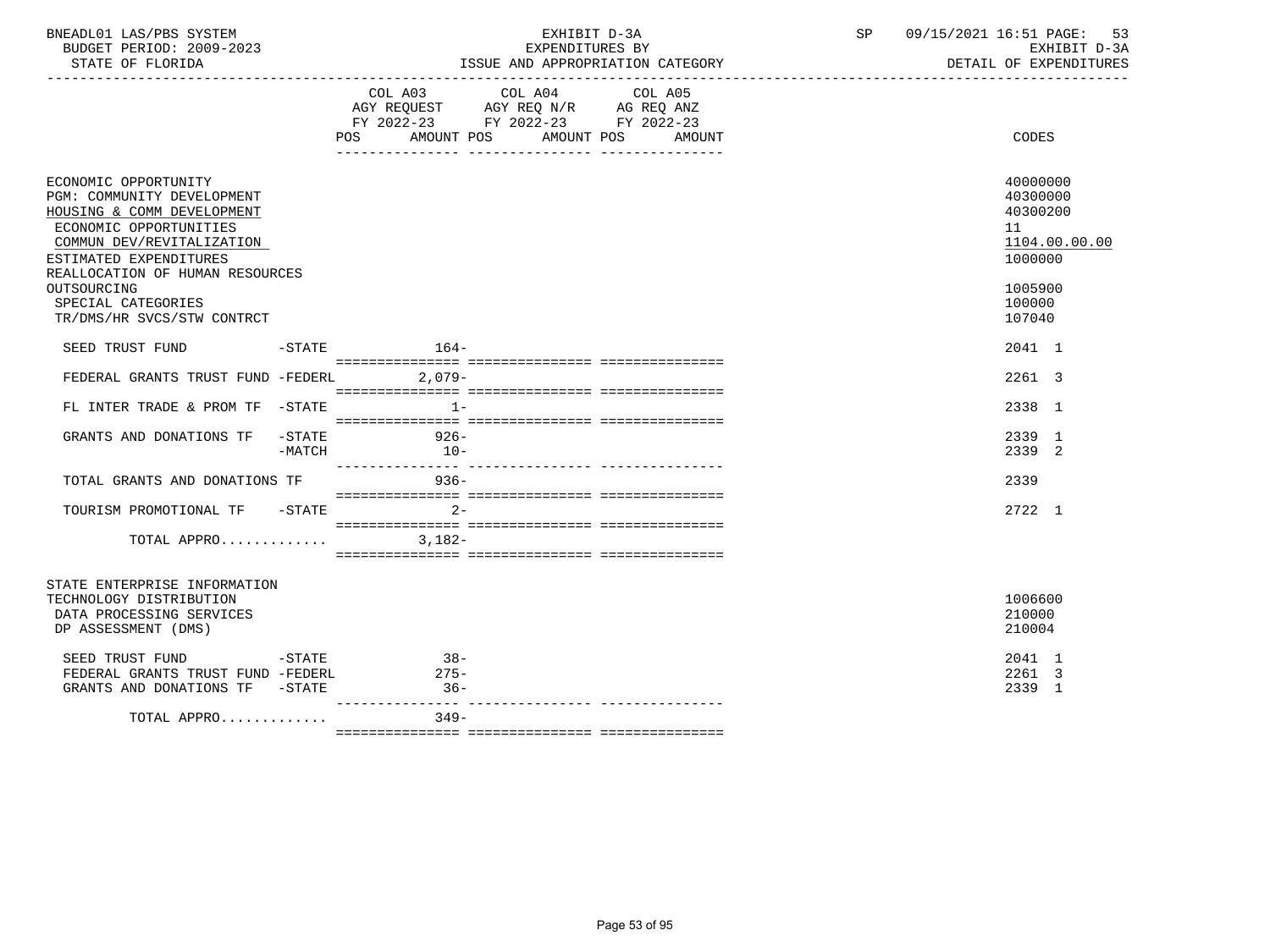| BNEADL01 LAS/PBS SYSTEM |                  |                          |  |
|-------------------------|------------------|--------------------------|--|
|                         |                  | BUDGET PERIOD: 2009-2023 |  |
|                         | STATE OF FLORIDA |                          |  |
|                         |                  |                          |  |
|                         |                  | $ -$                     |  |

|                                                                                                                                                                                                                                                       | COL A04<br>COL A03<br>COL A05<br>AGY REQUEST AGY REQ N/R AG REQ ANZ<br>FY 2022-23 FY 2022-23 FY 2022-23<br>AMOUNT POS<br>POS<br>AMOUNT POS<br>AMOUNT | CODES                                                                                   |
|-------------------------------------------------------------------------------------------------------------------------------------------------------------------------------------------------------------------------------------------------------|------------------------------------------------------------------------------------------------------------------------------------------------------|-----------------------------------------------------------------------------------------|
| ECONOMIC OPPORTUNITY<br>PGM: COMMUNITY DEVELOPMENT<br>HOUSING & COMM DEVELOPMENT<br>ECONOMIC OPPORTUNITIES<br>COMMUN DEV/REVITALIZATION<br>ESTIMATED EXPENDITURES<br>DATA PROCESSING ASSESSMENT BASE<br>BUDGET ADJUSTMENT<br>DATA PROCESSING SERVICES |                                                                                                                                                      | 40000000<br>40300000<br>40300200<br>11<br>1104.00.00.00<br>1000000<br>1006800<br>210000 |
| DP ASSESSMENT (DMS)                                                                                                                                                                                                                                   |                                                                                                                                                      | 210004                                                                                  |
| SEED TRUST FUND<br>-STATE<br>FEDERAL GRANTS TRUST FUND -FEDERL<br>GRANTS AND DONATIONS TF -STATE                                                                                                                                                      | 89<br>652<br>87<br>---------------                                                                                                                   | 2041 1<br>2261 3<br>2339 1                                                              |
| TOTAL APPRO                                                                                                                                                                                                                                           | 828                                                                                                                                                  |                                                                                         |
|                                                                                                                                                                                                                                                       |                                                                                                                                                      |                                                                                         |
| NONRECURRING EXPENDITURES<br>HOUSING AND COMMUNITY DEVELOPMENT<br>PROJECTS<br>SPECIAL CATEGORIES<br>G/A- COMMUNITY DEVELOPMENT                                                                                                                        |                                                                                                                                                      | 2100000<br>2103059<br>100000<br>100931                                                  |
| $-STATE$<br>GENERAL REVENUE FUND                                                                                                                                                                                                                      | 220,000-                                                                                                                                             | 1000 1                                                                                  |
|                                                                                                                                                                                                                                                       |                                                                                                                                                      |                                                                                         |
| PROVIDE ADDITIONAL STAFFING FOR<br>BUREAU OF ECONOMIC SELF-SUFFICIENCY<br>OTHER PERSONAL SERVICES                                                                                                                                                     |                                                                                                                                                      | 2103104<br>030000                                                                       |
| FEDERAL GRANTS TRUST FUND -FEDERL 495,950-                                                                                                                                                                                                            |                                                                                                                                                      | 2261 3                                                                                  |
|                                                                                                                                                                                                                                                       |                                                                                                                                                      |                                                                                         |
| <b>EXPENSES</b>                                                                                                                                                                                                                                       |                                                                                                                                                      | 040000                                                                                  |
| FEDERAL GRANTS TRUST FUND -FEDERL 159,200-                                                                                                                                                                                                            |                                                                                                                                                      | 2261 3                                                                                  |
|                                                                                                                                                                                                                                                       |                                                                                                                                                      |                                                                                         |
| SPECIAL CATEGORIES                                                                                                                                                                                                                                    |                                                                                                                                                      | 100000                                                                                  |
| TR/DMS/HR SVCS/STW CONTRCT                                                                                                                                                                                                                            |                                                                                                                                                      | 107040                                                                                  |
| FEDERAL GRANTS TRUST FUND -FEDERL                                                                                                                                                                                                                     | $858 -$                                                                                                                                              | 2261 3                                                                                  |
| TOTAL: PROVIDE ADDITIONAL STAFFING FOR<br>BUREAU OF ECONOMIC SELF-SUFFICIENCY                                                                                                                                                                         |                                                                                                                                                      | 2103104                                                                                 |
| TOTAL ISSUE                                                                                                                                                                                                                                           | $656,008-$                                                                                                                                           |                                                                                         |

ISSUE AND APPROPRIATION CATEGORY

=============== =============== ===============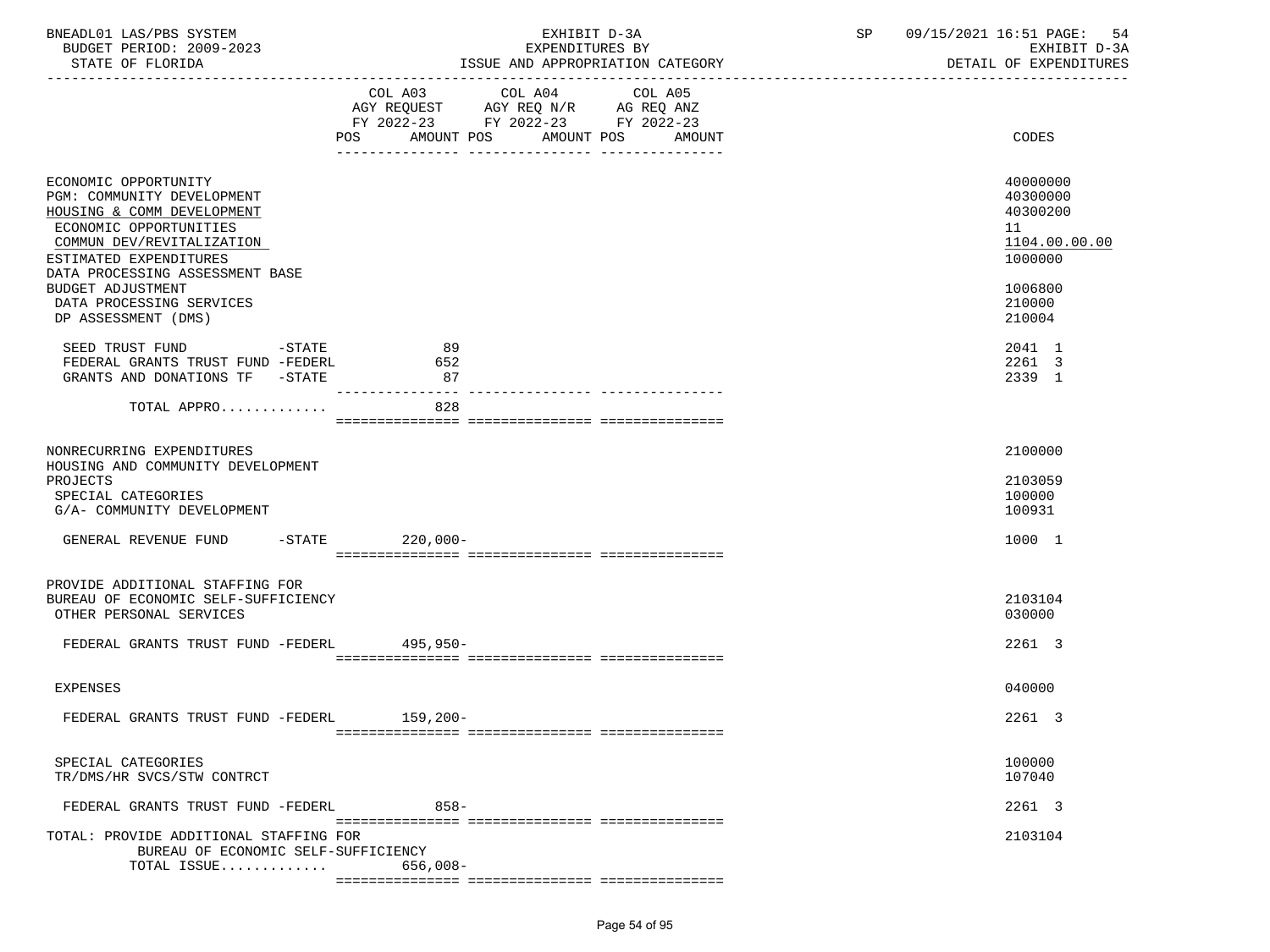| BNEADL01 LAS/PBS SYSTEM<br>BUDGET PERIOD: 2009-2023<br>STATE OF FLORIDA                                                                                                                                                                                    |                                                                                                     | EXPENDITURES BY<br>____________________________________ | EXHIBIT D-3A<br>ISSUE AND APPROPRIATION CATEGORY | ----------------------------------- | SP 09/15/2021 16:51 PAGE: 55<br>EXHIBIT D-3A<br>DETAIL OF EXPENDITURES        |
|------------------------------------------------------------------------------------------------------------------------------------------------------------------------------------------------------------------------------------------------------------|-----------------------------------------------------------------------------------------------------|---------------------------------------------------------|--------------------------------------------------|-------------------------------------|-------------------------------------------------------------------------------|
|                                                                                                                                                                                                                                                            | AGY REQUEST AGY REQ N/R AG REQ ANZ<br>FY 2022-23 FY 2022-23 FY 2022-23<br>POS AMOUNT POS AMOUNT POS | COL A03 COL A04                                         | COL A05<br>AMOUNT                                |                                     | CODES                                                                         |
| ECONOMIC OPPORTUNITY<br>PGM: COMMUNITY DEVELOPMENT<br>HOUSING & COMM DEVELOPMENT<br>ECONOMIC OPPORTUNITIES<br>COMMUN DEV/REVITALIZATION<br>NONRECURRING EXPENDITURES<br>PROVIDE ADDITIONAL STAFFING FOR<br>BUREAU OF SMALL CITIES AND RURAL<br>COMMUNITIES |                                                                                                     |                                                         |                                                  |                                     | 40000000<br>40300000<br>40300200<br>11<br>1104.00.00.00<br>2100000<br>2103105 |
| <b>EXPENSES</b>                                                                                                                                                                                                                                            |                                                                                                     |                                                         |                                                  |                                     | 040000<br>2261 3                                                              |
| FEDERAL GRANTS TRUST FUND -FEDERL 31,160-                                                                                                                                                                                                                  |                                                                                                     |                                                         |                                                  |                                     |                                                                               |
| SPECIAL CATEGORIES<br>G/A-CONTRACTED SERVICES                                                                                                                                                                                                              |                                                                                                     |                                                         |                                                  |                                     | 100000<br>100778                                                              |
| FEDERAL GRANTS TRUST FUND -FEDERL 200,000-                                                                                                                                                                                                                 |                                                                                                     |                                                         |                                                  |                                     | 2261 3                                                                        |
| TOTAL: PROVIDE ADDITIONAL STAFFING FOR<br>BUREAU OF SMALL CITIES AND RURAL<br>COMMUNITIES<br>TOTAL ISSUE $231,160-$                                                                                                                                        |                                                                                                     |                                                         |                                                  |                                     | 2103105                                                                       |
| PROVIDE ADDITIONAL STAFFING FOR<br>OFFICE OF SMALL BUSINESS AND<br>MINORITY BUSINESS CAPITAL<br>EXPENSES                                                                                                                                                   |                                                                                                     |                                                         |                                                  |                                     | 2103106<br>040000                                                             |
| FEDERAL GRANTS TRUST FUND -FEDERL 11,685-                                                                                                                                                                                                                  |                                                                                                     |                                                         |                                                  |                                     | 2261 3                                                                        |
| PROVIDE ADDITIONAL STAFFING FOR<br>DISASTER RECOVERY<br>EXPENSES                                                                                                                                                                                           |                                                                                                     |                                                         |                                                  |                                     | 2103107<br>040000                                                             |
| FEDERAL GRANTS TRUST FUND -FEDERL                                                                                                                                                                                                                          | $619,305-$                                                                                          |                                                         |                                                  |                                     | 2261 3                                                                        |
|                                                                                                                                                                                                                                                            |                                                                                                     |                                                         |                                                  |                                     |                                                                               |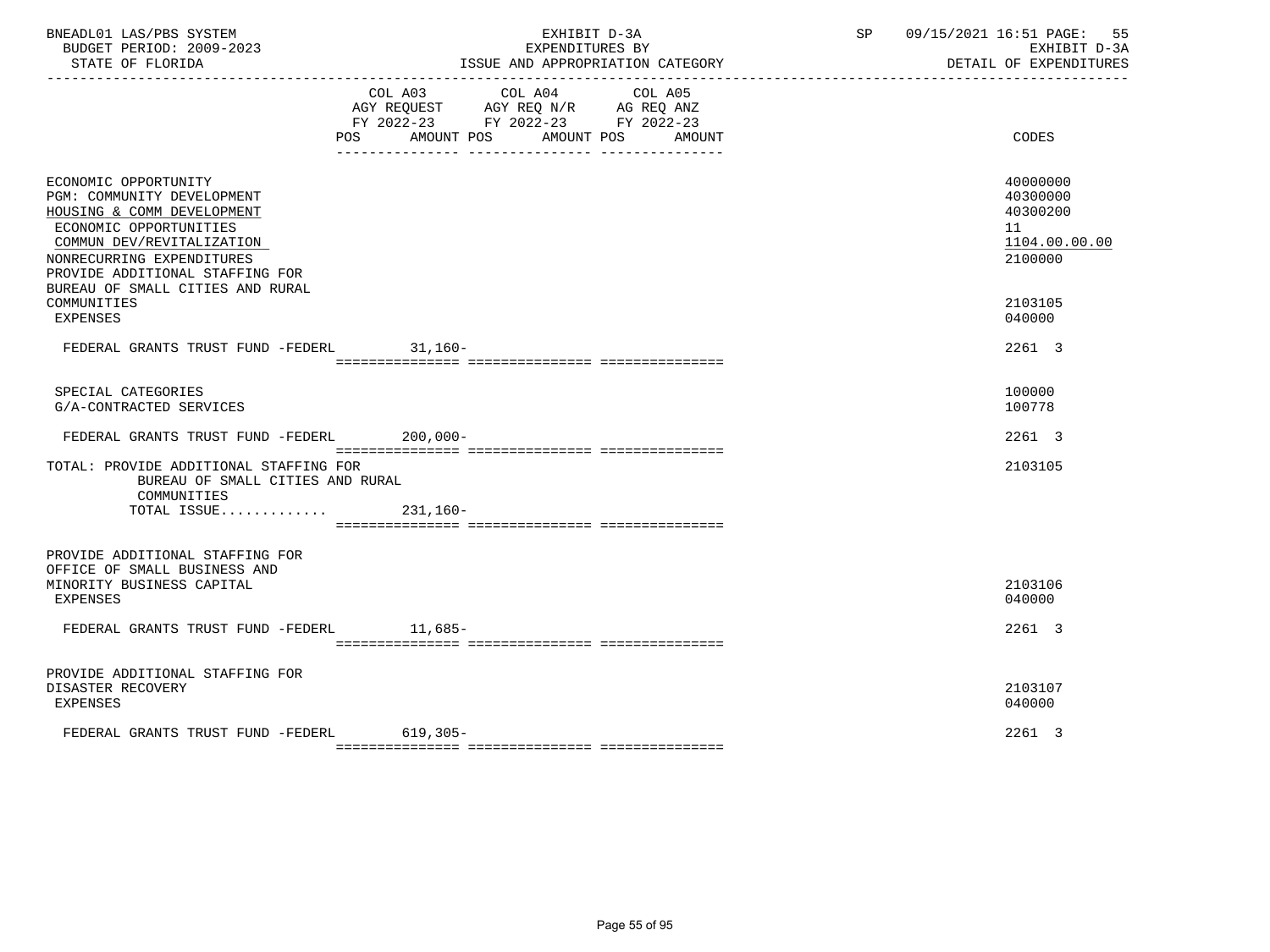| BNEADL01 LAS/PBS SYSTEM<br>BUDGET PERIOD: 2009-2023<br>STATE OF FLORIDA                                                                                                                                                                                                               |                     | EXHIBIT D-3A<br>EXPENDITURES BY<br>ISSUE AND APPROPRIATION CATEGORY                                                                                                                                                                                                                                                                                                                                   | 09/15/2021 16:51 PAGE:<br>SP<br>-56<br>EXHIBIT D-3A<br>DETAIL OF EXPENDITURES<br>--------------------------------- |
|---------------------------------------------------------------------------------------------------------------------------------------------------------------------------------------------------------------------------------------------------------------------------------------|---------------------|-------------------------------------------------------------------------------------------------------------------------------------------------------------------------------------------------------------------------------------------------------------------------------------------------------------------------------------------------------------------------------------------------------|--------------------------------------------------------------------------------------------------------------------|
|                                                                                                                                                                                                                                                                                       | <b>POS</b>          | COL A03 COL A04 COL A05<br>AGY REQUEST AGY REQ N/R AG REQ ANZ<br>FY 2022-23 FY 2022-23 FY 2022-23<br>AMOUNT POS AMOUNT POS AMOUNT                                                                                                                                                                                                                                                                     | CODES                                                                                                              |
| ECONOMIC OPPORTUNITY<br>PGM: COMMUNITY DEVELOPMENT<br>HOUSING & COMM DEVELOPMENT<br>ECONOMIC OPPORTUNITIES<br>COMMUN DEV/REVITALIZATION<br>NONRECURRING EXPENDITURES<br>BROADBAND INTERNET INFRASTRUCTURE -<br>CH 2021-24, LOF (HB 1239)<br>SPECIAL CATEGORIES<br>CONTRACTED SERVICES |                     |                                                                                                                                                                                                                                                                                                                                                                                                       | 40000000<br>40300000<br>40300200<br>11<br>1104.00.00.00<br>2100000<br>2103108<br>100000<br>100777                  |
| GENERAL REVENUE FUND                                                                                                                                                                                                                                                                  | $-STATE$ 1,500,000- |                                                                                                                                                                                                                                                                                                                                                                                                       | 1000 1                                                                                                             |
| WORKLOAD<br>PROVIDE ADDITIONAL STAFFING FOR<br>BUREAU OF ECONOMIC SELF-SUFFICIENCY<br>OTHER PERSONAL SERVICES                                                                                                                                                                         |                     |                                                                                                                                                                                                                                                                                                                                                                                                       | 3000000<br>3003000<br>030000                                                                                       |
| FEDERAL GRANTS TRUST FUND -FEDERL                                                                                                                                                                                                                                                     | 206,543             |                                                                                                                                                                                                                                                                                                                                                                                                       | 2261 3                                                                                                             |
| <b>EXPENSES</b>                                                                                                                                                                                                                                                                       |                     |                                                                                                                                                                                                                                                                                                                                                                                                       | 040000                                                                                                             |
| FEDERAL GRANTS TRUST FUND -FEDERL 32,586 13,476                                                                                                                                                                                                                                       |                     |                                                                                                                                                                                                                                                                                                                                                                                                       | 2261 3                                                                                                             |
| SPECIAL CATEGORIES<br>TR/DMS/HR SVCS/STW CONTRCT                                                                                                                                                                                                                                      |                     |                                                                                                                                                                                                                                                                                                                                                                                                       | 100000<br>107040                                                                                                   |
| FEDERAL GRANTS TRUST FUND -FEDERL                                                                                                                                                                                                                                                     | 288                 |                                                                                                                                                                                                                                                                                                                                                                                                       | 2261 3                                                                                                             |
| TOTAL: PROVIDE ADDITIONAL STAFFING FOR<br>BUREAU OF ECONOMIC SELF-SUFFICIENCY<br>TOTAL ISSUE 239,417 13,476                                                                                                                                                                           |                     |                                                                                                                                                                                                                                                                                                                                                                                                       | 3003000                                                                                                            |
|                                                                                                                                                                                                                                                                                       |                     |                                                                                                                                                                                                                                                                                                                                                                                                       |                                                                                                                    |
| AGENCY ISSUE NARRATIVE:<br>2022-2023 BUDGET YEAR NARRATIVE:<br>SUMMARY:                                                                                                                                                                                                               |                     | IT COMPONENT? NO<br>The Department of Economic Opportunity (DEO), Division of Community Development, Bureau of Economic Self-Sufficiency<br>(BESS) requests \$239,417 to increase Other Personal Services (OPS) staffing for the Housing and Community Development<br>thanks include high change actions and an association of control control of the control of an alternative control of the annual |                                                                                                                    |

 budget entity within the Federal Grants Trust Fund to adequately support the increase in funding and associated program responsibility and workload for the Community Services Block Grant Program (CSBG ), the Low Income Home Energy Assistance Program (LIHEAP), the Weatherization Assistance Program (WAP), and the newly created Low Income Household Water Assistance Program (LIHWAP).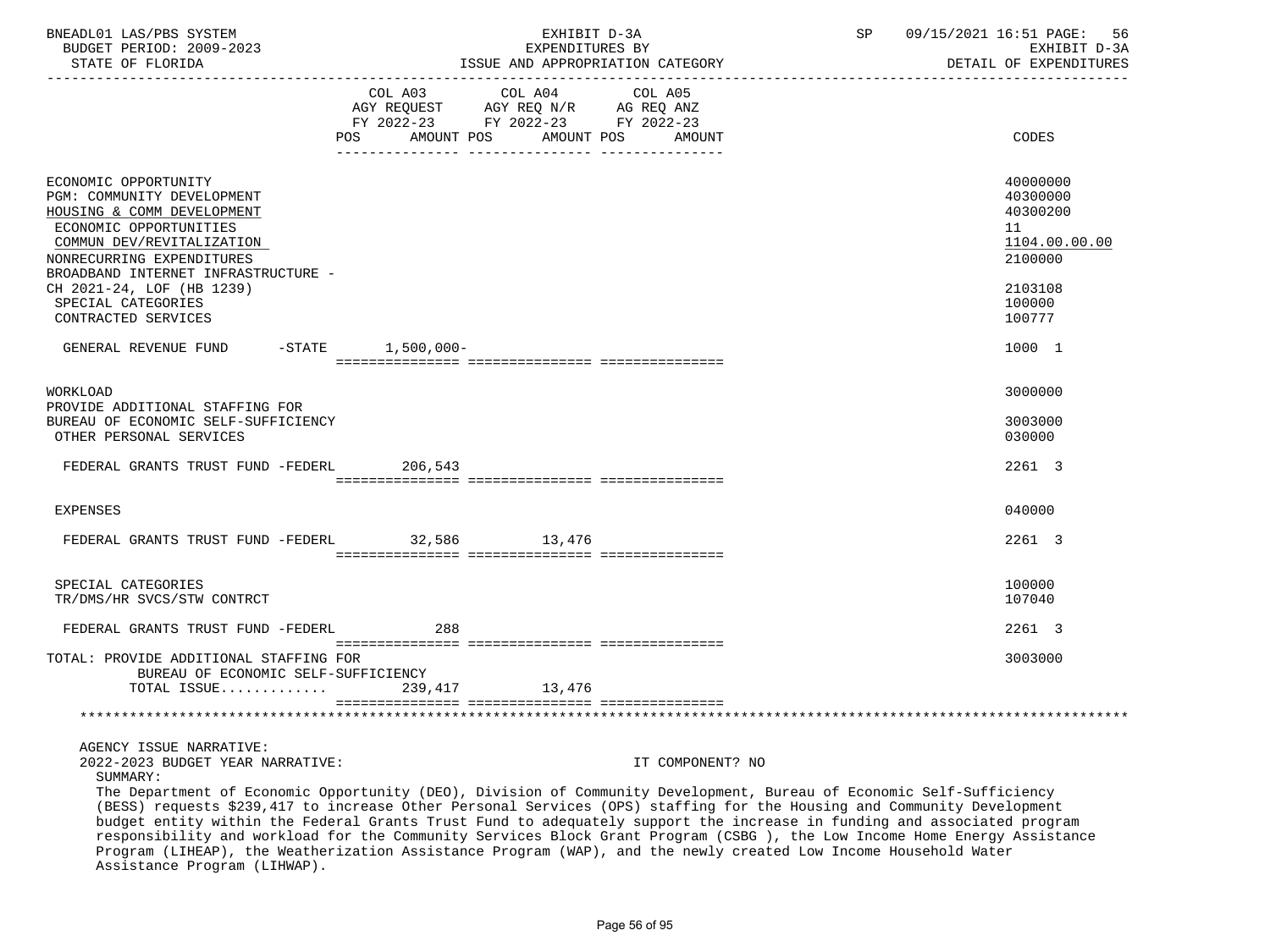| BNEADL01 LAS/PBS SYSTEM<br>BUDGET PERIOD: 2009-2023<br>STATE OF FLORIDA                                                                             | EXHIBIT D-3A<br>EXPENDITURES BY<br>ISSUE AND APPROPRIATION CATEGORY                                                                         | SP | 57<br>09/15/2021 16:51 PAGE:<br>EXHIBIT D-3A<br>DETAIL OF EXPENDITURES |
|-----------------------------------------------------------------------------------------------------------------------------------------------------|---------------------------------------------------------------------------------------------------------------------------------------------|----|------------------------------------------------------------------------|
|                                                                                                                                                     | COL A03 COL A04 COL A05<br>AGY REQUEST AGY REO N/R AG REO ANZ<br>FY 2022-23 FY 2022-23 FY 2022-23<br>AMOUNT POS AMOUNT POS<br>POS<br>AMOUNT |    | CODES                                                                  |
| ECONOMIC OPPORTUNITY<br>PGM: COMMUNITY DEVELOPMENT<br>HOUSING & COMM DEVELOPMENT<br>ECONOMIC OPPORTUNITIES<br>COMMUN DEV/REVITALIZATION<br>WORKLOAD |                                                                                                                                             |    | 40000000<br>40300000<br>40300200<br>11<br>1104.00.00.00<br>3000000     |
| PROVIDE ADDITIONAL STAFFING FOR<br>BUREAU OF ECONOMIC SELF-SUFFICIENCY                                                                              |                                                                                                                                             |    | 3003000                                                                |

#### BUSINESS NEED / PROBLEM STATEMENT:

 DEO's BESS administers federally funded programs through the U.S. Department of Health & Human Services which include the CSBG, LIHEAP, and the newly created LIHWAP programs. Additionally, DEO administers the Weatherization Assistance Program (WAP) which is funded through the Department of Energy. DEO allocates the federal funding in the form of grants directly to a network of community action agencies (CAA's), also known as local agency providers, located throughout the state of Florida. These agencies work with Florida's low income population who are eligible to receive assistance with various benefits including home heating and cooling costs; water and wastewater costs; antipoverty services such as emergency health, food, housing, day care, transportation assistance; housing counseling; financial management assistance; nutrition programs including federal surplus food distribution, job counseling, placement and training services and homeless prevention programs.

 Part of BESS's program responsibilities is to monitor local agency providers to ensure that they administer the funding in compliance with state and federal laws and rules; and provide technical assistance to local agency providers to help them comply with state and federal requirements.

 BESS continues to assume more responsibilities in response to statewide emergencies related to the pandemic, weather events, fires, public health, and any unprecedented crisis events that impact the lives of low-income Floridians.

 The pandemic has impacted the BESS's grant management operations substantially. Additionally, new federal grant programs such as the LIHWAP program that have been created along with the increase in funding to existing programs, have resulted in a shift to manage and distribute new levels of grant funding and track associated performance of the CAA's. In order to meet the expanding operational needs of the BESS, the following additional staffing needs have been identified:

 1 OPS Community Program Manager - Provide overall Program Management and lead in the efforts to centralize the management and oversight of the customer application intake processing for the CSBG, LIHEAP and LIHWAP grant programs.

 2 OPS Government Operations Consultant II's - Additional staff will be utilized to absorb the additional workload taken on by BESS. This customer-centered approach provides for a more holistic distribution of CSBG, LIHEAP and LIHWAP funding to the low-income population in Florida while reducing the administrative burden to the community action agencies.

This request includes the applicable standard expense package and HR Assessment per the LBR instructions.

# PROPOSED SOLUTION:

 The Department is requesting a total of \$239,417 in OPS and related Expenses to increase OPS staffing within the Division of Community Development, Bureau of Economic Self-Sufficiency by 3 OPS employees to assist with the centralization of overall operations associated with the CSBG, LIHEAP and LIHWAP federal grant programs.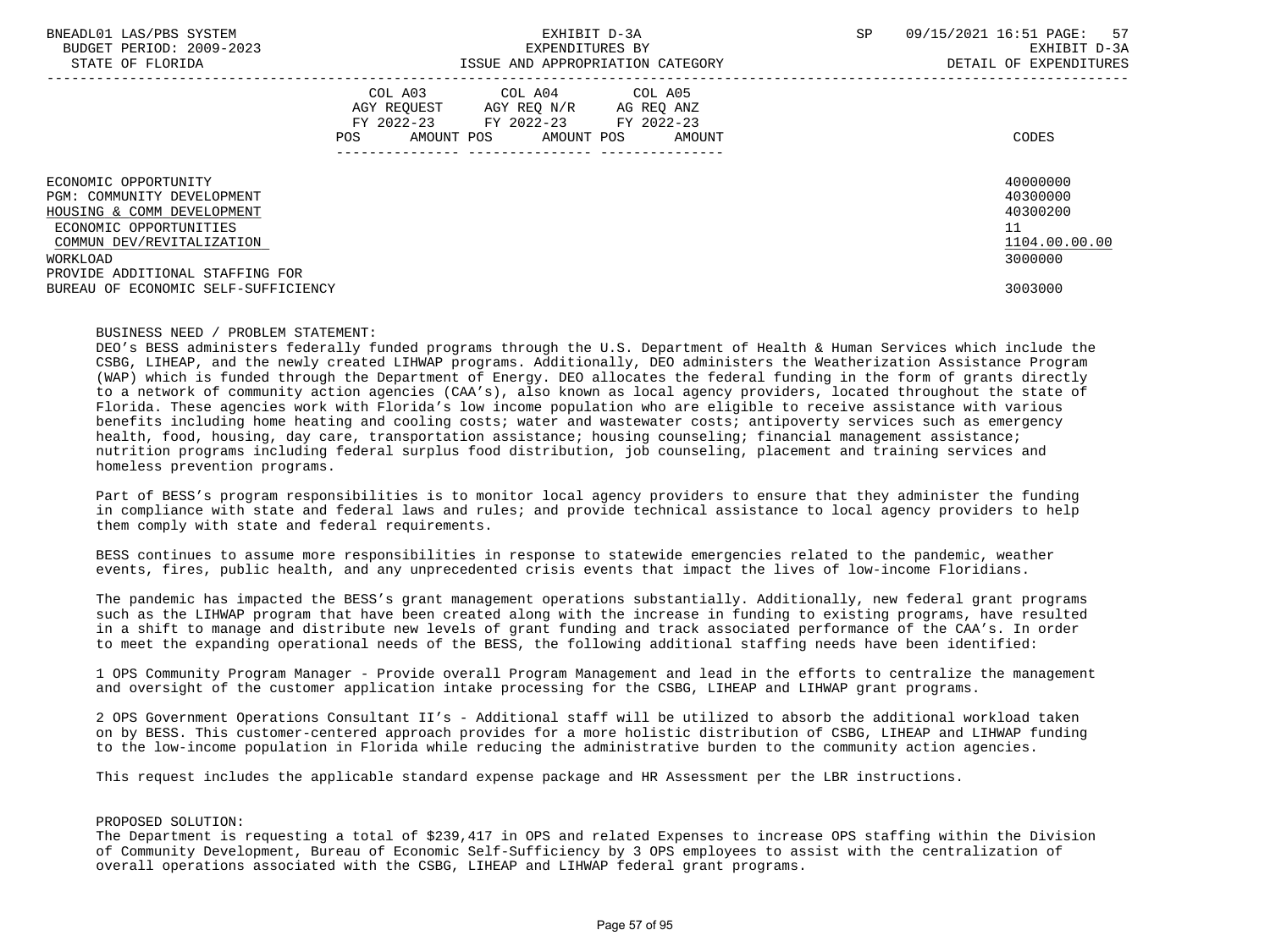| BNEADL01 LAS/PBS SYSTEM<br>BUDGET PERIOD: 2009-2023<br>STATE OF FLORIDA | EXHIBIT D-3A<br>EXPENDITURES BY<br>ISSUE AND APPROPRIATION CATEGORY                                                                            | <b>SP</b> | 09/15/2021 16:51 PAGE:<br>58<br>EXHIBIT D-3A<br>DETAIL OF EXPENDITURES |
|-------------------------------------------------------------------------|------------------------------------------------------------------------------------------------------------------------------------------------|-----------|------------------------------------------------------------------------|
|                                                                         | COL A03<br>COL A04 COL A05<br>AGY REOUEST AGY REO N/R<br>AG REQ ANZ<br>FY 2022-23 FY 2022-23 FY 2022-23<br>AMOUNT POS AMOUNT POS AMOUNT<br>POS |           | CODES                                                                  |
| ECONOMIC OPPORTUNITY                                                    |                                                                                                                                                |           | 40000000                                                               |
| PGM: COMMUNITY DEVELOPMENT                                              |                                                                                                                                                |           | 40300000                                                               |
| HOUSING & COMM DEVELOPMENT                                              |                                                                                                                                                |           | 40300200                                                               |
| ECONOMIC OPPORTUNITIES                                                  |                                                                                                                                                |           | 11                                                                     |
| COMMUN DEV/REVITALIZATION                                               |                                                                                                                                                |           | 1104.00.00.00                                                          |
| WORKLOAD                                                                |                                                                                                                                                |           | 3000000                                                                |
| PROVIDE ADDITIONAL STAFFING FOR                                         |                                                                                                                                                |           |                                                                        |
| BUREAU OF ECONOMIC SELF-SUFFICIENCY                                     |                                                                                                                                                |           | 3003000                                                                |

### PROPOSED BENEFITS / RISKS:

 With the additional staffing and the associated appropriations supported by federal funding sources, DEO can better manage and partner with the CSBG, LIHEAP and LIHWAP designated local agency providers to assist eligible income-qualified households or individuals in a more efficient manner.

## IMPACT IF NOT FUNDED:

 Without the additional resources, the overall management and priority of facilitating with the CAA's to increase the distribution rate of the available federal funding to eligible recipients will be impacted and a reduced number of eligible income-qualified households or individuals will be served.

 FLORIDA STRATEGIC PLAN FOR ECONOMIC DEVELOPMENT: This issue aligns with the following strategy contained in Florida's Strategic Plan for Economic Development:

5.2 - Civic and Governance Systems - Improve the efficiency, and effectiveness of government agencies at all levels.

 5.4 - Florida's Civic and Governance Systems - Provide Local, Regional and statewide assistance for the protection, provision and resiliency of resources and infrastructure.

 BUDGET REQUEST TOTAL: \$239,417 of Operating Budget - \$225,941 recurring and \$13,476 nonrecurring \*\*\*\*\*\*\*\*\*\*\*\*\*\*\*\*\*\*\*\*\*\*\*\*\*\*\*\*\*\*\*\*\*\*\*\*\*\*\*\*\*\*\*\*\*\*\*\*\*\*\*\*\*\*\*\*\*\*\*\*\*\*\*\*\*\*\*\*\*\*\*\*\*\*\*\*\*\*\*\*\*\*\*\*\*\*\*\*\*\*\*\*\*\*\*\*\*\*\*\*\*\*\*\*\*\*\*\*\*\*\*\*\*\*\*\*\*\*\*\*\*\*\*\*\*\*\*

 PROVIDE ADDITIONAL STAFFING AND CONTRACTED SERVICES FOR THE OFFICE OF BROADBAND 3003050  $\texttt{SALARY RATE}$  . The contract of the contract of the contract of the contract of the contract of the contract of the contract of the contract of the contract of the contract of the contract of the contract of the contract o SALARY RATE................ 60,000 =============== =============== ===============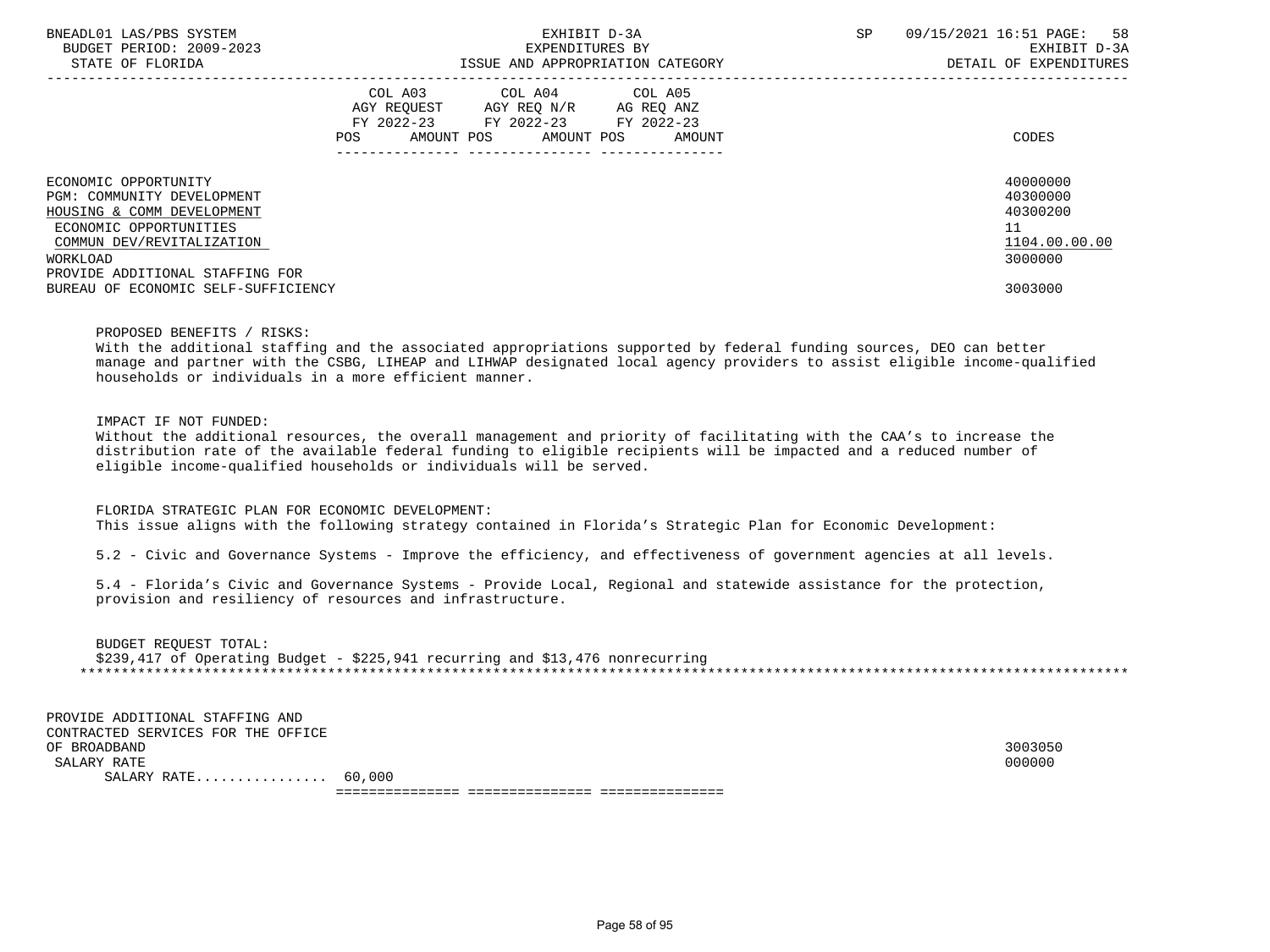| BNEADL01 LAS/PBS SYSTEM<br>BUDGET PERIOD: 2009-2023<br>STATE OF FLORIDA                                                                                                                                                                                                                                                                                                            |                | EXHIBIT D-3A<br>EXPENDITURES BY<br>ISSUE AND APPROPRIATION CATEGORY                                                               | SP               | 09/15/2021 16:51 PAGE:<br>59<br>EXHIBIT D-3A<br>DETAIL OF EXPENDITURES                                                       |
|------------------------------------------------------------------------------------------------------------------------------------------------------------------------------------------------------------------------------------------------------------------------------------------------------------------------------------------------------------------------------------|----------------|-----------------------------------------------------------------------------------------------------------------------------------|------------------|------------------------------------------------------------------------------------------------------------------------------|
|                                                                                                                                                                                                                                                                                                                                                                                    |                | COL A03 COL A04<br>COL A05<br>AGY REQUEST AGY REQ N/R AG REQ ANZ<br>FY 2022-23 FY 2022-23 FY 2022-23<br>POS AMOUNT POS AMOUNT POS | AMOUNT           | CODES                                                                                                                        |
| ECONOMIC OPPORTUNITY<br>PGM: COMMUNITY DEVELOPMENT<br>HOUSING & COMM DEVELOPMENT<br>ECONOMIC OPPORTUNITIES<br>COMMUN DEV/REVITALIZATION<br>WORKLOAD<br>PROVIDE ADDITIONAL STAFFING AND<br>CONTRACTED SERVICES FOR THE OFFICE                                                                                                                                                       |                |                                                                                                                                   |                  | 40000000<br>40300000<br>40300200<br>11<br>1104.00.00.00<br>3000000                                                           |
| OF BROADBAND<br>SALARIES AND BENEFITS                                                                                                                                                                                                                                                                                                                                              |                |                                                                                                                                   |                  | 3003050<br>010000                                                                                                            |
| GRANTS AND DONATIONS TF -STATE                                                                                                                                                                                                                                                                                                                                                     | 1.00<br>84,000 |                                                                                                                                   |                  | 2339 1                                                                                                                       |
| <b>EXPENSES</b>                                                                                                                                                                                                                                                                                                                                                                    |                |                                                                                                                                   |                  | 040000                                                                                                                       |
| GRANTS AND DONATIONS TF -STATE 35,862 4,492                                                                                                                                                                                                                                                                                                                                        |                |                                                                                                                                   |                  | 2339 1                                                                                                                       |
| SPECIAL CATEGORIES<br>G/A-CONTRACTED SERVICES                                                                                                                                                                                                                                                                                                                                      |                |                                                                                                                                   |                  | 100000<br>100778                                                                                                             |
| GRANTS AND DONATIONS TF -STATE 200,000                                                                                                                                                                                                                                                                                                                                             |                |                                                                                                                                   |                  | 2339 1                                                                                                                       |
| TR/DMS/HR SVCS/STW CONTRCT                                                                                                                                                                                                                                                                                                                                                         |                |                                                                                                                                   |                  | 107040                                                                                                                       |
| GRANTS AND DONATIONS TF -STATE                                                                                                                                                                                                                                                                                                                                                     | 306            |                                                                                                                                   |                  | 2339 1                                                                                                                       |
| TOTAL: PROVIDE ADDITIONAL STAFFING AND<br>CONTRACTED SERVICES FOR THE OFFICE<br>OF BROADBAND<br>TOTAL POSITIONS 1.00<br>TOTAL SALARY RATE 60,000                                                                                                                                                                                                                                   |                |                                                                                                                                   |                  | 3003050                                                                                                                      |
| واللواحلة علواطه علواطه علواطر علواطر علواطر علواطر علواطر علواطر علواطر علواطر علواطر علواطر علواطر علواطر                                                                                                                                                                                                                                                                        |                |                                                                                                                                   |                  | للمناوب فالمناوب فالمناوب فالمناوب فالمناوب فالمناوب فالمناوب فالمناوب فالمناوب فالمناوب فالمناوب فالمناوب فالمناوب فالمناوب |
| AGENCY ISSUE NARRATIVE:<br>2022-2023 BUDGET YEAR NARRATIVE:<br>SUMMARY:<br>The Department of Economic Opportunity (Department) requests 1 FTE and associated salary rate, salary and benefits,                                                                                                                                                                                     |                |                                                                                                                                   | IT COMPONENT? NO |                                                                                                                              |
| expenses, HR Assessment, and Contracted Services appropriation for the Division of Community Development, Florida Office<br>of Broadband within the Housing and Community Development budget entity and the Grants and Donations Trust Fund to update<br>the existing geographic information system (GIS) maps of broadband internet service availability throughout the state and |                |                                                                                                                                   |                  |                                                                                                                              |

establish and administer the Broadband Opportunity Grant Program that will award grants to applicants who seek to expand

broadband internet service to unserved areas of the state.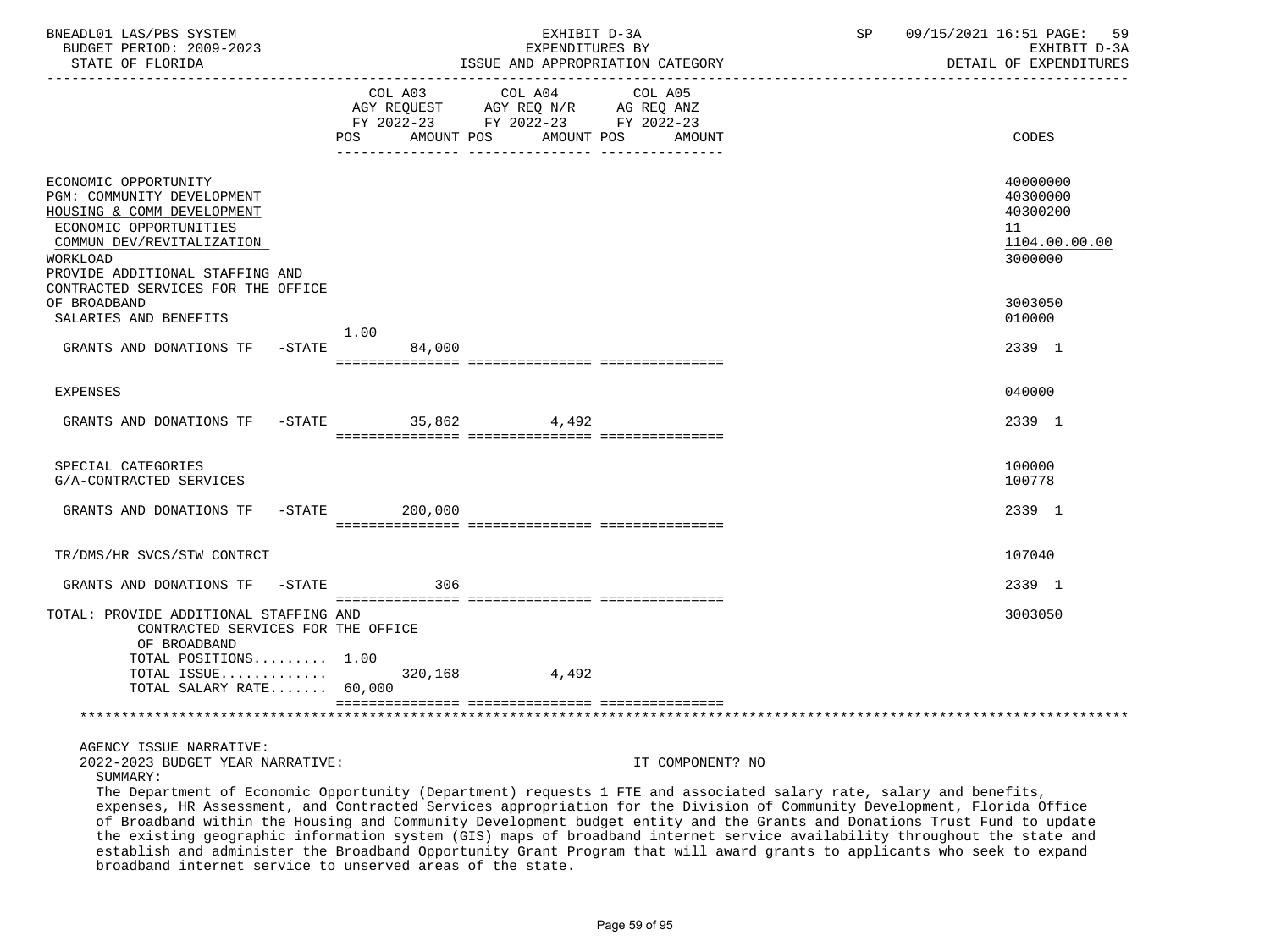| BNEADL01 LAS/PBS SYSTEM<br>BUDGET PERIOD: 2009-2023<br>STATE OF FLORIDA          | EXHIBIT D-3A<br>EXPENDITURES BY<br>ISSUE AND APPROPRIATION CATEGORY |                                                                                   |                                          |  |        | SP | 09/15/2021 16:51 PAGE:<br>-60<br>EXHIBIT D-3A<br>DETAIL OF EXPENDITURES |
|----------------------------------------------------------------------------------|---------------------------------------------------------------------|-----------------------------------------------------------------------------------|------------------------------------------|--|--------|----|-------------------------------------------------------------------------|
|                                                                                  | POS                                                                 | COL A03<br>AGY REOUEST AGY REO N/R AG REO ANZ<br>FY 2022-23 FY 2022-23 FY 2022-23 | COL A04 COL A05<br>AMOUNT POS AMOUNT POS |  | AMOUNT |    | CODES                                                                   |
| ECONOMIC OPPORTUNITY<br>PGM: COMMUNITY DEVELOPMENT<br>HOUSING & COMM DEVELOPMENT |                                                                     |                                                                                   |                                          |  |        |    | 40000000<br>40300000<br>40300200                                        |
| ECONOMIC OPPORTUNITIES<br>COMMUN DEV/REVITALIZATION                              |                                                                     |                                                                                   |                                          |  |        |    | 11<br>1104.00.00.00                                                     |
| WORKLOAD                                                                         |                                                                     |                                                                                   |                                          |  |        |    | 3000000                                                                 |
| PROVIDE ADDITIONAL STAFFING AND                                                  |                                                                     |                                                                                   |                                          |  |        |    |                                                                         |
| CONTRACTED SERVICES FOR THE OFFICE<br>OF BROADBAND                               |                                                                     |                                                                                   |                                          |  |        |    | 3003050                                                                 |

# BUSINESS NEED / PROBLEM STATEMENT:

 The Florida Office of Broadband, housed within DEO's Division of Community Development, was created in fiscal year 2020-21 per section 364.0135, Florida Statutes (F.S.) to work with local and state government agencies, community organizations and private businesses to increase the availability and effectiveness of broadband internet throughout the state, specifically in small and rural communities. Through these partnerships, the Office encourages investment in grant funding opportunities for the broadband program that focus on the expansion of broadband.

 Beginning July 1, 2021, the legislature enacted sections 288.9961, 288.9962, 288.9963, F.S, directing the Office of Broadband to be responsible for:

Developing, marketing and promoting broadband internet services in the state;

Creating a strategic plan to increase the use of broadband internet services in the state;

 Reviewing and verifying public input regarding transmission speeds and availability of broadband internet services throughout the state;

 Building and facilitating local technology planning teams, especially with community members from the areas of education, healthcare, business, tourism, agriculture, economic development and local government; and

 Participating in the Federal Communications Commission proceedings that are related to the geographic availability and deployment of broadband internet in Florida.

 Establishing the Broadband Opportunity Program to award grants to applicants who seek to expand broadband to unserved areas, and rulemaking for the program (subject to appropriations).

 In order to support the objectives, set forth in sections 288.9961, 288.9962, 288.9963, F.S, and to provide an effective administration of the program, the department has identified the following staffing and funding needs:

 1 FTE position for Program Administration of the Broadband Opportunity Grant program - Staff will be responsible for contract management, procurement, marketing, and building public private partnerships. This position would also coordinate with federal agencies, private internet service provider companies and provide technical assistance to rural communities. Chapter 2021-24 L.O.F. provided \$1,500,000 to perform GIS Mapping. Based on current contract estimates, \$200,000 is the ongoing cost to maintain.

This request includes the applicable standard expense package and HR Assessment per the LBR instructions.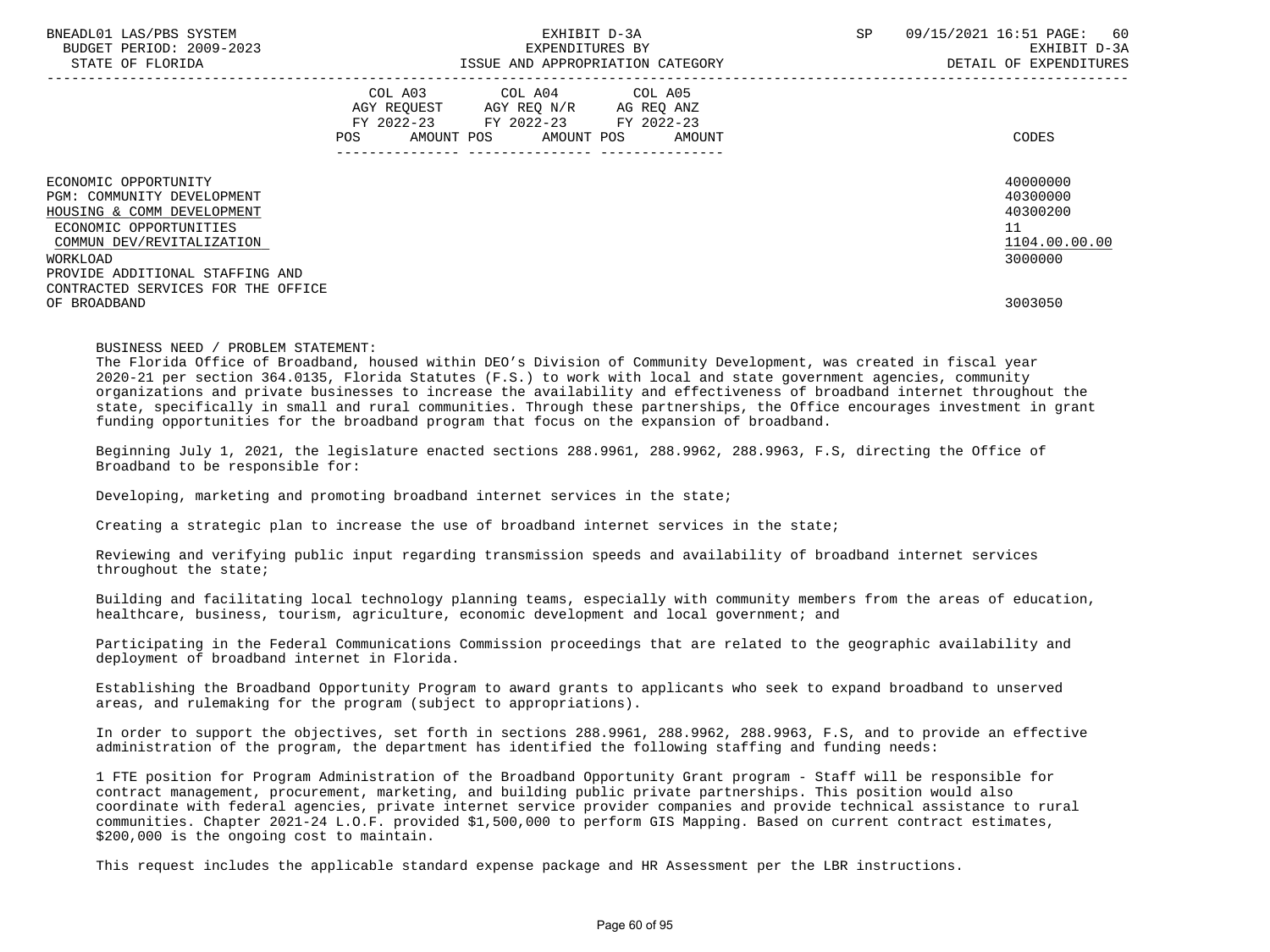| BNEADL01 LAS/PBS SYSTEM<br>BUDGET PERIOD: 2009-2023<br>STATE OF FLORIDA                                                                                                                |                    | EXHIBIT D-3A<br>EXPENDITURES BY<br>ISSUE AND APPROPRIATION CATEGORY                       | SP                           | 09/15/2021 16:51 PAGE:<br>61<br>EXHIBIT D-3A<br>DETAIL OF EXPENDITURES |                                                                    |
|----------------------------------------------------------------------------------------------------------------------------------------------------------------------------------------|--------------------|-------------------------------------------------------------------------------------------|------------------------------|------------------------------------------------------------------------|--------------------------------------------------------------------|
|                                                                                                                                                                                        | COL A03<br>POS FOR | COL A04 COL A05<br>AGY REOUEST AGY REO N/R AG REO ANZ<br>FY 2022-23 FY 2022-23 FY 2022-23 | AMOUNT POS AMOUNT POS AMOUNT |                                                                        | CODES                                                              |
| ECONOMIC OPPORTUNITY<br>PGM: COMMUNITY DEVELOPMENT<br>HOUSING & COMM DEVELOPMENT<br>ECONOMIC OPPORTUNITIES<br>COMMUN DEV/REVITALIZATION<br>WORKLOAD<br>PROVIDE ADDITIONAL STAFFING AND |                    |                                                                                           |                              |                                                                        | 40000000<br>40300000<br>40300200<br>11<br>1104.00.00.00<br>3000000 |
| CONTRACTED SERVICES FOR THE OFFICE<br>OF BROADBAND                                                                                                                                     |                    |                                                                                           |                              |                                                                        | 3003050                                                            |

### PROPOSED SOLUTION:

 The Department requests \$60,000 of Salary Rate, \$84,000 of Salaries and Benefits, \$35,862 of Expenses, \$200,000 of Contracted Services and \$306 of HR Assessment appropriation for the Division of Community Development to assist with the implementation and operations of the Broadband program. The Florida Office of Broadband will support broadband expansion by assisting with outreach and hosting Local Technology Planning Teams across the state. Designated partners statewide will be essential in the adoption and implementation of a broadband network. The department will utilize \$25,000 in the expense appropriation budget to facilitate travel and statewide Planning Teams and will utilize the \$200,0000 in contracted services to procure a vendor to update and expand the existing statewide GIS broadband maps.

# PROPOSED BENEFITS / RISKS:

 One of Florida's primary strategic goals is to lead the nation in global competitiveness as a location for business, investment, talent, innovation, and visitors. The Florida Office of Broadband will continue to be a powerful tool for developing, marketing, and promoting broadband internet services across the state. The pandemic has further highlighted the need for reliable broadband in all Florida communities, specifically internet access fore-learning, telework, and telemedicine. This proposal will promote economic growth and community resiliency in Florida by creating a plan for expanding broadband usage in the state, and funding rural communities to support implementation of local plans for expansion.

### IMPACT IF NOT FUNDED:

 The impact of not funding the Florida Office of Broadband is that outreach to communities in need will be limited, the administration of the Broadband Opportunity Program if funded, will not have resources to support the implementation, and the GIS map will not remain updated with the most current information to assist community broadband projects It will also negatively impact the economic development expansion in numerous communities around the state.

## FLORIDA STRATEGIC PLAN FOR ECONOMIC DEVELOPMENT:

This issue aligns with the following strategy contained in Florida's Strategic Plan for Economic Development:

 1.1 - Talent Supply and Education - Continue to align education and workforce development programs to foster employment opportunities and develop and retain talented workers with the skills to meet current and future employer needs.

 2.2 - Innovation and Economic Development - Support public, military and private industry partnerships and integrated efforts related to research and development, innovative technology transfer and commercialization.

2.4 - Innovation and Economic Development - Brand and consistently market Florida as the best state for Small business.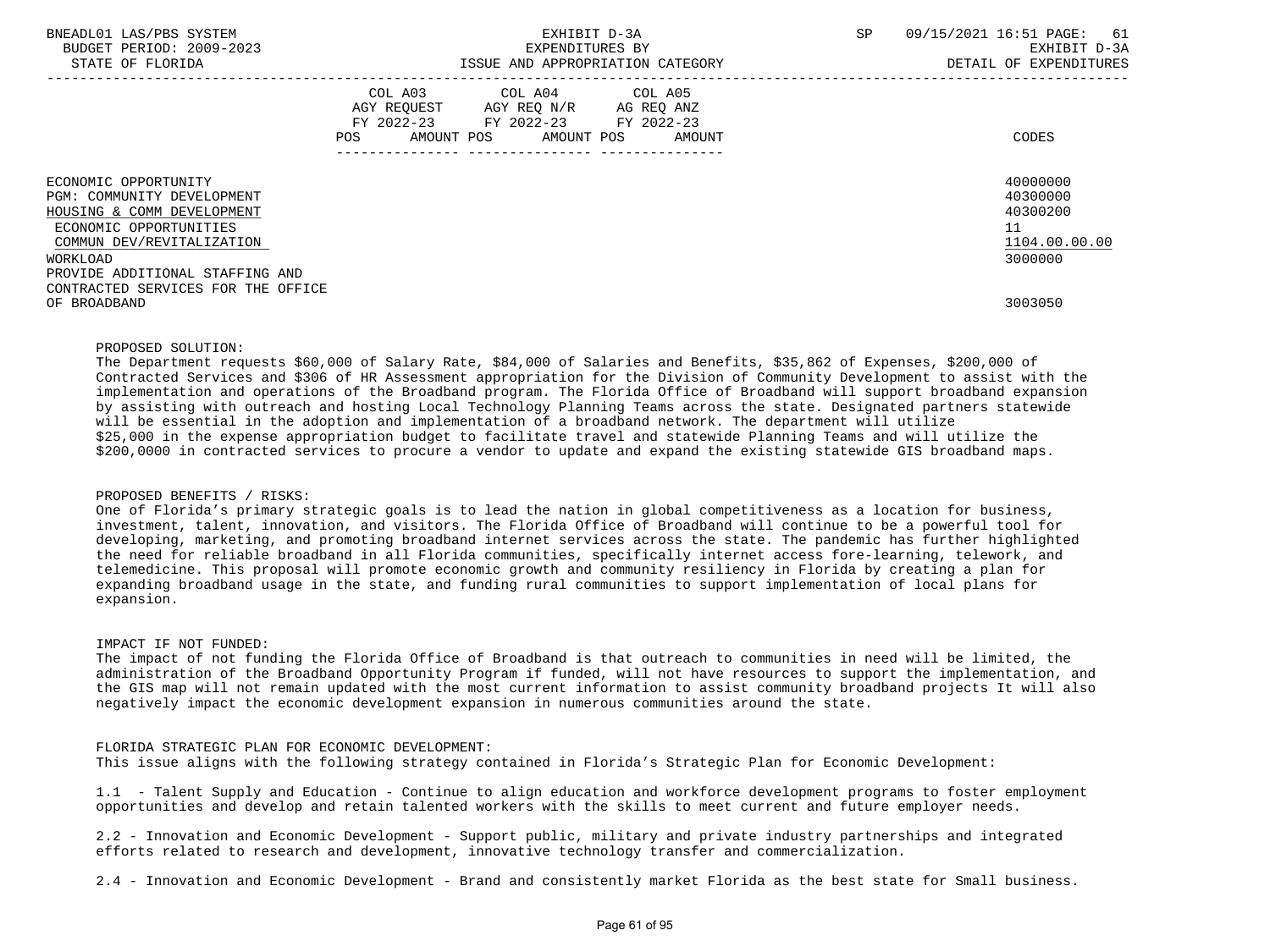| BNEADL01 LAS/PBS SYSTEM<br>BUDGET PERIOD: 2009-2023<br>STATE OF FLORIDA                                                                 |                                                                                                                           | EXHIBIT D-3A<br>EXPENDITURES BY<br>ISSUE AND APPROPRIATION CATEGORY                                                                   | <b>SP</b> | 09/15/2021 16:51 PAGE:<br>62<br>EXHIBIT D-3A<br>DETAIL OF EXPENDITURES |                                                         |
|-----------------------------------------------------------------------------------------------------------------------------------------|---------------------------------------------------------------------------------------------------------------------------|---------------------------------------------------------------------------------------------------------------------------------------|-----------|------------------------------------------------------------------------|---------------------------------------------------------|
|                                                                                                                                         | COL A03<br>POS FOR THE POST OF THE POST OF THE POST OF THE POST OF THE POST OF THE POST OF THE POST OF THE POST OF THE PO | COL A04 COL A05<br>AGY REOUEST AGY REO N/R AG REO ANZ<br>FY 2022-23 FY 2022-23 FY 2022-23<br>AMOUNT POS AMOUNT POS<br>--------------- | AMOUNT    |                                                                        | CODES                                                   |
| ECONOMIC OPPORTUNITY<br>PGM: COMMUNITY DEVELOPMENT<br>HOUSING & COMM DEVELOPMENT<br>ECONOMIC OPPORTUNITIES<br>COMMUN DEV/REVITALIZATION |                                                                                                                           |                                                                                                                                       |           |                                                                        | 40000000<br>40300000<br>40300200<br>11<br>1104.00.00.00 |
| WORKLOAD<br>PROVIDE ADDITIONAL STAFFING AND<br>CONTRACTED SERVICES FOR THE OFFICE<br>OF BROADBAND                                       |                                                                                                                           |                                                                                                                                       |           |                                                                        | 3000000<br>3003050                                      |

 3.1 - Infrastructure and Growth Leadership - Enhance and protect accessibility and participation of a cross-representation of parties in an integrated planning, review and development process (e.g., workforce, development, natural resources and land use, housing, military, infrastructure and transportation).

 3.4 - Infrastructure and Growth Leadership - Ensure the availability of workforce housing, the future supply of quality water, cutting-edge telecommunications and effective energy sources to meet Florida's economic and quality of life goals.

 4.2 - Business Climate and Competitiveness - Ensure state, regional and local agencies provide collaborative and timely customer service to businesses and workers.

 5.1 - Florida's Civic and Governance Systems Strategies - Integrate long-term investment strategies for statewide and regional economic development priorities.

 5.4 - Florida's Civic and Governance Systems - Provide Local, Regional and statewide assistance for the protection, provision and resiliency of resources and infrastructure.

 6.1 - Florida's Quality of Life and Quality Places - Create and sustain vibrant, safe, healthy and resilient communities that attract workers, residents, businesses and visitors.

| BUDGET REOUEST TOTAL: |  |  |  |  |  |                                                                                                     |  |
|-----------------------|--|--|--|--|--|-----------------------------------------------------------------------------------------------------|--|
|                       |  |  |  |  |  | 60,000 Salary Rate and \$320,168 of Operating Budget - \$315,676 recurring and \$4,492 nonrecurring |  |
|                       |  |  |  |  |  |                                                                                                     |  |

| FTE                   | 1.00      |  |
|-----------------------|-----------|--|
| Salary Rate           | 60,000    |  |
| Salaries and Benefits | \$84,000  |  |
| Expenses              | \$10,862  |  |
| Expenses - Travel     | \$25,000  |  |
| HR Assessment         | \$306     |  |
| Contracted Services   | \$200,000 |  |
| Total Request         | \$320,168 |  |
|                       |           |  |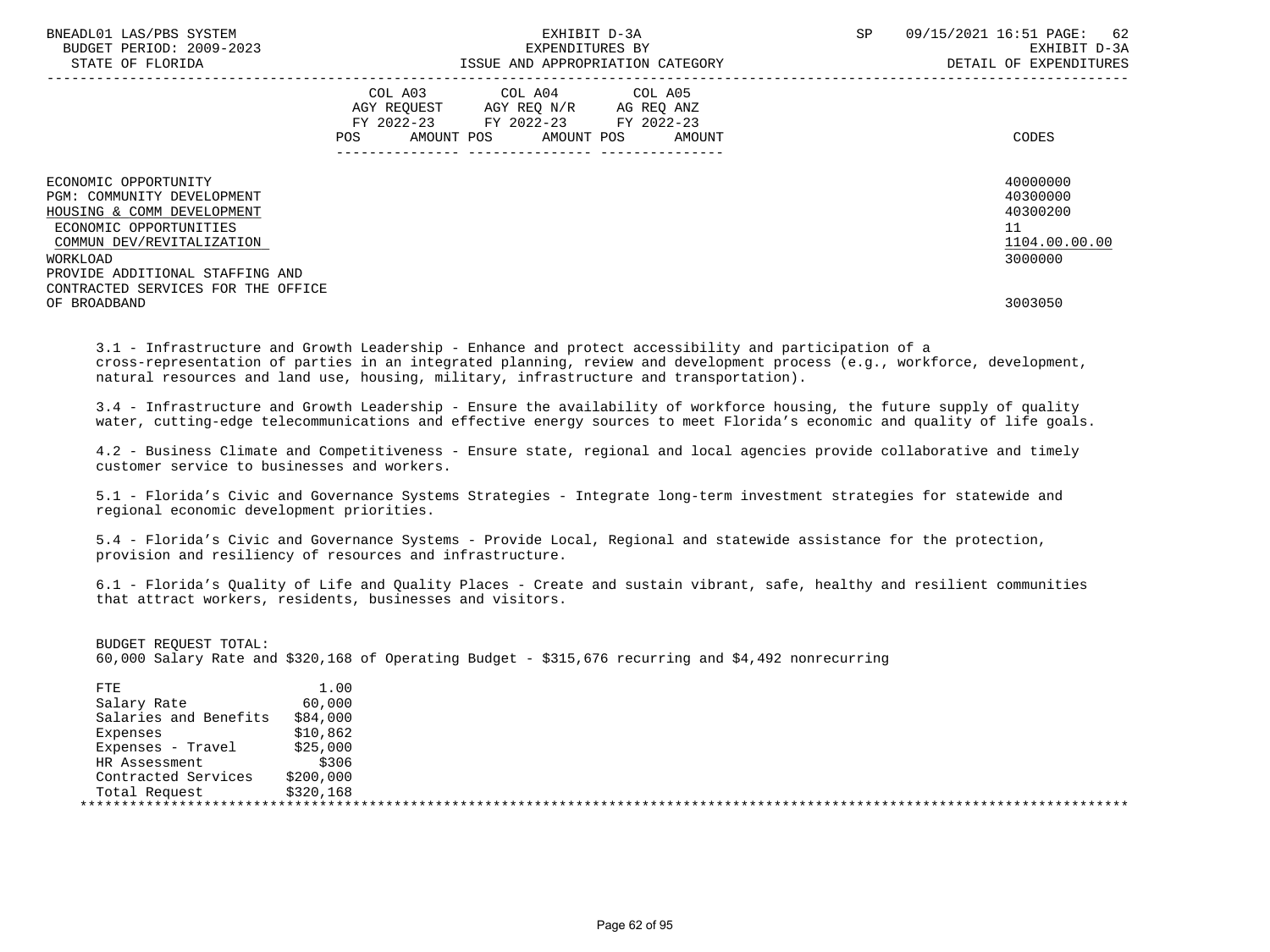| BNEADL01 LAS/PBS SYSTEM<br>BUDGET PERIOD: 2009-2023<br>STATE OF FLORIDA                                                                                                                                                      |                | EXHIBIT D-3A<br>EXPENDITURES BY<br>ISSUE AND APPROPRIATION CATEGORY |                                     |                                                                                                        | SP 09/15/2021 16:51 PAGE: 63<br>EXHIBIT D-3A<br>DETAIL OF EXPENDITURES |               |               |                                                                    |
|------------------------------------------------------------------------------------------------------------------------------------------------------------------------------------------------------------------------------|----------------|---------------------------------------------------------------------|-------------------------------------|--------------------------------------------------------------------------------------------------------|------------------------------------------------------------------------|---------------|---------------|--------------------------------------------------------------------|
|                                                                                                                                                                                                                              | COL A03<br>POS | AMOUNT POS                                                          | COL A04<br>________________         | COL A05<br>AGY REQUEST AGY REQ N/R AG REQ ANZ<br>FY 2022-23 FY 2022-23 FY 2022-23<br>AMOUNT POS AMOUNT |                                                                        |               |               | CODES                                                              |
| ECONOMIC OPPORTUNITY<br>PGM: COMMUNITY DEVELOPMENT<br>HOUSING & COMM DEVELOPMENT<br>ECONOMIC OPPORTUNITIES<br>COMMUN DEV/REVITALIZATION<br>WORKLOAD<br>PROVIDE ADDITIONAL STAFFING AND<br>CONTRACTED SERVICES FOR THE OFFICE |                |                                                                     |                                     |                                                                                                        |                                                                        |               |               | 40000000<br>40300000<br>40300200<br>11<br>1104.00.00.00<br>3000000 |
| OF BROADBAND                                                                                                                                                                                                                 |                |                                                                     |                                     |                                                                                                        |                                                                        |               |               | 3003050                                                            |
| POSITION DETAIL OF SALARIES AND BENEFITS:                                                                                                                                                                                    | <b>FTE</b>     | BASE RATE                                                           |                                     | ADDITIVES                                                                                              | BENEFITS                                                               | SUBTOTAL      | $\sim$ $\sim$ | LAPSE LAPSED SALARIES<br>AND BENEFITS                              |
| A03 - AGY REQUEST FY 2022-23<br>NEW POSITIONS<br>2238 GOVERNMENT OPERATIONS CONSULTANT III<br>C1001 001                                                                                                                      | 1.00           |                                                                     | 43,508                              |                                                                                                        | 22,566 66,074 0.00                                                     |               |               | 66,074                                                             |
| TOTALS FOR ISSUE BY FUND<br>2339 GRANTS AND DONATIONS TF                                                                                                                                                                     |                |                                                                     |                                     |                                                                                                        |                                                                        |               |               | 66,074                                                             |
|                                                                                                                                                                                                                              |                |                                                                     |                                     |                                                                                                        |                                                                        |               |               | --------------                                                     |
|                                                                                                                                                                                                                              |                | 1.00 43,508                                                         |                                     |                                                                                                        | acacacaca acacacacacaca acacacacacaca acacacacacaca acacacacacaca      | 22,566 66,074 |               | 66,074<br>==============                                           |
| RA06 RATE ADJ - NO FTE - NO SALARY - NO BENEFITS<br>C1001 002                                                                                                                                                                |                |                                                                     | 16,492                              |                                                                                                        |                                                                        |               |               |                                                                    |
| TOTAL SALARY RATE                                                                                                                                                                                                            |                |                                                                     | <u> Leonard Leonard L</u><br>16,492 |                                                                                                        |                                                                        |               |               |                                                                    |
|                                                                                                                                                                                                                              |                |                                                                     |                                     |                                                                                                        |                                                                        |               |               | ==============                                                     |
| OTHER SALARY AMOUNT<br>2339 GRANTS AND DONATIONS TF                                                                                                                                                                          |                |                                                                     |                                     |                                                                                                        |                                                                        |               |               | 17,926<br>------------                                             |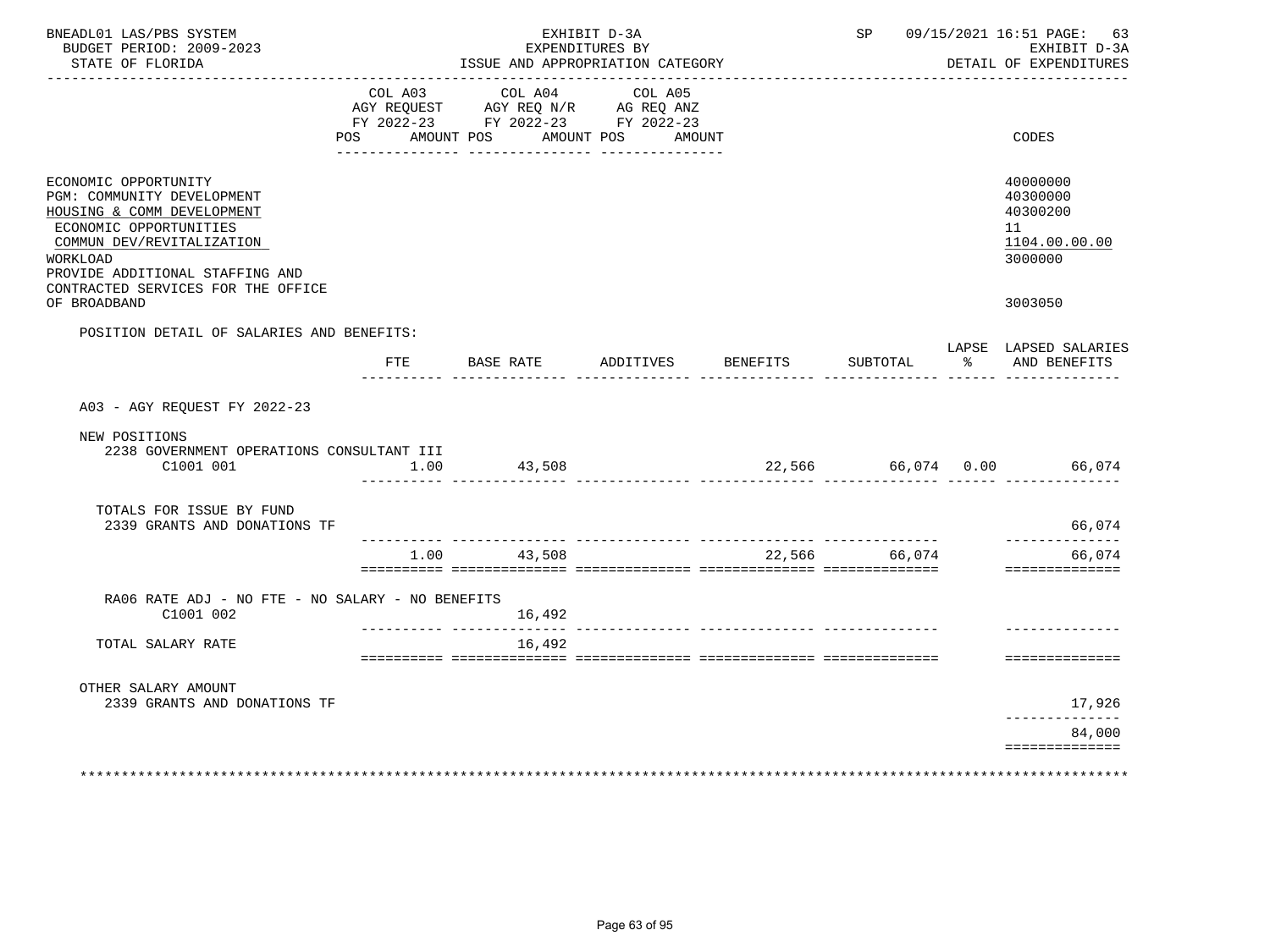| BNEADL01 LAS/PBS SYSTEM<br>BUDGET PERIOD: 2009-2023 | EXHIBIT D-3A<br>EXPENDITURES BY                                  | 09/15/2021 16:51 PAGE: 64<br>SP<br>EXHIBIT D-3A |
|-----------------------------------------------------|------------------------------------------------------------------|-------------------------------------------------|
| STATE OF FLORIDA                                    | ISSUE AND APPROPRIATION CATEGORY                                 | DETAIL OF EXPENDITURES                          |
|                                                     | COL A03 COL A04 COL A05                                          |                                                 |
|                                                     | AGY REQUEST AGY REQ N/R AG REQ ANZ                               |                                                 |
|                                                     | FY 2022-23 FY 2022-23 FY 2022-23<br>AMOUNT POS AMOUNT POS AMOUNT | CODES                                           |
|                                                     |                                                                  |                                                 |
|                                                     |                                                                  |                                                 |
| ECONOMIC OPPORTUNITY                                |                                                                  | 40000000                                        |
| PGM: COMMUNITY DEVELOPMENT                          |                                                                  | 40300000                                        |
| HOUSING & COMM DEVELOPMENT                          |                                                                  | 40300200                                        |
| ECONOMIC OPPORTUNITIES                              |                                                                  | 11                                              |
| COMMUN DEV/REVITALIZATION                           |                                                                  | 1104.00.00.00                                   |
| CAPITAL IMPROVEMENT PLAN                            |                                                                  | 9900000                                         |
| GRANTS AND AIDS - FIXED CAPITAL                     |                                                                  |                                                 |
| OUTLAY                                              |                                                                  | 990G000                                         |
| G/A-LOC GOV/NONST ENT-FCO                           |                                                                  | 140000                                          |
| SPACE, DEFENSE, RURAL INFR                          |                                                                  | 143150                                          |
| SEED TRUST FUND -STATE 1,600,000                    |                                                                  | 2041 1                                          |
|                                                     |                                                                  |                                                 |

AGENCY NARRATIVE:

 2022-2023 BUDGET YEAR NARRATIVE: SPACE, DEFENSE, RURAL INFR IT COMPONENT? NO SUMMARY:

 The Department requests \$1,600,000 in recurring appropriation in the State Economic Enhancement and Development (SEED) Trust Fund within the Housing and Community Development budget entity (40300200) in the Space, Defense, Rural Infrastructure (143150) category for Rural Infrastructure Fixed Capital Outlay projects in Fiscal Year 2022-23.

## BUSINESS NEED / PROBLEM STATEMENT:

 In order to support the objectives, set forth in section 288.0655, F.S., the request is to reestablish recurring appropriation for Statewide Rural Infrastructure Fixed Capital Outlay projects.

 In FY 2020-21, an additional \$5,000,000 recurring appropriation was provided in this category increasing the recurring appropriation to \$6,600,000. The proviso language, however, limits the use of the funds to specified rural communities. In FY 2020-21, the historically recurring appropriation of \$1,600,000 for this program was made nonrecurring. This \$1,600,000 nonrecurring appropriation was then not appropriated in FY 2021-2022.

 This request seeks to reestablish the \$1,600,000 of recurring appropriation to support the statewide objectives of the program.

 PROPOSED SOLUTION: The Department requests to reestablish the recurring appropriation of \$1,600,000 to complete projects outlined for the Rural Infrastructure Fixed Capital Outlay appropriation.

 PROPOSED BENEFITS / RISKS: This funding will allow the Department to continue to complete needed projects.

 IMPACT IF NOT FUNDED: If this issue is not funded, there will be insufficient budget to support Statewide Rural Infrastructure needs.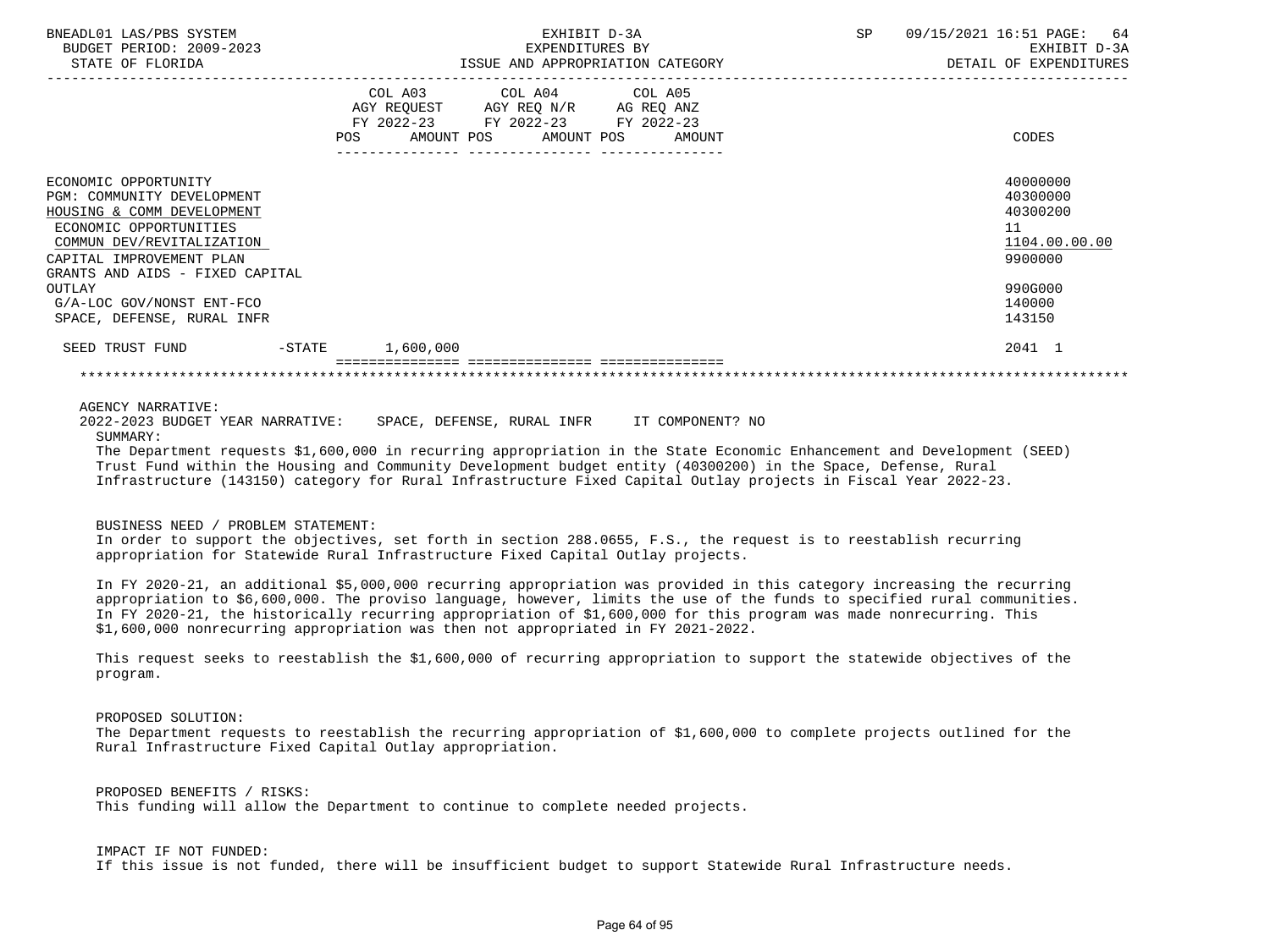| BNEADL01 LAS/PBS SYSTEM<br>BUDGET PERIOD: 2009-2023<br>STATE OF FLORIDA                                                                                                                                          | EXHIBIT D-3A<br>EXPENDITURES BY<br>ISSUE AND APPROPRIATION CATEGORY                                                                         | 09/15/2021 16:51 PAGE: 65<br><b>SP</b><br>EXHIBIT D-3A<br>DETAIL OF EXPENDITURES |
|------------------------------------------------------------------------------------------------------------------------------------------------------------------------------------------------------------------|---------------------------------------------------------------------------------------------------------------------------------------------|----------------------------------------------------------------------------------|
|                                                                                                                                                                                                                  | COL A03 COL A04 COL A05<br>AGY REQUEST AGY REQ N/R AG REQ ANZ<br>FY 2022-23 FY 2022-23 FY 2022-23<br>POS<br>AMOUNT POS AMOUNT POS<br>AMOUNT | CODES                                                                            |
| ECONOMIC OPPORTUNITY<br>PGM: COMMUNITY DEVELOPMENT<br>HOUSING & COMM DEVELOPMENT<br>ECONOMIC OPPORTUNITIES<br>COMMUN DEV/REVITALIZATION<br>CAPITAL IMPROVEMENT PLAN<br>GRANTS AND AIDS - FIXED CAPITAL<br>OUTLAY |                                                                                                                                             | 40000000<br>40300000<br>40300200<br>11<br>1104.00.00.00<br>9900000<br>990G000    |

 FLORIDA STRATEGIC PLAN FOR ECONOMIC DEVELOPMENT: This issue aligns with the following strategies contained in Florida's Strategic Plan for Economic Development:

 3.1 - Infrastructure and Growth Leadership - Enhance and protect accessibility and participation of a cross-representation of parties in an integrated planning, review and development process (e.g., workforce, development, natural resources and land use, housing, military, infrastructure and transportation).

 5.1 - Florida's Civic and Governance Systems Strategies - Integrate long-term investment strategies for statewide and regional economic development priorities.

| BUDGET REOUEST TOTAL:                       |
|---------------------------------------------|
| \$1,600,000 of Operating Budget - recurring |
|                                             |

| ESTIMATED EXPENDITURES - FIXED   |             |                                   |               |
|----------------------------------|-------------|-----------------------------------|---------------|
| CAPITAL OUTLAY - OTHER           |             |                                   | 990I100       |
| G/A-LOC GOV/NONST ENT-FCO        |             |                                   | 140000        |
| SPACE, DEFENSE, RURAL INFR       |             |                                   | 143150        |
|                                  |             |                                   |               |
| $-$ STATE<br>SEED TRUST FUND     | 5,000,000   |                                   | 2041 1        |
|                                  |             |                                   |               |
| TOTAL: COMMUN DEV/REVITALIZATION |             |                                   | 1104.00.00.00 |
| BY FUND TYPE                     |             |                                   |               |
|                                  | 151.00      |                                   |               |
| TRUST FUNDS                      | 183,293,408 | 17,968                            | 2000          |
| SALARY RATE 7,899,772            |             |                                   |               |
|                                  |             | ================================= |               |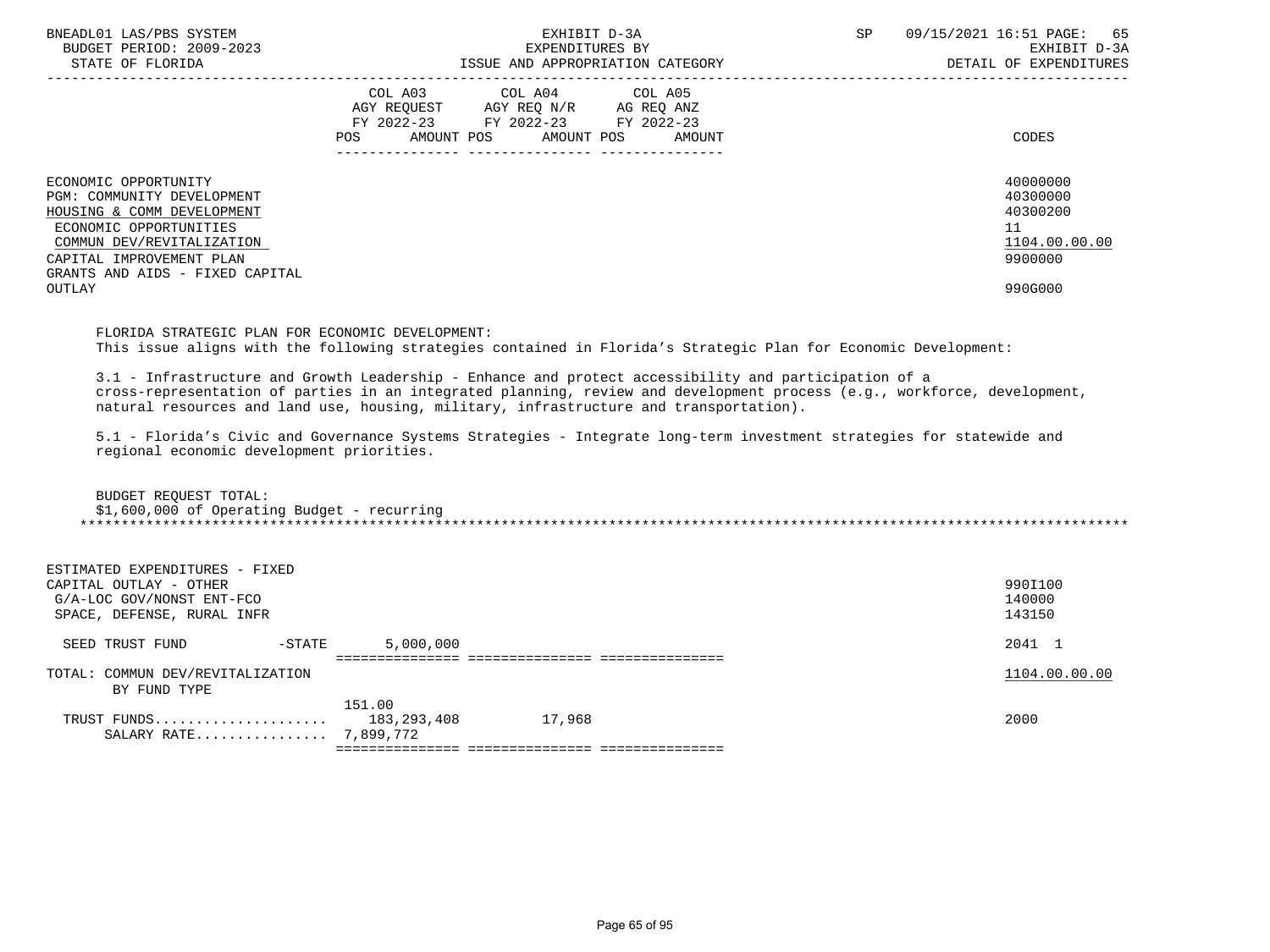|                                                                                                                                                                                                                                                          | COL A03 COL A04 COL A05<br>AGY REQUEST AGY REQ N/R AG REQ ANZ<br>FY 2022-23 FY 2022-23 FY 2022-23<br><b>POS</b><br>AMOUNT POS<br>AMOUNT POS<br>AMOUNT | CODES                                                                                             |
|----------------------------------------------------------------------------------------------------------------------------------------------------------------------------------------------------------------------------------------------------------|-------------------------------------------------------------------------------------------------------------------------------------------------------|---------------------------------------------------------------------------------------------------|
| ECONOMIC OPPORTUNITY<br>PGM: COMMUNITY DEVELOPMENT<br>FLA HOUSING FINANCE CORP<br>ECONOMIC OPPORTUNITIES<br>COMMUN DEV/REVITALIZATION<br>ESTIMATED EXPENDITURES<br>ESTIMATED EXPENDITURES - OPERATIONS<br>SPECIAL CATEGORIES<br>G/A-HFC-AFFORD HSNG PRGM |                                                                                                                                                       | 40000000<br>40300000<br>40300600<br>11<br>1104.00.00.00<br>1000000<br>1001000<br>100000<br>105035 |
| STATE HOUSING TF                                                                                                                                                                                                                                         | $-STATE$ 62,500,000                                                                                                                                   | 2255 1                                                                                            |
| G/A-HFC-SHIP PROGRAM                                                                                                                                                                                                                                     |                                                                                                                                                       | 105045                                                                                            |
| LOCAL GOV HOUSING TF                                                                                                                                                                                                                                     | $-$ STATE $146,700,000$                                                                                                                               | 2250 1                                                                                            |
| TOTAL: ESTIMATED EXPENDITURES - OPERATIONS<br>TOTAL ISSUE 209,200,000                                                                                                                                                                                    |                                                                                                                                                       | 1001000                                                                                           |
| NONRECURRING EXPENDITURES<br>STATE HOUSING INITIATIVES<br>PARTNERSHIP (SHIP) PROGRAM                                                                                                                                                                     |                                                                                                                                                       | 2100000<br>2103032                                                                                |
| SPECIAL CATEGORIES<br>G/A-HFC-SHIP PROGRAM                                                                                                                                                                                                               |                                                                                                                                                       | 100000<br>105045                                                                                  |
| LOCAL GOV HOUSING TF                                                                                                                                                                                                                                     | $-$ STATE $146,700,000-$                                                                                                                              | 2250 1                                                                                            |
| AFFORDABLE HOUSING PROGRAMS<br>SPECIAL CATEGORIES<br>G/A-HFC-AFFORD HSNG PRGM                                                                                                                                                                            |                                                                                                                                                       | 2103037<br>100000<br>105035                                                                       |
| STATE HOUSING TF                                                                                                                                                                                                                                         | $-$ STATE<br>$62,500,000 -$                                                                                                                           | 2255 1                                                                                            |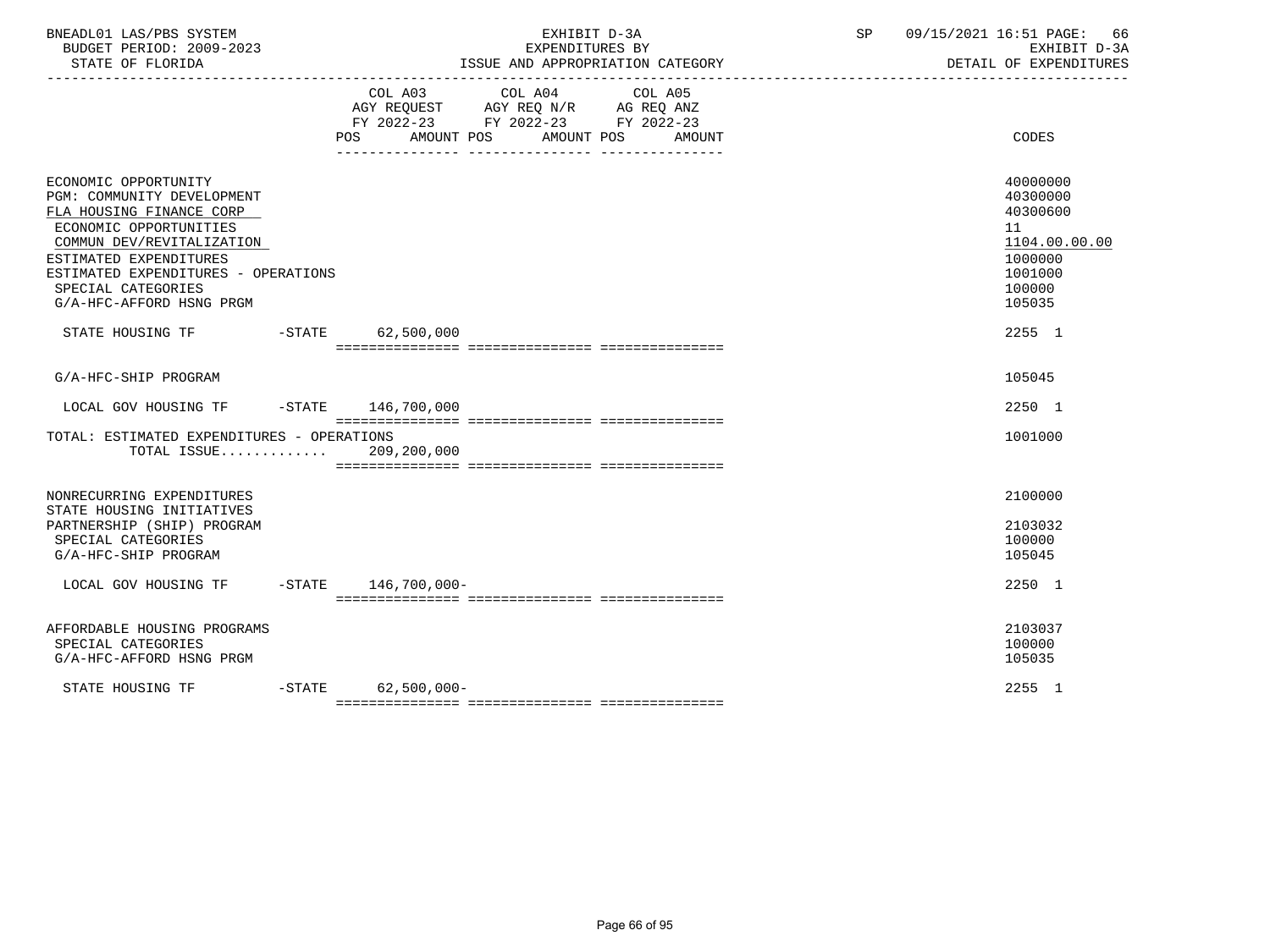| BNEADL01 LAS/PBS SYSTEM<br>BUDGET PERIOD: 2009-2023<br>STATE OF FLORIDA                                                                                                                                                                                | EXHIBIT D-3A<br>EXPENDITURES BY                                                                                                       | ISSUE AND APPROPRIATION CATEGORY | SP 09/15/2021 16:51 PAGE: 67<br>EXHIBIT D-3A<br>DETAIL OF EXPENDITURES                            |
|--------------------------------------------------------------------------------------------------------------------------------------------------------------------------------------------------------------------------------------------------------|---------------------------------------------------------------------------------------------------------------------------------------|----------------------------------|---------------------------------------------------------------------------------------------------|
|                                                                                                                                                                                                                                                        | COL A03 COL A04 COL A05<br>AGY REQUEST AGY REQ N/R AG REQ ANZ<br>FY 2022-23 FY 2022-23 FY 2022-23<br>POS AMOUNT POS AMOUNT POS AMOUNT |                                  | CODES                                                                                             |
| ECONOMIC OPPORTUNITY<br>PGM: COMMUNITY DEVELOPMENT<br>FLA HOUSING FINANCE CORP<br>ECONOMIC OPPORTUNITIES<br>COMMUN DEV/REVITALIZATION<br>AFFORDABLE HOUSING FINANCING<br>AFFORDABLE HOUSING PROGRAMS<br>SPECIAL CATEGORIES<br>G/A-HFC-AFFORD HSNG PRGM |                                                                                                                                       |                                  | 40000000<br>40300000<br>40300600<br>11<br>1104.00.00.00<br>6500000<br>6507400<br>100000<br>105035 |
| STATE HOUSING TF -STATE 65,200,000 65,200,000                                                                                                                                                                                                          |                                                                                                                                       |                                  | 2255 1                                                                                            |
|                                                                                                                                                                                                                                                        |                                                                                                                                       |                                  |                                                                                                   |
| AGENCY ISSUE NARRATIVE:<br>2022-2023 BUDGET YEAR NARRATIVE:<br>SUMMARY:<br>Dlanida Hanaina Dinanga Aswanatish nagusata 665 000 000 within the Atata Hanaina Manat Dund Can the William D Asdamalei                                                     |                                                                                                                                       | IT COMPONENT? NO                 |                                                                                                   |

 Florida Housing Finance Corporation requests \$65,200,000 within the State Housing Trust Fund for the William E Sadowski affordable housing programs. The requested amount represents the Office of Economic and Demographic Research (EDR) estimates on deposits of documentary stamp tax collections for Fiscal Year 2022-2023.

### BUSINESS NEED / PROBLEM STATEMENT:

 The William E. Sadowski Affordable Housing Act authorized the use of documentary stamp tax revenues within the State Housing Trust Fund for certain affordable housing programs. The Sadowski affordable housing programs include:

 State Apartment Incentive Loan (SAIL) Program - The State Apartment Incentive Loan (SAIL) Program provides low-interest loans on a competitive basis to developers of affordable rental housing. SAIL funds provide gap financing that allows developers to obtain the full financing needed to construct or rehabilitate affordable multifamily units. Special consideration is given to properties that target specific demographic groups such as the elderly, homeless people, farmworkers and commercial fishing workers.

 Homeownership Assistance Program (HAP) - This program, established pursuant to section 420.5088, F.S., provides funds to eligible borrowers for down payment or closing costs or for permanent financing related to the purchase of a borrower's primary residence.

 Predevelopment Loan Program (PLP) - PLP assists nonprofit and community-based organizations, local governments and public housing authorities with planning and financing of affordable housing. Eligible organizations may apply for a loan of up to \$500,000 without site acquisition or up to \$750,000 with site acquisition for predevelopment activities including title searches, engineering fees, impact fees, soil tests, appraisals, feasibility analyses, earnest money deposits, and insurance fees. Technical assistance is also provided at no charge to the applicant.

 Catalyst Program - The Affordable Housing Catalyst Program is designed to provide technical assistance and training to local government housing departments and not for profit organizations that are participating in SHIP, and other affordable housing programs. There is no cost to participants in the Catalyst Program.

 In 2019, the most recent year for which we have data, approximately 8.4 million households resided in Florida and the average household size was 2.46 persons. Florida's population grew by 1.83 percent between 2019 and 2020. Over the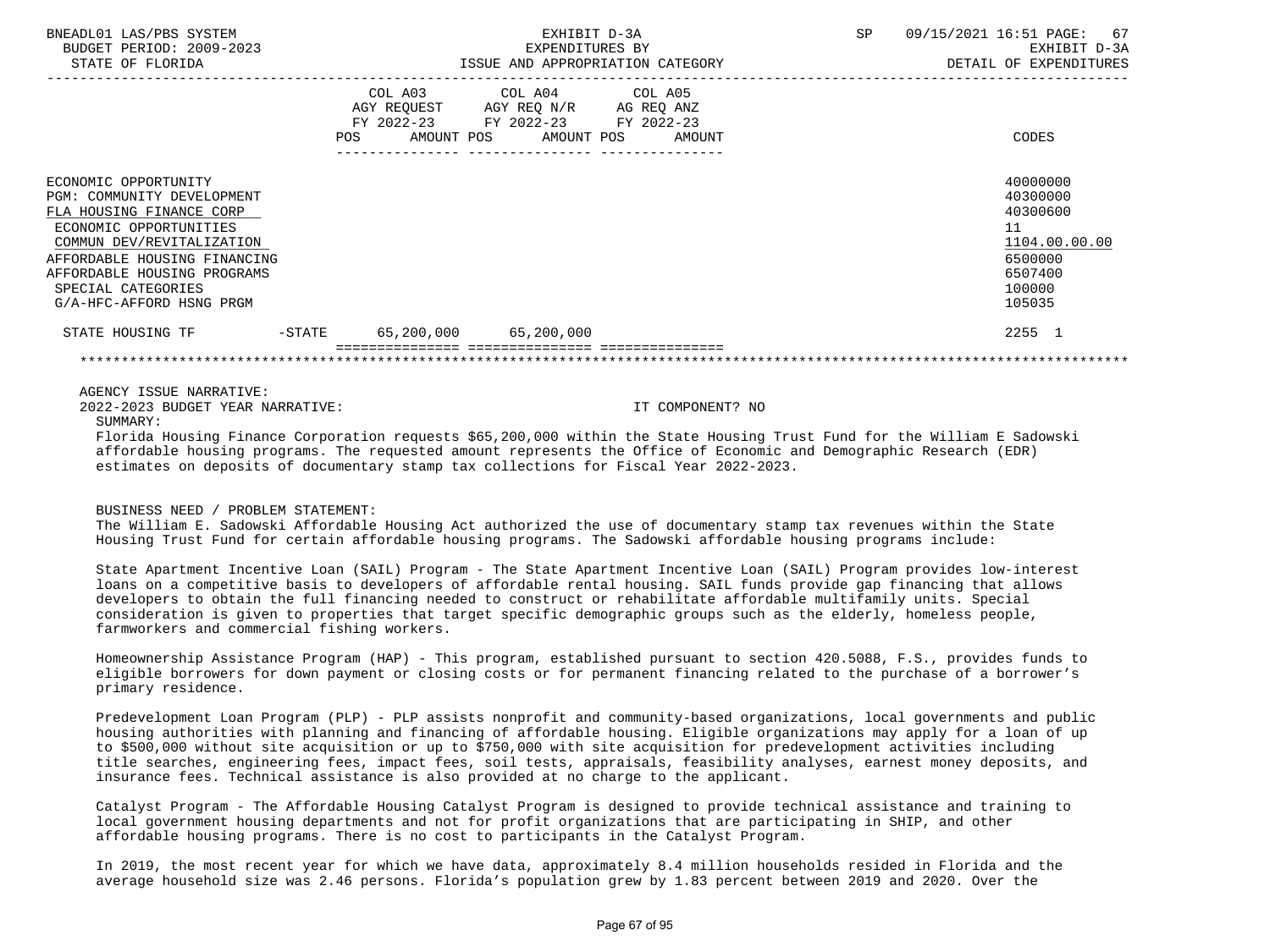| BNEADL01 LAS/PBS SYSTEM<br>BUDGET PERIOD: 2009-2023<br>STATE OF FLORIDA                                                                                                                              | EXHIBIT D-3A<br>EXPENDITURES BY<br>ISSUE AND APPROPRIATION CATEGORY                                                                                     | SP<br>09/15/2021 16:51 PAGE:<br>68<br>EXHIBIT D-3A<br>DETAIL OF EXPENDITURES  |
|------------------------------------------------------------------------------------------------------------------------------------------------------------------------------------------------------|---------------------------------------------------------------------------------------------------------------------------------------------------------|-------------------------------------------------------------------------------|
|                                                                                                                                                                                                      | COL A03 COL A04 COL A05<br>AGY REOUEST<br>AGY REO N/R<br>AG REO ANZ<br>FY 2022-23<br>FY 2022-23 FY 2022-23<br>AMOUNT POS<br>AMOUNT POS<br>AMOUNT<br>POS | CODES                                                                         |
| ECONOMIC OPPORTUNITY<br>PGM: COMMUNITY DEVELOPMENT<br>FLA HOUSING FINANCE CORP<br>ECONOMIC OPPORTUNITIES<br>COMMUN DEV/REVITALIZATION<br>AFFORDABLE HOUSING FINANCING<br>AFFORDABLE HOUSING PROGRAMS |                                                                                                                                                         | 40000000<br>40300000<br>40300600<br>11<br>1104.00.00.00<br>6500000<br>6507400 |

 upcoming decade, the state's growth rate is projected to stay above one percent, exceeding the anticipated national average annual growth of 0.67 percent. The number of cost burdened households will likely grow as the population increases.

 Demand for affordable housing programs continues to outpace available funding. The rental market, particularly for affordable units, is particularly tight with occupancy rates above 97 percent. Current expectations are that Florida's rental market will remain tight over the next 3-5 years as the need for housing expands. The requested funding in the State Housing Trust Fund will allow Florida Housing to continue the effort to address the needs of the targeted populations, work towards the goal to help fellow Floridians obtain safe, decent housing that might otherwise be unavailable to them, and at the same time provide an economic boost to the construction industry.

## PROPOSED SOLUTION:

 Florida Housing Finance Corporation requests \$65,200,000 within the State Housing Trust Fund for the William E Sadowski affordable housing programs.

 One of the main barriers to homeownership for first-time buyers is down payment and closing cost assistance. To help overcome this barrier, Florida Housing offers the HAP down payment and closing cost assistance loan. These are 0-percent interest nonamortizing loans which means the homebuyer does not make any monthly payments on them. Instead, the loan is repaid when the homebuyer sells the home, transfers ownership, satisfies or refinances the first mortgage, or ceases to occupy the home. These loans are for applicants whose incomes are at or below 120% of area median income (AMI), adjusted for family size.

 Florida Housing strategically combines federal and state resources for rental housing which helps incentivize local funding opportunities and foster creative private partnerships. Since 2013 Florida Housing has used a competitive Request for Application (RFA) process to allocate rental resources that ensures transparency and accountability in meeting statutorily and legislatively directed commitments. This approach provides Florida Housing with greater flexibility to react to changing markets and needs.

 Florida Housing's Board of Directors establishes a timeline for multifamily RFAs to be issued during the year. Each RFA is then independently drafted, beginning with opportunities for stakeholder input, including at least one public workshop and a public comment period. Draft RFAs incorporate this input, culminating in the request that is ultimately issued. Applications are scored by Florida Housing staff and recommendations are forwarded to Florida Housing's Board, which makes final award decisions. This RFA process allows Florida Housing to respond to statewide affordable housing needs assessments. The ability to target specific demographic groups and geographic regions results in a more comprehensive response to the affordable housing challenges across Florida.

### PROPOSED BENEFITS / RISKS:

Florida Housing's mission is to provide a range of affordable housing opportunities for residents that help make Florida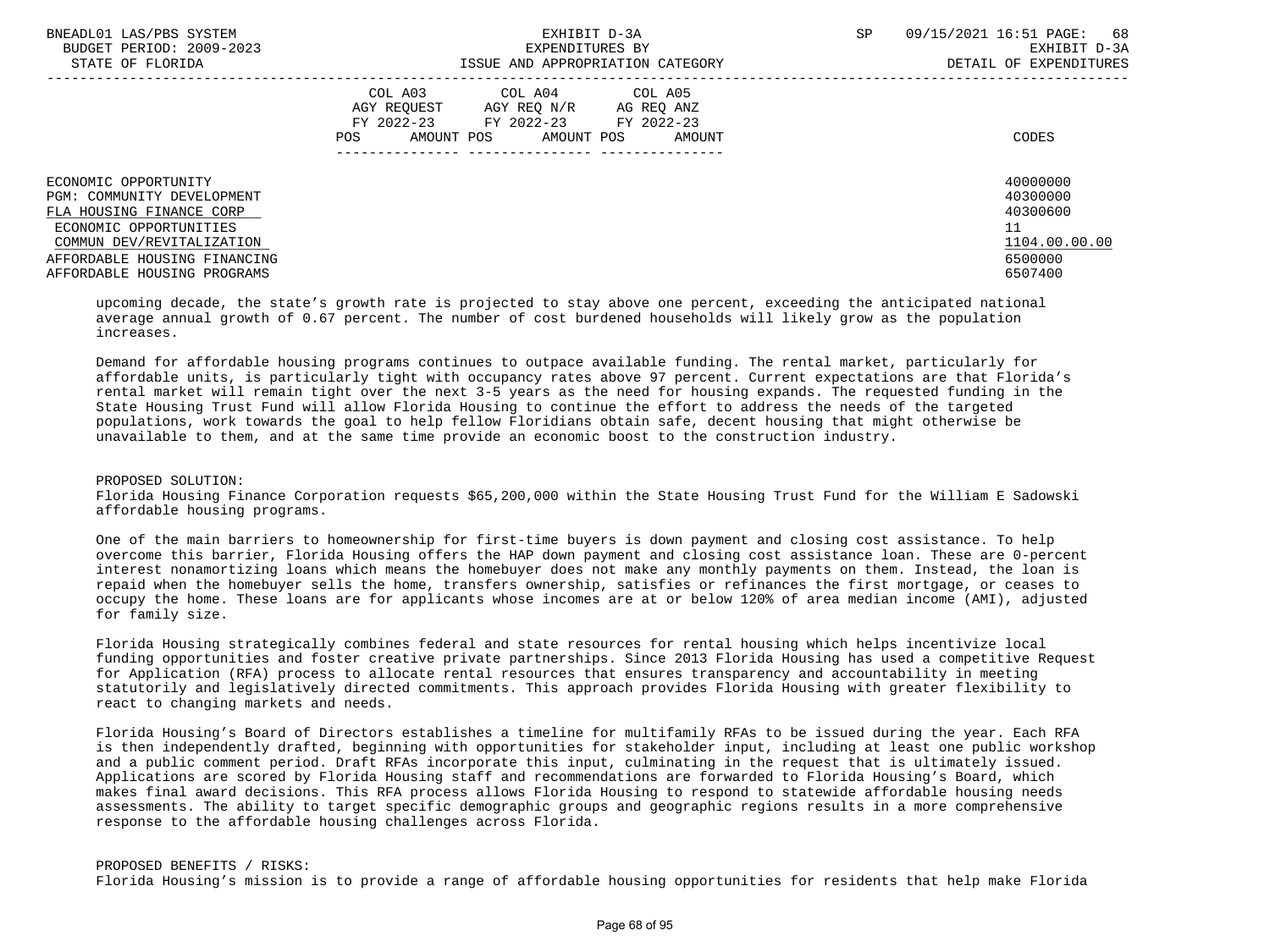| BNEADL01 LAS/PBS SYSTEM<br>BUDGET PERIOD: 2009-2023<br>STATE OF FLORIDA | EXHIBIT D-3A<br>EXPENDITURES BY<br>ISSUE AND APPROPRIATION CATEGORY                                     | SP | 09/15/2021 16:51 PAGE:<br>69<br>EXHIBIT D-3A<br>DETAIL OF EXPENDITURES |
|-------------------------------------------------------------------------|---------------------------------------------------------------------------------------------------------|----|------------------------------------------------------------------------|
|                                                                         |                                                                                                         |    |                                                                        |
|                                                                         | COL A03 COL A04 COL A05<br>AGY REOUEST<br>AGY REO N/R<br>AG REQ ANZ<br>FY 2022-23 FY 2022-23 FY 2022-23 |    |                                                                        |
|                                                                         | AMOUNT POS<br>AMOUNT POS<br>POS<br>AMOUNT                                                               |    | CODES                                                                  |
|                                                                         |                                                                                                         |    |                                                                        |
| ECONOMIC OPPORTUNITY                                                    |                                                                                                         |    | 40000000                                                               |
| PGM: COMMUNITY DEVELOPMENT                                              |                                                                                                         |    | 40300000                                                               |
| FLA HOUSING FINANCE CORP                                                |                                                                                                         |    | 40300600                                                               |
| ECONOMIC OPPORTUNITIES                                                  |                                                                                                         |    | 11                                                                     |
| COMMUN DEV/REVITALIZATION                                               |                                                                                                         |    | 1104.00.00.00                                                          |
| AFFORDABLE HOUSING FINANCING                                            |                                                                                                         |    | 6500000                                                                |
| AFFORDABLE HOUSING PROGRAMS                                             |                                                                                                         |    | 6507400                                                                |

 communities great places to live, work and do business. We do this by increasing housing opportunities and ensuring that our programs match the needs of those we serve. These financing efforts, whether for homeownership or affordable rental housing, combine to support Florida's housing market and help grow the state's economy. Florida Housing expects to fund homeownership programs and to issue a number of RFAs for rental housing to respond to statewide affordable housing needs.

 Florida Housing's programs are intended to boost the state's construction industry, assist in mitigating periodic economic dislocations in the construction and building trade industry, and provide better access to federal housing initiatives. Florida Housing's programs annually funnel millions of dollars into the construction industry, promoting a more stable business climate in Florida. The most recent available analysis shows that in 2019 the total economic impact to the state of Florida from Florida Housing's programs was \$5.06 billion in economic output, 39,378 jobs and \$3.03 billion in value added.

# IMPACT IF NOT FUNDED:

 Florida Housing's main priority is to help Floridians obtain safe, decent housing that might otherwise be unavailable to them. To do this, we must maximize the capacity of the private sector, both for-profit and nonprofit, to develop and preserve affordable single family and multifamily housing. If this request is not funded, Florida Housing will not have sufficient resources to further it's priority and the economic impact these resources provide to the state in the form of jobs, industry revenues and added contribution to the state GDP will not be realized.

 FLORIDA STRATEGIC PLAN FOR ECONOMIC DEVELOPMENT: This issue aligns with the following strategies in Florida's Strategic Plan for Economic Development:

 3.1 - Enhance and protect accessibility and participation of a cross-representation of parties in an integrated planning, review and development process (workforce, development, natural resources and land use, housing military, infrastructure and transportation).

 3.4 - Ensure the availability of workforce housing, the future supply of quality water, cutting-edge telecommunications and effective energy sources to meet Florida's economic and quality of life goals.

 5.3 - Strengthen local, regional and statewide partnerships to accomplish Florida's economic and quality of life and quality places goals.

 5.4 - Florida's Civic and Governance Systems - Provide local, regional and statewide assistance for the protection, provision and resiliency of resources and infrastructure.

 6.1 - Florida's Quality of Life and Quality Places Strategies - Create and sustain vibrant, safe, healthy and resilient communities that attract workers, residents, businesses and visitors.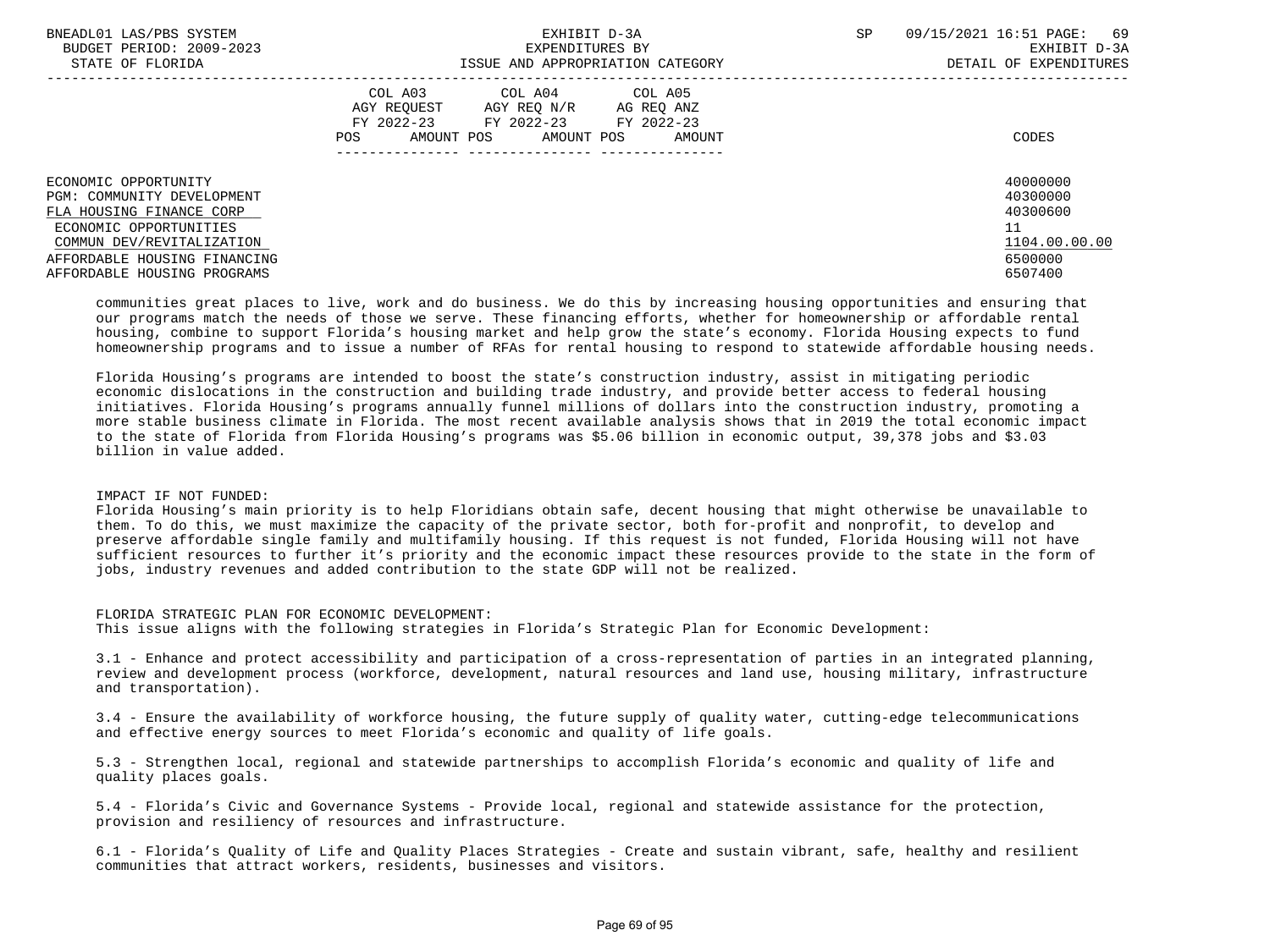| BNEADL01 LAS/PBS SYSTEM<br>BUDGET PERIOD: 2009-2023<br>STATE OF FLORIDA                                                                                                                              | EXHIBIT D-3A<br>EXPENDITURES BY<br>ISSUE AND APPROPRIATION CATEGORY                  |                         | SP 09/15/2021 16:51 PAGE:<br>70<br>EXHIBIT D-3A<br>DETAIL OF EXPENDITURES |  |                                                                               |
|------------------------------------------------------------------------------------------------------------------------------------------------------------------------------------------------------|--------------------------------------------------------------------------------------|-------------------------|---------------------------------------------------------------------------|--|-------------------------------------------------------------------------------|
|                                                                                                                                                                                                      | AGY REQUEST AGY REQ N/R AG REQ ANZ<br>FY 2022-23 FY 2022-23 FY 2022-23<br><b>POS</b> | COL A03 COL A04 COL A05 | AMOUNT POS AMOUNT POS AMOUNT                                              |  | CODES                                                                         |
| ECONOMIC OPPORTUNITY<br>PGM: COMMUNITY DEVELOPMENT<br>FLA HOUSING FINANCE CORP<br>ECONOMIC OPPORTUNITIES<br>COMMUN DEV/REVITALIZATION<br>AFFORDABLE HOUSING FINANCING<br>AFFORDABLE HOUSING PROGRAMS |                                                                                      |                         |                                                                           |  | 40000000<br>40300000<br>40300600<br>11<br>1104.00.00.00<br>6500000<br>6507400 |
| <b>BUDGET REOUEST TOTAL:</b><br>$$65,200,000 - nonrecurring$                                                                                                                                         |                                                                                      |                         |                                                                           |  |                                                                               |
| STATE HOUSING INITIATIVES<br>PARTNERSHIP (SHIP) PROGRAM<br>SPECIAL CATEGORIES<br>G/A-HFC-SHIP PROGRAM                                                                                                |                                                                                      |                         |                                                                           |  | 6507600<br>100000<br>105045                                                   |
| LOCAL GOV HOUSING TF                                                                                                                                                                                 | $-$ STATE 152,900,000 152,900,000                                                    |                         |                                                                           |  | 2250 1                                                                        |
|                                                                                                                                                                                                      |                                                                                      |                         |                                                                           |  |                                                                               |
| AGENCY ISSUE NARRATIVE:                                                                                                                                                                              |                                                                                      |                         |                                                                           |  |                                                                               |

2022-2023 BUDGET YEAR NARRATIVE: IT COMPONENT? NO

SUMMARY:

 Florida Housing Finance Corporation requests \$152,900,000 within the Local Government Housing Trust Fund for the State Housing Initiatives Partnership (SHIP) Program. This request amount represents the Office of Economic and Demographic Research (EDR) estimates on deposits of documentary stamp tax collections for Fiscal Year 2022-2023.

## BUSINESS NEED / PROBLEM STATEMENT:

 Created in 1992 by the William E. Sadowski Affordable Housing Act, the State Housing Initiatives Partnership (SHIP) Program provides funds to local governments on a population-based formula as an incentive to produce and preserve affordable housing for very low, low, and moderate income families. SHIP funds are distributed on an entitlement basis to all 67 counties and 54 Community Development Block Grant entitlement cities in Florida. SHIP funds may be used to fund emergency repairs, new construction, rehabilitation, down payment and closing cost assistance, impact fees, construction and gap financing, mortgage buy-downs, acquisitions of property for affordable housing, matching dollars for federal housing grants and programs, and homeownership counseling. A minimum of 65 percent of a local government's SHIP funds must be targeted to homeownership. Over \$2.6 billion in state funds that have gone into this program since 1992 have supported homeownership; more than 218,000 households in Florida have been served by SHIP over this period. In accordance with Section 420.9079(2), up to one quarter of one percent of the SHIP appropriation may be used for compliance monitoring.

 Florida Housing's main priority is to help Floridians obtain safe, decent housing that might otherwise be unavailable to them. To do this, we must maximize the capacity of local governments and the private sector, both for-profit and nonprofit, to develop and preserve affordable housing. Local governments play a vital role in the development and preservation of affordable housing in their communities for very low and low income families and other targeted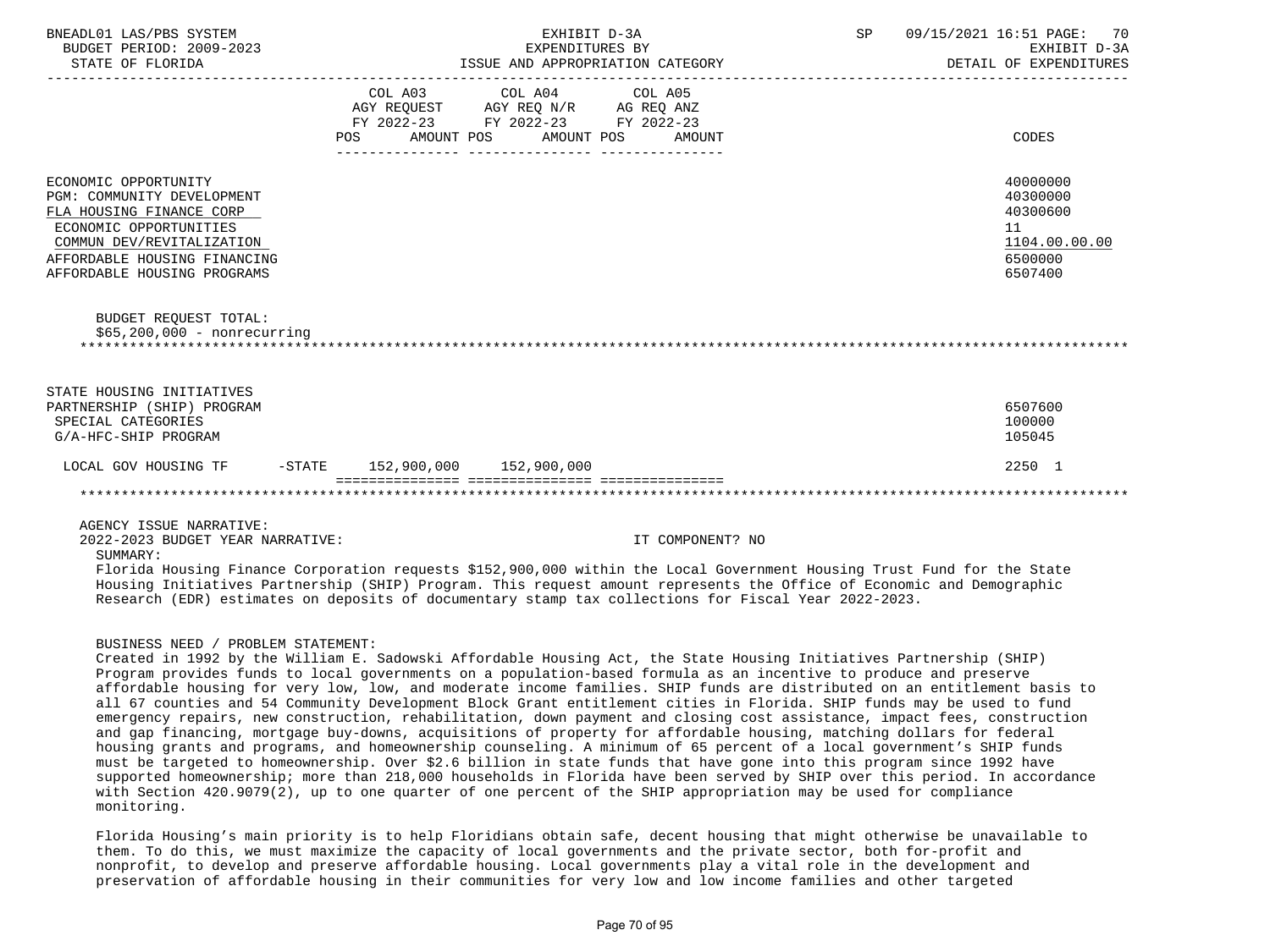| BNEADL01 LAS/PBS SYSTEM<br>BUDGET PERIOD: 2009-2023<br>STATE OF FLORIDA                                                                                                                            | EXHIBIT D-3A<br>EXPENDITURES BY<br>ISSUE AND APPROPRIATION CATEGORY                                                                         | 09/15/2021 16:51 PAGE: 71<br><b>SP</b><br>EXHIBIT D-3A<br>DETAIL OF EXPENDITURES |
|----------------------------------------------------------------------------------------------------------------------------------------------------------------------------------------------------|---------------------------------------------------------------------------------------------------------------------------------------------|----------------------------------------------------------------------------------|
|                                                                                                                                                                                                    | COL A03 COL A04 COL A05<br>AGY REQUEST AGY REQ N/R AG REQ ANZ<br>FY 2022-23 FY 2022-23 FY 2022-23<br>AMOUNT POS AMOUNT POS<br>POS<br>AMOUNT | CODES                                                                            |
| ECONOMIC OPPORTUNITY<br>PGM: COMMUNITY DEVELOPMENT<br>FLA HOUSING FINANCE CORP<br>ECONOMIC OPPORTUNITIES<br>COMMUN DEV/REVITALIZATION<br>AFFORDABLE HOUSING FINANCING<br>STATE HOUSING INITIATIVES |                                                                                                                                             | 40000000<br>40300000<br>40300600<br>11<br>1104.00.00.00<br>6500000               |
| PARTNERSHIP (SHIP) PROGRAM                                                                                                                                                                         |                                                                                                                                             | 6507600                                                                          |

 populations. SHIP funding allocated to local governments is a primary source that allows local governments to carry out these activities.

#### PROPOSED SOLUTION:

 Florida Housing Finance Corporation requests \$152,900,000 within the Local Government Housing Trust Fund for the State Housing Initiatives Partnership (SHIP) Program. SHIP program funding allocated to local governments is a primary source that allows local governments to carry out activities to produce and preserve affordable housing for very low, low, and moderate income families. Florida Housing's main priority is to help Floridians obtain safe, decent housing that might otherwise be unavailable to them. To do this, we must maximize the capacity of local governments and the private sector, both for-profit and nonprofit, to develop and preserve affordable housing. Local governments play a vital role in the development and preservation of affordable housing in their communities for very low and low income families and other targeted populations.

### PROPOSED BENEFITS / RISKS:

 Florida Housing's main priority is to help Floridians obtain safe, decent housing that might otherwise be unavailable to them. To do this, we must maximize the capacity of local governments and the private sector, both for-profit and nonprofit, to develop and preserve affordable housing. Local governments play a vital role in the development and preservation of affordable housing in their communities for very low and low income families and other targeted populations. SHIP funding allocated to local governments is a primary source that allows local governments to carry out these activities.

 In the most recent closed out fiscal year 2017-18, \$93.6 million was expended or encumbered toward homeownership activities by local governments, providing assistance to 3,795 homeownership units. \$17.7 million was expended or encumbered toward rental housing activities by local governments providing assistance to 2,301 rental housing units. Included in the previous figures, \$38.6 million was expended to assist 1,869 households with special needs.

 Florida Housing's programs are intended to boost the state's construction industry, assist in mitigating periodic economic dislocations in the construction and building trade industry, and provide better access to federal housing initiatives. Florida Housing's programs annually funnel millions of dollars into the construction industry, promoting a more stable business climate in Florida. The most recent available analysis shows that in 2019 the total economic impact to the state of Florida from Florida Housing's programs was \$5.06 billion in economic output, 39,378 jobs and \$3.03 billion in value added.

#### IMPACT IF NOT FUNDED:

 Florida Housing's main priority is to help Floridians obtain safe, decent housing that might otherwise be unavailable to them. To do this, we must maximize the capacity of local governments. Local governments play a vital role in the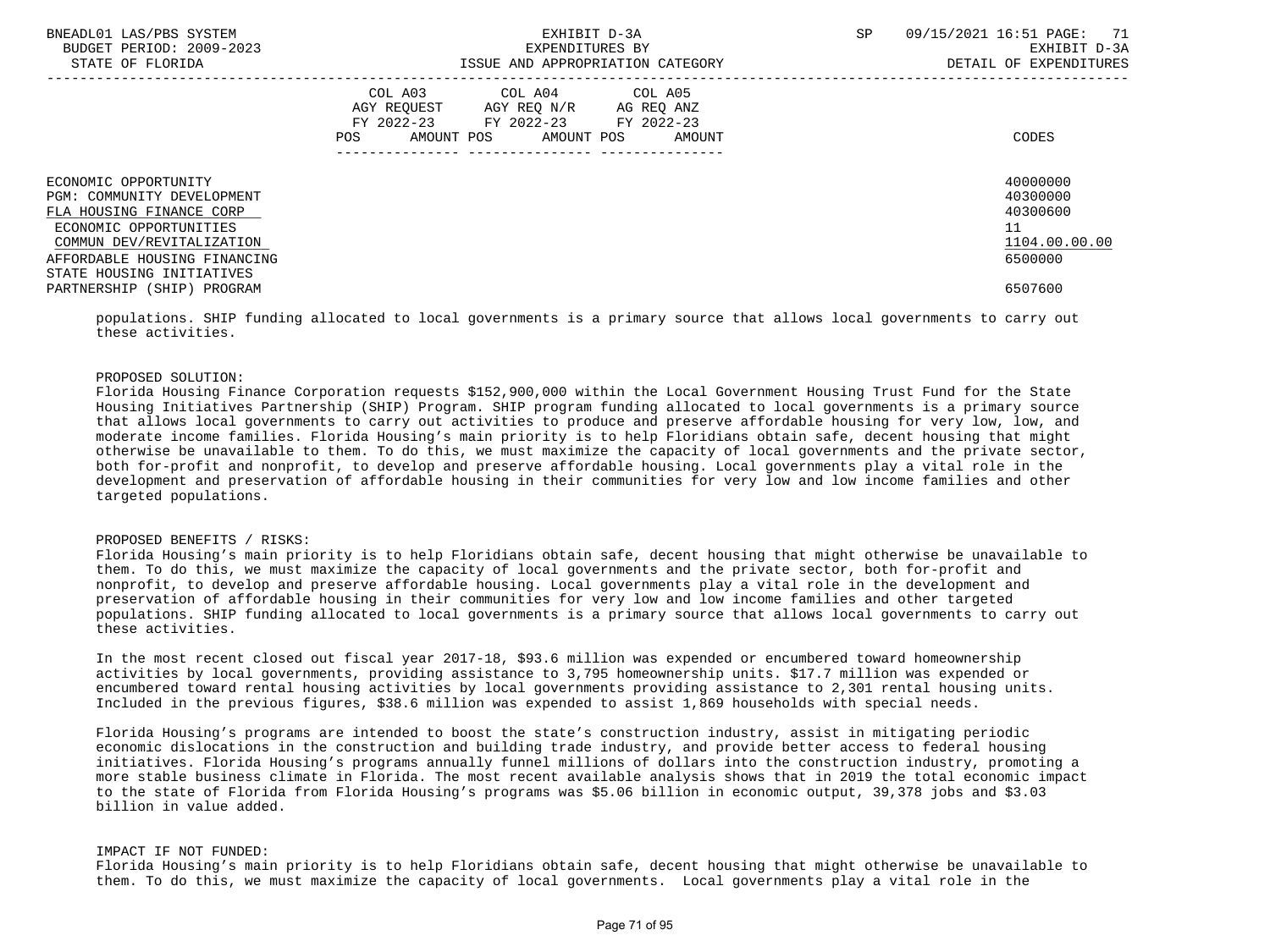| BNEADL01 LAS/PBS SYSTEM<br>BUDGET PERIOD: 2009-2023<br>STATE OF FLORIDA                                                                                                                            | EXHIBIT D-3A<br>EXPENDITURES BY<br>ISSUE AND APPROPRIATION CATEGORY                                                                            | 09/15/2021 16:51 PAGE: 72<br><b>SP</b><br>EXHIBIT D-3A<br>DETAIL OF EXPENDITURES |  |  |
|----------------------------------------------------------------------------------------------------------------------------------------------------------------------------------------------------|------------------------------------------------------------------------------------------------------------------------------------------------|----------------------------------------------------------------------------------|--|--|
|                                                                                                                                                                                                    | COL A03 COL A04 COL A05<br>AGY REOUEST AGY REO N/R<br>AG REO ANZ<br>FY 2022-23 FY 2022-23 FY 2022-23<br>AMOUNT POS AMOUNT POS<br>POS<br>AMOUNT | CODES                                                                            |  |  |
| ECONOMIC OPPORTUNITY<br>PGM: COMMUNITY DEVELOPMENT<br>FLA HOUSING FINANCE CORP<br>ECONOMIC OPPORTUNITIES<br>COMMUN DEV/REVITALIZATION<br>AFFORDABLE HOUSING FINANCING<br>STATE HOUSING INITIATIVES |                                                                                                                                                | 40000000<br>40300000<br>40300600<br>11<br>1104.00.00.00<br>6500000               |  |  |
| PARTNERSHIP (SHIP) PROGRAM                                                                                                                                                                         |                                                                                                                                                | 6507600                                                                          |  |  |
|                                                                                                                                                                                                    |                                                                                                                                                |                                                                                  |  |  |

 development and preservation of affordable housing in their communities for very low and low income families and other targeted populations. If this request is not funded, Florida Housing will not have sufficient resources to further its priority and the economic impact these resources provide to the state in the form of jobs, industry revenues and added contribution to the state GDP will not be realized.

### FLORIDA STRATEGIC PLAN FOR ECONOMIC DEVELOPMENT:

This issue aligns with the following strategies in Florida's Strategic Plan for Economic Development:

 3.1 - Enhance and protect accessibility and participation of a cross-representation of parties in an integrated planning, review and development process (workforce, development, natural resources and land use, housing military, infrastructure and transportation).

 3.4 - Ensure the availability of workforce housing, the future supply of quality water, cutting-edge telecommunications and effective energy sources to meet Florida's economic and quality of life goals.

 5.3 - Strengthen local, regional and statewide partnerships to accomplish Florida's economic and quality of life and quality places goals.

 5.4 - Florida's Civic and Governance Systems - Provide local, regional and statewide assistance for the protection, provision and resiliency of resources and infrastructure.

 6.1 - Florida's Quality of Life and Quality Places Strategies - Create and sustain vibrant, safe, healthy and resilient communities that attract workers, residents, businesses and visitors.

 BUDGET REQUEST TOTAL: \$152,900,000 - nonrecurring \*\*\*\*\*\*\*\*\*\*\*\*\*\*\*\*\*\*\*\*\*\*\*\*\*\*\*\*\*\*\*\*\*\*\*\*\*\*\*\*\*\*\*\*\*\*\*\*\*\*\*\*\*\*\*\*\*\*\*\*\*\*\*\*\*\*\*\*\*\*\*\*\*\*\*\*\*\*\*\*\*\*\*\*\*\*\*\*\*\*\*\*\*\*\*\*\*\*\*\*\*\*\*\*\*\*\*\*\*\*\*\*\*\*\*\*\*\*\*\*\*\*\*\*\*\*\*

| TOTAL: COMMUN DEV/REVITALIZATION |                         |  | 1104.00.00.00 |
|----------------------------------|-------------------------|--|---------------|
| BY FUND TYPE                     |                         |  |               |
| TRUST FUNDS                      | 218,100,000 218,100,000 |  | 2000          |
|                                  |                         |  |               |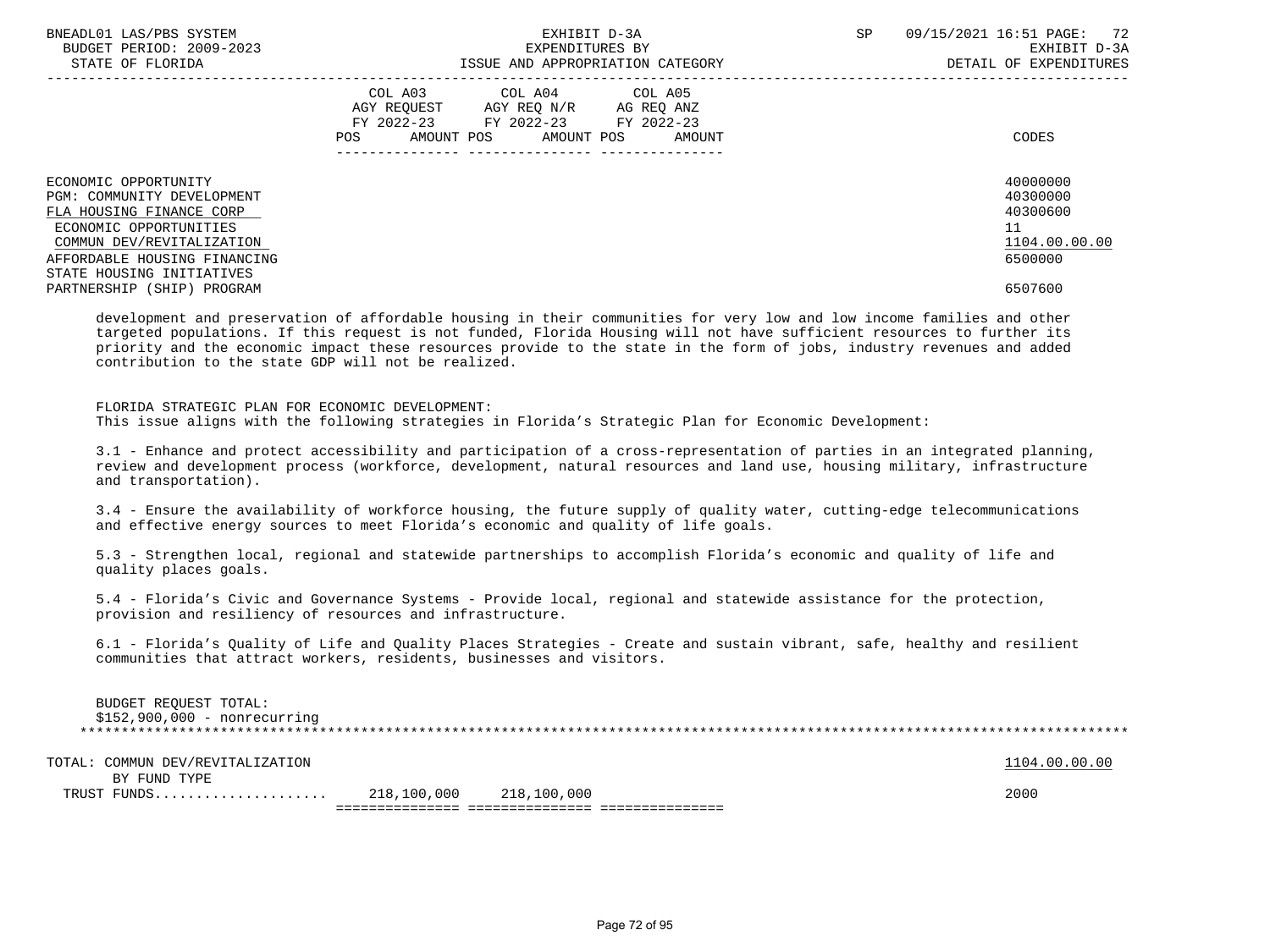| BNEADL01 LAS/PBS SYSTEM<br>BUDGET PERIOD: 2009-2023<br>STATE OF FLORIDA                                                                                                                                                                                                                                                        |                                      | EXHIBIT D-3A<br>EXPENDITURES BY<br>ISSUE AND APPROPRIATION CATEGORY                                                          | SP | 09/15/2021 16:51 PAGE: 73<br>EXHIBIT D-3A<br>DETAIL OF EXPENDITURES                     |
|--------------------------------------------------------------------------------------------------------------------------------------------------------------------------------------------------------------------------------------------------------------------------------------------------------------------------------|--------------------------------------|------------------------------------------------------------------------------------------------------------------------------|----|-----------------------------------------------------------------------------------------|
|                                                                                                                                                                                                                                                                                                                                | AMOUNT POS<br>POS                    | COL A03 COL A04<br>COL A05<br>AGY REQUEST AGY REQ N/R AG REQ ANZ<br>FY 2022-23 FY 2022-23 FY 2022-23<br>AMOUNT POS<br>AMOUNT |    | CODES                                                                                   |
| ECONOMIC OPPORTUNITY<br>PGM: STRATEGIC BUS DEV<br>STRATEGIC BUSINESS DEV<br>ECONOMIC OPPORTUNITIES<br>BUSINESS DEVELOPMENT<br>ESTIMATED EXPENDITURES<br>ESTIMATED EXPENDITURES - OPERATIONS<br>SALARY RATE<br>SALARY RATE 1,423,051                                                                                            |                                      |                                                                                                                              |    | 40000000<br>40400000<br>40400100<br>11<br>1101.00.00.00<br>1000000<br>1001000<br>000000 |
| SALARIES AND BENEFITS                                                                                                                                                                                                                                                                                                          |                                      |                                                                                                                              |    | 010000                                                                                  |
| SEED TRUST FUND -STATE 1,652,889<br>$\begin{tabular}{lllllllll} \multicolumn{2}{l}{{\bf FL}} & {\bf INTER} & {\bf TRADE} & & {\bf PROM} & {\bf TF} & -{\bf STATE} & & \multicolumn{2}{l}{{\bf 78,528}} \\ & {\bf TOURISM} & {\bf PROMOTIONAL} & {\bf TF} & -{\bf STATE} & & 311,830 \\ \end{tabular}$<br>TOTAL POSITIONS 22.00 | ________________                     |                                                                                                                              |    | 2041 1<br>2338 1<br>2722 1                                                              |
| TOTAL APPRO                                                                                                                                                                                                                                                                                                                    | 2,043,247                            |                                                                                                                              |    |                                                                                         |
| OTHER PERSONAL SERVICES                                                                                                                                                                                                                                                                                                        |                                      |                                                                                                                              |    | 030000                                                                                  |
| SEED TRUST FUND -STATE 147,608<br>FL INTER TRADE & PROM TF -STATE<br>TOURISM PROMOTIONAL TF -STATE                                                                                                                                                                                                                             | 7,131<br>29,153                      |                                                                                                                              |    | 2041 1<br>2338 1<br>2722 1                                                              |
| TOTAL APPRO $183,892$                                                                                                                                                                                                                                                                                                          |                                      |                                                                                                                              |    |                                                                                         |
| <b>EXPENSES</b>                                                                                                                                                                                                                                                                                                                |                                      |                                                                                                                              |    | 040000                                                                                  |
| SEED TRUST FUND<br>FL INTER TRADE & PROM TF -STATE<br>TOURISM PROMOTIONAL TF -STATE                                                                                                                                                                                                                                            | $-STATE$ 339,017<br>17,208<br>68,834 |                                                                                                                              |    | 2041 1<br>2338 1<br>2722 1                                                              |
| TOTAL APPRO                                                                                                                                                                                                                                                                                                                    | 425,059                              |                                                                                                                              |    |                                                                                         |
| OPERATING CAPITAL OUTLAY                                                                                                                                                                                                                                                                                                       |                                      |                                                                                                                              |    | 060000                                                                                  |
| SEED TRUST FUND<br>$-$ STATE<br>TOURISM PROMOTIONAL TF<br>$-$ STATE                                                                                                                                                                                                                                                            | 19,477<br>4,869                      |                                                                                                                              |    | 2041 1<br>2722 1                                                                        |
| TOTAL APPRO                                                                                                                                                                                                                                                                                                                    | 24,346                               |                                                                                                                              |    |                                                                                         |

=============== =============== ===============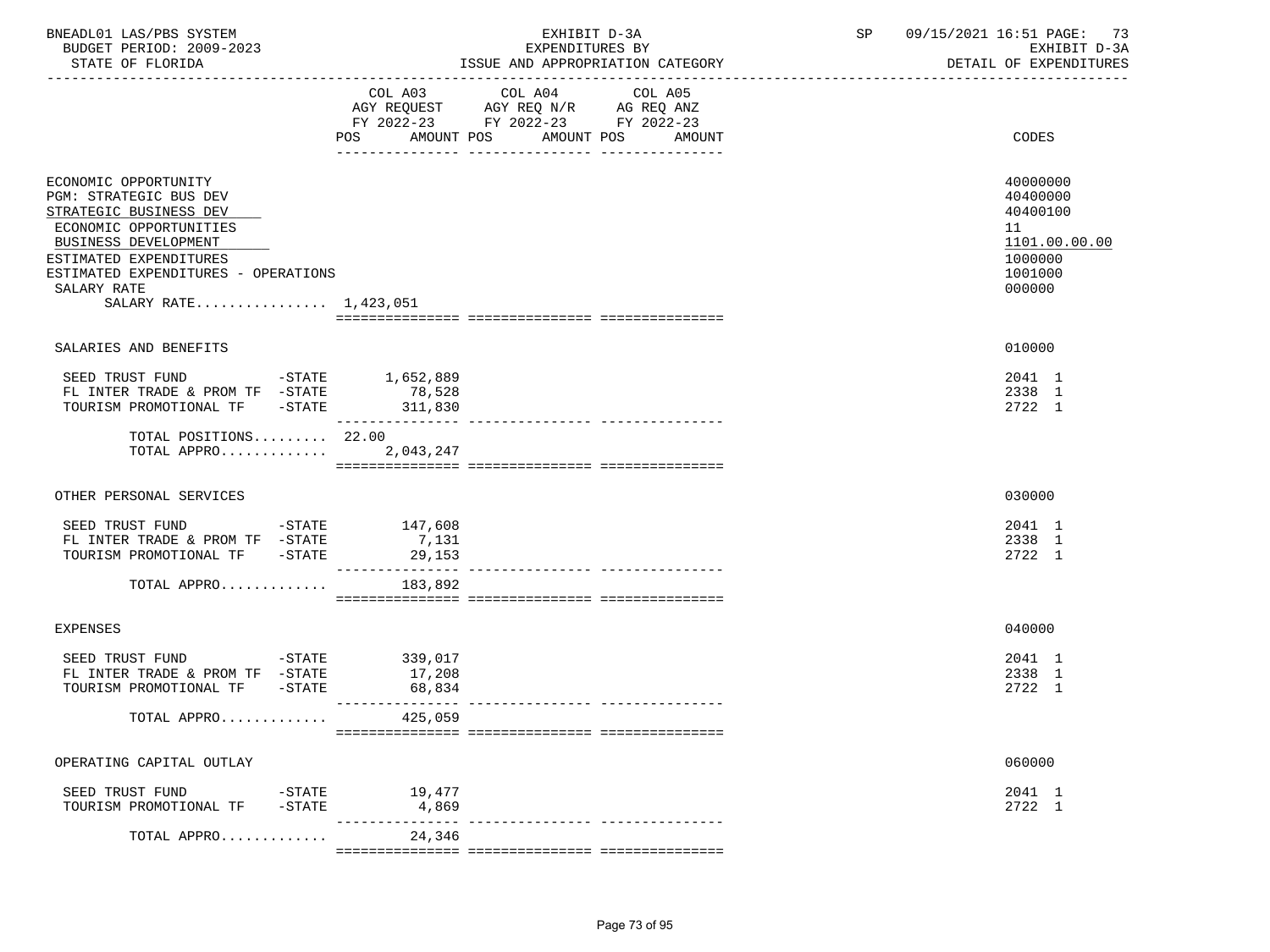| BNEADL01 LAS/PBS SYSTEM |                  |                          | EXHIBIT D-3A                     |  |  |  |  |
|-------------------------|------------------|--------------------------|----------------------------------|--|--|--|--|
|                         |                  | BUDGET PERIOD: 2009-2023 | EXPENDITURES BY                  |  |  |  |  |
|                         | STATE OF FLORIDA |                          | ISSUE AND APPROPRIATION CATEGORY |  |  |  |  |

BUDGET PERIOD: 2009-2023 EXPENDITURES BY EXHIBIT D-3A

|                                                                                                                                                                                                                                       | COL A03                                       | COL A04<br>COL A05<br>AGY REQUEST AGY REQ N/R AG REQ ANZ<br>FY 2022-23 FY 2022-23 FY 2022-23 |                                                                                                   |
|---------------------------------------------------------------------------------------------------------------------------------------------------------------------------------------------------------------------------------------|-----------------------------------------------|----------------------------------------------------------------------------------------------|---------------------------------------------------------------------------------------------------|
|                                                                                                                                                                                                                                       | POS<br>AMOUNT POS                             | AMOUNT POS<br>AMOUNT                                                                         | CODES                                                                                             |
| ECONOMIC OPPORTUNITY<br>PGM: STRATEGIC BUS DEV<br>STRATEGIC BUSINESS DEV<br>ECONOMIC OPPORTUNITIES<br>BUSINESS DEVELOPMENT<br>ESTIMATED EXPENDITURES<br>ESTIMATED EXPENDITURES - OPERATIONS<br>LUMP SUM<br>ECONOMIC DEVELOPMENT TOOLS |                                               |                                                                                              | 40000000<br>40400000<br>40400100<br>11<br>1101.00.00.00<br>1000000<br>1001000<br>090000<br>098019 |
| GENERAL REVENUE FUND -STATE<br>SEED TRUST FUND -STATE<br>ECONOMIC DEVELOPMENT TF -STATE                                                                                                                                               | , יטב, 9<br>5,900,000<br>ירה החר<br>5,500,000 |                                                                                              | 1000 1<br>2041 1<br>2177 1                                                                        |
| TOTAL APPRO                                                                                                                                                                                                                           | 20,500,000                                    |                                                                                              |                                                                                                   |
| SPECIAL CATEGORIES<br>G/A-FL DEF SPPT TASK FORCE                                                                                                                                                                                      |                                               |                                                                                              | 100000<br>100315                                                                                  |
| SEED TRUST FUND<br>$-STATE$                                                                                                                                                                                                           | 2,000,000                                     |                                                                                              | 2041 1                                                                                            |
| ECONOMIC DEVELOPMENT PROJ                                                                                                                                                                                                             |                                               |                                                                                              | 100562                                                                                            |
| GENERAL REVENUE FUND -STATE 1,250,000                                                                                                                                                                                                 |                                               |                                                                                              | 1000 1                                                                                            |
| G/A-CONTRACTED SERVICES                                                                                                                                                                                                               |                                               |                                                                                              | 100778                                                                                            |
| $-STATE$<br>SEED TRUST FUND<br>FL INTER TRADE & PROM TF $-$ STATE<br>TOURISM PROMOTIONAL TF -STATE                                                                                                                                    | 842,026<br>32,901<br>131,605                  |                                                                                              | 2041 1<br>2338 1<br>2722 1                                                                        |
| TOTAL APPRO                                                                                                                                                                                                                           | 1,006,532                                     |                                                                                              |                                                                                                   |
| G/A-FL SPORTS FOUNDATION                                                                                                                                                                                                              |                                               |                                                                                              | 101485                                                                                            |
| SEED TRUST FUND<br>PROFESSIONAL SPORTS DEV TF-STATE 3,000,000                                                                                                                                                                         | $-STATE$ 1,700,000                            |                                                                                              | 2041 1<br>2551 1                                                                                  |
| TOTAL APPRO                                                                                                                                                                                                                           | 4,700,000                                     |                                                                                              |                                                                                                   |

=============== =============== ===============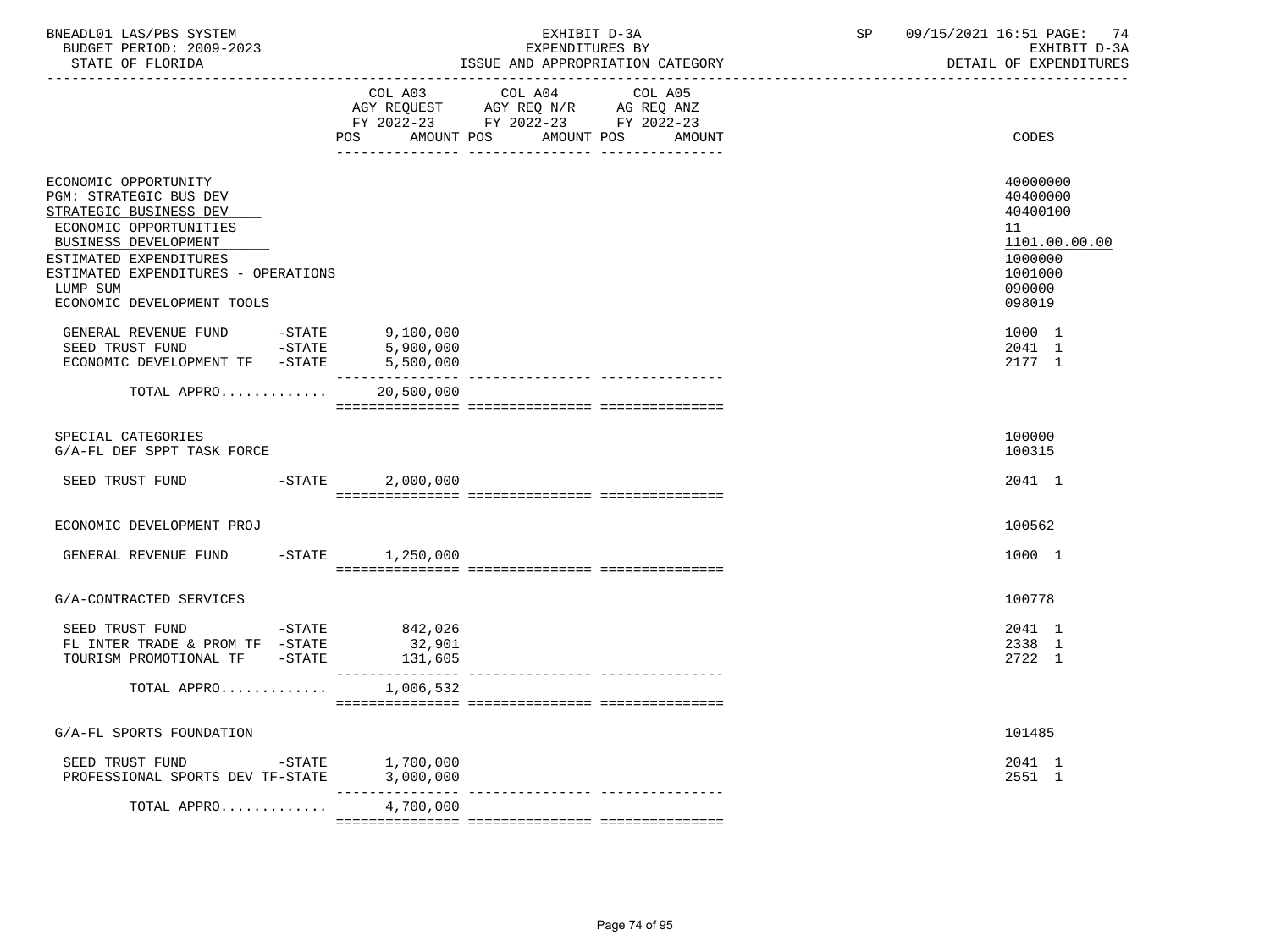| BNEADL01 LAS/PBS SYSTEM |                  |                          |
|-------------------------|------------------|--------------------------|
|                         |                  | BUDGET PERIOD: 2009-2023 |
|                         | STATE OF FLORIDA |                          |

|                                                                                                                                                                                                                                                 | COL A03<br>AMOUNT POS<br>POS                          | COL A04<br>FY 2022-23 FY 2022-23 FY 2022-23<br>AMOUNT POS | COL A05<br>AMOUNT | CODES                                                                                             |
|-------------------------------------------------------------------------------------------------------------------------------------------------------------------------------------------------------------------------------------------------|-------------------------------------------------------|-----------------------------------------------------------|-------------------|---------------------------------------------------------------------------------------------------|
| ECONOMIC OPPORTUNITY<br>PGM: STRATEGIC BUS DEV<br>STRATEGIC BUSINESS DEV<br>ECONOMIC OPPORTUNITIES<br>BUSINESS DEVELOPMENT<br>ESTIMATED EXPENDITURES<br>ESTIMATED EXPENDITURES - OPERATIONS<br>SPECIAL CATEGORIES<br>G/A-ENTERPRISE FLORIDA PRG |                                                       |                                                           |                   | 40000000<br>40400000<br>40400100<br>11<br>1101.00.00.00<br>1000000<br>1001000<br>100000<br>102003 |
| SEED TRUST FUND $-$ STATE 9,400,000<br>FL INTER TRADE & PROM TF $-$ STATE 5,000,000<br>FL INTER TRADE & PROM TF -STATE                                                                                                                          | 5,000,000                                             |                                                           |                   | 2041 1<br>2338 1                                                                                  |
| TOTAL APPRO $14,400,000$                                                                                                                                                                                                                        | _______________                                       |                                                           |                   |                                                                                                   |
| G/A - MILITARY BASE PROT                                                                                                                                                                                                                        |                                                       |                                                           |                   | 102026                                                                                            |
| SEED TRUST FUND -STATE 800,000                                                                                                                                                                                                                  |                                                       |                                                           |                   | 2041 1                                                                                            |
| RISK MANAGEMENT INSURANCE                                                                                                                                                                                                                       |                                                       |                                                           |                   | 103241                                                                                            |
| SEED TRUST FUND<br>FL INTER TRADE & PROM TF $-STATE$<br>TOURISM PROMOTIONAL TF -STATE<br>TOTAL APPRO                                                                                                                                            | $-STATE$ 2,680<br>167<br>670<br>. <u>.</u> .<br>3,517 |                                                           |                   | 2041 1<br>2338 1<br>2722 1                                                                        |
|                                                                                                                                                                                                                                                 |                                                       |                                                           |                   |                                                                                                   |
| G/A - VISIT FLORIDA                                                                                                                                                                                                                             |                                                       |                                                           |                   | 105705                                                                                            |
| SEED TRUST FUND<br>TOURISM PROMOTIONAL TF -STATE 21,000,000                                                                                                                                                                                     | -STATE 29,000,000                                     |                                                           |                   | 2041 1<br>2722 1                                                                                  |
| TOTAL APPRO                                                                                                                                                                                                                                     | 50,000,000                                            |                                                           |                   |                                                                                                   |
| TR/DMS/HR SVCS/STW CONTRCT                                                                                                                                                                                                                      |                                                       |                                                           |                   | 107040                                                                                            |
| $-STATE$<br>SEED TRUST FUND<br>FL INTER TRADE & PROM TF -STATE<br>TOURISM PROMOTIONAL TF -STATE                                                                                                                                                 | 7,903<br>13<br>2,042<br>--------------- -             |                                                           |                   | 2041 1<br>2338 1<br>2722 1                                                                        |
| TOTAL APPRO                                                                                                                                                                                                                                     | 9,958                                                 |                                                           |                   |                                                                                                   |

=============== =============== ===============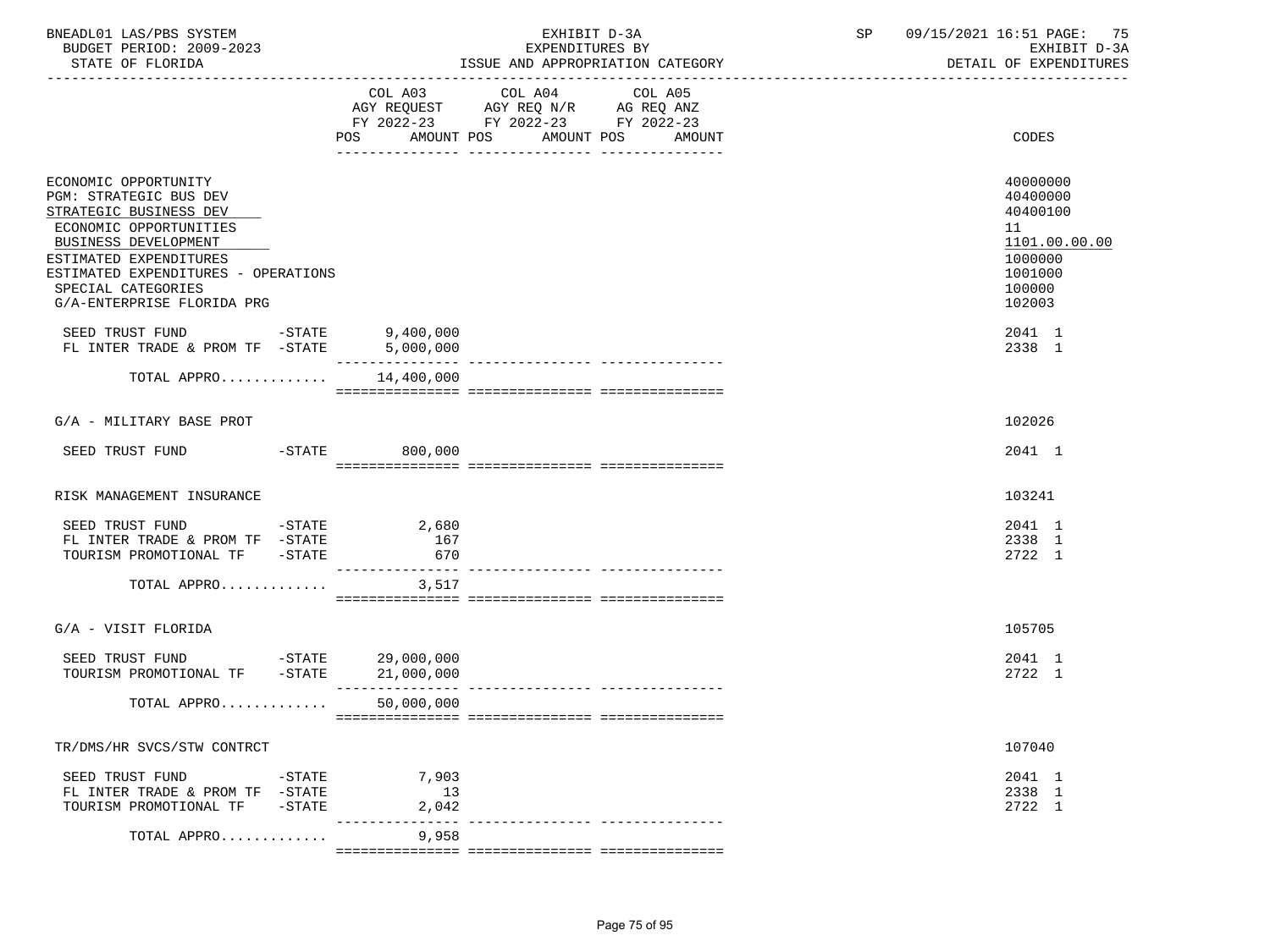| BNEADL01 LAS/PBS SYSTEM<br>BUDGET PERIOD: 2009-2023<br>STATE OF FLORIDA                                                                                                                                                                  | ____________________________________ | EXHIBIT D-3A<br>EXPENDITURES BY                                                                                    | ISSUE AND APPROPRIATION CATEGORY | SP | 09/15/2021 16:51 PAGE:<br>76<br>EXHIBIT D-3A<br>DETAIL OF EXPENDITURES                            |
|------------------------------------------------------------------------------------------------------------------------------------------------------------------------------------------------------------------------------------------|--------------------------------------|--------------------------------------------------------------------------------------------------------------------|----------------------------------|----|---------------------------------------------------------------------------------------------------|
|                                                                                                                                                                                                                                          | <b>POS</b>                           | COL A03 COL A04<br>AGY REQUEST AGY REQ N/R AG REQ ANZ<br>FY 2022-23 FY 2022-23 FY 2022-23<br>AMOUNT POS AMOUNT POS | COL A05<br>AMOUNT                |    | CODES                                                                                             |
| ECONOMIC OPPORTUNITY<br>PGM: STRATEGIC BUS DEV<br>STRATEGIC BUSINESS DEV<br>ECONOMIC OPPORTUNITIES<br>BUSINESS DEVELOPMENT<br>ESTIMATED EXPENDITURES<br>ESTIMATED EXPENDITURES - OPERATIONS<br>SPECIAL CATEGORIES<br>G/A - SPACE FLORIDA |                                      |                                                                                                                    |                                  |    | 40000000<br>40400000<br>40400100<br>11<br>1101.00.00.00<br>1000000<br>1001000<br>100000<br>108445 |
| SEED TRUST FUND                                                                                                                                                                                                                          | $-STATE$ 12,500,000                  |                                                                                                                    |                                  |    | 2041 1                                                                                            |
| G/A-SF-AEROSPACE IND NEEDS                                                                                                                                                                                                               |                                      |                                                                                                                    |                                  |    | 108550                                                                                            |
| GENERAL REVENUE FUND                                                                                                                                                                                                                     | $-STATE$ 6,000,000                   |                                                                                                                    |                                  |    | 1000 1                                                                                            |
| DATA PROCESSING SERVICES<br>DP ASSESSMENT (DMS)                                                                                                                                                                                          |                                      |                                                                                                                    |                                  |    | 210000<br>210004                                                                                  |
| SEED TRUST FUND<br>TOURISM PROMOTIONAL TF -STATE                                                                                                                                                                                         | $-STATE$ 21,380<br>5,645             |                                                                                                                    |                                  |    | 2041 1<br>2722 1                                                                                  |
| TOTAL APPRO                                                                                                                                                                                                                              | 27,025                               |                                                                                                                    |                                  |    |                                                                                                   |
| TOTAL: ESTIMATED EXPENDITURES - OPERATIONS<br>TOTAL POSITIONS $22.00$<br>TOTAL ISSUE $115,873,576$<br>TOTAL SALARY RATE $1,423,051$                                                                                                      |                                      |                                                                                                                    |                                  |    | 1001000                                                                                           |
| SALARY INCREASES FOR FY 2021-22 -<br>STATE EMPLOYEE MINIMUM WAGE<br>INCREASE - EFFECTIVE 7/1/2021<br>OTHER PERSONAL SERVICES                                                                                                             |                                      |                                                                                                                    |                                  |    | 1001030<br>030000                                                                                 |
| SEED TRUST FUND<br>$-STATE$<br>FL INTER TRADE & PROM TF $-$ STATE<br>TOURISM PROMOTIONAL TF -STATE                                                                                                                                       | 766<br>37<br>151                     |                                                                                                                    |                                  |    | 2041 1<br>2338 1<br>2722 1                                                                        |
| TOTAL APPRO                                                                                                                                                                                                                              | ---------------<br>954               |                                                                                                                    |                                  |    |                                                                                                   |
|                                                                                                                                                                                                                                          |                                      |                                                                                                                    |                                  |    |                                                                                                   |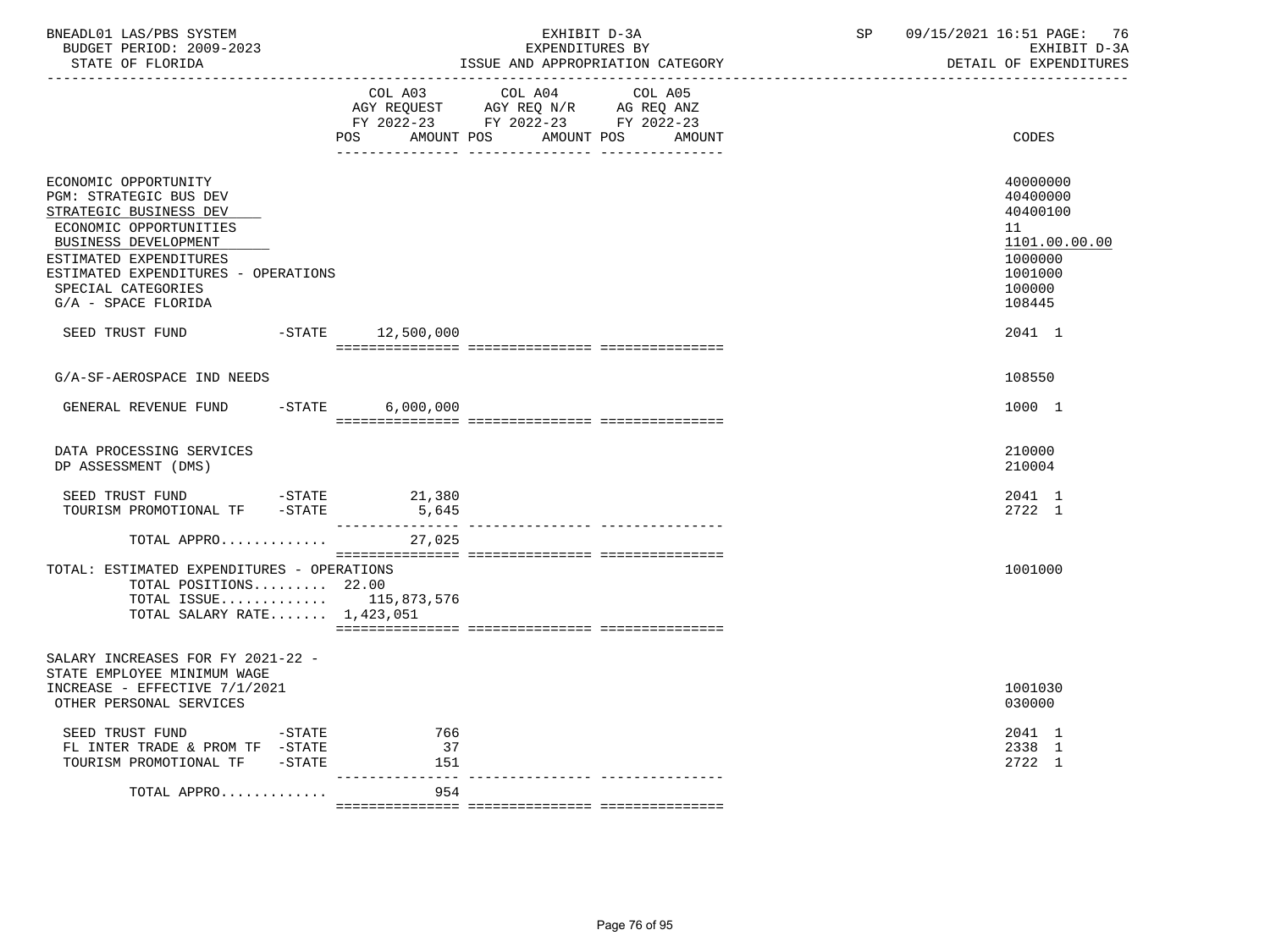| BNEADL01 LAS/PBS SYSTEM<br>BUDGET PERIOD: 2009-2023<br>STATE OF FLORIDA                                                                                                                                                      |                                                                                                                | EXHIBIT D-3A<br>EXPENDITURES BY<br>ISSUE AND APPROPRIATION CATEGORY                                                               | SP 09/15/2021 16:51 PAGE: 77<br>EXHIBIT D-3A<br>DETAIL OF EXPENDITURES |
|------------------------------------------------------------------------------------------------------------------------------------------------------------------------------------------------------------------------------|----------------------------------------------------------------------------------------------------------------|-----------------------------------------------------------------------------------------------------------------------------------|------------------------------------------------------------------------|
|                                                                                                                                                                                                                              | POS FOR THE POST OF THE STATE STATE STATE STATE STATE STATE STATE STATE STATE STATE STATE STATE STATE STATE ST | COL A03 COL A04 COL A05<br>AGY REQUEST AGY REQ N/R AG REQ ANZ<br>FY 2022-23 FY 2022-23 FY 2022-23<br>AMOUNT POS AMOUNT POS AMOUNT | CODES                                                                  |
|                                                                                                                                                                                                                              |                                                                                                                |                                                                                                                                   |                                                                        |
| ECONOMIC OPPORTUNITY<br><b>PGM: STRATEGIC BUS DEV</b><br>STRATEGIC BUSINESS DEV<br>ECONOMIC OPPORTUNITIES<br>BUSINESS DEVELOPMENT<br>ESTIMATED EXPENDITURES<br>FLORIDA RETIREMENT SYSTEM<br>ADJUSTMENT - FY 2021-22 - NORMAL |                                                                                                                |                                                                                                                                   | 40000000<br>40400000<br>40400100<br>11<br>1101.00.00.00<br>1000000     |
| COST AND UNFUNDED ACTUARIAL<br>LIABILITY<br>SALARIES AND BENEFITS                                                                                                                                                            |                                                                                                                |                                                                                                                                   | 1001070<br>010000                                                      |
| SEED TRUST FUND -STATE 9,780<br>FL INTER TRADE & PROM TF -STATE<br>TOURISM PROMOTIONAL TF -STATE                                                                                                                             | 464<br>1,845                                                                                                   |                                                                                                                                   | 2041 1<br>2338 1<br>2722 1                                             |
| TOTAL APPRO                                                                                                                                                                                                                  | 12,089                                                                                                         |                                                                                                                                   |                                                                        |
| DATA PROCESSING SERVICES<br>DP ASSESSMENT (DMS)                                                                                                                                                                              |                                                                                                                |                                                                                                                                   | 210000<br>210004                                                       |
| $-STATE$<br>SEED TRUST FUND<br>TOURISM PROMOTIONAL TF -STATE                                                                                                                                                                 | 36<br>10                                                                                                       |                                                                                                                                   | 2041 1<br>2722 1                                                       |
| TOTAL APPRO                                                                                                                                                                                                                  | 46                                                                                                             |                                                                                                                                   |                                                                        |
| TOTAL: FLORIDA RETIREMENT SYSTEM<br>ADJUSTMENT - FY 2021-22 - NORMAL<br>COST AND UNFUNDED ACTUARIAL<br>LIABILITY<br>TOTAL ISSUE $12,135$                                                                                     |                                                                                                                |                                                                                                                                   | 1001070                                                                |
|                                                                                                                                                                                                                              |                                                                                                                |                                                                                                                                   |                                                                        |
| CASUALTY INSURANCE PREMIUM<br>ADJUSTMENT<br>SPECIAL CATEGORIES<br>RISK MANAGEMENT INSURANCE                                                                                                                                  |                                                                                                                |                                                                                                                                   | 1001090<br>100000<br>103241                                            |
| SEED TRUST FUND<br>$-$ STATE<br>FL INTER TRADE & PROM TF -STATE<br>TOURISM PROMOTIONAL TF<br>$-$ STATE                                                                                                                       | $430 -$<br>21<br>80                                                                                            |                                                                                                                                   | 2041 1<br>2338 1<br>2722 1                                             |
| TOTAL APPRO                                                                                                                                                                                                                  | $---$<br>$329 -$                                                                                               |                                                                                                                                   |                                                                        |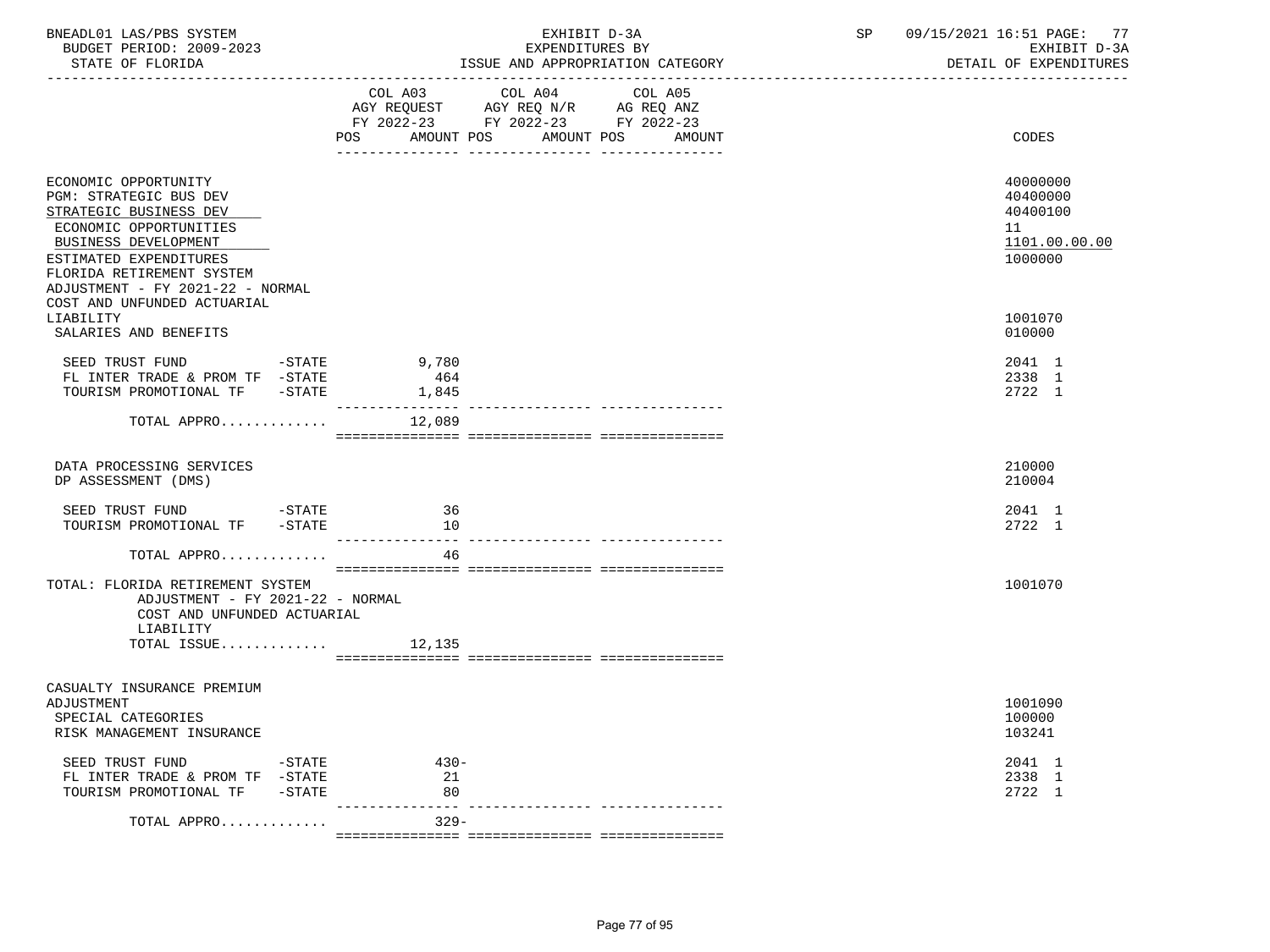| BNEADL01 LAS/PBS SYSTEM<br>BUDGET PERIOD: 2009-2023<br>STATE OF FLORIDA                                                                                                                                                      | EXHIBIT D-3A<br>EXPENDITURES BY<br>ISSUE AND APPROPRIATION CATEGORY                                                                            | 09/15/2021 16:51 PAGE: 78<br>SP | EXHIBIT D-3A<br>DETAIL OF EXPENDITURES                                            |
|------------------------------------------------------------------------------------------------------------------------------------------------------------------------------------------------------------------------------|------------------------------------------------------------------------------------------------------------------------------------------------|---------------------------------|-----------------------------------------------------------------------------------|
|                                                                                                                                                                                                                              | COL A03 COL A04<br>COL A05<br>AGY REQUEST AGY REQ N/R AG REQ ANZ<br>FY 2022-23 FY 2022-23 FY 2022-23<br>POS<br>AMOUNT POS AMOUNT POS<br>AMOUNT |                                 | CODES                                                                             |
|                                                                                                                                                                                                                              |                                                                                                                                                |                                 |                                                                                   |
| ECONOMIC OPPORTUNITY<br>PGM: STRATEGIC BUS DEV<br>STRATEGIC BUSINESS DEV<br>ECONOMIC OPPORTUNITIES<br>BUSINESS DEVELOPMENT<br>ESTIMATED EXPENDITURES<br>REALLOCATION OF HUMAN RESOURCES<br>OUTSOURCING<br>SPECIAL CATEGORIES |                                                                                                                                                | 11                              | 40000000<br>40400000<br>40400100<br>1101.00.00.00<br>1000000<br>1005900<br>100000 |
| TR/DMS/HR SVCS/STW CONTRCT                                                                                                                                                                                                   |                                                                                                                                                |                                 | 107040                                                                            |
| SEED TRUST FUND -STATE<br>FL INTER TRADE & PROM TF -STATE<br>TOURISM PROMOTIONAL TF -STATE                                                                                                                                   | $413-$<br>$1 -$<br>107-                                                                                                                        |                                 | 2041 1<br>2338 1<br>2722 1                                                        |
| TOTAL APPRO                                                                                                                                                                                                                  | $521 -$                                                                                                                                        |                                 |                                                                                   |
| STATE ENTERPRISE INFORMATION<br>TECHNOLOGY DISTRIBUTION<br>DATA PROCESSING SERVICES<br>DP ASSESSMENT (DMS)                                                                                                                   |                                                                                                                                                |                                 | 1006600<br>210000<br>210004                                                       |
| SEED TRUST FUND -STATE 317-<br>TOURISM PROMOTIONAL TF -STATE                                                                                                                                                                 | $84-$                                                                                                                                          |                                 | 2041 1<br>2722 1                                                                  |
| TOTAL APPRO                                                                                                                                                                                                                  | $401 -$                                                                                                                                        |                                 |                                                                                   |
| DATA PROCESSING ASSESSMENT BASE<br><b>BUDGET ADJUSTMENT</b><br>DATA PROCESSING SERVICES<br>DP ASSESSMENT (DMS)                                                                                                               |                                                                                                                                                |                                 | 1006800<br>210000<br>210004                                                       |
| SEED TRUST FUND -STATE 752<br>TOURISM PROMOTIONAL TF -STATE                                                                                                                                                                  | 198                                                                                                                                            |                                 | 2041 1<br>2722 1                                                                  |
| TOTAL APPRO                                                                                                                                                                                                                  | _______________<br>950                                                                                                                         |                                 |                                                                                   |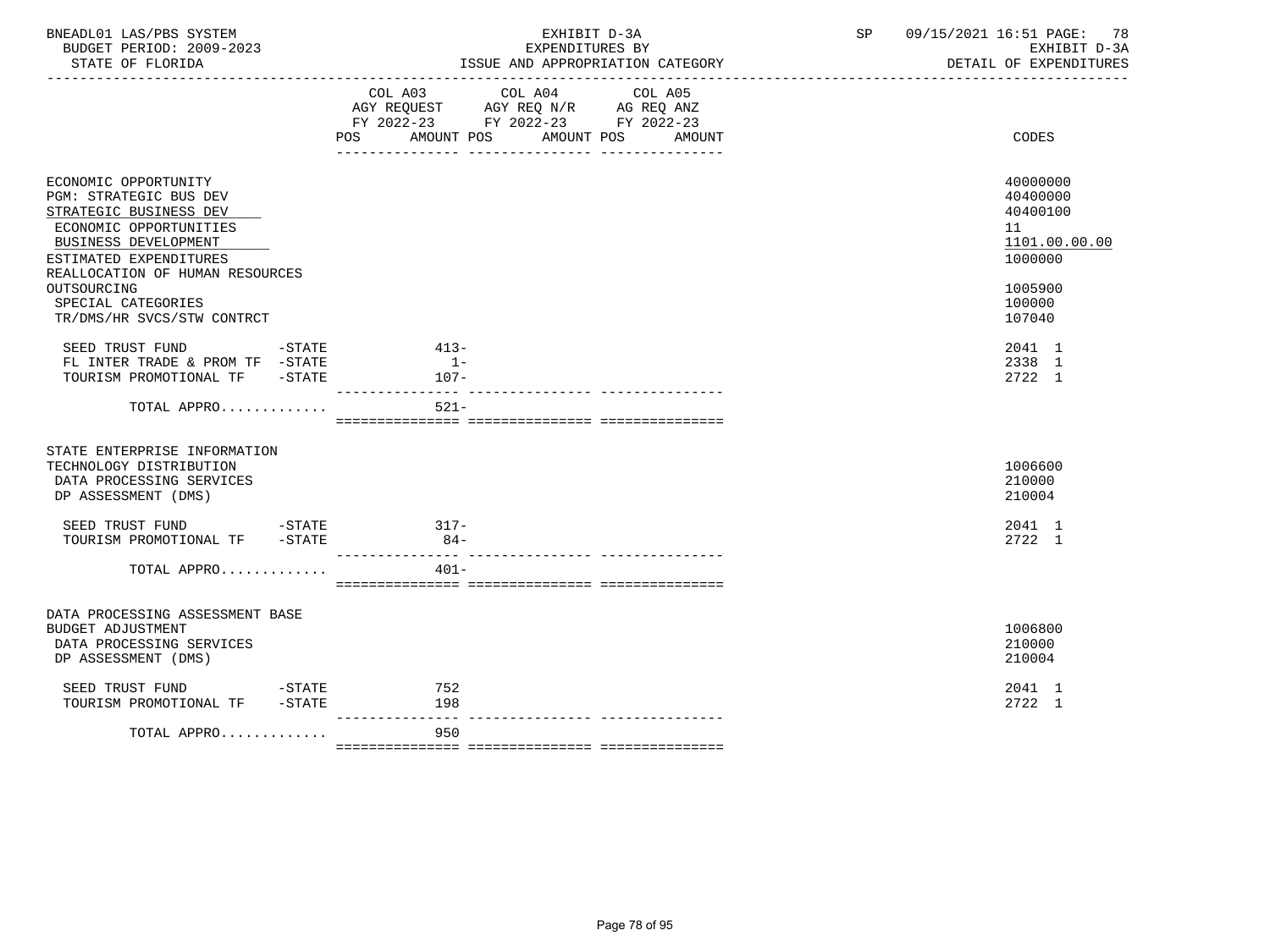| BNEADL01 LAS/PBS SYSTEM<br>BUDGET PERIOD: 2009-2023<br>STATE OF FLORIDA<br>----------------                                                                                                                                                                                | EXHIBIT D-3A<br>EXPENDITURES BY<br>ISSUE AND APPROPRIATION CATEGORY                                                                                                                                                                                                     | 09/15/2021 16:51 PAGE: 79<br>SP<br>EXHIBIT D-3A<br>DETAIL OF EXPENDITURES                         |
|----------------------------------------------------------------------------------------------------------------------------------------------------------------------------------------------------------------------------------------------------------------------------|-------------------------------------------------------------------------------------------------------------------------------------------------------------------------------------------------------------------------------------------------------------------------|---------------------------------------------------------------------------------------------------|
|                                                                                                                                                                                                                                                                            | COL A03 COL A04<br>COL A05<br>$\begin{tabular}{lllllll} AGY & \texttt{REQUEST} & \texttt{AGY} & \texttt{REG} & \texttt{N/R} & \texttt{AG} & \texttt{REQ} & \texttt{ANZ} \end{tabular}$<br>FY 2022-23 FY 2022-23 FY 2022-23<br>POS<br>AMOUNT POS<br>AMOUNT POS<br>AMOUNT | CODES                                                                                             |
| ECONOMIC OPPORTUNITY<br>PGM: STRATEGIC BUS DEV<br>STRATEGIC BUSINESS DEV<br>ECONOMIC OPPORTUNITIES<br>BUSINESS DEVELOPMENT<br>NONRECURRING EXPENDITURES<br>SPACE FLORIDA - FINANCING PROGRAM<br>FOR AEROSPACE INDUSTRY<br>SPECIAL CATEGORIES<br>G/A-SF-AEROSPACE IND NEEDS |                                                                                                                                                                                                                                                                         | 40000000<br>40400000<br>40400100<br>11<br>1101.00.00.00<br>2100000<br>2103021<br>100000<br>108550 |
| GENERAL REVENUE FUND                                                                                                                                                                                                                                                       | -STATE 6,000,000-                                                                                                                                                                                                                                                       | 1000 1                                                                                            |
| BUSINESS INITIATIVE PROJECTS<br>SPECIAL CATEGORIES<br>ECONOMIC DEVELOPMENT PROJ                                                                                                                                                                                            |                                                                                                                                                                                                                                                                         | 2103039<br>100000<br>100562                                                                       |
| GENERAL REVENUE FUND                                                                                                                                                                                                                                                       | -STATE 1,560,000-                                                                                                                                                                                                                                                       | 1000 1                                                                                            |
| ECONOMIC DEVELOPMENT TOOLS<br>LUMP SUM<br>ECONOMIC DEVELOPMENT TOOLS                                                                                                                                                                                                       |                                                                                                                                                                                                                                                                         | 2103049<br>090000<br>098019                                                                       |
| GENERAL REVENUE FUND -STATE 9,100,000-<br>$-STATE$<br>SEED TRUST FUND<br>ECONOMIC DEVELOPMENT TF -STATE                                                                                                                                                                    | $5,900,000 -$<br>$5,500,000 -$                                                                                                                                                                                                                                          | 1000 1<br>2041 1<br>2177 1                                                                        |
| TOTAL APPRO                                                                                                                                                                                                                                                                | $20,500,000 -$                                                                                                                                                                                                                                                          |                                                                                                   |
| VISIT FLORIDA - REDIRECT RECURRING<br>APPROPRIATIONS TO NON-RECURRING -<br>ADD<br>SPECIAL CATEGORIES<br>G/A - VISIT FLORIDA                                                                                                                                                |                                                                                                                                                                                                                                                                         | 2103085<br>100000<br>105705                                                                       |
| SEED TRUST FUND<br>TOURISM PROMOTIONAL TF -STATE 24,000,000-                                                                                                                                                                                                               | $-STATE$ 26,000,000-                                                                                                                                                                                                                                                    | 2041 1<br>2722 1                                                                                  |
| TOTAL APPRO                                                                                                                                                                                                                                                                | $50,000,000 -$                                                                                                                                                                                                                                                          |                                                                                                   |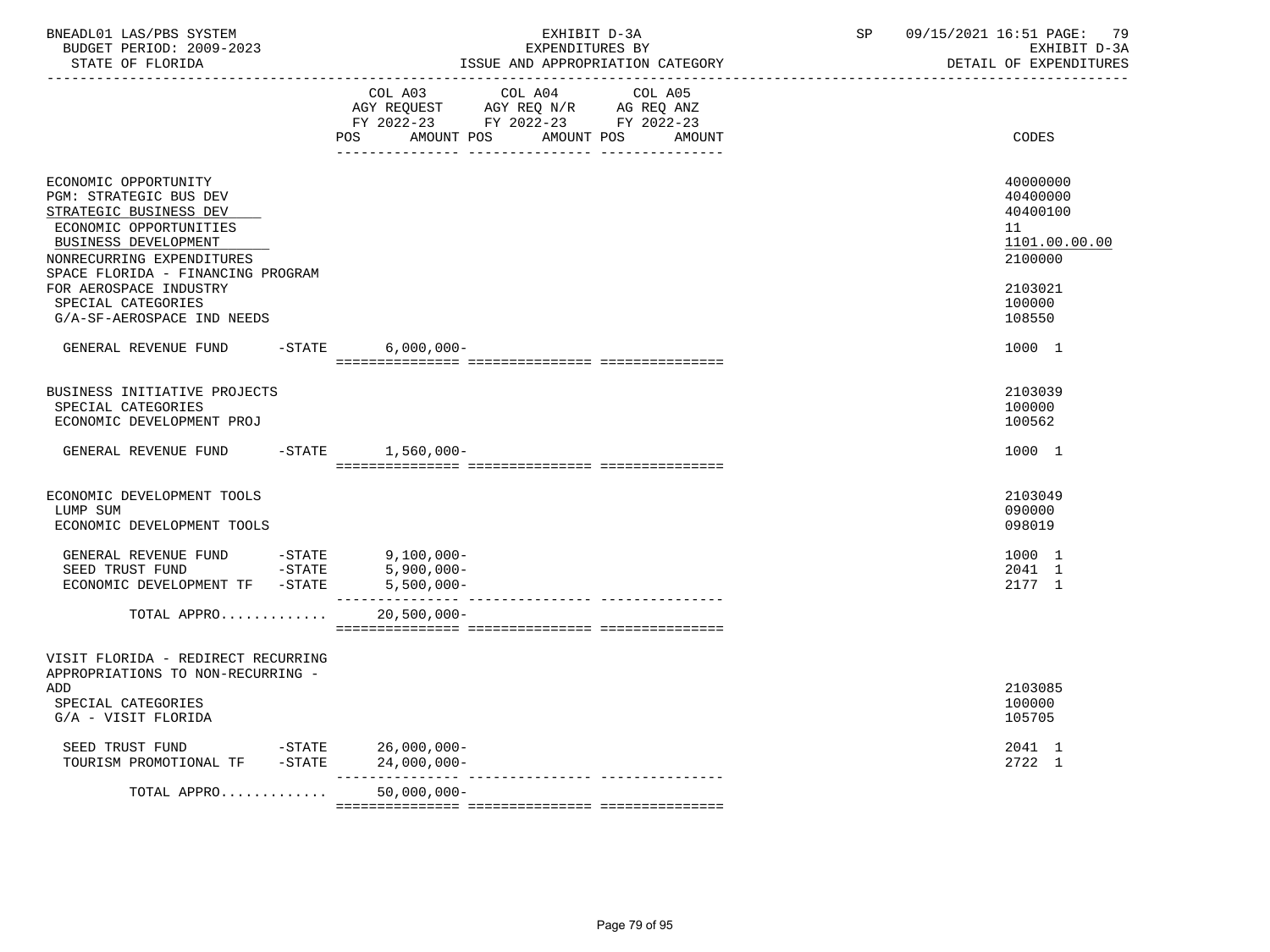| BNEADL01 LAS/PBS SYSTEM<br>BUDGET PERIOD: 2009-2023<br>STATE OF FLORIDA                                                                                                                   | EXHIBIT D-3A<br>EXPENDITURES BY<br>ISSUE AND APPROPRIATION CATEGORY  | SP 09/15/2021 16:51 PAGE: 80<br>EXHIBIT D-3A<br>DETAIL OF EXPENDITURES |
|-------------------------------------------------------------------------------------------------------------------------------------------------------------------------------------------|----------------------------------------------------------------------|------------------------------------------------------------------------|
|                                                                                                                                                                                           | COL A03<br>COL A04<br>COL A05<br>POS AMOUNT POS AMOUNT POS<br>AMOUNT | CODES                                                                  |
| ECONOMIC OPPORTUNITY<br>PGM: STRATEGIC BUS DEV<br>STRATEGIC BUSINESS DEV<br>ECONOMIC OPPORTUNITIES<br>BUSINESS DEVELOPMENT<br>NONRECURRING EXPENDITURES<br>FUND SHIFT - TOURISM PROMOTION |                                                                      | 40000000<br>40400000<br>40400100<br>11<br>1101.00.00.00<br>2100000     |
| TRUST FUND TO SEED - DEDUCT<br>SPECIAL CATEGORIES<br>G/A - VISIT FLORIDA                                                                                                                  |                                                                      | 2103109<br>100000<br>105705                                            |
| TOURISM PROMOTIONAL TF -STATE 3,000,000                                                                                                                                                   |                                                                      | 2722 1                                                                 |
| FUND SHIFT - TOURISM PROMOTION<br>TRUST FUND TO SEED - ADD<br>SPECIAL CATEGORIES<br>G/A - VISIT FLORIDA                                                                                   |                                                                      | 2103110<br>100000<br>105705                                            |
| SEED TRUST FUND                                                                                                                                                                           | $-STATE$ 3,000,000-                                                  | 2041 1                                                                 |
| VETO BUILDING ECONOMIC<br>OPPORTUNITIES IN WEST LAKES -<br>ORLANDO (SENATE FORM 1873) (HB<br>3443)<br>SPECIAL CATEGORIES<br>ECONOMIC DEVELOPMENT PROJ                                     |                                                                      | 2103111<br>100000<br>100562                                            |
| GENERAL REVENUE FUND -STATE                                                                                                                                                               | 60,000                                                               | 1000 1                                                                 |
| VETO GATEWAY ORLANDO ECONOMIC<br>PROSPERITY INITIATIVE (SENATE FORM<br>2017) (HB 2855)<br>SPECIAL CATEGORIES<br>ECONOMIC DEVELOPMENT PROJ                                                 |                                                                      | 2103112<br>100000<br>100562                                            |
| GENERAL REVENUE FUND                                                                                                                                                                      | $-STATE$<br>250,000                                                  | 1000 1                                                                 |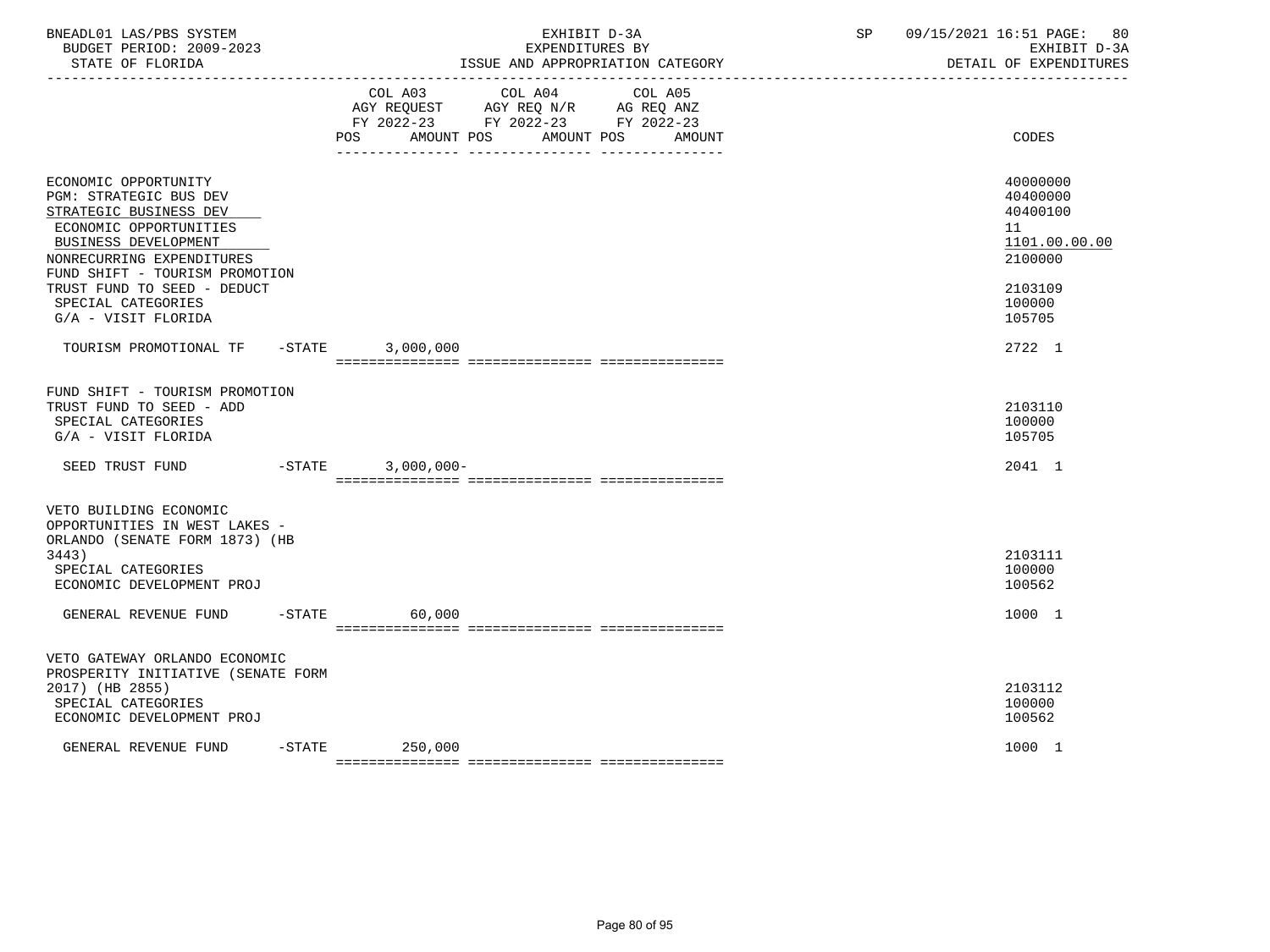| BNEADL01 LAS/PBS SYSTEM                  | EXHIBIT D-3A                     |                                                                                                   |                                  | SP | 09/15/2021 16:51 PAGE: 81 |
|------------------------------------------|----------------------------------|---------------------------------------------------------------------------------------------------|----------------------------------|----|---------------------------|
| BUDGET PERIOD: 2009-2023                 |                                  | EXPENDITURES BY                                                                                   |                                  |    | EXHIBIT D-3A              |
| STATE OF FLORIDA                         |                                  |                                                                                                   | ISSUE AND APPROPRIATION CATEGORY |    | DETAIL OF EXPENDITURES    |
|                                          | POS AMOUNT POS AMOUNT POS AMOUNT | COL A03 COL A04 COL A05<br>AGY REQUEST AGY REQ N/R AG REQ ANZ<br>FY 2022-23 FY 2022-23 FY 2022-23 |                                  |    | CODES                     |
| ECONOMIC OPPORTUNITY                     |                                  |                                                                                                   |                                  |    | 40000000                  |
| <b>PGM: STRATEGIC BUS DEV</b>            |                                  |                                                                                                   |                                  |    | 40400000                  |
| STRATEGIC BUSINESS DEV                   |                                  |                                                                                                   |                                  |    | 40400100                  |
| ECONOMIC OPPORTUNITIES                   |                                  |                                                                                                   |                                  |    | 11                        |
| BUSINESS DEVELOPMENT                     |                                  |                                                                                                   |                                  |    | 1101.00.00.00             |
| ECONOMIC DEVELOPMENT PROGRAMS            |                                  |                                                                                                   |                                  |    | 4100000                   |
| FLORIDA SPORTS FOUNDATION -              |                                  |                                                                                                   |                                  |    |                           |
| ADDITIONAL FUNDING                       |                                  |                                                                                                   |                                  |    | 4100600                   |
| SPECIAL CATEGORIES                       |                                  |                                                                                                   |                                  |    | 100000                    |
| G/A-FL SPORTS FOUNDATION                 |                                  |                                                                                                   |                                  |    | 101485                    |
| PROFESSIONAL SPORTS DEV TF-STATE 500,000 |                                  | 500,000                                                                                           |                                  |    | 2551 1                    |
|                                          |                                  |                                                                                                   |                                  |    |                           |

AGENCY ISSUE NARRATIVE:

SUMMARY:

2022-2023 BUDGET YEAR NARRATIVE: IT COMPONENT? NO

 The Department requests \$500,000 of nonrecurring appropriation from the Professional Sports Development Trust Fund. The Florida Sports Foundation (FSF) was appropriated \$3 million in recurring funds from the Professional Sports Development Trust Fund in fiscal year 2021-22. These funds are used for the FSF Grant Program, which supports communities in their effort to attract sporting events that have a measurable, positive economic impact on the community. Events range from youth sports to professional sports championships. The trust fund is financed by fees collected on the sale of professional sports license tags and is maintained by the Department of Economic Opportunity (DEO).

## BUSINESS NEED / PROBLEM STATEMENT:

 Since 2018, the FSF has increased the number of industry partners (Local Sports Commissions, CVBs) from 29 to 41. This has resulted in an increase in the total amount of grant requests. The majority of the new grant requests have been small market grants. The FSF has not been able to meet the growing grant requests of communities, especially in rural counties that seek to attract sporting tourism events, due to the current level of appropriation.

# PROPOSED SOLUTION:

 The Professional Sports Development Trust Fund has collected over \$4 million dollars in fees in fiscal year 2020-21. The Department requests an additional \$500,000 in nonrecurring Professional Sports Development Trust Fund appropriation for FSF to award all incoming revenue. This increase would provide communities, specifically those seeking small market grants, with the funding necessary to attract additional sporting tourism events and will add to the economic impact that the sports industry has on Florida's economy.

PROPOSED BENEFITS / RISKS:

 This appropriation will increase Florida's competitiveness in attracting and maintaining sporting events and allow communities of all sizes, small and large markets, to benefit from the positive economic impact associated with the sports tourism industry.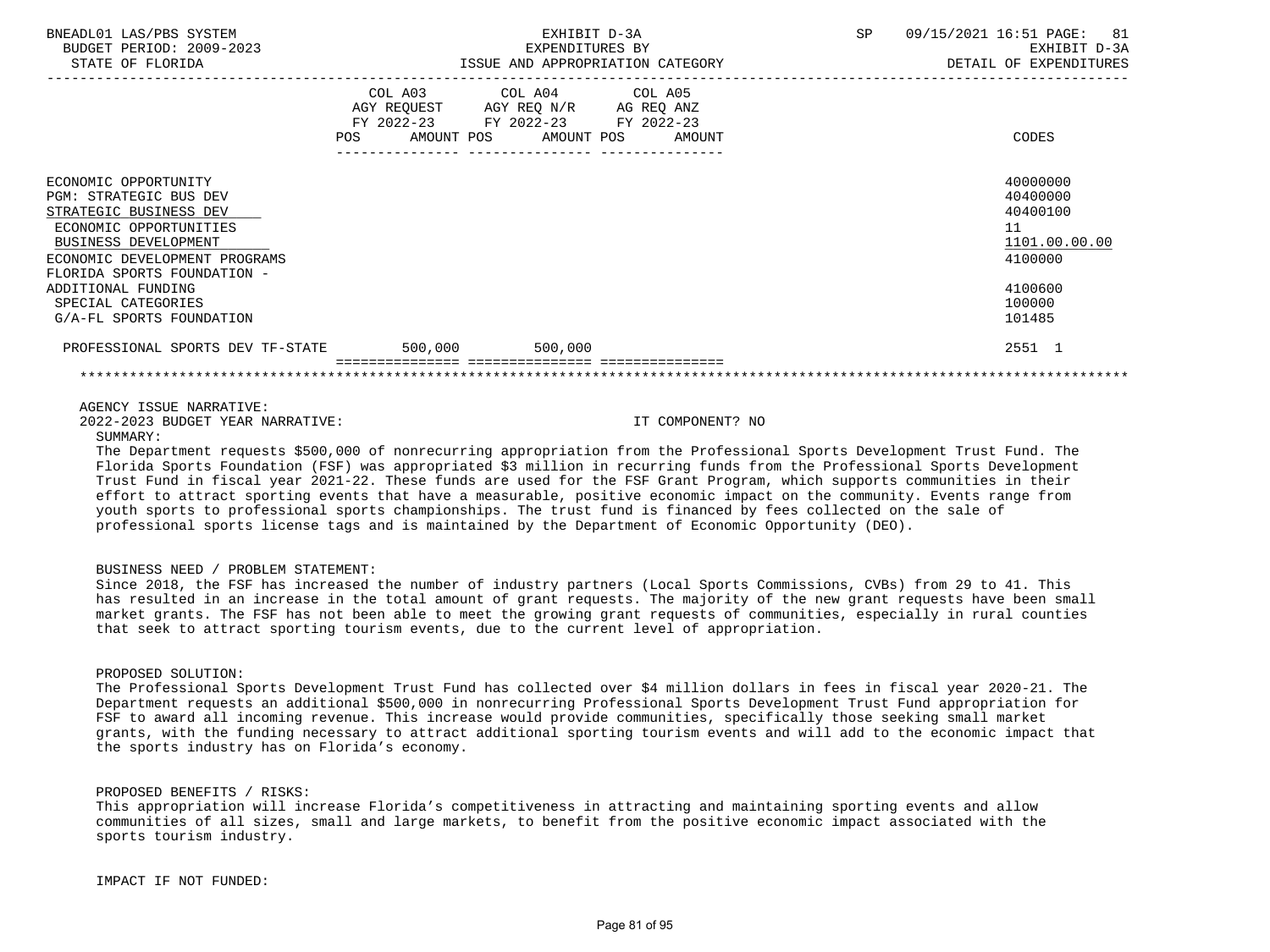| BNEADL01 LAS/PBS SYSTEM<br>BUDGET PERIOD: 2009-2023<br>STATE OF FLORIDA | EXHIBIT D-3A<br>EXPENDITURES BY<br>ISSUE AND APPROPRIATION CATEGORY                                                                               | 09/15/2021 16:51 PAGE: 82<br>SP<br>EXHIBIT D-3A<br>DETAIL OF EXPENDITURES |
|-------------------------------------------------------------------------|---------------------------------------------------------------------------------------------------------------------------------------------------|---------------------------------------------------------------------------|
|                                                                         | COL A03<br>COL A04 COL A05<br>AGY REQUEST AGY REQ N/R AG REQ ANZ<br>FY 2022-23 FY 2022-23 FY 2022-23<br>AMOUNT POS<br>AMOUNT POS<br>AMOUNT<br>POS | CODES                                                                     |
| ECONOMIC OPPORTUNITY                                                    |                                                                                                                                                   | 40000000                                                                  |
| PGM: STRATEGIC BUS DEV                                                  |                                                                                                                                                   | 40400000<br>40400100                                                      |
| STRATEGIC BUSINESS DEV<br>ECONOMIC OPPORTUNITIES                        |                                                                                                                                                   | 11                                                                        |
| BUSINESS DEVELOPMENT                                                    |                                                                                                                                                   | 1101.00.00.00                                                             |
| ECONOMIC DEVELOPMENT PROGRAMS                                           |                                                                                                                                                   | 4100000                                                                   |
| FLORIDA SPORTS FOUNDATION -                                             |                                                                                                                                                   |                                                                           |
| ADDITIONAL FUNDING                                                      |                                                                                                                                                   | 4100600                                                                   |
|                                                                         | mam odii to ifofesi fo oscelor eta osciar de comunistar de cii aforcra fe consolar foiceno oscensortico.                                          |                                                                           |

FSF will be limited in meeting the needs of communities of all sizes as it expands industry partnerships.

 FLORIDA STRATEGIC PLAN FOR ECONOMIC DEVELOPMENT: This issue aligns with the following strategy contained in Florida's Strategic Plan for Economic Development:

 5.1 - Civic and Governance Systems - Integrate long-term investment strategies for statewide and regional economic development priorities.

 BUDGET REQUEST TOTAL: \$500,000 - nonrecurring \*\*\*\*\*\*\*\*\*\*\*\*\*\*\*\*\*\*\*\*\*\*\*\*\*\*\*\*\*\*\*\*\*\*\*\*\*\*\*\*\*\*\*\*\*\*\*\*\*\*\*\*\*\*\*\*\*\*\*\*\*\*\*\*\*\*\*\*\*\*\*\*\*\*\*\*\*\*\*\*\*\*\*\*\*\*\*\*\*\*\*\*\*\*\*\*\*\*\*\*\*\*\*\*\*\*\*\*\*\*\*\*\*\*\*\*\*\*\*\*\*\*\*\*\*\*\*

| ENTERPRISE FLORIDA<br>ENTERPRISE FLORIDA, INC. -   |           |            |            | 4200000          |
|----------------------------------------------------|-----------|------------|------------|------------------|
| FLEXIBLE FUNDING FOR ECONOMIC<br>DEVELOPMENT TOOLS |           |            |            | 4200200          |
| LUMP SUM<br>ECONOMIC DEVELOPMENT TOOLS             |           |            |            | 090000<br>098019 |
| GENERAL REVENUE FUND                               | $-$ STATE | 23,000,000 | 23,000,000 | 1000 7           |
| SEED TRUST FUND                                    | $-$ STATE | 5,500,000  | 5,500,000  | 2041 1           |
| ECONOMIC DEVELOPMENT TF                            | $-$ STATE | 5,000,000  | 5,000,000  | 2177 1           |
| TOTAL APPRO                                        |           | 33,500,000 | 33,500,000 |                  |
|                                                    |           |            |            |                  |

AGENCY ISSUE NARRATIVE:

2022-2023 BUDGET YEAR NARRATIVE: IT COMPONENT? NO

SUMMARY:

 The Department requests \$33,500,000 of nonrecurring appropriation including \$23,000,000 from the General Revenue Fund, \$5,500,000 from the State Economic Enhancement and Development Trust Fund and \$5,000,000 from the Economic Development Trust Fund to fund the Economic Development Tools category for existing projects that are anticipated to meet performance during fiscal year 2022-23. Due to the pandemic, many businesses requested extensions to the performance period for their awards, particularly for the Qualified Target Industry program. This has resulted in an increase in the number of projects scheduled to meet performance during 2022-23 and therefore an increase in the department's request.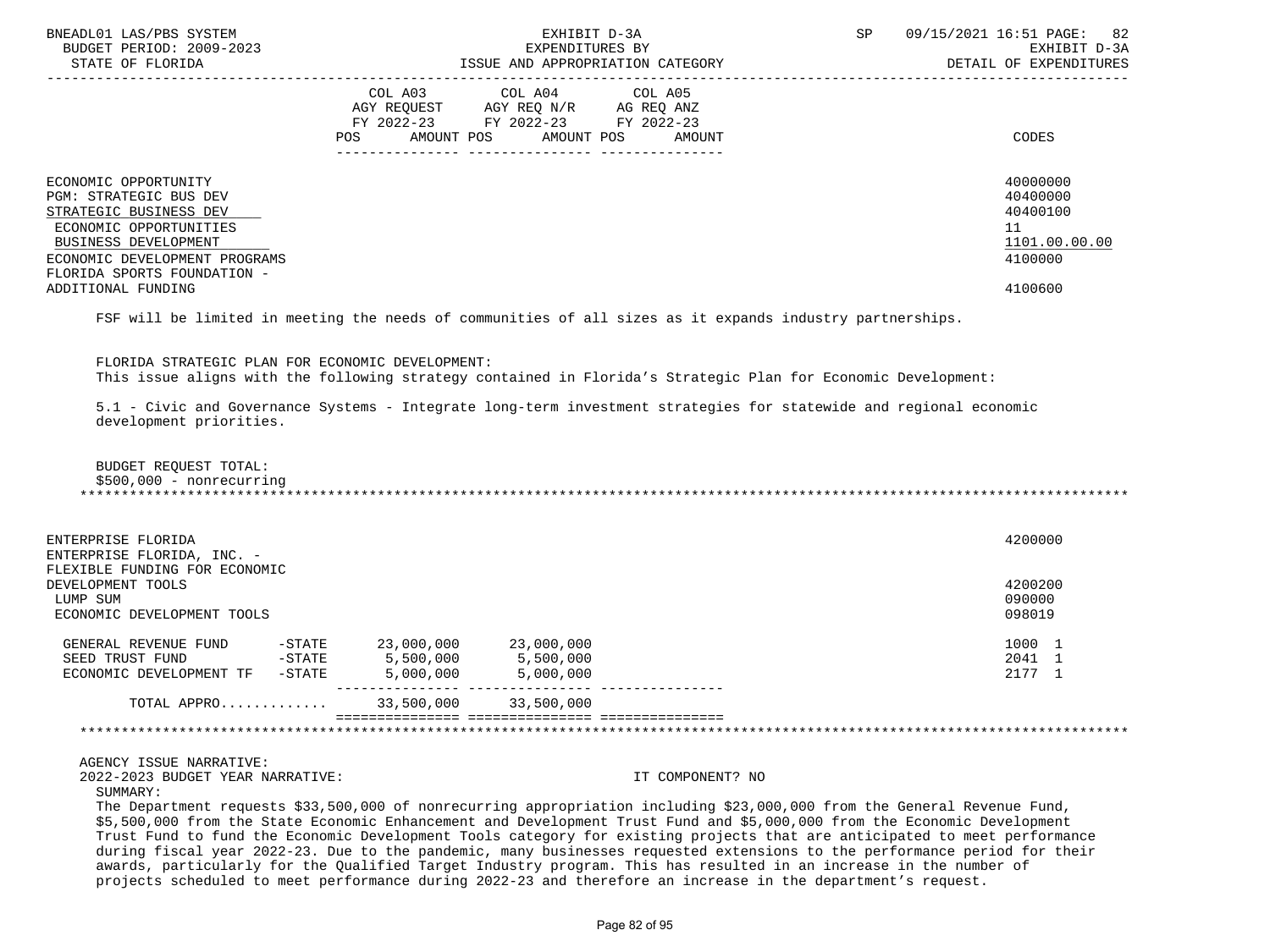| BNEADL01 LAS/PBS SYSTEM<br>BUDGET PERIOD: 2009-2023<br>STATE OF FLORIDA | EXHIBIT D-3A<br>EXPENDITURES BY<br>ISSUE AND APPROPRIATION CATEGORY                                                                                                                                                                                 | SP<br>09/15/2021 16:51 PAGE:<br>83<br>EXHIBIT D-3A<br>DETAIL OF EXPENDITURES |
|-------------------------------------------------------------------------|-----------------------------------------------------------------------------------------------------------------------------------------------------------------------------------------------------------------------------------------------------|------------------------------------------------------------------------------|
|                                                                         | COL A03 COL A04 COL A05<br>AGY REOUEST AGY REO N/R AG REO ANZ<br>FY 2022-23 FY 2022-23 FY 2022-23<br>AMOUNT POS AMOUNT POS AMOUNT<br>POS FOR THE POST OF THE POST OF THE POST OF THE POST OF THE POST OF THE POST OF THE POST OF THE POST OF THE PO | CODES                                                                        |
| ECONOMIC OPPORTUNITY                                                    |                                                                                                                                                                                                                                                     | 40000000                                                                     |
| <b>PGM: STRATEGIC BUS DEV</b><br>STRATEGIC BUSINESS DEV                 |                                                                                                                                                                                                                                                     | 40400000<br>40400100                                                         |
| ECONOMIC OPPORTUNITIES                                                  |                                                                                                                                                                                                                                                     | 11                                                                           |
| BUSINESS DEVELOPMENT                                                    |                                                                                                                                                                                                                                                     | 1101.00.00.00                                                                |
| ENTERPRISE FLORIDA                                                      |                                                                                                                                                                                                                                                     | 4200000                                                                      |
| ENTERPRISE FLORIDA, INC. -                                              |                                                                                                                                                                                                                                                     |                                                                              |
| FLEXIBLE FUNDING FOR ECONOMIC                                           |                                                                                                                                                                                                                                                     |                                                                              |
| DEVELOPMENT TOOLS                                                       |                                                                                                                                                                                                                                                     | 4200200                                                                      |

### BUSINESS NEED / PROBLEM STATEMENT:

 The Economic Development Tools were created to assist in the establishment of competitive business projects. These projects create jobs in the state's target industries and pay a higher than average wage. The tools enable Florida to compete with other states for these high-value projects. This request directly supports the Governor's goal of job creation and the overarching purpose of the Florida Strategic Plan for Economic Development.

 These nonrecurring funds would be used for existing obligations, various economic development programs, incentives, and activities that include: Qualified Target Industry (QTI) Business Tax Refund; QTI Tax Refund - Brownfield Redevelopment Bonus; Brownfield Redevelopment Tax Refund; High-Impact Business Performance (HIPI) Grant; and Qualified Defense Contractor and Space Flight (QDSC) Business Tax Refund.

## PROPOSED SOLUTION:

 The Economic Development Tools increase Florida's competitive position in the contest for new businesses. This supports the Governor's priority of economic development and job creation. Investing in economic development incentives, the state can capture the benefits from the creation of direct jobs and receive tremendous indirect and induced economic impacts as well. Indirect jobs created are because new businesses need to buy equipment and resources from the local community, thus strengthening the local economy. Induced jobs are created when the employees of the company spend money in the community for homes, entertainment and household commodities.

### IMPACT IF NOT FUNDED:

 If this request is not funded the Department will not be able to meet contractually obligated State of Florida payments and Enterprise Florida, Inc. will not be able to compete for new competitive projects.

## FLORIDA STRATEGIC PLAN FOR ECONOMIC DEVELOPMENT:

This issue aligns with the following strategy contained in Florida's Strategic Plan for Economic Development:

 4.2 - Business Climate and Competitiveness - Ensure state, regional and local agencies provide collaborative and timely customer service to businesses and workers.

 5.1 - Civic and Governance Systems - Integrate long-term investment strategies for statewide and regional economic development priorities.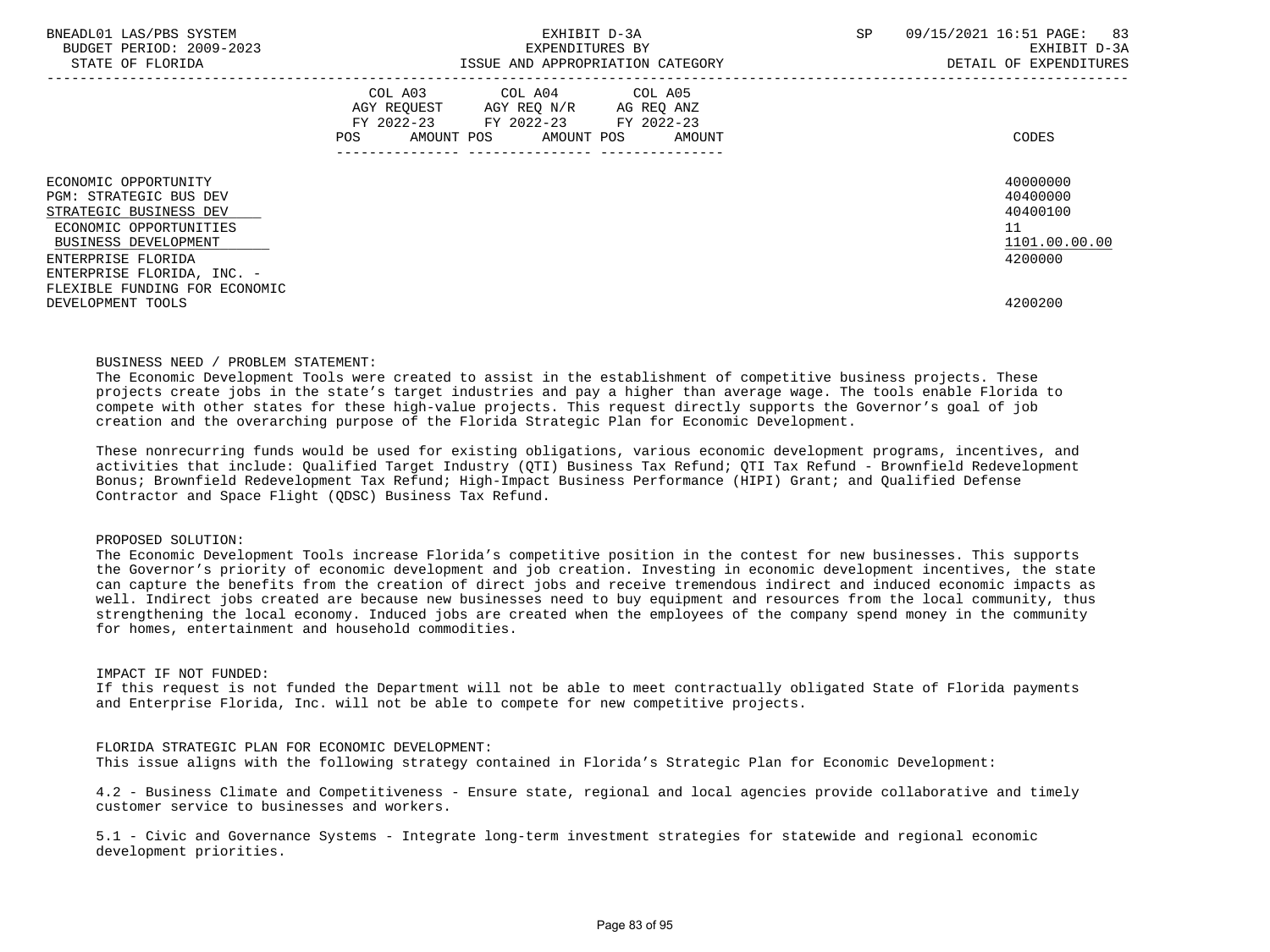| BNEADL01 LAS/PBS SYSTEM<br>BUDGET PERIOD: 2009-2023<br>STATE OF FLORIDA                                                                                                                                                              |                                | EXHIBIT D-3A<br>EXPENDITURES BY                                                                   | ISSUE AND APPROPRIATION CATEGORY | SP | 09/15/2021 16:51 PAGE:<br>84<br>EXHIBIT D-3A<br>DETAIL OF EXPENDITURES        |
|--------------------------------------------------------------------------------------------------------------------------------------------------------------------------------------------------------------------------------------|--------------------------------|---------------------------------------------------------------------------------------------------|----------------------------------|----|-------------------------------------------------------------------------------|
|                                                                                                                                                                                                                                      | <b>POS</b>                     | COL A03 COL A04 COL A05<br>AGY REQUEST AGY REQ N/R AG REQ ANZ<br>FY 2022-23 FY 2022-23 FY 2022-23 | AMOUNT POS AMOUNT POS AMOUNT     |    | <b>CODES</b>                                                                  |
| ECONOMIC OPPORTUNITY<br>PGM: STRATEGIC BUS DEV<br>STRATEGIC BUSINESS DEV<br>ECONOMIC OPPORTUNITIES<br>BUSINESS DEVELOPMENT<br>ENTERPRISE FLORIDA<br>ENTERPRISE FLORIDA, INC. -<br>FLEXIBLE FUNDING FOR ECONOMIC<br>DEVELOPMENT TOOLS |                                |                                                                                                   |                                  |    | 40000000<br>40400000<br>40400100<br>11<br>1101.00.00.00<br>4200000<br>4200200 |
| <b>BUDGET REOUEST TOTAL:</b><br>$$33,500,000 - nonrecurring$                                                                                                                                                                         |                                |                                                                                                   |                                  |    |                                                                               |
| FLORIDA JOB GROWTH GRANT FUNDING<br>SPECIAL CATEGORIES<br>G/A-FL JOB GRWTH GRT FND                                                                                                                                                   |                                |                                                                                                   |                                  |    | 4200470<br>100000<br>108741                                                   |
| GENERAL REVENUE FUND                                                                                                                                                                                                                 | $-STATE$ 25,000,000 25,000,000 |                                                                                                   |                                  |    | 1000 1                                                                        |
|                                                                                                                                                                                                                                      |                                |                                                                                                   |                                  |    |                                                                               |
| AGENCY ISSUE NARRATIVE:                                                                                                                                                                                                              |                                |                                                                                                   |                                  |    |                                                                               |

2022-2023 BUDGET YEAR NARRATIVE: IT COMPONENT? NO

SUMMARY:

 The Department requests a total nonrecurring appropriation of \$25,000,000 from General Revenue for the Florida Job Growth Grant Fund. This program provides funding for public infrastructure and job training projects that support growth and employment in Florida's diverse industries.

## BUSINESS NEED / PROBLEM STATEMENT:

 The Florida Job Growth Grant Fund was created in fiscal year 2017-18 to promote economic opportunity by improving public infrastructure and enhancing workforce training. In fiscal year 2017-18, 35 projects were awarded totaling \$135 million; in fiscal year 2018-19, 23 projects were awarded totaling \$85 million; in fiscal year 2019-20, 5 projects were awarded totaling \$15.5 million. The fiscal year 2019-20 state budget had \$24 million available for the Job Growth Grant Fund, and an additional \$50 million was included in the fiscal year 2021-22 General Appropriations Act, Section 152. The total Job Growth Grant Funds available for fiscal year 2021-22 economic development projects are more than \$74 million.

 The program is provided statewide and is designed to support economic diversification, economic recovery, or economic enhancement of targeted industries.

 The Department anticipates economic development project applications to greatly exceed the \$74 million appropriation based on the current applications submitted within quarter one of fiscal year 2021-22. Additional funding will be required for the program to continue beyond the current appropriation.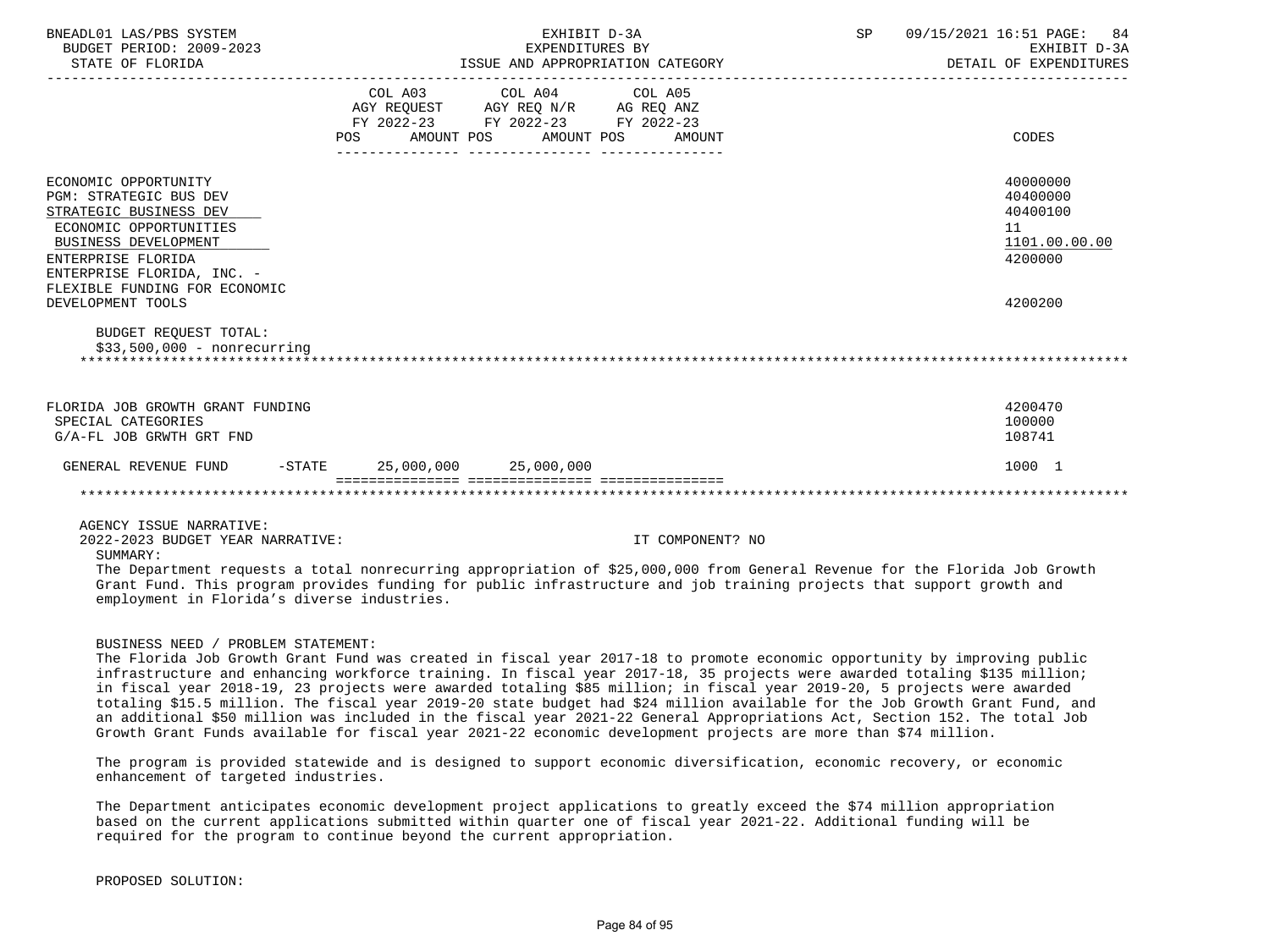| BNEADL01 LAS/PBS SYSTEM<br>BUDGET PERIOD: 2009-2023<br>STATE OF FLORIDA | EXHIBIT D-3A<br>EXPENDITURES BY<br>ISSUE AND APPROPRIATION CATEGORY                                                                                     | <b>SP</b> | 85<br>09/15/2021 16:51 PAGE:<br>EXHIBIT D-3A<br>DETAIL OF EXPENDITURES |  |
|-------------------------------------------------------------------------|---------------------------------------------------------------------------------------------------------------------------------------------------------|-----------|------------------------------------------------------------------------|--|
|                                                                         | COL A03<br>COL A04 COL A05<br>AGY REOUEST<br>AGY REO N/R<br>AG REO ANZ<br>FY 2022-23 FY 2022-23 FY 2022-23<br>AMOUNT POS<br>POS<br>AMOUNT POS<br>AMOUNT |           | CODES                                                                  |  |
| ECONOMIC OPPORTUNITY                                                    |                                                                                                                                                         |           | 40000000                                                               |  |
| <b>PGM: STRATEGIC BUS DEV</b>                                           |                                                                                                                                                         |           | 40400000                                                               |  |
| STRATEGIC BUSINESS DEV                                                  |                                                                                                                                                         |           | 40400100<br>11                                                         |  |
| ECONOMIC OPPORTUNITIES<br>BUSINESS DEVELOPMENT                          |                                                                                                                                                         |           | 1101.00.00.00                                                          |  |
| ENTERPRISE FLORIDA                                                      |                                                                                                                                                         |           | 4200000                                                                |  |
| FLORIDA JOB GROWTH GRANT FUNDING                                        |                                                                                                                                                         |           | 4200470                                                                |  |

 The Department requests \$25 million in nonrecurring appropriation for the Florida Job Growth Grant Fund for fiscal year 2022-23. This funding will benefit the citizens of Florida in two areas:

 1. Providing workforce training through the state's colleges and technical centers in critical industries, thereby preparing Floridians to be more competitive in the job market.

 2. Enhancing infrastructure in underserved areas or in areas that will maximize economic output by attracting new or expanding businesses.

## PROPOSED BENEFITS / RISKS:

 Over the past four years there has been overwhelming demand for participation in the program. By either allowing the state's colleges and technical centers to expand or create training programs to develop workforce competencies that support targeted industries or allowing county and local governments to grow or augment infrastructure critical to economic development, the Florida Job Growth Grant Fund's flexibility makes it a powerful tool to foster the state's workforce and local economies.

The Florida Job Growth Grant fund is a statewide program with a broad scope that is community driven.

The training itself gives participants transferable and sustainable skills applicable to more than a single employer.

 The infrastructure component allows local governments to identify needs and apply for funding to construct, reconstruct, or improve public facilities, acquire land, make land improvements, or cover engineering costs.

 One of Florida's primary strategic goals is to lead the nation in global competitiveness as a location for business, investment, talent, innovation, and visitors.

 By developing the talent resources and physical resources of Florida's communities and workforce through the Florida Job Growth Grant Fund, the state will be directly investing in the ability to attract businesses seeking a well-trained workforce and communities with the resources to support growth, expansion and prosperity.

IMPACT IF NOT FUNDED:

 If the Florida Job Growth Grant Fund is not funded, one of the state's most valuable economic development drivers will be unavailable to state colleges, technical centers, and local governments.

 The Florida Job Growth Grant Fund has been utilized to support projects and infrastructure across the state, especially in rural areas. These projects each have supported multiple companies and many jobs.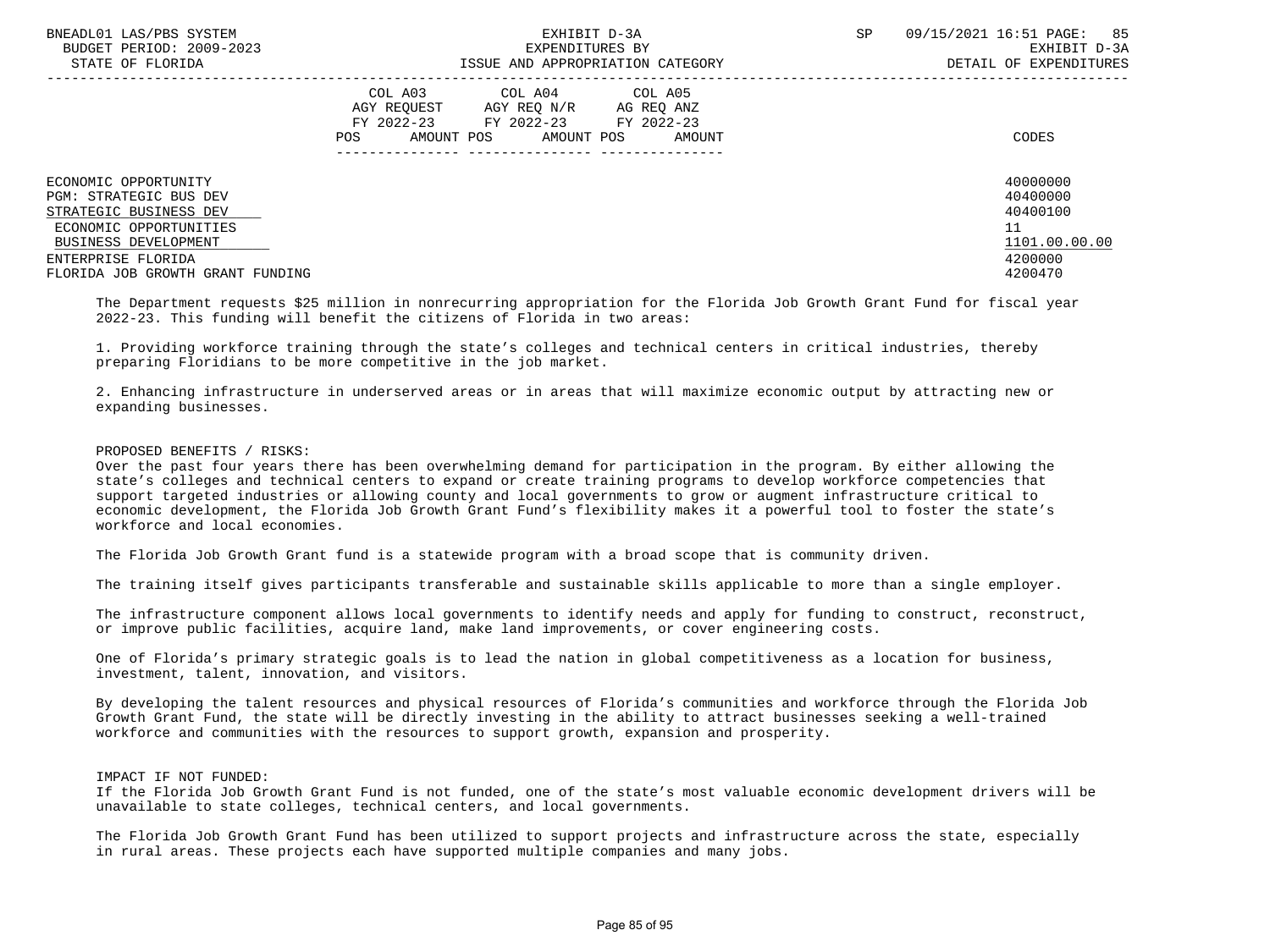| BNEADL01 LAS/PBS SYSTEM<br>BUDGET PERIOD: 2009-2023<br>STATE OF FLORIDA | EXHIBIT D-3A<br>EXPENDITURES BY<br>ISSUE AND APPROPRIATION CATEGORY                                                                                        | 86<br>09/15/2021 16:51 PAGE:<br><b>SP</b><br>EXHIBIT D-3A<br>DETAIL OF EXPENDITURES |
|-------------------------------------------------------------------------|------------------------------------------------------------------------------------------------------------------------------------------------------------|-------------------------------------------------------------------------------------|
|                                                                         | COL A03<br>COL A04<br>COL A05<br>AGY REO N/R AG REO ANZ<br>AGY REOUEST<br>FY 2022-23 FY 2022-23<br>FY 2022-23<br>AMOUNT POS<br>POS<br>AMOUNT POS<br>AMOUNT | CODES                                                                               |
| ECONOMIC OPPORTUNITY                                                    |                                                                                                                                                            | 40000000                                                                            |
| PGM: STRATEGIC BUS DEV                                                  |                                                                                                                                                            | 40400000<br>40400100                                                                |
| STRATEGIC BUSINESS DEV<br>ECONOMIC OPPORTUNITIES                        |                                                                                                                                                            | 11                                                                                  |
| BUSINESS DEVELOPMENT                                                    |                                                                                                                                                            | 1101.00.00.00                                                                       |
| ENTERPRISE FLORIDA                                                      |                                                                                                                                                            | 4200000                                                                             |
| FLORIDA JOB GROWTH GRANT FUNDING                                        |                                                                                                                                                            | 4200470                                                                             |
|                                                                         |                                                                                                                                                            |                                                                                     |

 FLORIDA STRATEGIC PLAN FOR ECONOMIC DEVELOPMENT: This issue aligns with the following strategies contained in Florida's Strategic Plan for Economic Development:

 1.1 - Talent Supply and Education - Continue to align education and workforce development programs to foster employment opportunities and develop and retain talented workers with the skills to meet current and future employer needs.

 4.2 - Business Climate and Competitiveness - Ensure state, regional and local agencies provide collaborative and timely customer service to businesses and workers.

 5.1 - Florida's Civic and Governance Systems Strategies - Integrate long-term investment strategies for statewide and regional economic development priorities.

| BUDGET REQUEST TOTAL:       |
|-----------------------------|
| \$25,000,000 - nonrecurring |
|                             |

| ADVOCATING INTERNATIONAL BUSINESS |                  |         |         |         |
|-----------------------------------|------------------|---------|---------|---------|
| RELATIONSHIPS                     |                  |         |         | 4200750 |
| SPECIAL CATEGORIES                |                  |         |         | 100000  |
| G/A-ADVOC INT'L RELATIONSH        |                  |         |         | 100454  |
|                                   |                  |         |         |         |
| GENERAL REVENUE FUND              | $- \text{STATE}$ | 140.000 | 140,000 | 1000    |
|                                   |                  |         |         |         |
|                                   |                  |         |         |         |

 AGENCY ISSUE NARRATIVE: 2022-2023 BUDGET YEAR NARRATIVE: IT COMPONENT? NO SUMMARY: The Department requests \$140,000 of nonrecurring appropriation from the General Revenue Fund to manage the Southeast U.S./Japan Association (SEUS/Japan).

# BUSINESS NEED / PROBLEM STATEMENT:

 The SEUS Japan Association is a compact of seven states to promote international trade and investment with Japan. SUES/Japan works with Enterprise Florida, Inc. as well as other economic development partners throughout the state and are important for promoting international trade with Japan.

Florida has been a partner of SEUS Japan since 1996. Each year an annual summit is held, with alternating years in the US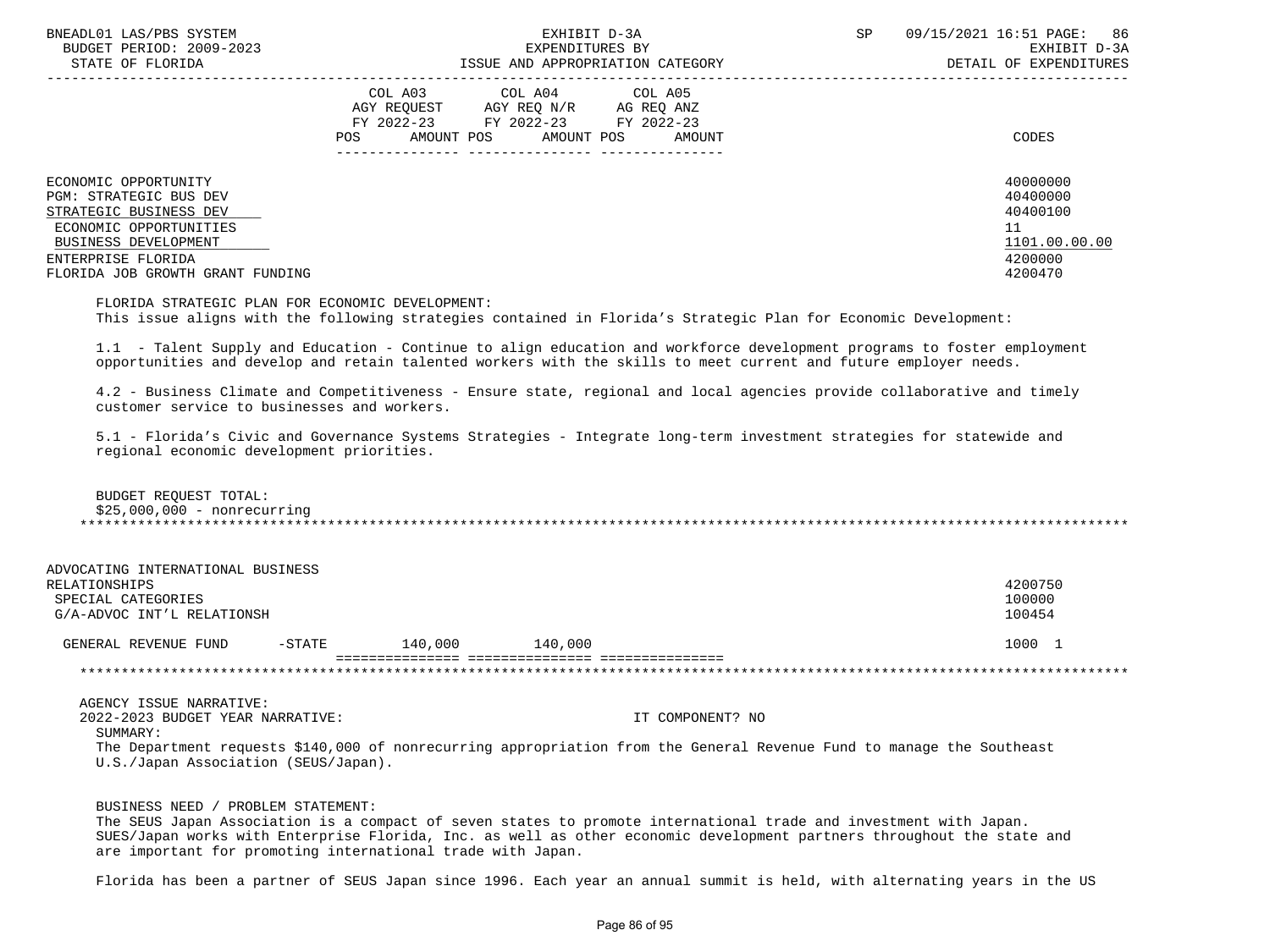| BNEADL01 LAS/PBS SYSTEM<br>BUDGET PERIOD: 2009-2023<br>STATE OF FLORIDA | EXHIBIT D-3A<br>EXPENDITURES BY<br>ISSUE AND APPROPRIATION CATEGORY                                                                         | 09/15/2021 16:51 PAGE:<br>SP.<br>87<br>EXHIBIT D-3A<br>DETAIL OF EXPENDITURES |
|-------------------------------------------------------------------------|---------------------------------------------------------------------------------------------------------------------------------------------|-------------------------------------------------------------------------------|
|                                                                         | COL A03<br>COL A04 COL A05<br>AGY REQUEST AGY REQ N/R AG REQ ANZ<br>FY 2022-23 FY 2022-23 FY 2022-23<br>POS<br>AMOUNT POS AMOUNT POS AMOUNT | CODES                                                                         |
| ECONOMIC OPPORTUNITY<br>PGM: STRATEGIC BUS DEV                          |                                                                                                                                             | 40000000<br>40400000                                                          |
| STRATEGIC BUSINESS DEV                                                  |                                                                                                                                             | 40400100                                                                      |
| ECONOMIC OPPORTUNITIES                                                  |                                                                                                                                             | 11                                                                            |
| BUSINESS DEVELOPMENT                                                    |                                                                                                                                             | 1101.00.00.00                                                                 |
| ENTERPRISE FLORIDA                                                      |                                                                                                                                             | 4200000                                                                       |
| ADVOCATING INTERNATIONAL BUSINESS                                       |                                                                                                                                             |                                                                               |
| RELATIONSHIPS                                                           |                                                                                                                                             | 4200750                                                                       |

 and Japan. The Florida Delegation last hosted the International Summit in 2006. This summit is critical to developing and maintaining relationships with Japan and other member states from the southeast. With the responsibility of hosting the summit in FY 2022-23, additional funding will be required to ensure the success of the event.

# PROPOSED SOLUTION:

 The Department requests \$140,000 to support the Southeast U.S./Japan Association. The funds will be used to cover marketing, booth and venue expenses to host the SEUS/Japan event that is scheduled to take place in Florida in FY 2022-23.

 PROPOSED BENEFITS / RISKS: By funding SEUS/Japan, the partnership will promote international trade and investment for businesses in the Southeast U.S.

 IMPACT IF NOT FUNDED: If this request is not funded, Enterprise Florida, Inc. promotional trade with Japan will decline significantly, resulting in missed economic opportunities for Florida exporters.

 FLORIDA STRATEGIC PLAN FOR ECONOMIC DEVELOPMENT: This issue aligns with the following strategies contained in Florida's Strategic Plan for Economic Development:

5.2 - Civic and Governance Systems - Improve the efficiency and effectiveness of government agencies at all levels.

 BUDGET REQUEST TOTAL: \$140,000 - nonrecurring \*\*\*\*\*\*\*\*\*\*\*\*\*\*\*\*\*\*\*\*\*\*\*\*\*\*\*\*\*\*\*\*\*\*\*\*\*\*\*\*\*\*\*\*\*\*\*\*\*\*\*\*\*\*\*\*\*\*\*\*\*\*\*\*\*\*\*\*\*\*\*\*\*\*\*\*\*\*\*\*\*\*\*\*\*\*\*\*\*\*\*\*\*\*\*\*\*\*\*\*\*\*\*\*\*\*\*\*\*\*\*\*\*\*\*\*\*\*\*\*\*\*\*\*\*\*\*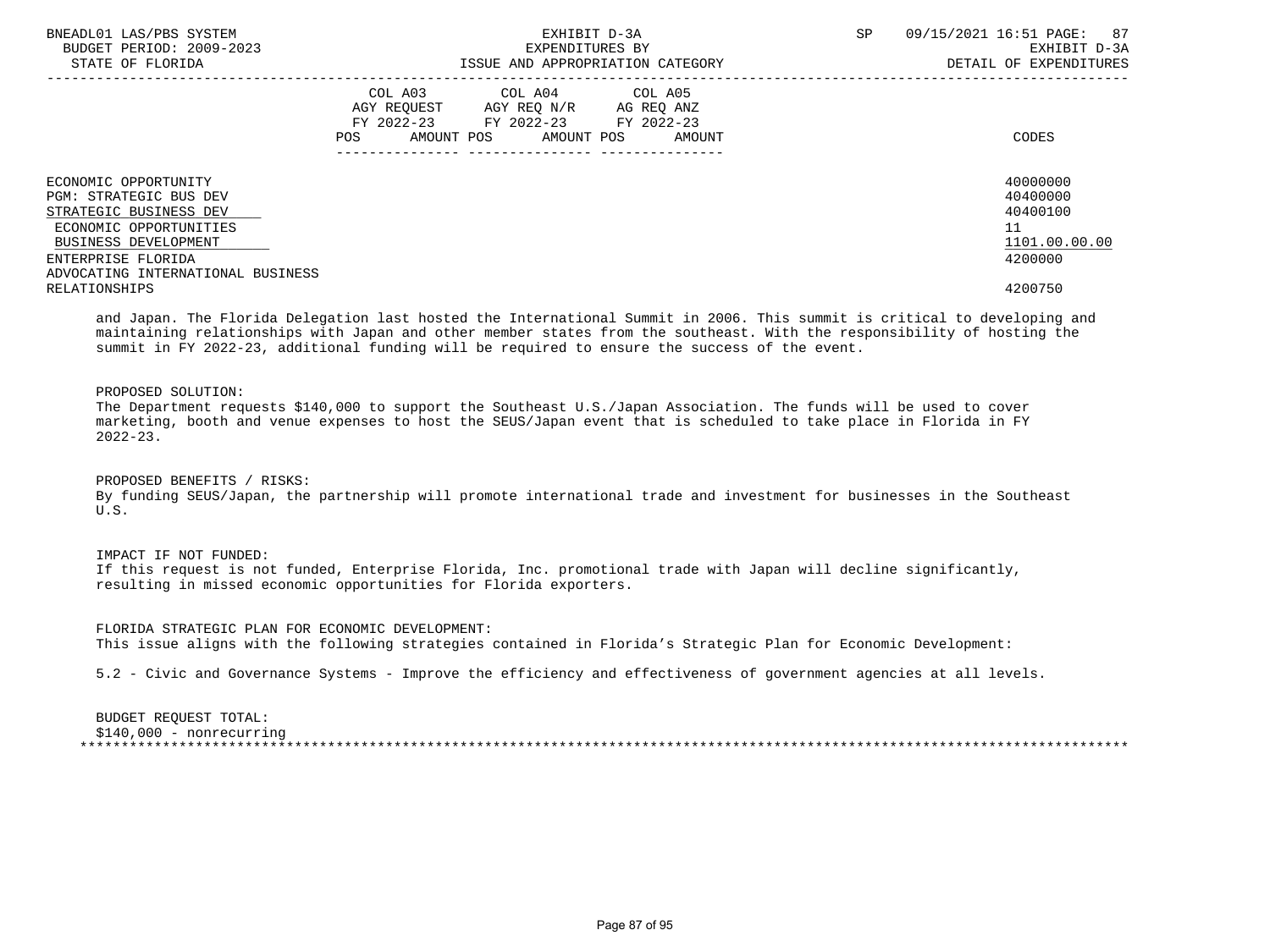| BNEADL01 LAS/PBS SYSTEM<br>BUDGET PERIOD: 2009-2023<br>STATE OF FLORIDA                                                                                                                                                                     | EXHIBIT D-3A<br>EXPENDITURES BY<br>ISSUE AND APPROPRIATION CATEGORY                                                                         | SP<br>09/15/2021 16:51 PAGE: 88<br>EXHIBIT D-3A<br>DETAIL OF EXPENDITURES                         |
|---------------------------------------------------------------------------------------------------------------------------------------------------------------------------------------------------------------------------------------------|---------------------------------------------------------------------------------------------------------------------------------------------|---------------------------------------------------------------------------------------------------|
|                                                                                                                                                                                                                                             | COL A03 COL A04 COL A05<br>AGY REQUEST AGY REQ N/R AG REQ ANZ<br>FY 2022-23 FY 2022-23 FY 2022-23<br>AMOUNT POS AMOUNT POS<br>AMOUNT<br>POS | CODES                                                                                             |
| ECONOMIC OPPORTUNITY<br><b>PGM: STRATEGIC BUS DEV</b><br>STRATEGIC BUSINESS DEV<br>ECONOMIC OPPORTUNITIES<br><b>BUSINESS DEVELOPMENT</b><br>VISIT FLORIDA<br>VISIT FLORIDA - RECURRING FUNDING<br>SPECIAL CATEGORIES<br>G/A - VISIT FLORIDA |                                                                                                                                             | 40000000<br>40400000<br>40400100<br>11<br>1101.00.00.00<br>4300000<br>4300210<br>100000<br>105705 |
| SEED TRUST FUND<br>TOURISM PROMOTIONAL TF -STATE                                                                                                                                                                                            | $-STATE$ 26,000,000<br>24,000,000                                                                                                           | 2041 1<br>2722 1                                                                                  |
| TOTAL APPRO $50,000,000$                                                                                                                                                                                                                    |                                                                                                                                             |                                                                                                   |
|                                                                                                                                                                                                                                             |                                                                                                                                             |                                                                                                   |
| AGENCY ISSUE NARRATIVE:                                                                                                                                                                                                                     |                                                                                                                                             |                                                                                                   |

2022-2023 BUDGET YEAR NARRATIVE: IT COMPONENT? NO

# SIIMMARY:

 The Department requests \$26,000,000 of recurring appropriation from the State Economic Enhancement and Development Trust Fund and \$24,000,000 from the Tourism Promotional Trust Fund for VISIT FLORIDA. Total recurring funding level for VISIT FLORIDA would be \$50,000,000.

#### BUSINESS NEED / PROBLEM STATEMENT:

 VISIT FLORIDA is a public-private partnership between the State of Florida and Florida's tourism industry. It serves as the caretaker for the Florida vacation brand and has been inspiring and driving travel to Florida for 26 years.

 Together with its state partners, VISIT FLORIDA has built an economic development program that has proven to be one of the most successful in the history of Florida. Each community has the necessary tools to support a vibrant and profitable tourism industry. During times of prosperity and times of crisis, VISIT FLORIDA builds and protects the Florida tourism brand and promotes travel to all areas of the state, ensuring that Florida remains one of the top destinations in the world.

 VISIT FLORIDA operates the state's four official Welcome Centers and partners with thousands of businesses who represent the breadth of Florida's tourism industry - small businesses as well as some of the industry's most iconic companies, such as Busch Gardens Tampa Bay, Disney Destinations, Hilton, LEGOLAND Florida Resort, SeaWorld Parks & Resorts Orlando, and Universal Orlando Resort.

 Based on the most recent economic impact study in 2019, Florida visitors contributed \$96.5 billion to Florida's economy and supported over 1.6 million Florida jobs.

 With states across the nation and countries around the world continually increasing their tourism marketing budgets, VISIT FLORIDA must remain competitive and retain and gain Florida's share of the travel market. Further, these funds are vital for the implementation of the VISIT FLORIDA marketing plan, which serves as a roadmap for continuing to attract record numbers of visitors to the Sunshine state.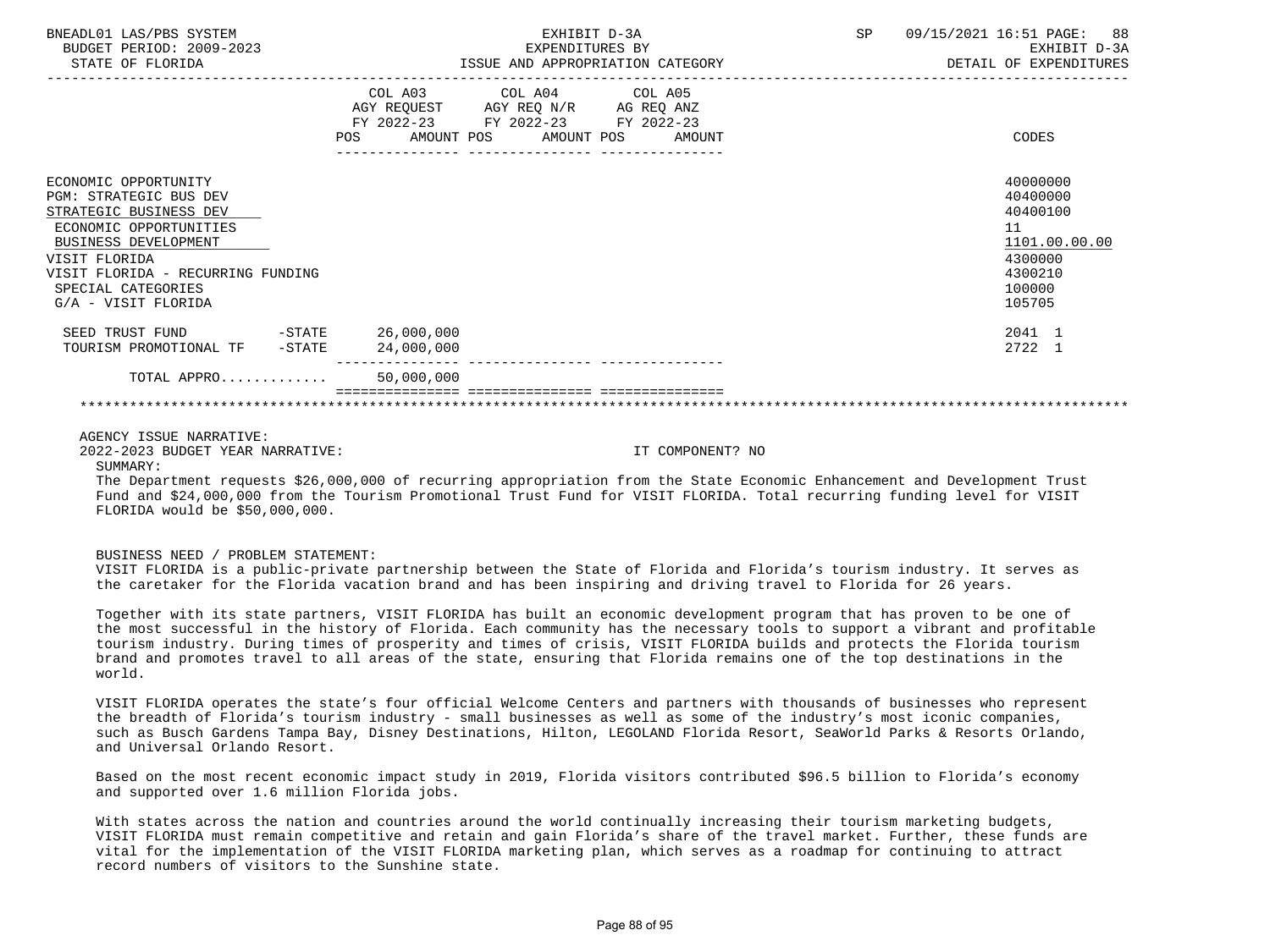| BNEADL01 LAS/PBS SYSTEM<br>BUDGET PERIOD: 2009-2023 | EXHIBIT D-3A<br>EXPENDITURES BY                                                                                                                            | SP<br>09/15/2021 16:51 PAGE:<br>89<br>EXHIBIT D-3A |
|-----------------------------------------------------|------------------------------------------------------------------------------------------------------------------------------------------------------------|----------------------------------------------------|
| STATE OF FLORIDA                                    | ISSUE AND APPROPRIATION CATEGORY                                                                                                                           | DETAIL OF EXPENDITURES                             |
|                                                     | COL A03<br>COL A04 COL A05<br>AGY REQ N/R<br>AGY REOUEST<br>AG REQ ANZ<br>FY 2022-23 FY 2022-23<br>FY 2022-23<br>AMOUNT POS<br>AMOUNT POS<br>POS<br>AMOUNT | CODES                                              |
| ECONOMIC OPPORTUNITY<br>PGM: STRATEGIC BUS DEV      |                                                                                                                                                            | 40000000<br>40400000                               |
| STRATEGIC BUSINESS DEV                              |                                                                                                                                                            | 40400100                                           |
| ECONOMIC OPPORTUNITIES                              |                                                                                                                                                            | 11                                                 |
| BUSINESS DEVELOPMENT                                |                                                                                                                                                            | 1101.00.00.00                                      |
| VISIT FLORIDA                                       |                                                                                                                                                            | 4300000                                            |
| VISIT FLORIDA - RECURRING FUNDING                   |                                                                                                                                                            | 4300210                                            |

 The pandemic had a devastating impact on Florida's tourism industry, wiping out the state's most significant economy and reducing visitor volume to its lowest level since 2004. Tourism Economics and the U.S. Travel Association estimate that between January 2020 and March 2021, travelers spent \$51 billion less in Florida compared to a year prior. Visitation declined by 39% year over year, falling to 79.8 million after a record 131.4 million in 2019. The numeric difference 51.6 million fewer vacationers - is greater than the population of Canada. International visitation to Florida was particularly hard-hit as border closures and travel restrictions led to an unprecedented 69% decline from the previous year. The share of Florida visitors originating from outside the United States fell to 6%, down from a high of nearly 11% in 2019. At the height of the pandemic, international visitation was down well over 90 percent. Impact of CDC shutdown on Florida's cruise industry alone (from March 2020 to March 2021) totals: \$5.6 billion in direct spend lost; 91,500 jobs impacted or lost; and \$4.4 billion in total wages lost.

 With these financial hits, the state's investment in VISIT FLORIDA is more vital than ever before as we all work together to bring Florida's economy back to pre-pandemic levels and beyond.

## PROPOSED SOLUTION:

 By providing \$50 million of recurring appropriation, VISIT FLORIDA will be able to continue attracting private sector matching funds for collective investment in marketing programs. As we continue to market this great state to combat the losses sustained during the pandemic, it is more important than ever that we have the maximum amount of funds to do so.

 With thousands of individual businesses actively participating in VISIT FLORIDA marketing activities, the organization is actively modifying existing opportunities and creating new programs to ensure partners are receiving maximum benefit from their partnership.

 Not only are VISIT FLORIDA's partners counting on us, we know that all Floridians benefit economically from a successful tourism industry. Whether it is the direct impact of earning their livelihood from a job in the tourism sector, enjoying fantastic restaurants, shopping and attractions that are able to survive because of visitor patrons, or the indirect of sales taxes generated that fund other parts of their daily lives - we are all counting on tourism.

## PROPOSED BENEFITS / RISKS:

 The proposed budget of \$50 million allows VISIT FLORIDA to maintain a year-round presence focused on multiple audience segments. This enables VISIT FLORIDA to place full effort into targeted, integrated marketing programs and recruit even more visitors to the state, as we continue the state's pandemic rebound and recovery efforts. Maintaining VISIT FLORIDA's base funding, coupled with strategic, integrated, data-driven marketing plans, will allow VISIT FLORIDA to continue to attract travelers to Florida and make the state the number one global destination.

 VISIT FLORIDA is required to match this public investment dollar for dollar by partnering with the state's tourism industry through cooperative advertising campaigns, promotional programs, and other innovative marketing ventures. According to the Florida Office of Economic and Demographic Research, for every \$1 the state invests in VISIT FLORIDA,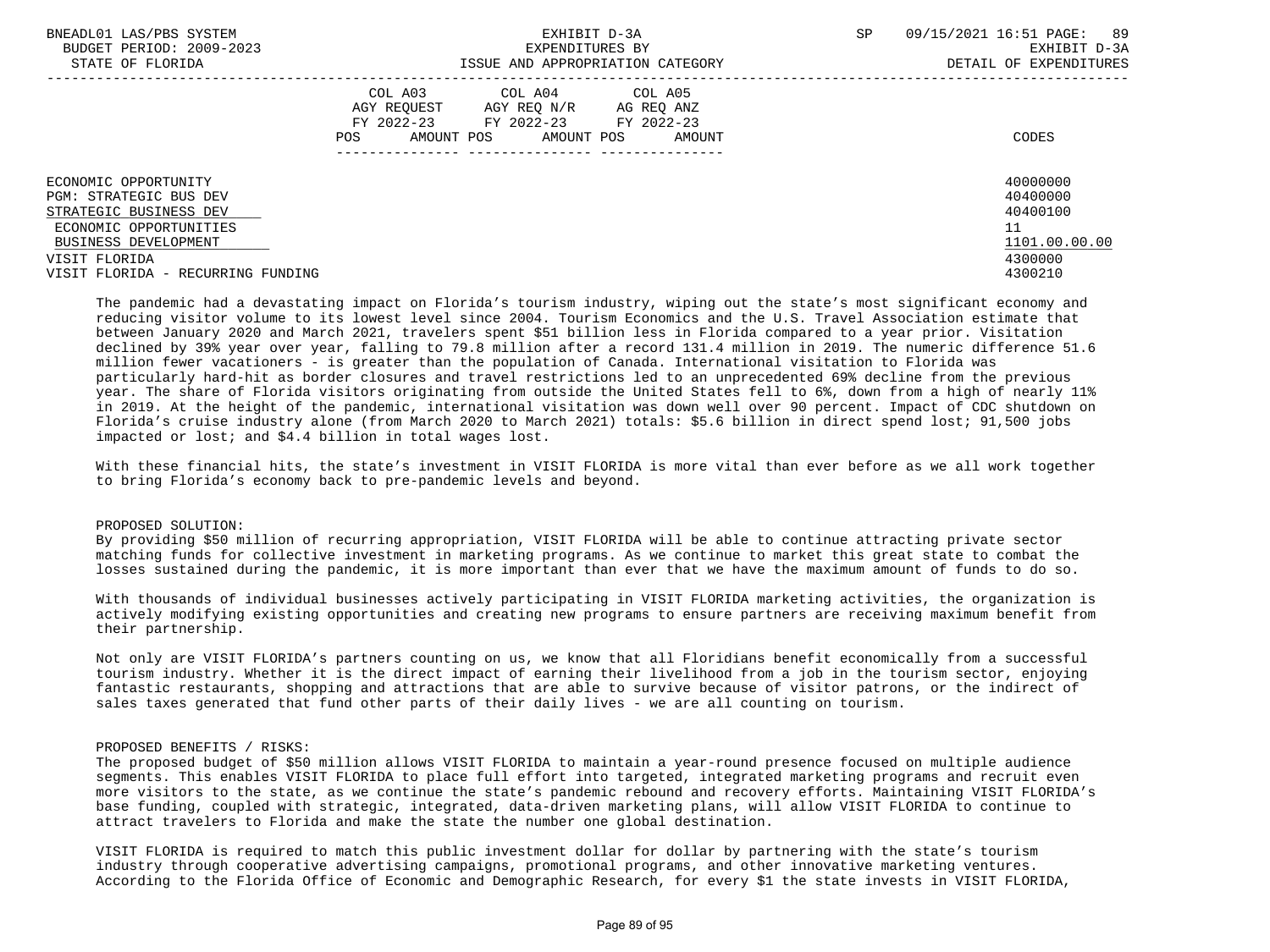| BNEADL01 LAS/PBS SYSTEM<br>BUDGET PERIOD: 2009-2023<br>STATE OF FLORIDA                                                                            | EXHIBIT D-3A<br>EXPENDITURES BY<br>ISSUE AND APPROPRIATION CATEGORY                                                                                           | SP<br>09/15/2021 16:51 PAGE:<br>90<br>EXHIBIT D-3A<br>DETAIL OF EXPENDITURES |
|----------------------------------------------------------------------------------------------------------------------------------------------------|---------------------------------------------------------------------------------------------------------------------------------------------------------------|------------------------------------------------------------------------------|
|                                                                                                                                                    | COL A03<br>COL A04 COL A05<br>AGY REOUEST<br>AGY REO N/R<br>AG REQ ANZ<br>FY 2022-23<br>FY 2022-23<br>FY 2022-23<br>AMOUNT POS<br>AMOUNT POS<br>POS<br>AMOUNT | CODES                                                                        |
| ECONOMIC OPPORTUNITY<br><b>PGM: STRATEGIC BUS DEV</b><br>STRATEGIC BUSINESS DEV<br>ECONOMIC OPPORTUNITIES<br>BUSINESS DEVELOPMENT<br>VISIT FLORIDA |                                                                                                                                                               | 40000000<br>40400000<br>40400100<br>11<br>1101.00.00.00<br>4300000           |
| VISIT FLORIDA - RECURRING FUNDING                                                                                                                  |                                                                                                                                                               | 4300210                                                                      |

\$3.27 in state tax revenue is generated. Meaning the state is more than tripling their investment in VISIT FLORIDA.

 In 2019, Amy Baker, the state's chief economist, warned that tourism-related revenue losses pose the greatest potential risk to Florida's economic outlook. In September 2020, Ms. Baker reported that the pandemic's fiscal impact on tourism accounted for half of Florida's \$2.7 billion budget shortfall. She went on to explain that sales tax revenues are down, and account for a majority of the budget deficit.

 Because Florida does not have a state income tax, there is a heavy reliance on sales tax to pay the costs of running our state government - about 75% of all of our state's General Revenue comes from sales tax revenues. Roughly 15 percent of this is directly attributable to purchases made by tourists - the highest contribution of any one economic sector in the state. With tourism generating the greatest amounts of sales tax revenues for the state, the timing and ability of the tourism industry to rebound will dictate the timing of the state's overall economic recovery.

 Florida being OPEN and the only state (until very recently) doing ANY advertising outside its borders for a very long time put us in a strong strategic position to now capitalize on the pent-up demand for travel. While we know we still have a long way to go, we are seeing many very encouraging signs of improvement. According to Longwoods International, 9 in 10 Americans travelers plan to travel in the next six months, the highest level since the beginning of the pandemic in March of last year. Families are the largest group with 40% planning trips, which is great news since Florida is the No. 1 destination for family travel. Florida is outperforming the national average in all KPIs, including hotel demand, traveler spending, and domestic air capacity (up almost 17% from 2019, while rest of U.S. is down 16%).

 We are planning to expand our marketing efforts internationally as soon as borders reopen and travel restrictions ease. We have maintained our in-country representation to preserve our relationships with the travel trade sector and create international programs that are accessible to a wider range of partners.

 The year ahead will bring more competition than Florida has ever experienced. The courting of domestic travelers will intensify, and once international destinations open the competition will be relentless. Maintaining our leading market share position will be a crusade worth fighting for and can only be successful with this state appropriation.

 Fortunately, we are starting this pandemic comeback from a position of strength: a desirable vacation product and a strategic marketing platform powered by VISIT FLORIDA ensuring that no opportunity is lost and every opportunity is maximized to the state's fullest benefit. Through the collaboration of VISIT FLORIDA and its tourism industry partners, we continue advancing toward our stated vision of Florida as the No. 1 tourism destination in the world.

 Throughout the past year, VISIT FLORIDA has been dedicated to rebound and recovery campaigns as a part of a comprehensive plan to bring visitors back to the state. Without funding, no one will be working to bring Florida back to pre-pandemic tourism success.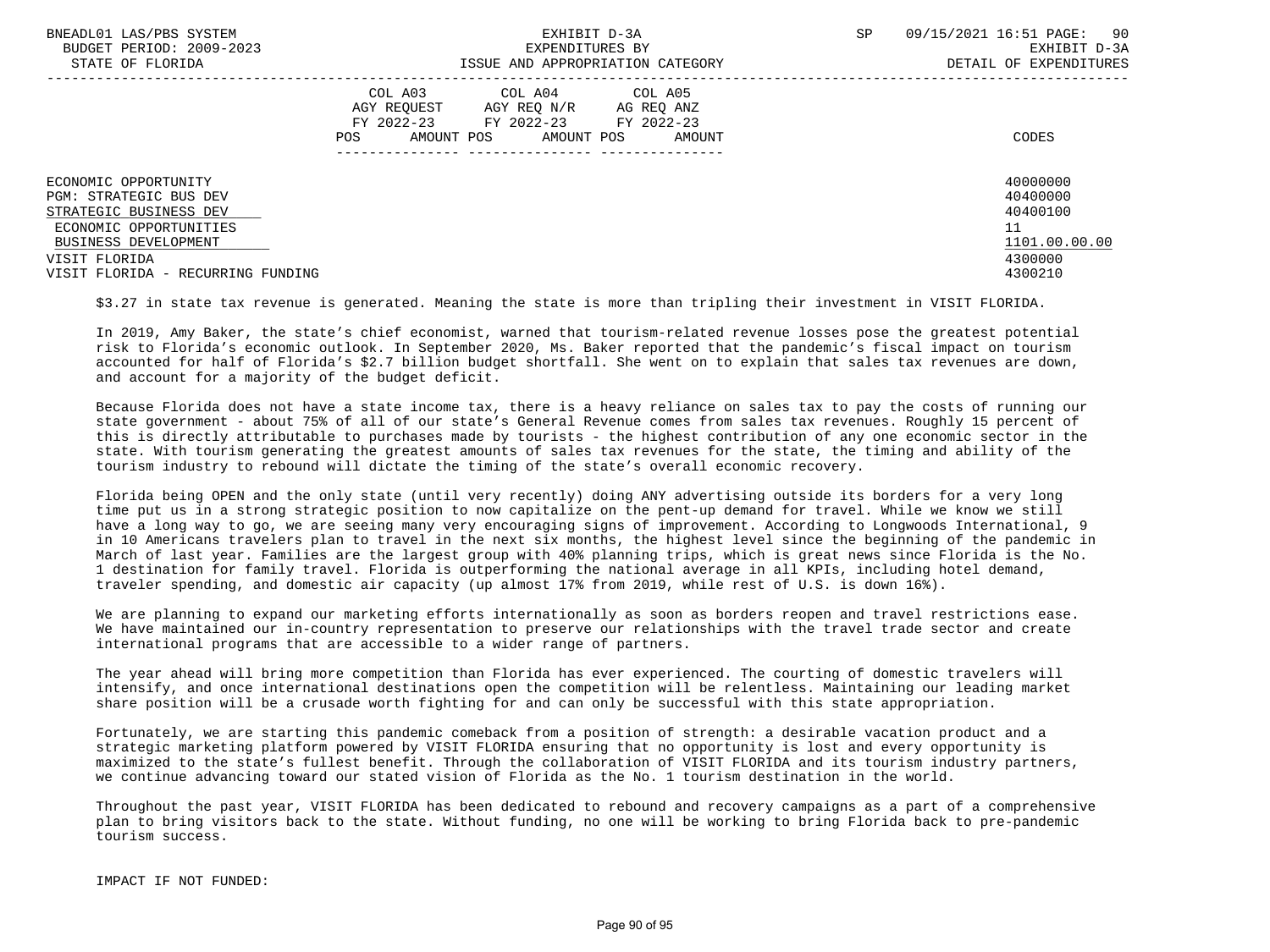| BNEADL01 LAS/PBS SYSTEM<br>BUDGET PERIOD: 2009-2023 | EXHIBIT D-3A<br>EXPENDITURES BY                                                                                                                         | <b>SP</b> | 09/15/2021 16:51 PAGE:<br>91<br>EXHIBIT D-3A |
|-----------------------------------------------------|---------------------------------------------------------------------------------------------------------------------------------------------------------|-----------|----------------------------------------------|
| STATE OF FLORIDA                                    | ISSUE AND APPROPRIATION CATEGORY                                                                                                                        |           | DETAIL OF EXPENDITURES                       |
|                                                     | COL A03<br>COL A04 COL A05<br>AGY REOUEST<br>AGY REO N/R<br>AG REQ ANZ<br>FY 2022-23 FY 2022-23 FY 2022-23<br>AMOUNT POS<br>AMOUNT POS<br>POS<br>AMOUNT |           | CODES                                        |
| ECONOMIC OPPORTUNITY                                |                                                                                                                                                         |           | 40000000                                     |
| PGM: STRATEGIC BUS DEV                              |                                                                                                                                                         |           | 40400000                                     |
| STRATEGIC BUSINESS DEV                              |                                                                                                                                                         |           | 40400100                                     |
| ECONOMIC OPPORTUNITIES                              |                                                                                                                                                         |           | 11                                           |
| BUSINESS DEVELOPMENT                                |                                                                                                                                                         |           | 1101.00.00.00                                |
| VISIT FLORIDA                                       |                                                                                                                                                         |           | 4300000                                      |
| VISIT FLORIDA - RECURRING FUNDING                   |                                                                                                                                                         |           | 4300210                                      |

 With VISIT FLORIDA's worth tested and proven, we know the impact of not funding VISIT FLORIDA's efforts will be felt across every community in Florida and by every resident of this state. Now is not the time to take our foot off the gas pedal of recovery as we are investing in the marketing tools necessary to keep visitors coming to Florida and pumping their dollars into our recovery economy.

 The state invested \$210.5 million dollars in VISIT FLORIDA during the review period resulting in an increase in GDP of \$13.5 billion which then increased overall collection in state revenues by \$453.2 million.

 EDR found in their ROI report released in January 2021, that reviewed FY 16-17, 17-18 and 18-19, that for every dollar spent on VISIT FLORIDA, the state of Florida received \$3.27 back in tax revenue. In addition, VISIT FLORIDA's programming contributed: \$15.85 billion to Florida's real GDP; \$12.55 billion in real Disposable Personal Income; \$744.64 million in state revenue; and an additional 25,000 jobs every year. This return on the state's investment will be lost without the continued funding of VISIT FLORIDA.

## FLORIDA STRATEGIC PLAN FOR ECONOMIC DEVELOPMENT:

This issue aligns with the following strategy contained in Florida's Strategic Plan for Economic Development:

2.4 - Innovation and Economic Development - Brand and consistently market Florida as the best state for business.

 5.1 - Civic and Governance Systems - Integrate long-term investment strategies for statewide and regional economic development priorities.

 BUDGET REQUEST TOTAL: \$50,000,000 of Operating Budget - recurring \*\*\*\*\*\*\*\*\*\*\*\*\*\*\*\*\*\*\*\*\*\*\*\*\*\*\*\*\*\*\*\*\*\*\*\*\*\*\*\*\*\*\*\*\*\*\*\*\*\*\*\*\*\*\*\*\*\*\*\*\*\*\*\*\*\*\*\*\*\*\*\*\*\*\*\*\*\*\*\*\*\*\*\*\*\*\*\*\*\*\*\*\*\*\*\*\*\*\*\*\*\*\*\*\*\*\*\*\*\*\*\*\*\*\*\*\*\*\*\*\*\*\*\*\*\*\*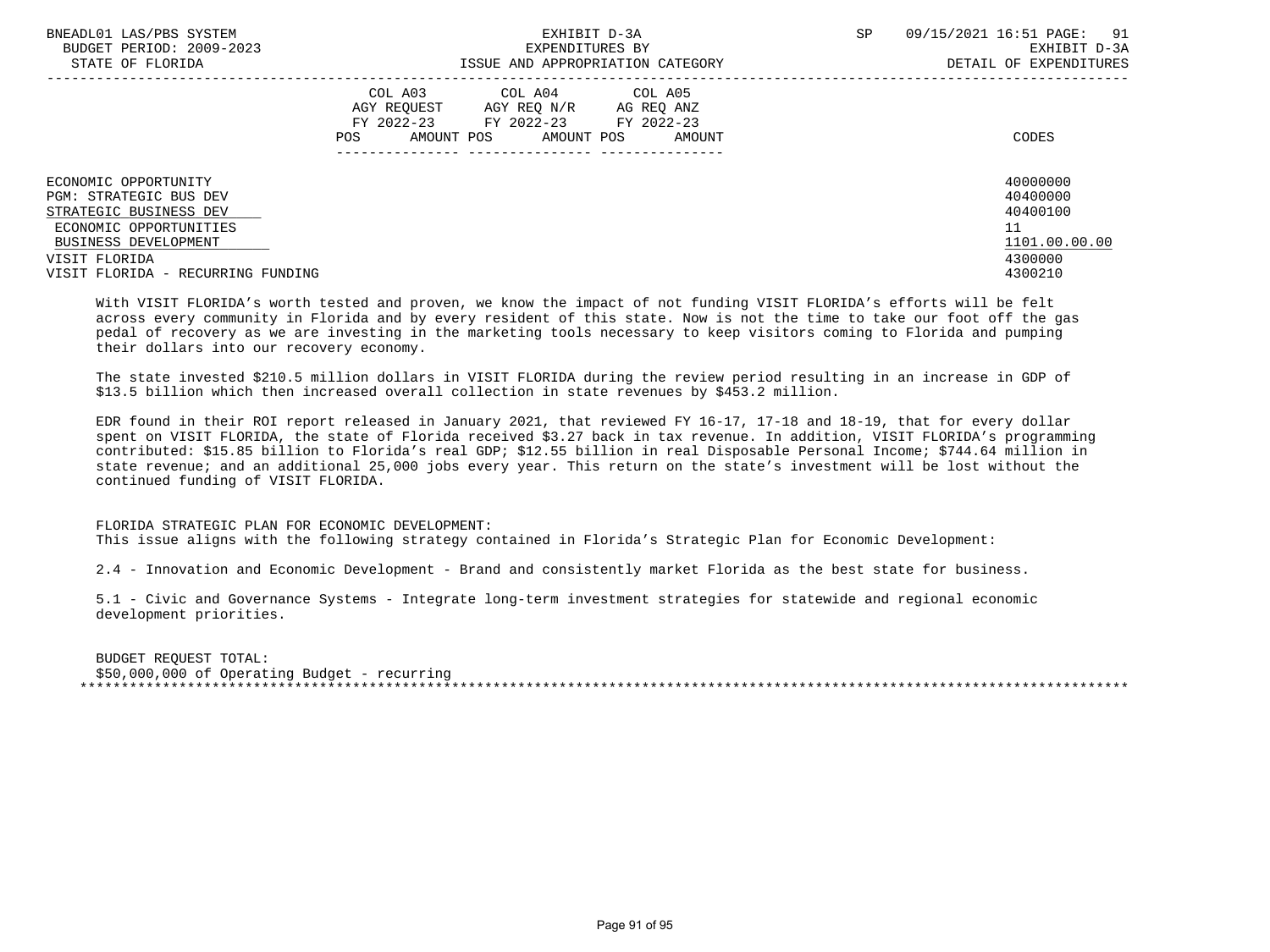| BNEADL01 LAS/PBS SYSTEM<br>BUDGET PERIOD: 2009-2023                                                                                                |                                            | EXHIBIT D-3A<br>EXPENDITURES BY                                                                        | SP<br>09/15/2021 16:51 PAGE: | 92<br>EXHIBIT D-3A                                           |
|----------------------------------------------------------------------------------------------------------------------------------------------------|--------------------------------------------|--------------------------------------------------------------------------------------------------------|------------------------------|--------------------------------------------------------------|
| STATE OF FLORIDA                                                                                                                                   |                                            | ISSUE AND APPROPRIATION CATEGORY                                                                       |                              | DETAIL OF EXPENDITURES                                       |
|                                                                                                                                                    | COL A03<br>FY 2022-23<br>POS<br>AMOUNT POS | COL A04 COL A05<br>AGY REQUEST AGY REQ N/R AG REQ ANZ<br>FY 2022-23 FY 2022-23<br>AMOUNT POS<br>AMOUNT |                              | CODES                                                        |
| ECONOMIC OPPORTUNITY<br><b>PGM: STRATEGIC BUS DEV</b><br>STRATEGIC BUSINESS DEV<br>ECONOMIC OPPORTUNITIES<br>BUSINESS DEVELOPMENT<br>SPACE FLORIDA |                                            |                                                                                                        | 11                           | 40000000<br>40400000<br>40400100<br>1101.00.00.00<br>4400000 |
| SPACE FLORIDA - FINANCING PROGRAM<br>FOR AEROSPACE INDUSTRY<br>SPECIAL CATEGORIES<br>G/A-SF-AEROSPACE IND NEEDS                                    |                                            |                                                                                                        |                              | 4400110<br>100000<br>108550                                  |
| GENERAL REVENUE FUND<br>$-$ STATE                                                                                                                  | $6,000,000$ $6,000,000$                    |                                                                                                        |                              | 1000 1                                                       |
|                                                                                                                                                    |                                            |                                                                                                        |                              |                                                              |

## AGENCY ISSUE NARRATIVE:

2022-2023 BUDGET YEAR NARRATIVE: IT COMPONENT? NO

SUMMARY:

 Space Florida requests \$6,000,000 of nonrecurring appropriation from the General Revenue Fund for Fiscal Year 2022-2023 to maintain the current year's funding to operate programs that grow the space industry capabilities to promote Florida as the world's premier space business destination.

## BUSINESS NEED / PROBLEM STATEMENT:

 Space Florida is responsible for accelerating the growth of space and aerospace-related industry within Florida's economic goals through targeted business retention, expansion, and diversification efforts. Florida has experienced a significant transformation of its space-related industry over the past decade, moving to a commercial business model in place of the traditional "cost-plus" contractor model that dominated Federal Programs. The new commercial business model has the benefit of attracting private, at-risk capital into the industry; however, unlike a traditional contractor relationship the commercial company assumes significant risk in areas like technology development and proof of concept, and program schedule slippage. The unique nature and demands of the space environment dictate long product development cycles, thereby creating a longer time horizon for private investors to realize a return as compared to other industries. Space Florida has found that being able to offset, through below market financing, initial capital costs of facilities needed for expansion or relocation significantly impacts the company's business model and decision locate operations in Florida as opposed to another state. The financing fund serves to apply a modest upfront contribution to enable or facilitate upfront capital costs through third party financing and differentiates Florida among competing space industry states. Previous state appropriations for the Financing Fund have been deployed in a convertible debt structure from Space Florida to the company that is growing in Florida; this structure allows Space Florida to realize a positive return for the state as the company's revenue grows and business model matures, while providing downside protection as a creditor. The contribution from Space Florida's Financing Fund typically comprises two to four percent of overall project costs, showing that a relatively small amount of state funding can leverage significant private investment and job creation.

## PROPOSED SOLUTION:

 Space Florida is requesting \$6,000,000 in nonrecurring General Revenue that will allow for the continuation of the implementation of the Strategic Plan which directly supports the priorities of the administration. The plan targets a number of commercial market segments for integration of aerospace presence and enabling capabilities creating diversity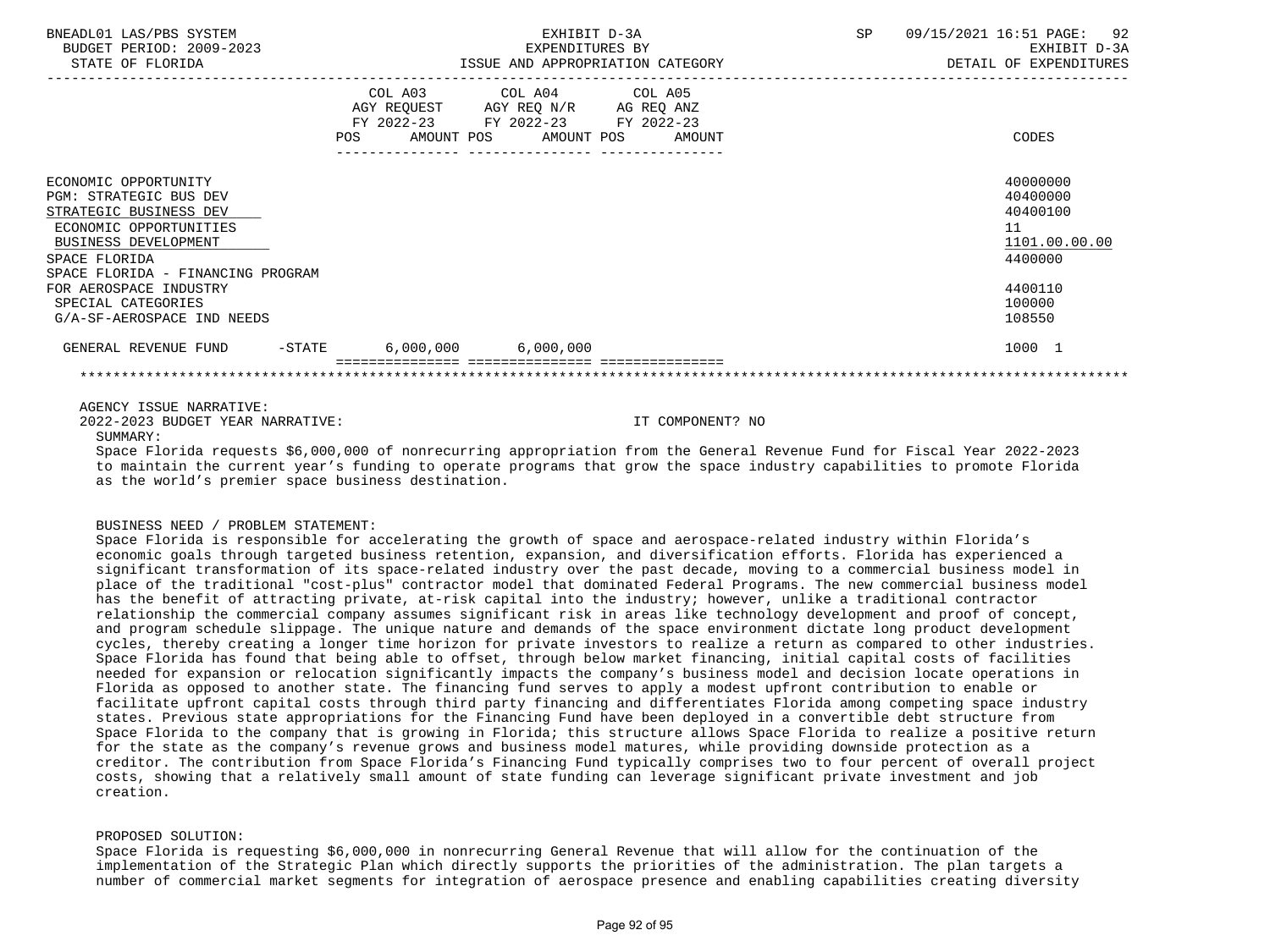| BNEADL01 LAS/PBS SYSTEM<br>BUDGET PERIOD: 2009-2023<br>STATE OF FLORIDA         |                                                                    | EXHIBIT D-3A<br>EXPENDITURES BY<br>ISSUE AND APPROPRIATION CATEGORY | <b>SP</b>            | 93<br>09/15/2021 16:51 PAGE:<br>EXHIBIT D-3A<br>DETAIL OF EXPENDITURES |                                  |
|---------------------------------------------------------------------------------|--------------------------------------------------------------------|---------------------------------------------------------------------|----------------------|------------------------------------------------------------------------|----------------------------------|
|                                                                                 | AGY REQUEST AGY REQ N/R<br>FY 2022-23 FY 2022-23 FY 2022-23<br>POS | COL A03 COL A04 COL A05<br>AMOUNT POS AMOUNT POS                    | AG REQ ANZ<br>AMOUNT |                                                                        | CODES                            |
| ECONOMIC OPPORTUNITY<br><b>PGM: STRATEGIC BUS DEV</b><br>STRATEGIC BUSINESS DEV |                                                                    |                                                                     |                      |                                                                        | 40000000<br>40400000<br>40400100 |
| ECONOMIC OPPORTUNITIES<br>BUSINESS DEVELOPMENT<br>SPACE FLORIDA                 |                                                                    |                                                                     |                      |                                                                        | 11<br>1101.00.00.00<br>4400000   |
| SPACE FLORIDA - FINANCING PROGRAM<br>FOR AEROSPACE INDUSTRY                     |                                                                    |                                                                     |                      |                                                                        | 4400110                          |

 for Florida's economy. The funding supports the State's spaceport operations as well as enabling the development of opportunities for financing, research, workforce and business development efforts enhancing supply chain and other diverse business constellations.

# PROPOSED BENEFITS / RISKS:

 In the last ten years Space Florida has announced 134 projects with approximately 9,165 new jobs, 1,360 jobs retained, with an average wage of \$73,199 and total leveraged capital investment of \$2.1 billion. The portfolio fosters bold economic development activities to expand domestic and international opportunities, supports talent development, helps enhance infrastructure and supports governments and organizations in improving the state's competitive business climate.

## IMPACT IF NOT FUNDED:

 These efforts directly support the Administration's priority of diversifying Florida's job market and focusing on technology sectors. The impact of not funding these efforts would directly impact economic growth and job creation within the State as it relates to the aerospace industry and supply chain that is supported by the industry.

## FLORIDA STRATEGIC PLAN FOR ECONOMIC DEVELOPMENT:

This issue aligns with the following strategy contained in Florida's Strategic Plan for Economic Development:

2.1 Transition established clusters to serve new markets and expand emerging talent and innovation clusters.

 2.2 Support public, military and private industry partnerships and integrated efforts related to research and development, innovative technology transfer and commercialization.

2.3 Encourage export growth and market diversification.

3.2 Stimulate and support private investment in modern infrastructure.

4.3 Improve access to capital to encourage small/minority business growth.

4.5 Encourage industry diversification to ensure a sustainable business climate

 BUDGET REQUEST TOTAL: \$6,000,000 - nonrecurring \*\*\*\*\*\*\*\*\*\*\*\*\*\*\*\*\*\*\*\*\*\*\*\*\*\*\*\*\*\*\*\*\*\*\*\*\*\*\*\*\*\*\*\*\*\*\*\*\*\*\*\*\*\*\*\*\*\*\*\*\*\*\*\*\*\*\*\*\*\*\*\*\*\*\*\*\*\*\*\*\*\*\*\*\*\*\*\*\*\*\*\*\*\*\*\*\*\*\*\*\*\*\*\*\*\*\*\*\*\*\*\*\*\*\*\*\*\*\*\*\*\*\*\*\*\*\*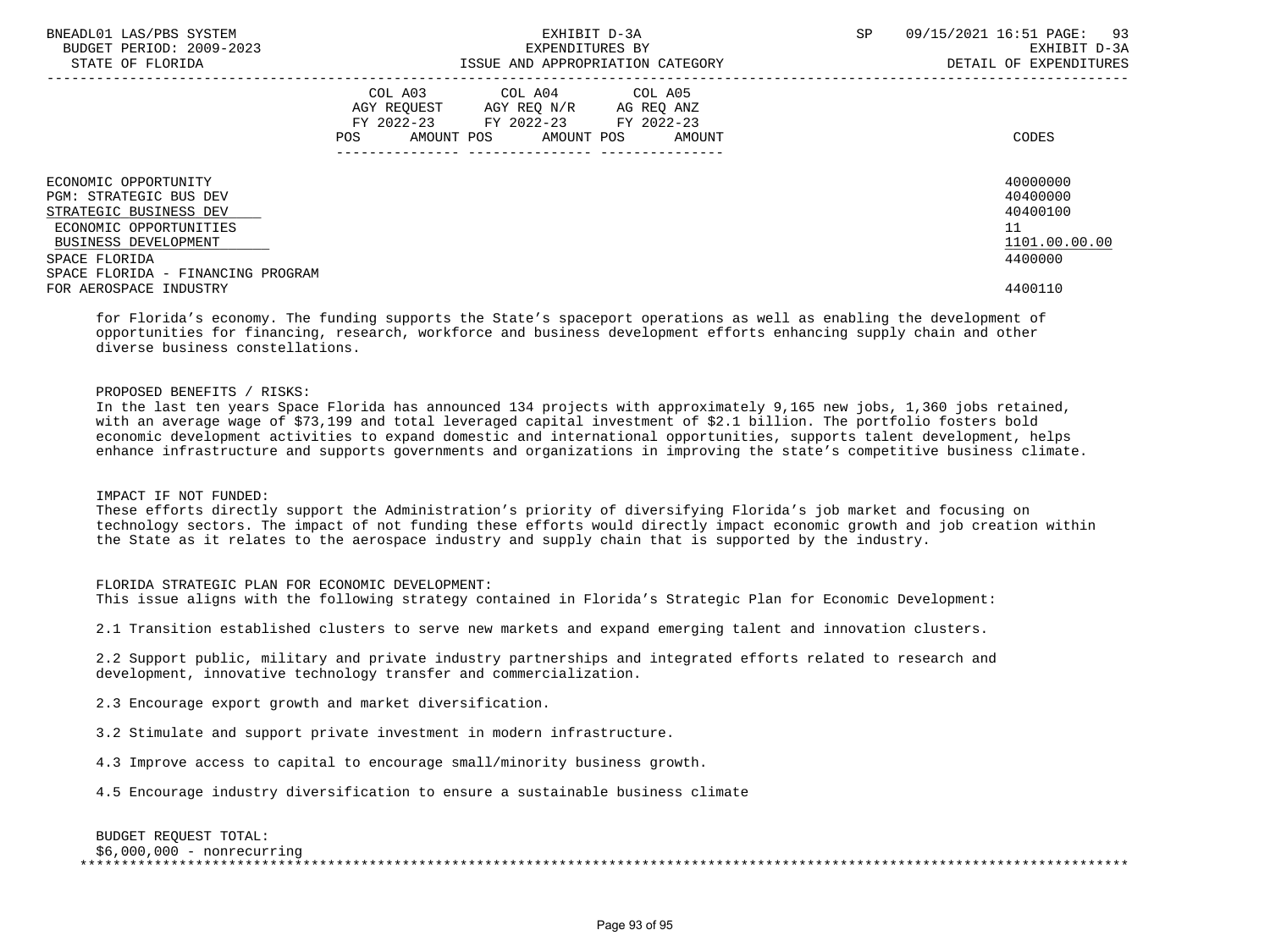| BNEADL01 LAS/PBS SYSTEM<br>BUDGET PERIOD: 2009-2023<br>STATE OF FLORIDA |                       | EXHIBIT D-3A<br>EXPENDITURES BY<br>ISSUE AND APPROPRIATION CATEGORY |                                                                  |  | SP<br>09/15/2021 16:51 PAGE: 94<br>EXHIBIT D-3A<br>DETAIL OF EXPENDITURES |  |               |  |
|-------------------------------------------------------------------------|-----------------------|---------------------------------------------------------------------|------------------------------------------------------------------|--|---------------------------------------------------------------------------|--|---------------|--|
|                                                                         |                       |                                                                     | COL A03 COL A04 COL A05<br>AGY REQUEST AGY REQ N/R AG REQ ANZ    |  |                                                                           |  |               |  |
|                                                                         |                       | <b>POS</b>                                                          | FY 2022-23 FY 2022-23 FY 2022-23<br>AMOUNT POS AMOUNT POS AMOUNT |  |                                                                           |  | CODES         |  |
| ECONOMIC OPPORTUNITY                                                    |                       |                                                                     |                                                                  |  |                                                                           |  | 40000000      |  |
| <b>PGM: STRATEGIC BUS DEV</b>                                           |                       |                                                                     |                                                                  |  |                                                                           |  | 40400000      |  |
| STRATEGIC BUSINESS DEV                                                  |                       |                                                                     |                                                                  |  |                                                                           |  | 40400100      |  |
| ECONOMIC OPPORTUNITIES                                                  |                       |                                                                     |                                                                  |  |                                                                           |  | 11            |  |
| BUSINESS DEVELOPMENT                                                    |                       |                                                                     |                                                                  |  |                                                                           |  | 1101.00.00.00 |  |
| CAPITAL IMPROVEMENT PLAN                                                |                       |                                                                     |                                                                  |  |                                                                           |  | 9900000       |  |
| GRANTS AND AIDS - FIXED CAPITAL                                         |                       |                                                                     |                                                                  |  |                                                                           |  |               |  |
| OUTLAY                                                                  |                       |                                                                     |                                                                  |  |                                                                           |  | 990G000       |  |
| G/A-LOC GOV/NONST ENT-FCO                                               |                       |                                                                     |                                                                  |  |                                                                           |  | 140000        |  |
| SPACE, DEFENSE, RURAL INFR                                              |                       |                                                                     |                                                                  |  |                                                                           |  | 143150        |  |
| SEED TRUST FUND                                                         | $-$ STATE $1,600,000$ |                                                                     |                                                                  |  |                                                                           |  | 2041 1        |  |
|                                                                         |                       |                                                                     |                                                                  |  |                                                                           |  |               |  |
| $\lambda$                                                               |                       |                                                                     |                                                                  |  |                                                                           |  |               |  |

AGENCY NARRATIVE:

 2022-2023 BUDGET YEAR NARRATIVE: SPACE, DEFENSE, RURAL INFR IT COMPONENT? NO SUMMARY: The Department requests \$1,600,000 of recurring appropriation from the State Economic Enhancement Trust Fund for the Defense Infrastructure Grant (DIG).

#### BUSINESS NEED / PROBLEM STATEMENT:

 This request is to reestablish recurring appropriation for the DIG program. Funding for this program was previously made nonrecurring.

 The Department of Economic Opportunity (DEO) is authorized by Section 288.980(3)(a), Florida Statutes, to award grants from any funds available to it, to support activities related to the retention of military installations potentially affected by federal base closure or realignment.

PROPOSED SOLUTION:

 The Department requests to reestablish recurring appropriation in the amount of \$1,600,000 for the DIG. Providing the requested appropriation will allow DEO to continue to provide grants under this program.

PROPOSED BENEFITS / RISKS:

 Pursuant to Section 288.980(5), Florida Statutes, DEO awards grants to support local infrastructure projects that benefit both the local community and the military installations. Infrastructure projects to be funded under this program include those related to encroachment, transportation and access, utilities, communications, housing, environment, and security.

 IMPACT IF NOT FUNDED: If recurring appropriation is not provided, this will impact Florida's military installations and communities.

 FLORIDA STRATEGIC PLAN FOR ECONOMIC DEVELOPMENT: This issue aligns with the following strategies contained in Florida's Strategic Plan for Economic Development: